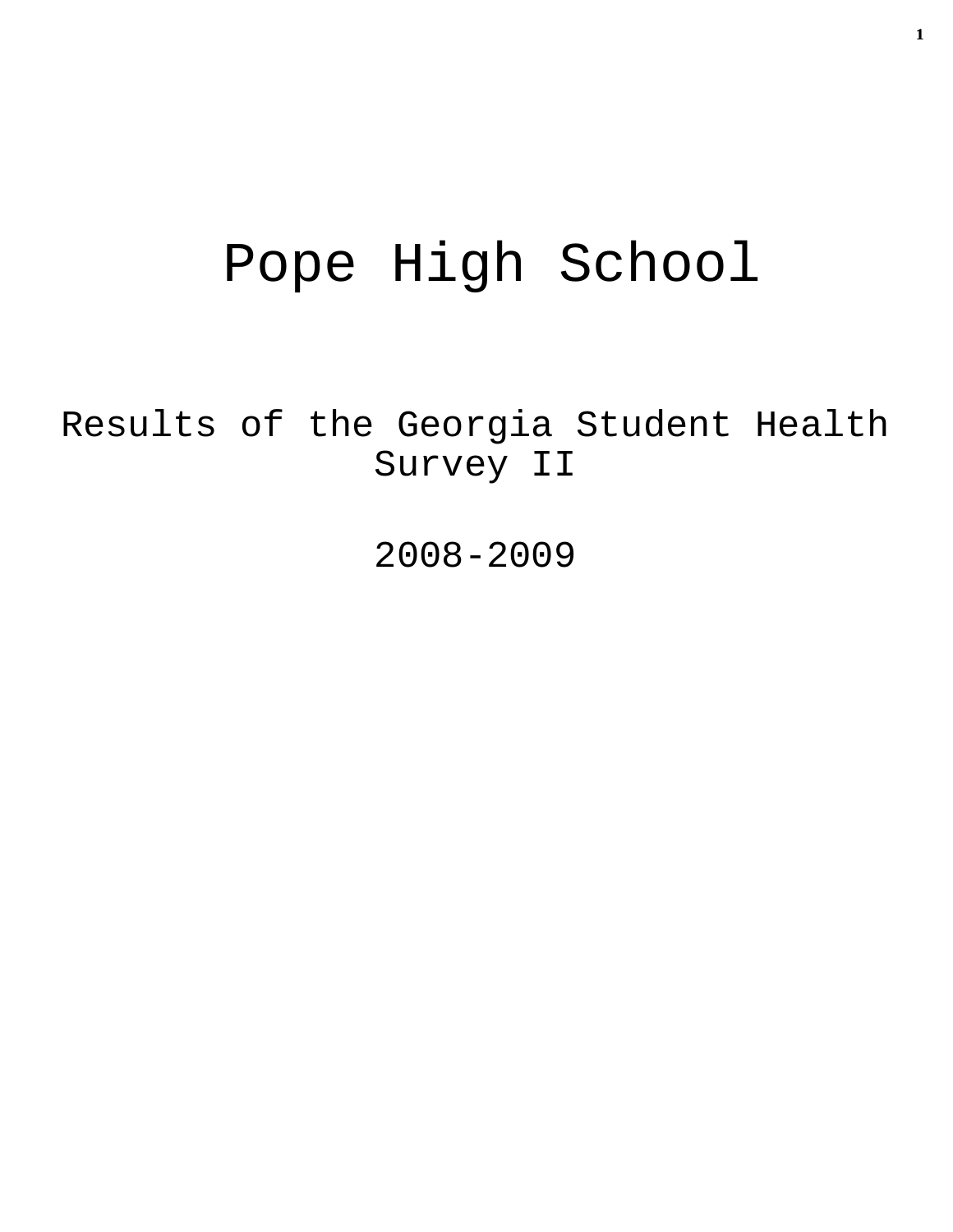# *Demographics* **2**

| Grade                    |     |  |  |
|--------------------------|-----|--|--|
| <b>Grade   Frequency</b> |     |  |  |
| 10                       | 100 |  |  |
| 12                       | 175 |  |  |

| <b>Frequency</b> | <b>Table of Gender by Grade</b> |              |             |              |  |
|------------------|---------------------------------|--------------|-------------|--------------|--|
| <b>Col Pct</b>   |                                 | Grade(Grade) |             |              |  |
|                  | Gender(Gender)                  | <b>10</b>    | 12          | <b>Total</b> |  |
|                  | <b>Female</b>                   | 50<br>50.00  | 98<br>56.00 | 148          |  |
|                  | <b>Male</b>                     | 50<br>50.00  | 77<br>44.00 | 127          |  |
|                  | <b>Total</b>                    | 100          | 175         | 275          |  |

| Frequency      |
|----------------|
| <b>Col Pct</b> |

| <b>Table of Ethnicity by Grade</b> |             |              |              |  |  |
|------------------------------------|-------------|--------------|--------------|--|--|
|                                    |             | Grade(Grade) |              |  |  |
| <b>Ethnicity</b> (Ethnicity)       | 10          | 12           | <b>Total</b> |  |  |
| <b>Black</b>                       | 6<br>6.00   | 12<br>6.86   | 18           |  |  |
| <b>Hispanic</b>                    | 5<br>5.00   | 8<br>4.57    | 13           |  |  |
| White                              | 78<br>78.00 | 143<br>81.71 | 221          |  |  |
| Asian                              | 7<br>7.00   | 7<br>4.00    | 14           |  |  |
| <b>Other</b>                       | 4<br>4.00   | 5<br>2.86    | 9            |  |  |
| <b>Total</b>                       | 100         | 175          | 275          |  |  |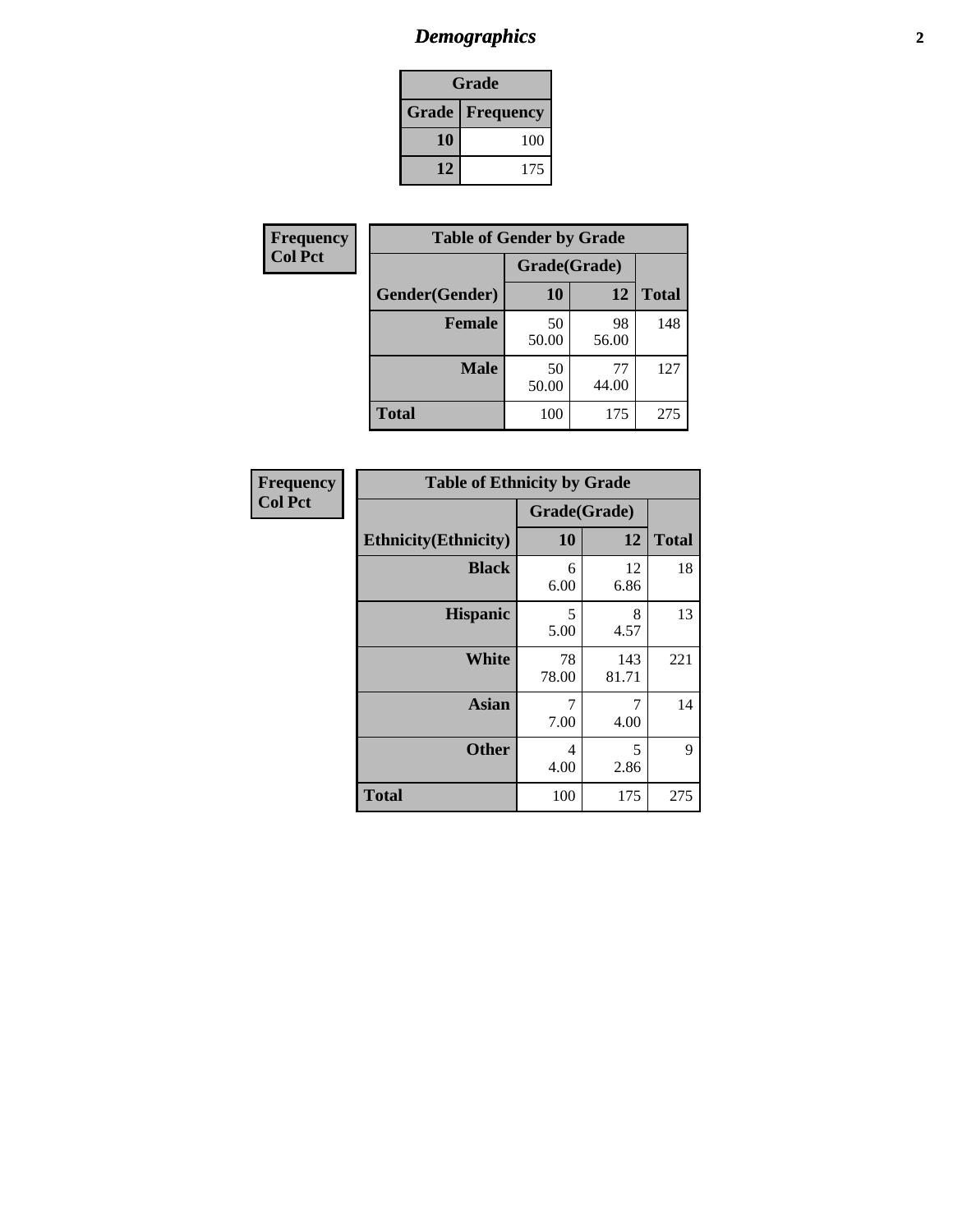#### *Title IV, Part A, Schedule A* **3** *Goal 1: Ensure that all schools are drug-free Baseline Data: Year 2008-2009 Prevalence of Drug Use*

| Frequency<br><b>Col Pct</b> | <b>Table of AlcoholAlt by Grade</b> |              |              |              |  |
|-----------------------------|-------------------------------------|--------------|--------------|--------------|--|
|                             | AlcoholAlt(Alcohol                  | Grade(Grade) |              |              |  |
|                             | use, past 30 days)                  | <b>10</b>    | 12           | <b>Total</b> |  |
|                             | Yes                                 | 26<br>26.00  | 54<br>30.86  | 80           |  |
|                             | N <sub>0</sub>                      | 74<br>74.00  | 121<br>69.14 | 195          |  |
|                             | Total                               | 100          | 175          | 275          |  |

| Frequency      | <b>Table of TobaccoAny by Grade</b> |              |              |              |  |
|----------------|-------------------------------------|--------------|--------------|--------------|--|
| <b>Col Pct</b> | <b>TobaccoAny(Tobacco</b>           | Grade(Grade) |              |              |  |
|                | use, past 30 days)                  | 10           | 12           | <b>Total</b> |  |
|                | Yes                                 | 9<br>9.00    | 30<br>17.14  | 39           |  |
|                | N <sub>0</sub>                      | 91<br>91.00  | 145<br>82.86 | 236          |  |
|                | Total                               | 100          | 175          | 275          |  |

| Frequency<br><b>Col Pct</b> | <b>Table of MarijuanaAlt by Grade</b> |              |              |              |  |
|-----------------------------|---------------------------------------|--------------|--------------|--------------|--|
|                             | MarijuanaAlt(Marijuana                | Grade(Grade) |              |              |  |
|                             | use, past 30 days)                    | <b>10</b>    | 12           | <b>Total</b> |  |
|                             | <b>Yes</b>                            | 14<br>14.00  | 28<br>16.00  | 42           |  |
|                             | N <sub>0</sub>                        | 86<br>86.00  | 147<br>84.00 | 233          |  |
|                             | <b>Total</b>                          | 100          | 175          | 275          |  |

| Frequency      | <b>Table of OtherDrugAny by Grade</b>  |              |              |              |
|----------------|----------------------------------------|--------------|--------------|--------------|
| <b>Col Pct</b> | <b>OtherDrugAny(Other</b><br>drug use, | Grade(Grade) |              |              |
|                | past 30 days)                          | 10           | 12           | <b>Total</b> |
|                | Yes                                    | 12<br>12.00  | 14<br>8.00   | 26           |
|                | N <sub>0</sub>                         | 88<br>88.00  | 161<br>92.00 | 249          |
|                | <b>Total</b>                           | 100          | 175          | 275          |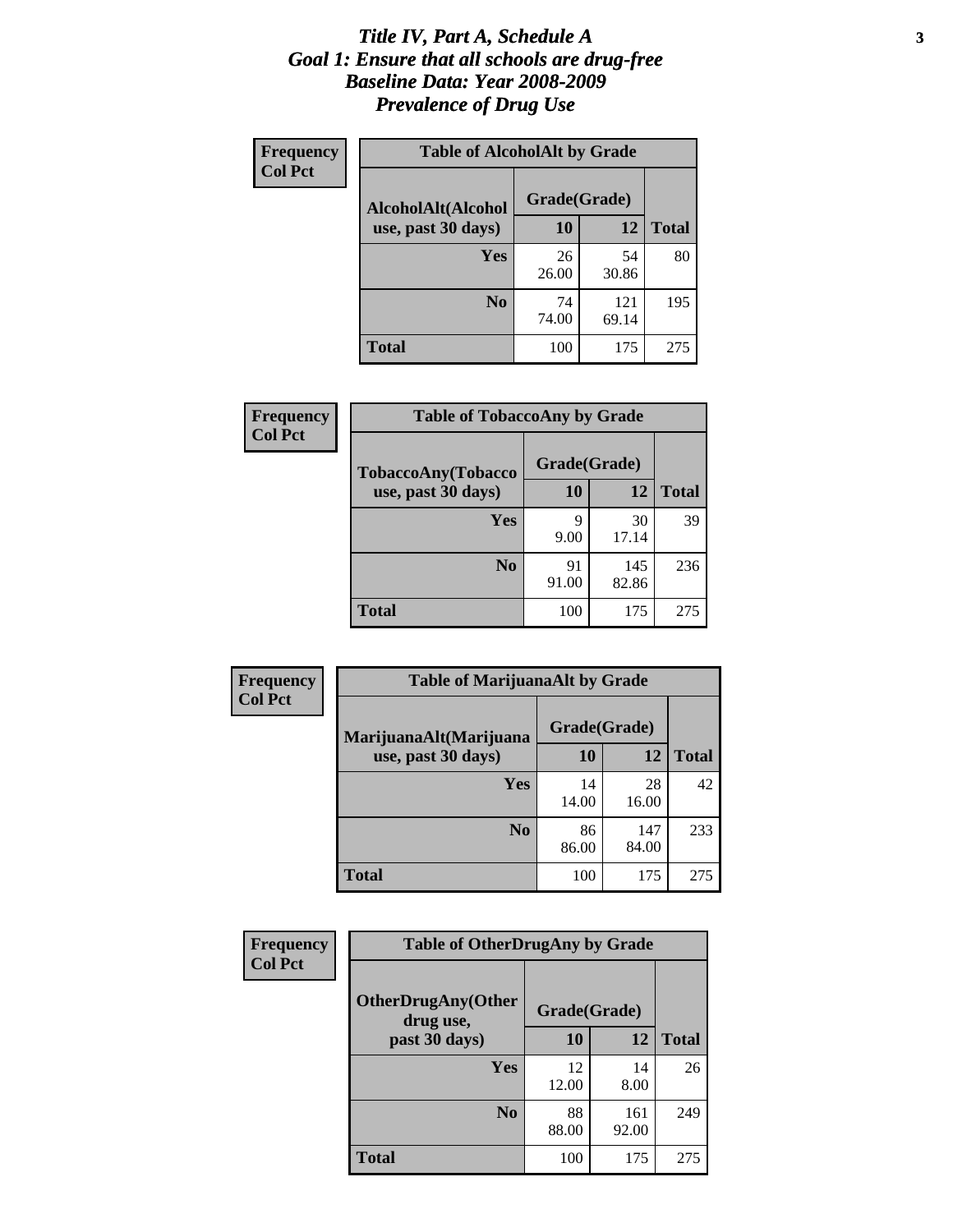#### *Average Age of Onset of Use* **4** *Results for "Average Age of Onset of Use" questions exclude students who said they did not use that substance*

| <b>Variable</b>    | Label                                                              | <b>Mean</b> |
|--------------------|--------------------------------------------------------------------|-------------|
| Alcoholinit2       | I started using alcohol when I was                                 | 14.38       |
| Cigarettesinit2    | I started smoking tobacco when I was                               | 15.05       |
| Smokelessinit2     | I started chewing tobacco when I was                               | 15.14       |
| Marijuanainit2     | I started using marijuana when I was                               | 14.78       |
| Cocaineinit2       | I started using cocaine when I was                                 | 14.73       |
| Inhalantsinit2     | I started using inhalants when I was                               | 11.83       |
| Steroidsinit2      | I started using steroids when I was                                | 13.75       |
| Ecstasyinit2       | I started using ecstasy when I was                                 | 14.40       |
| Methinit2          | I started using methamphetamines when I was                        | 13.25       |
| Hallucinogensinit2 | I started using hallucinogens when I was                           | 13.91       |
| Prescriptioninit2  | I started using prescription drugs not prescribed to me when I was | 14.67       |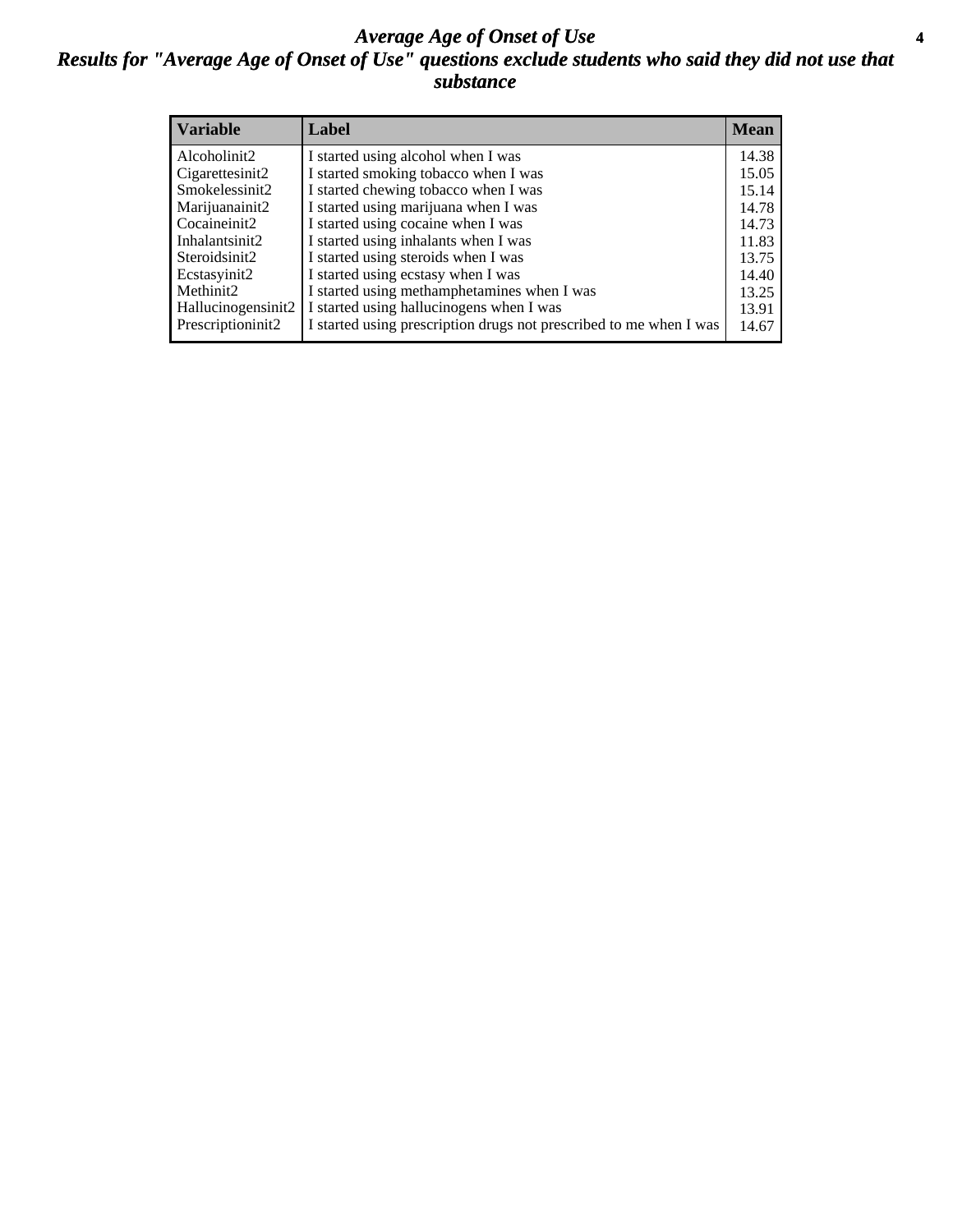# *Perception of Health Risk* **5**

| Frequency      | <b>Table of Alcoholharmdich by Grade</b> |              |              |              |  |
|----------------|------------------------------------------|--------------|--------------|--------------|--|
| <b>Col Pct</b> | Alcoholharmdich(I<br>think alcohol is    | Grade(Grade) |              |              |  |
|                | harmful)                                 | 10           | 12           | <b>Total</b> |  |
|                | <b>Yes</b>                               | 81<br>81.00  | 136<br>77.71 | 217          |  |
|                | N <sub>0</sub>                           | 19<br>19.00  | 39<br>22.29  | 58           |  |
|                | <b>Total</b>                             | 100          | 175          | 275          |  |

| Frequency      | <b>Table of Tobaccoharmdich by Grade</b> |              |              |              |  |
|----------------|------------------------------------------|--------------|--------------|--------------|--|
| <b>Col Pct</b> | Tobaccoharmdich(I<br>think tobacco is    | Grade(Grade) |              |              |  |
|                | harmful)                                 | 10           | 12           | <b>Total</b> |  |
|                | <b>Yes</b>                               | 97<br>97.00  | 165<br>94.29 | 262          |  |
|                | N <sub>0</sub>                           | 3.00         | 10<br>5.71   | 13           |  |
|                | <b>Total</b>                             | 100          | 175          | 275          |  |

| <b>Frequency</b> | <b>Table of Marijuanaharmdich by Grade</b>                |             |              |              |  |
|------------------|-----------------------------------------------------------|-------------|--------------|--------------|--|
| <b>Col Pct</b>   | Marijuanaharmdich(I<br>Grade(Grade)<br>think marijuana is |             |              |              |  |
|                  | harmful)                                                  | 10          | 12           | <b>Total</b> |  |
|                  | Yes                                                       | 78<br>78.00 | 126<br>72.00 | 204          |  |
|                  | N <sub>0</sub>                                            | 22<br>22.00 | 49<br>28.00  | 71           |  |
|                  | <b>Total</b>                                              | 100         | 175          | 275          |  |

| <b>Frequency</b> | <b>Table of Otherdrugharmdich by Grade</b>   |              |              |              |  |  |
|------------------|----------------------------------------------|--------------|--------------|--------------|--|--|
| <b>Col Pct</b>   | Otherdrugharmdich(I<br>think other drugs are | Grade(Grade) |              |              |  |  |
|                  | harmful)                                     | 10           | 12           | <b>Total</b> |  |  |
|                  | <b>Yes</b>                                   | 97<br>97.00  | 168<br>96.00 | 265          |  |  |
|                  | N <sub>0</sub>                               | 3.00         | 4.00         | 10           |  |  |
|                  | <b>Total</b>                                 | 100          | 175          | 275          |  |  |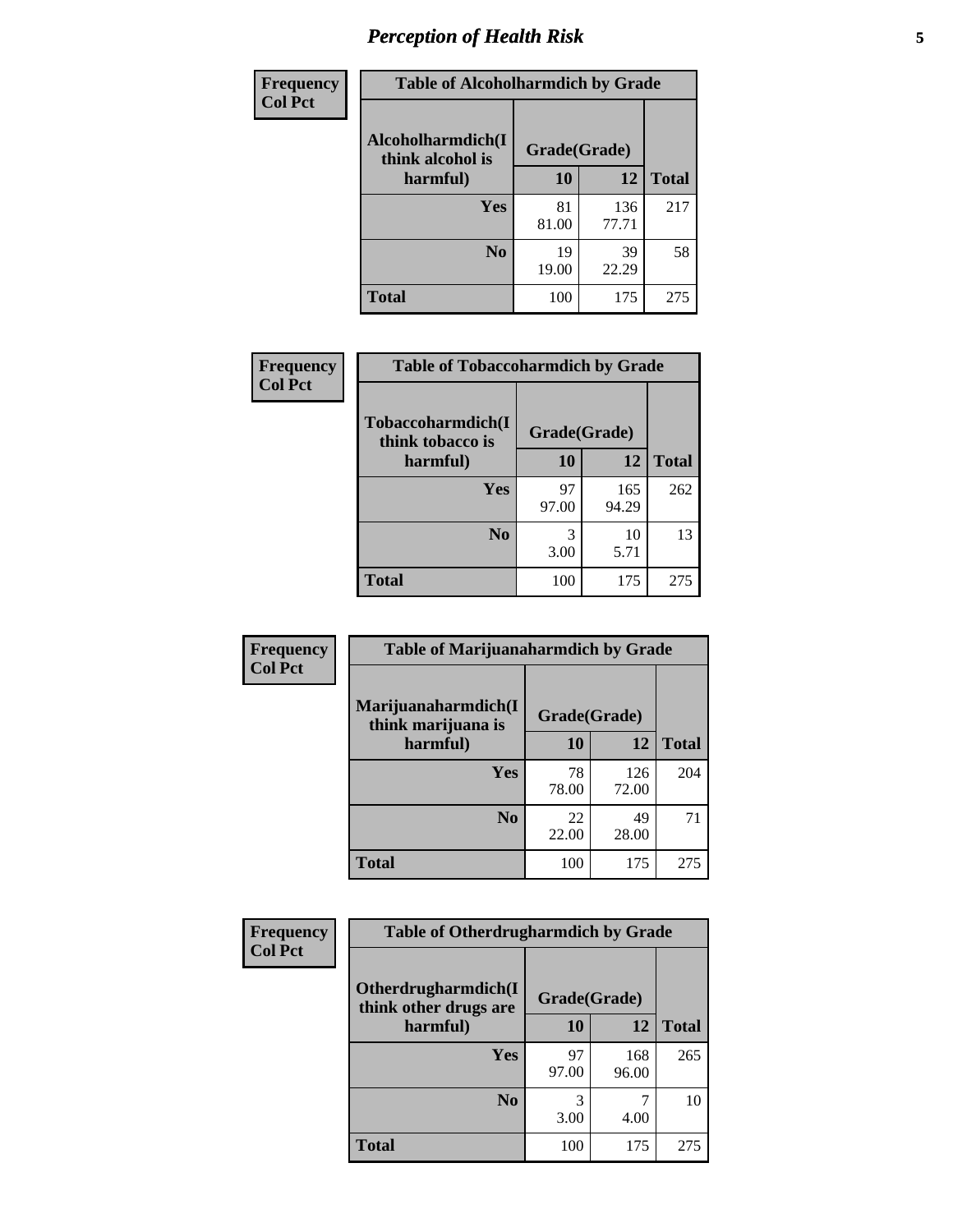# *Social Disapproval* **6**

| <b>Frequency</b> |                                                             | <b>Table of Alcoholpeerdich by Grade</b> |             |              |  |  |  |
|------------------|-------------------------------------------------------------|------------------------------------------|-------------|--------------|--|--|--|
| <b>Col Pct</b>   | Alcoholpeerdich(My<br>friends would<br>disapprove if I used | Grade(Grade)                             |             |              |  |  |  |
|                  | alcohol)                                                    | 10                                       | 12          | <b>Total</b> |  |  |  |
|                  | <b>Yes</b>                                                  | 44<br>44.00                              | 86<br>49.14 | 130          |  |  |  |
|                  | N <sub>0</sub>                                              | 56<br>56.00                              | 89<br>50.86 | 145          |  |  |  |
|                  | <b>Total</b>                                                | 100                                      | 175         | 275          |  |  |  |

| <b>Frequency</b> |
|------------------|
| <b>Col Pct</b>   |

| <b>Table of Tobaccopeerdich by Grade</b>                    |              |              |              |  |
|-------------------------------------------------------------|--------------|--------------|--------------|--|
| Tobaccopeerdich(My<br>friends would<br>disapprove if I used | Grade(Grade) |              |              |  |
| tobacco)                                                    | 10           | 12           | <b>Total</b> |  |
| Yes                                                         | 69<br>69.00  | 113<br>64.57 | 182          |  |
| N <sub>0</sub>                                              | 31<br>31.00  | 62<br>35.43  | 93           |  |
| <b>Total</b>                                                | 100          | 175          | 275          |  |

| Frequency      | <b>Table of Marijuanapeerdich by Grade</b>                    |              |              |              |  |  |
|----------------|---------------------------------------------------------------|--------------|--------------|--------------|--|--|
| <b>Col Pct</b> | Marijuanapeerdich(My<br>friends would<br>disapprove if I used | Grade(Grade) |              |              |  |  |
|                | marijuana)                                                    | 10           | 12           | <b>Total</b> |  |  |
|                | <b>Yes</b>                                                    | 61<br>61.00  | 109<br>62.29 | 170          |  |  |
|                | N <sub>0</sub>                                                | 39<br>39.00  | 66<br>37.71  | 105          |  |  |
|                | <b>Total</b>                                                  | 100          | 175          | 275          |  |  |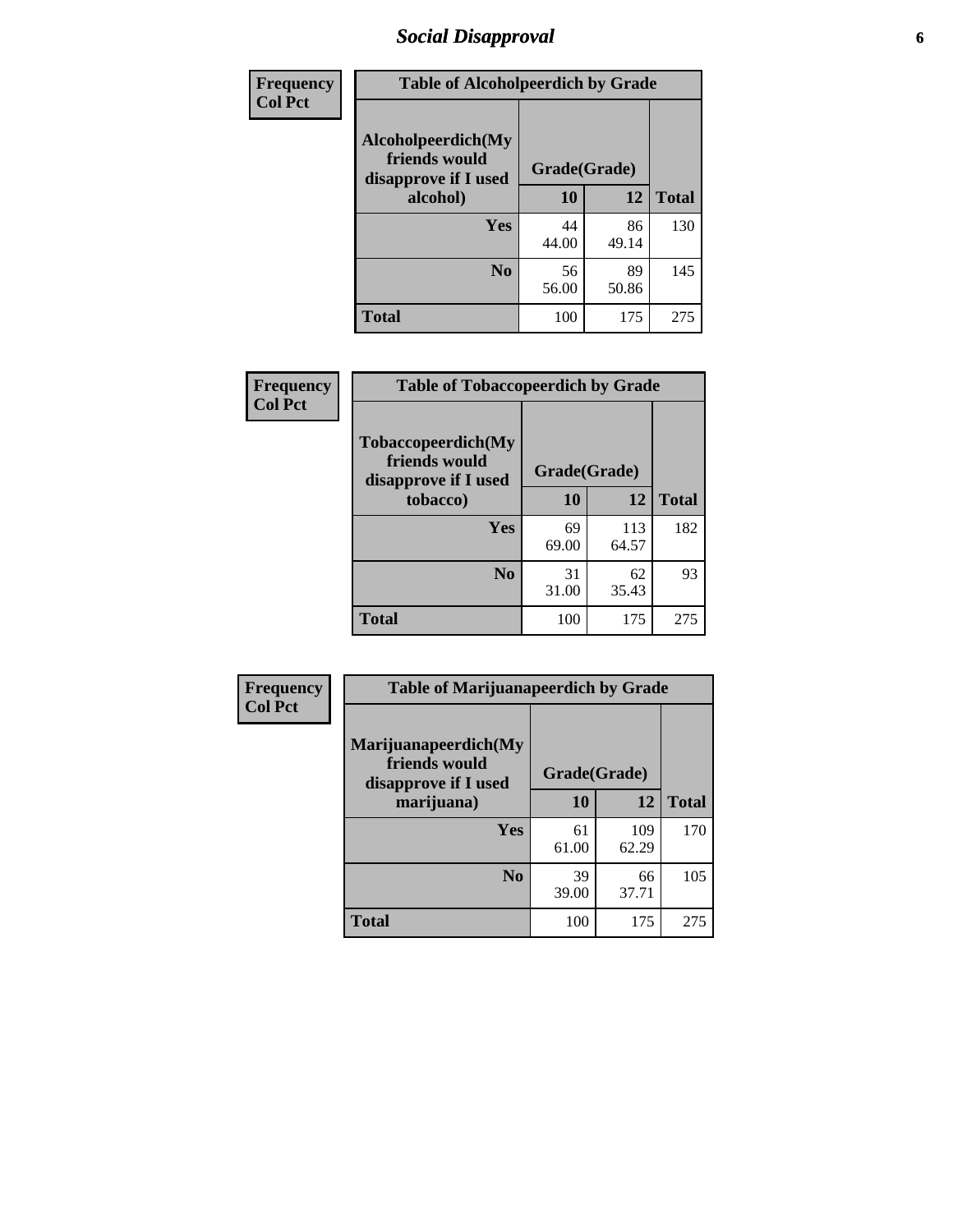# *Social Disapproval* **7**

| Frequency      | <b>Table of Otherdrugpeerdich by Grade</b>                    |              |              |              |  |  |
|----------------|---------------------------------------------------------------|--------------|--------------|--------------|--|--|
| <b>Col Pct</b> | Otherdrugpeerdich(My<br>friends would<br>disapprove if I used | Grade(Grade) |              |              |  |  |
|                | other drugs)                                                  | 10           | 12           | <b>Total</b> |  |  |
|                | Yes                                                           | 73<br>73.00  | 135<br>77.14 | 208          |  |  |
|                | N <sub>0</sub>                                                | 27<br>27.00  | 40<br>22.86  | 67           |  |  |
|                | <b>Total</b>                                                  | 100          | 175          | 275          |  |  |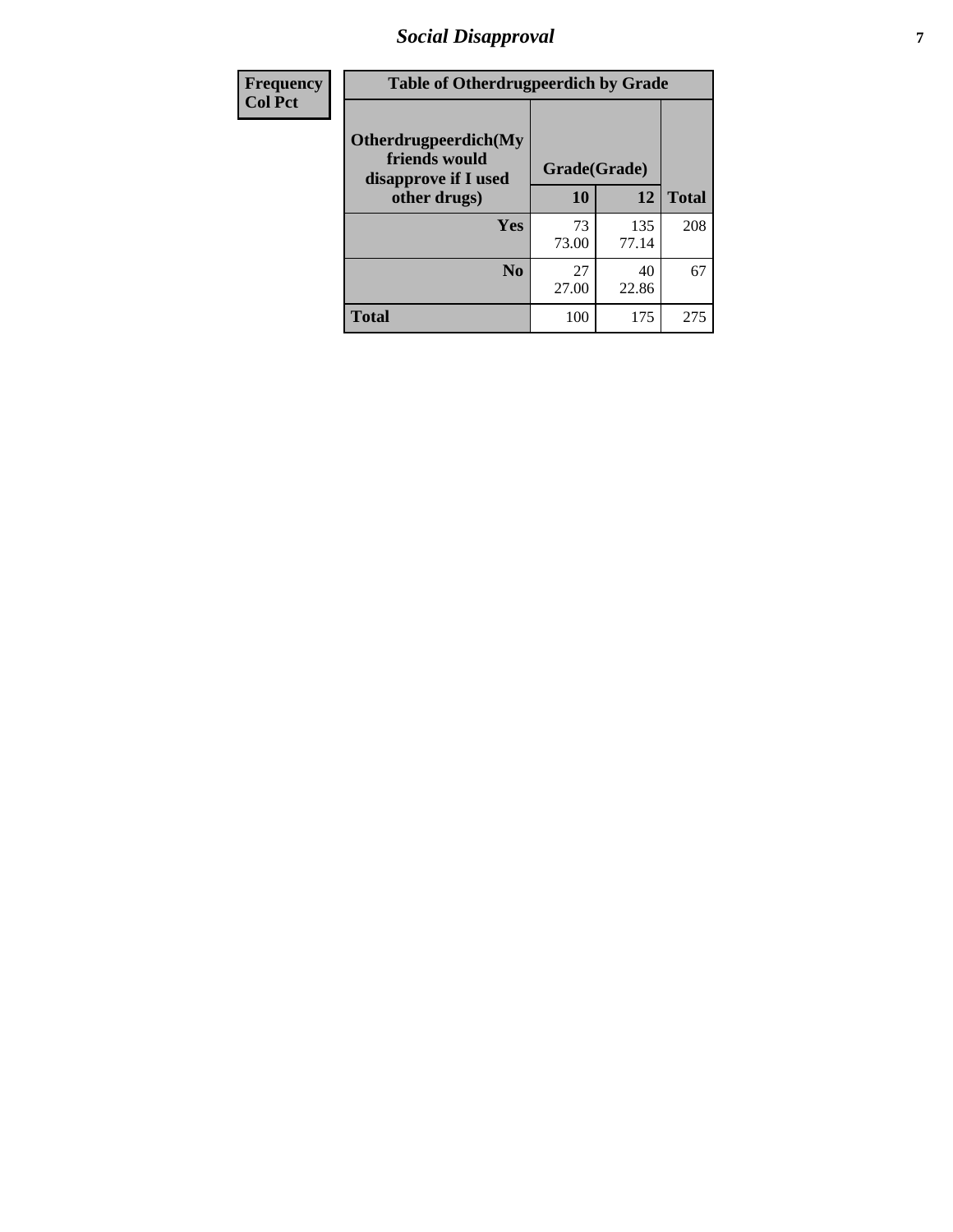#### Title IV, Part A, Schedule A **8** *Goal 2: To help ensure that all schools are safe and disciplined Baseline Data: Year 2008-2009 Student Involvement in Gang Activity*

| Frequency      | <b>Table of Gangself by Grade</b>                                                                 |                    |              |              |  |  |
|----------------|---------------------------------------------------------------------------------------------------|--------------------|--------------|--------------|--|--|
| <b>Col Pct</b> | Gangself(I<br>have<br>participated<br>in illegal<br>gang<br>activities in<br>the past 30<br>days) | Grade(Grade)<br>10 | 12           | <b>Total</b> |  |  |
|                | Yes                                                                                               | 7<br>7.00          | 4<br>2.29    | 11           |  |  |
|                | N <sub>0</sub>                                                                                    | 93<br>93.00        | 171<br>97.71 | 264          |  |  |
|                | <b>Total</b>                                                                                      | 100                | 175          | 275          |  |  |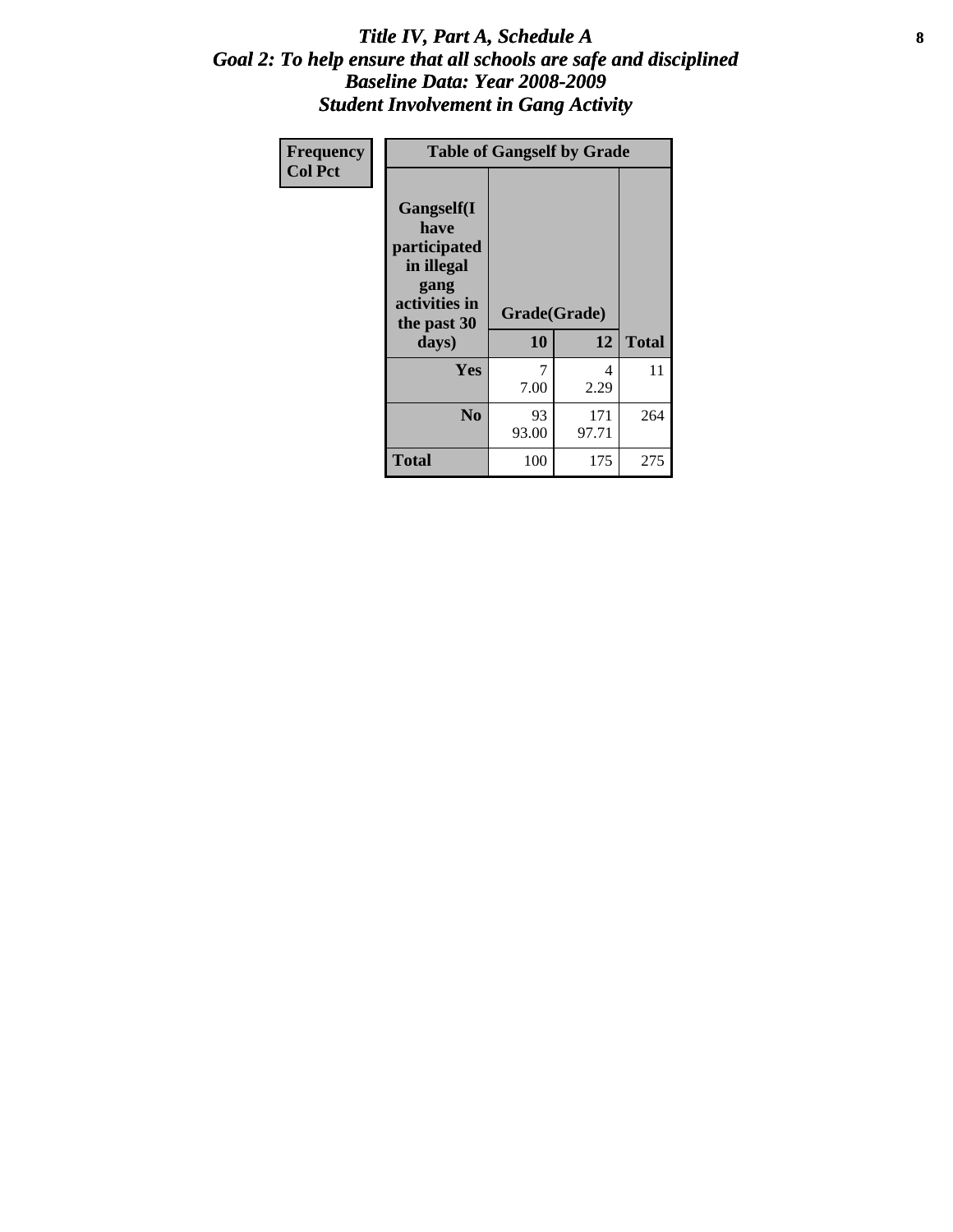# *Student Perception of School Safety* **9**

| <b>Frequency</b><br>Row Pct |
|-----------------------------|
|                             |

| <b>Table of Grade by Safeschool</b> |                                                                                                                            |             |            |           |     |  |
|-------------------------------------|----------------------------------------------------------------------------------------------------------------------------|-------------|------------|-----------|-----|--|
|                                     | Safeschool (School is a place at which I feel<br>safe)                                                                     |             |            |           |     |  |
| Grade(Grade)                        | Somewhat   Somewhat<br><b>Strongly</b><br><b>Strongly</b><br><b>Disagree</b><br>Agree<br>Disagree<br><b>Total</b><br>Agree |             |            |           |     |  |
| 10                                  | 25<br>25.00                                                                                                                | 59<br>59.00 | 8<br>8.00  | 8<br>8.00 | 100 |  |
| 12                                  | 66<br>37.71                                                                                                                | 94<br>53.71 | 12<br>6.86 | 3<br>1.71 | 175 |  |
| <b>Total</b>                        | 91                                                                                                                         | 153         | 20         | 11        | 275 |  |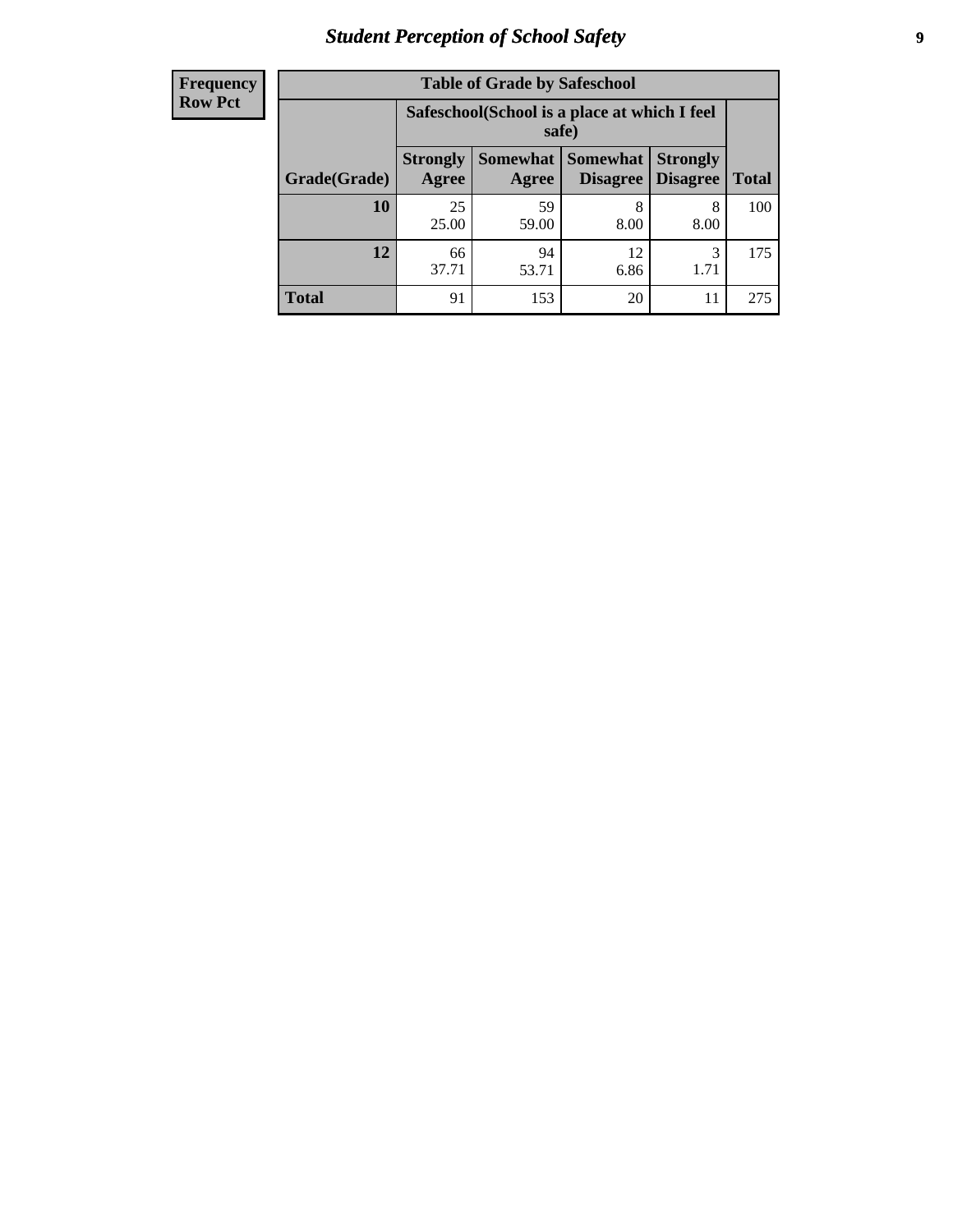### *Students Who Have Been Bullied* **10**

#### **Frequency Row Pct**

| <b>Table of Grade by Bullied</b> |                                                                                                                                                                       |                                                                               |           |                        |           |                  |              |     |
|----------------------------------|-----------------------------------------------------------------------------------------------------------------------------------------------------------------------|-------------------------------------------------------------------------------|-----------|------------------------|-----------|------------------|--------------|-----|
|                                  |                                                                                                                                                                       | <b>Bullied</b> (I have been bullied by other<br>students in the past 30 days) |           |                        |           |                  |              |     |
| Grade(Grade)                     | 10<br>20<br>All<br>3 <sub>to</sub><br><b>6 to</b><br>1 or<br>to<br>to<br>19<br>29<br>0<br>30<br>9<br>5<br>days<br><b>Days</b><br>days<br>days<br>days<br>days<br>days |                                                                               |           |                        |           |                  | <b>Total</b> |     |
| 10                               | 89<br>89.00                                                                                                                                                           | 4<br>4.00                                                                     | 3<br>3.00 | 2<br>2.00              | 1.00      | $\theta$<br>0.00 | 1.00         | 100 |
| 12                               | 156<br>89.14                                                                                                                                                          | 8<br>4.57                                                                     | 2<br>1.14 | $\overline{2}$<br>1.14 | 3<br>1.71 | 2<br>1.14        | 2<br>1.14    | 175 |
| <b>Total</b>                     | 245                                                                                                                                                                   | 12                                                                            | 5         | 4                      | 4         | $\overline{2}$   | 3            | 275 |

 $\blacksquare$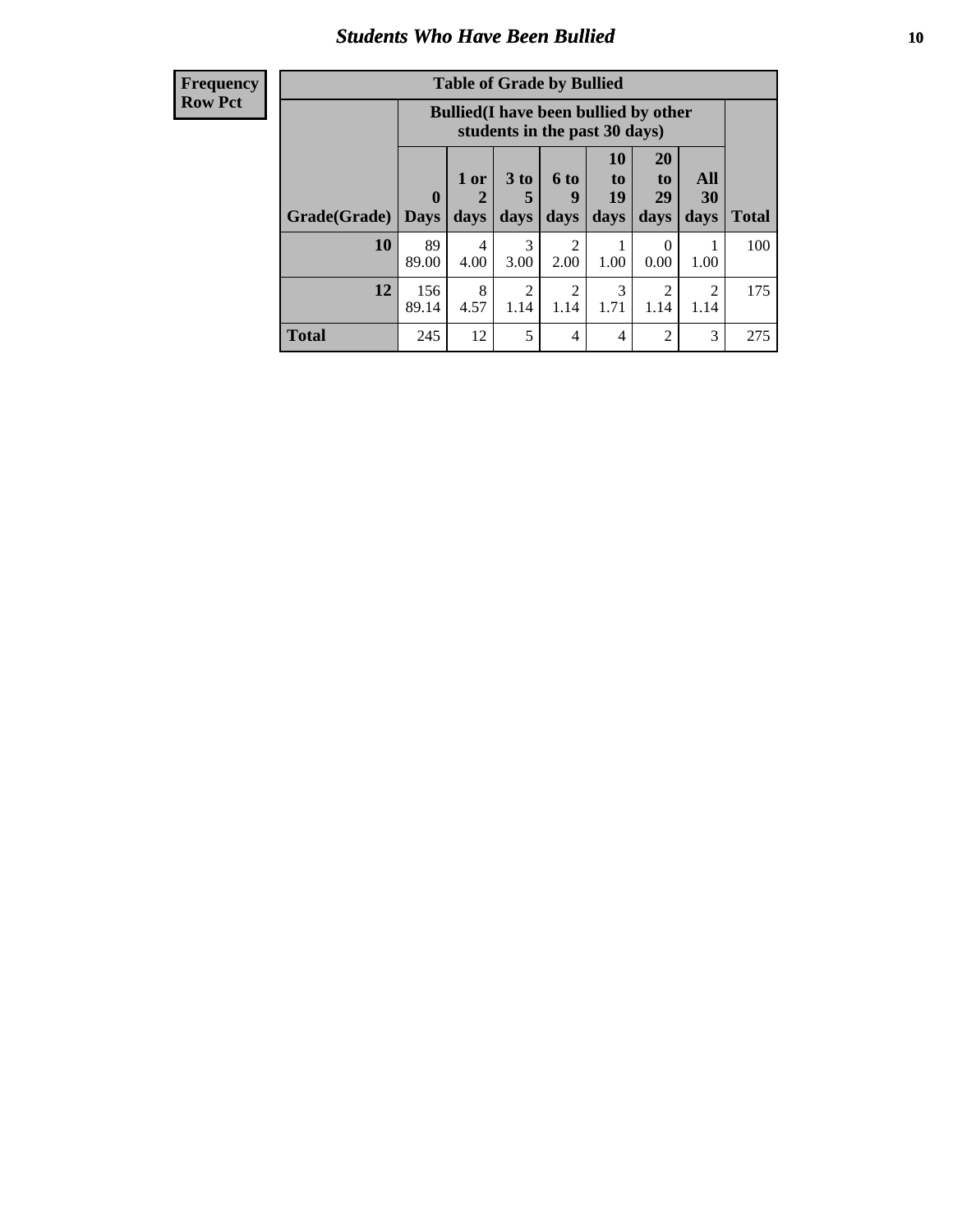### *School Climate* **11**

| Frequency      | <b>Table of SchoolClimate1 by Grade</b> |                    |              |              |  |  |
|----------------|-----------------------------------------|--------------------|--------------|--------------|--|--|
| <b>Col Pct</b> | SchoolClimate1(I<br>like school)        | Grade(Grade)<br>10 | 12           | <b>Total</b> |  |  |
|                | <b>Strongly Agree</b>                   | 9<br>9.00          | 28<br>16.00  | 37           |  |  |
|                | <b>Somewhat Agree</b>                   | 60<br>60.00        | 107<br>61.14 | 167          |  |  |
|                | <b>Somewhat Disagree</b>                | 21<br>21.00        | 31<br>17.71  | 52           |  |  |
|                | <b>Strongly Disagree</b>                | 10<br>10.00        | 9<br>5.14    | 19           |  |  |
|                | <b>Total</b>                            | 100                | 175          | 275          |  |  |

| <b>Frequency</b><br><b>Col Pct</b> | Table of                                    |
|------------------------------------|---------------------------------------------|
|                                    | <b>SchoolClim</b><br>feel success<br>school |

| <b>Table of SchoolClimate2 by Grade</b>           |                    |              |              |  |
|---------------------------------------------------|--------------------|--------------|--------------|--|
| SchoolClimate2(I<br>feel successful at<br>school) | Grade(Grade)<br>10 | 12           | <b>Total</b> |  |
| <b>Strongly Agree</b>                             | 21<br>21.00        | 49<br>28.00  | 70           |  |
| <b>Somewhat Agree</b>                             | 61<br>61.00        | 104<br>59.43 | 165          |  |
| <b>Somewhat Disagree</b>                          | 12<br>12.00        | 19<br>10.86  | 31           |  |
| <b>Strongly Disagree</b>                          | 6<br>6.00          | 3<br>1.71    | 9            |  |
| Total                                             | 100                | 175          | 275          |  |

| Frequency      | <b>Table of SchoolClimate3 by Grade</b>                               |             |                    |              |  |
|----------------|-----------------------------------------------------------------------|-------------|--------------------|--------------|--|
| <b>Col Pct</b> | SchoolClimate3(My<br>school has high<br>standards for<br>achievement) | 10          | Grade(Grade)<br>12 | <b>Total</b> |  |
|                | <b>Strongly Agree</b>                                                 | 46<br>46.00 | 97<br>55.43        | 143          |  |
|                | <b>Somewhat Agree</b>                                                 | 46<br>46.00 | 72<br>41.14        | 118          |  |
|                | <b>Somewhat Disagree</b>                                              | 7<br>7.00   | 5<br>2.86          | 12           |  |
|                | <b>Strongly Disagree</b>                                              | 1.00        | 0.57               | 2            |  |
|                | Total                                                                 | 100         | 175                | 275          |  |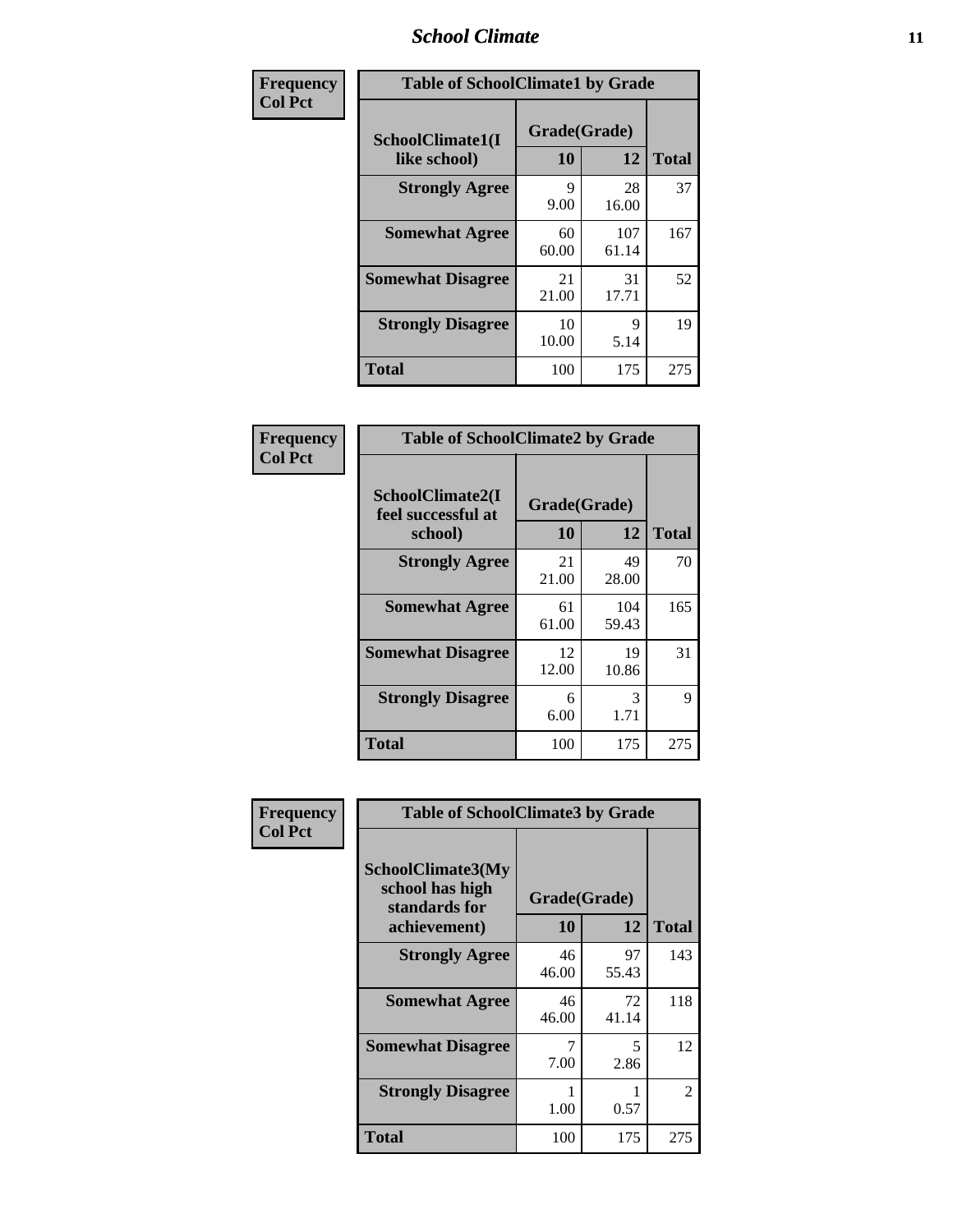### *School Climate* **12**

| Frequency      | <b>Table of SchoolClimate4 by Grade</b>                       |                    |                           |              |
|----------------|---------------------------------------------------------------|--------------------|---------------------------|--------------|
| <b>Col Pct</b> | SchoolClimate4(My<br>school sets clear<br>rules for behavior) | Grade(Grade)<br>10 | 12                        | <b>Total</b> |
|                | <b>Strongly Agree</b>                                         | 52<br>52.00        | 107<br>61.14              | 159          |
|                | <b>Somewhat Agree</b>                                         | 32<br>32.00        | 68<br>38.86               | 100          |
|                | <b>Somewhat Disagree</b>                                      | 11<br>11.00        | $\mathbf{\Omega}$<br>0.00 | 11           |
|                | <b>Strongly Disagree</b>                                      | 5<br>5.00          | $\mathbf{\Omega}$<br>0.00 | 5            |
|                | <b>Total</b>                                                  | 100                | 175                       | 275          |

| <b>Table of SchoolClimate5 by Grade</b>                              |                    |              |     |  |
|----------------------------------------------------------------------|--------------------|--------------|-----|--|
| SchoolClimate5(I<br>know what to do in<br>an emergency at<br>school) | Grade(Grade)<br>10 | <b>Total</b> |     |  |
| <b>Strongly Agree</b>                                                | 45<br>45.00        | 95<br>54.29  | 140 |  |
| <b>Somewhat Agree</b>                                                | 40<br>40.00        | 60<br>34.29  | 100 |  |
| <b>Somewhat Disagree</b>                                             | 10<br>10.00        | 16<br>9.14   | 26  |  |
| <b>Strongly Disagree</b>                                             | 5<br>5.00          | 4<br>2.29    | 9   |  |
| Total                                                                | 100                | 175          | 275 |  |

| Frequency      | <b>Table of SchoolClimate6 by Grade</b>                  |                     |                                  |              |
|----------------|----------------------------------------------------------|---------------------|----------------------------------|--------------|
| <b>Col Pct</b> | <b>SchoolClimate6(Teachers</b><br>treat me with respect) | Grade(Grade)<br>10  | 12                               | <b>Total</b> |
|                | <b>Strongly Agree</b>                                    | 25<br>25.00         | 60<br>34.29                      | 85           |
|                | <b>Somewhat Agree</b>                                    | 45<br>45.00         | 91<br>52.00                      | 136          |
|                | <b>Somewhat Disagree</b>                                 | 21<br>21.00         | 19<br>10.86                      | 40           |
|                | <b>Strongly Disagree</b>                                 | $\mathbf Q$<br>9.00 | $\overline{\phantom{0}}$<br>2.86 | 14           |
|                | <b>Total</b>                                             | 100                 | 175                              | 275          |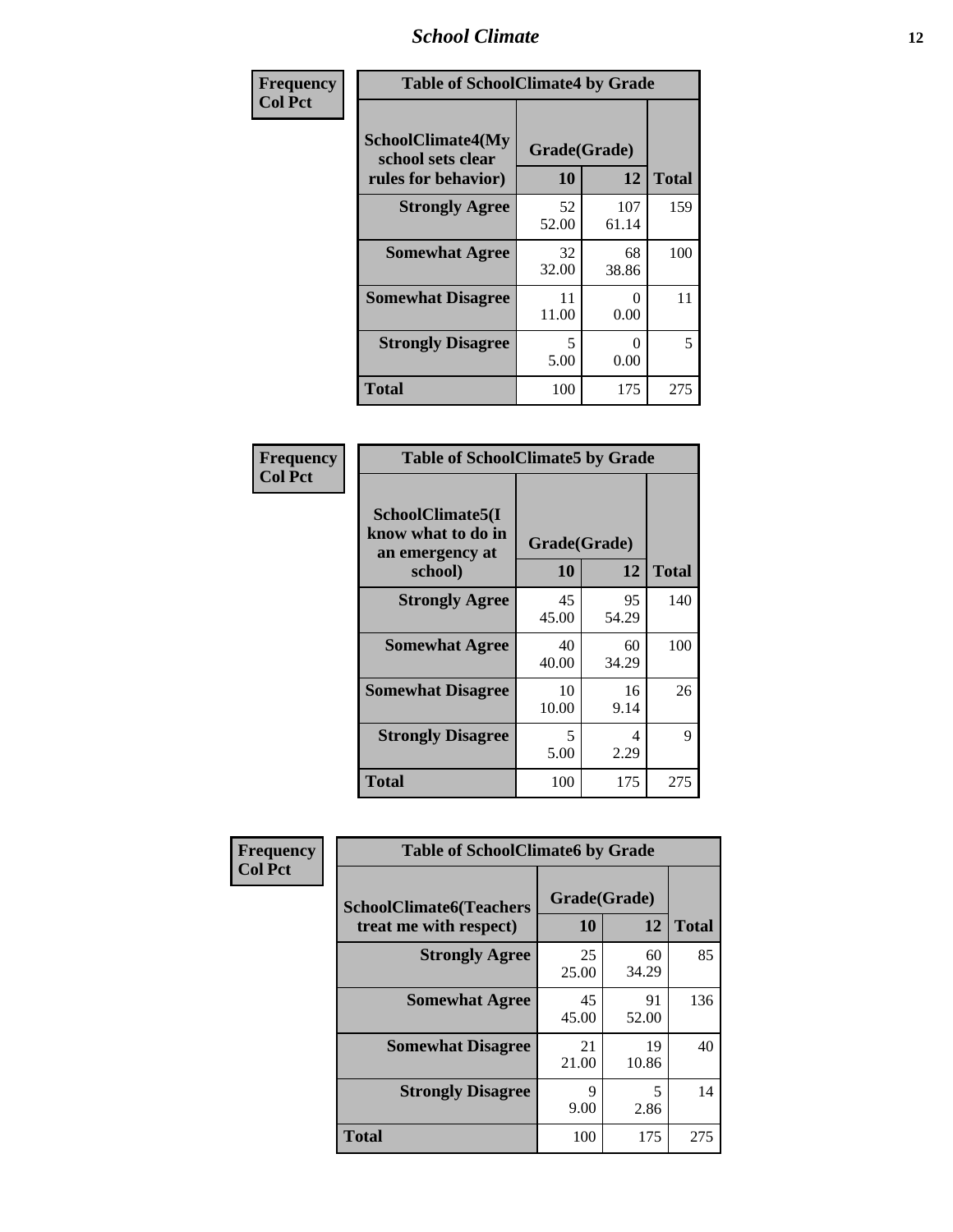### *School Climate* **13**

| Frequency      | <b>Table of SchoolClimate7 by Grade</b>                                       |                           |                       |              |
|----------------|-------------------------------------------------------------------------------|---------------------------|-----------------------|--------------|
| <b>Col Pct</b> | <b>SchoolClimate7(Behaviors</b><br>in my class allow the<br>teacher to teach) | Grade(Grade)<br><b>10</b> | 12                    | <b>Total</b> |
|                | <b>Strongly Agree</b>                                                         | 23<br>23.00               | 53<br>30.29           | 76           |
|                | <b>Somewhat Agree</b>                                                         | 53<br>53.00               | 98<br>56.00           | 151          |
|                | <b>Somewhat Disagree</b>                                                      | 18<br>18.00               | 21<br>12.00           | 39           |
|                | <b>Strongly Disagree</b>                                                      | 6<br>6.00                 | $\mathcal{R}$<br>1.71 | 9            |
|                | <b>Total</b>                                                                  | 100                       | 175                   | 275          |

| Frequency      |                                                                         | <b>Table of SchoolClimate8 by Grade</b> |             |              |
|----------------|-------------------------------------------------------------------------|-----------------------------------------|-------------|--------------|
| <b>Col Pct</b> | <b>SchoolClimate8(Students</b><br>are frequently<br>recognized for good | Grade(Grade)                            |             |              |
|                | behavior)                                                               | 10                                      | 12          | <b>Total</b> |
|                | <b>Strongly Agree</b>                                                   | 7<br>7.00                               | 34<br>19.43 | 41           |
|                | <b>Somewhat Agree</b>                                                   | 43<br>43.00                             | 91<br>52.00 | 134          |
|                | <b>Somewhat Disagree</b>                                                | 35<br>35.00                             | 36<br>20.57 | 71           |
|                | <b>Strongly Disagree</b>                                                | 15<br>15.00                             | 14<br>8.00  | 29           |
|                | <b>Total</b>                                                            | 100                                     | 175         | 275          |

| Frequency      | <b>Table of SchoolClimate9 by Grade</b>                                           |                    |             |              |
|----------------|-----------------------------------------------------------------------------------|--------------------|-------------|--------------|
| <b>Col Pct</b> | SchoolClimate9(School<br>counselor would be<br>helpful if I needed<br>assistance) | Grade(Grade)<br>10 | 12          | <b>Total</b> |
|                | <b>Strongly Agree</b>                                                             | 37<br>37.00        | 96<br>54.86 | 133          |
|                | <b>Somewhat Agree</b>                                                             | 41<br>41.00        | 52<br>29.71 | 93           |
|                | <b>Somewhat Disagree</b>                                                          | 14<br>14.00        | 17<br>9.71  | 31           |
|                | <b>Strongly Disagree</b>                                                          | 8<br>8.00          | 10<br>5.71  | 18           |
|                | Total                                                                             | 100                | 175         | 275          |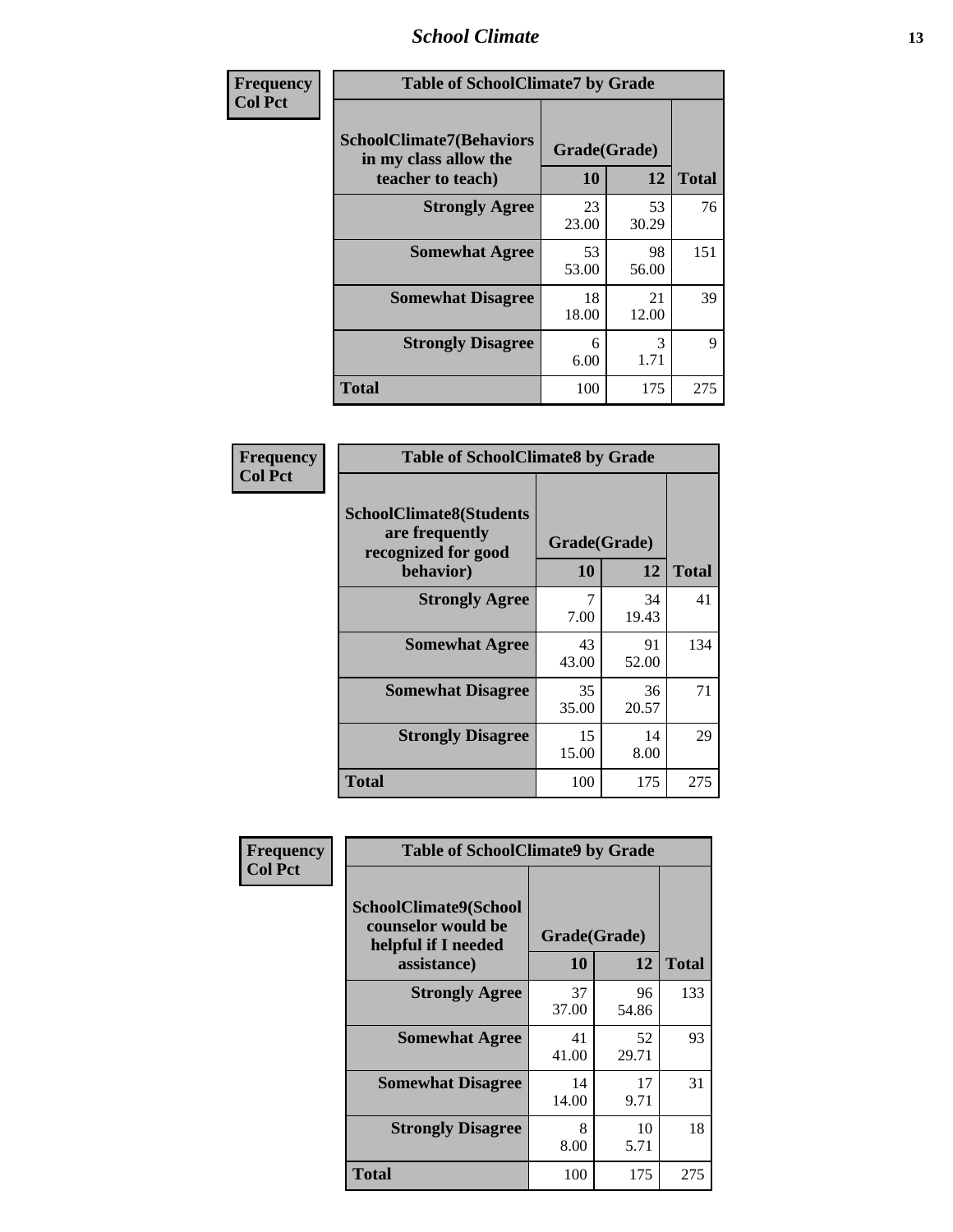### *Reasons for Dropping Out* **14**

| Frequency      | <b>Table of Dropoutreason by Grade</b>                                   |                    |              |              |
|----------------|--------------------------------------------------------------------------|--------------------|--------------|--------------|
| <b>Col Pct</b> | Dropoutreason(If<br>I dropped out the<br>reason would<br>most likely be) | Grade(Grade)<br>10 | 12           | <b>Total</b> |
|                | Won't Drop out                                                           | 64<br>64.00        | 127<br>72.57 | 191          |
|                | <b>Bored</b>                                                             | 19<br>19.00        | 22<br>12.57  | 41           |
|                | <b>Family Reasons</b>                                                    | 7<br>7.00          | 11<br>6.29   | 18           |
|                | <b>Being Bullied</b>                                                     | 0<br>0.00          | 3<br>1.71    | 3            |
|                | <b>Other</b>                                                             | 10<br>10.00        | 12<br>6.86   | 22           |
|                | <b>Total</b>                                                             | 100                | 175          | 275          |

| Frequency      | <b>Table of Dropout by Grade</b>                                       |                    |              |     |
|----------------|------------------------------------------------------------------------|--------------------|--------------|-----|
| <b>Col Pct</b> | Dropout(I<br>have<br>thought<br>about<br>dropping<br>out of<br>school) | Grade(Grade)<br>10 | <b>Total</b> |     |
|                | Yes                                                                    | 25<br>25.00        | 30<br>17.14  | 55  |
|                | N <sub>0</sub>                                                         | 75<br>75.00        | 145<br>82.86 | 220 |
|                | <b>Total</b>                                                           | 100                | 175          | 275 |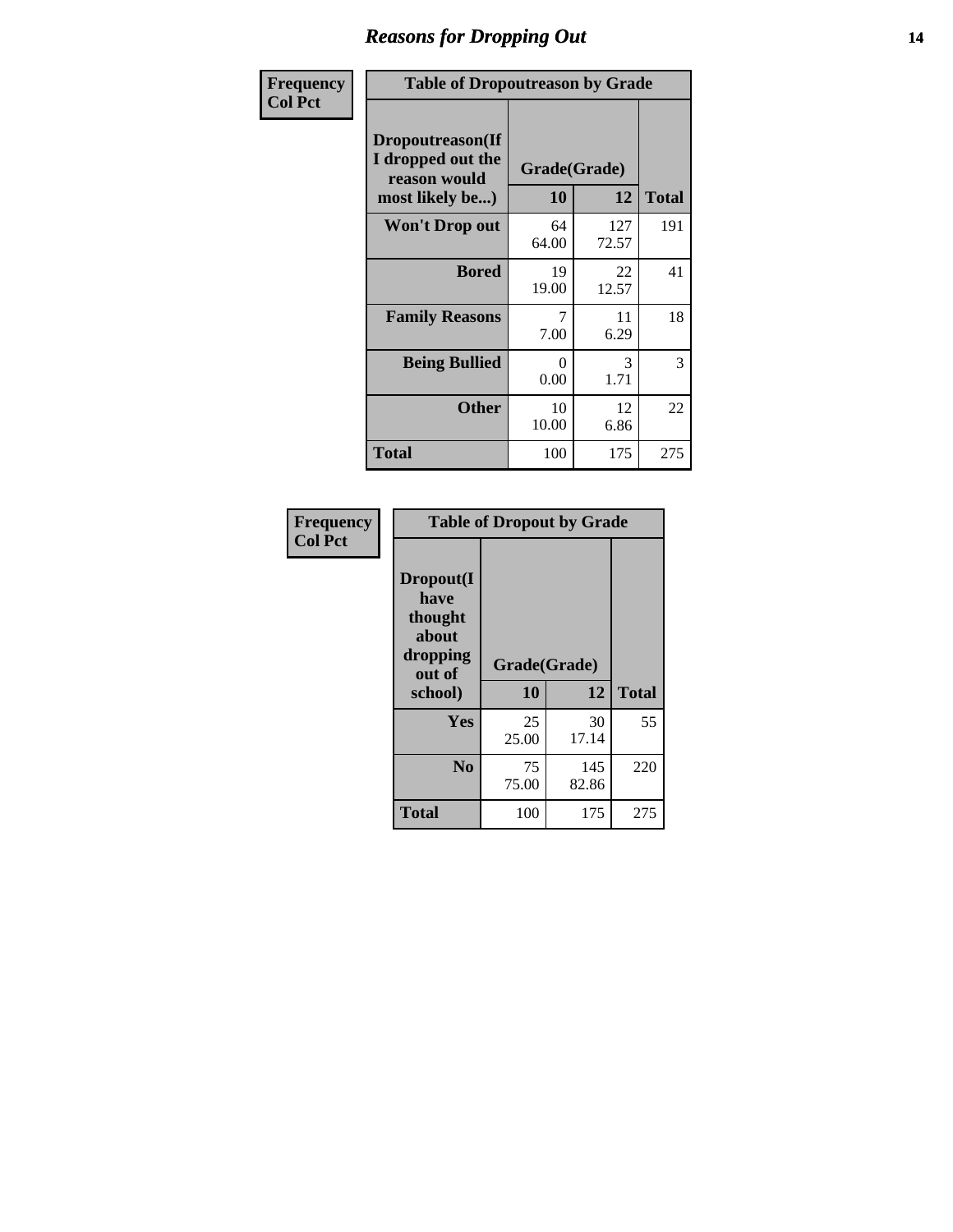*School Safety* **15**

| Frequency      | <b>Table of Gangself by Grade</b>                                                                 |                          |              |              |
|----------------|---------------------------------------------------------------------------------------------------|--------------------------|--------------|--------------|
| <b>Col Pct</b> | Gangself(I<br>have<br>participated<br>in illegal<br>gang<br>activities in<br>the past 30<br>days) | Grade(Grade)<br>10<br>12 |              | <b>Total</b> |
|                | Yes                                                                                               | 7<br>7.00                | 4<br>2.29    | 11           |
|                | N <sub>0</sub>                                                                                    | 93<br>93.00              | 171<br>97.71 | 264          |
|                | <b>Total</b>                                                                                      | 100                      | 175          | 275          |

| Frequency<br><b>Col Pct</b> | <b>Table of Gangpeers by Grade</b>                                                                                     |                    |              |              |
|-----------------------------|------------------------------------------------------------------------------------------------------------------------|--------------------|--------------|--------------|
|                             | Gangpeers(I<br>have friends<br>who have<br>participated<br>in illegal<br>gang<br>activities in<br>the past 30<br>days) | Grade(Grade)<br>10 | 12           | <b>Total</b> |
|                             | <b>Yes</b>                                                                                                             | 15<br>15.00        | 8<br>4.57    | 23           |
|                             | N <sub>0</sub>                                                                                                         | 85<br>85.00        | 167<br>95.43 | 252          |
|                             | <b>Total</b>                                                                                                           | 100                | 175          | 275          |

| Frequency      | <b>Table of Pickedon by Grade</b>                                  |              |             |              |  |  |  |  |  |
|----------------|--------------------------------------------------------------------|--------------|-------------|--------------|--|--|--|--|--|
| <b>Col Pct</b> | <b>Pickedon(I have</b><br>been picked on or<br>teased at school in | Grade(Grade) |             |              |  |  |  |  |  |
|                | the past 30 days)                                                  | 10           | 12          | <b>Total</b> |  |  |  |  |  |
|                | <b>Strongly Agree</b>                                              | 5<br>5.00    | 10<br>5.71  | 15           |  |  |  |  |  |
|                |                                                                    |              |             |              |  |  |  |  |  |
|                | <b>Somewhat Agree</b>                                              | 21<br>21.00  | 27<br>15.43 | 48           |  |  |  |  |  |
|                |                                                                    |              |             |              |  |  |  |  |  |
|                | <b>Somewhat Disagree</b>                                           | 28<br>28.00  | 25<br>14.29 | 53           |  |  |  |  |  |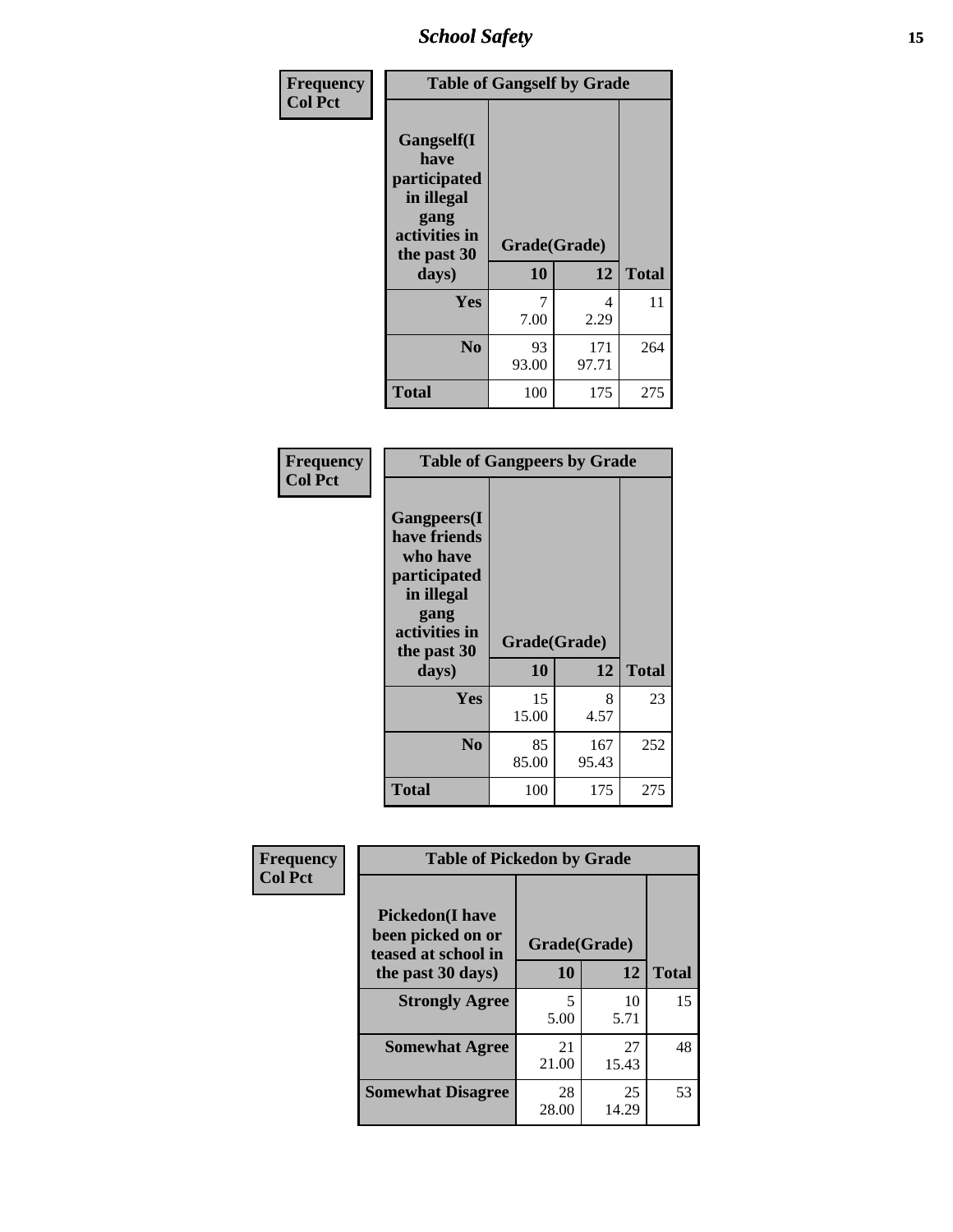# *School Safety* **16**

| <b>Frequency</b> |                                                                                         | <b>Table of Pickedon by Grade</b> |              |              |  |  |  |  |  |  |  |
|------------------|-----------------------------------------------------------------------------------------|-----------------------------------|--------------|--------------|--|--|--|--|--|--|--|
| <b>Col Pct</b>   | <b>Pickedon(I have</b><br>been picked on or<br>teased at school in<br>the past 30 days) | Grade(Grade)<br>10                | 12           | <b>Total</b> |  |  |  |  |  |  |  |
|                  | <b>Strongly Disagree</b>                                                                | 46<br>46.00                       | 113<br>64.57 | 159          |  |  |  |  |  |  |  |
|                  | Total                                                                                   | 100                               | 175          | 275          |  |  |  |  |  |  |  |

| Frequency      | <b>Table of Safeschool by Grade</b>                      |                    |              |     |
|----------------|----------------------------------------------------------|--------------------|--------------|-----|
| <b>Col Pct</b> | Safeschool(School<br>is a place at which I<br>feel safe) | Grade(Grade)<br>10 | <b>Total</b> |     |
|                | <b>Strongly Agree</b>                                    | 25<br>25.00        | 66<br>37.71  | 91  |
|                | <b>Somewhat Agree</b>                                    | 59<br>59.00        | 94<br>53.71  | 153 |
|                | <b>Somewhat Disagree</b>                                 | 8<br>8.00          | 12<br>6.86   | 20  |
|                | <b>Strongly Disagree</b>                                 | 8<br>8.00          | 3<br>1.71    | 11  |
|                | <b>Total</b>                                             | 100                | 175          | 275 |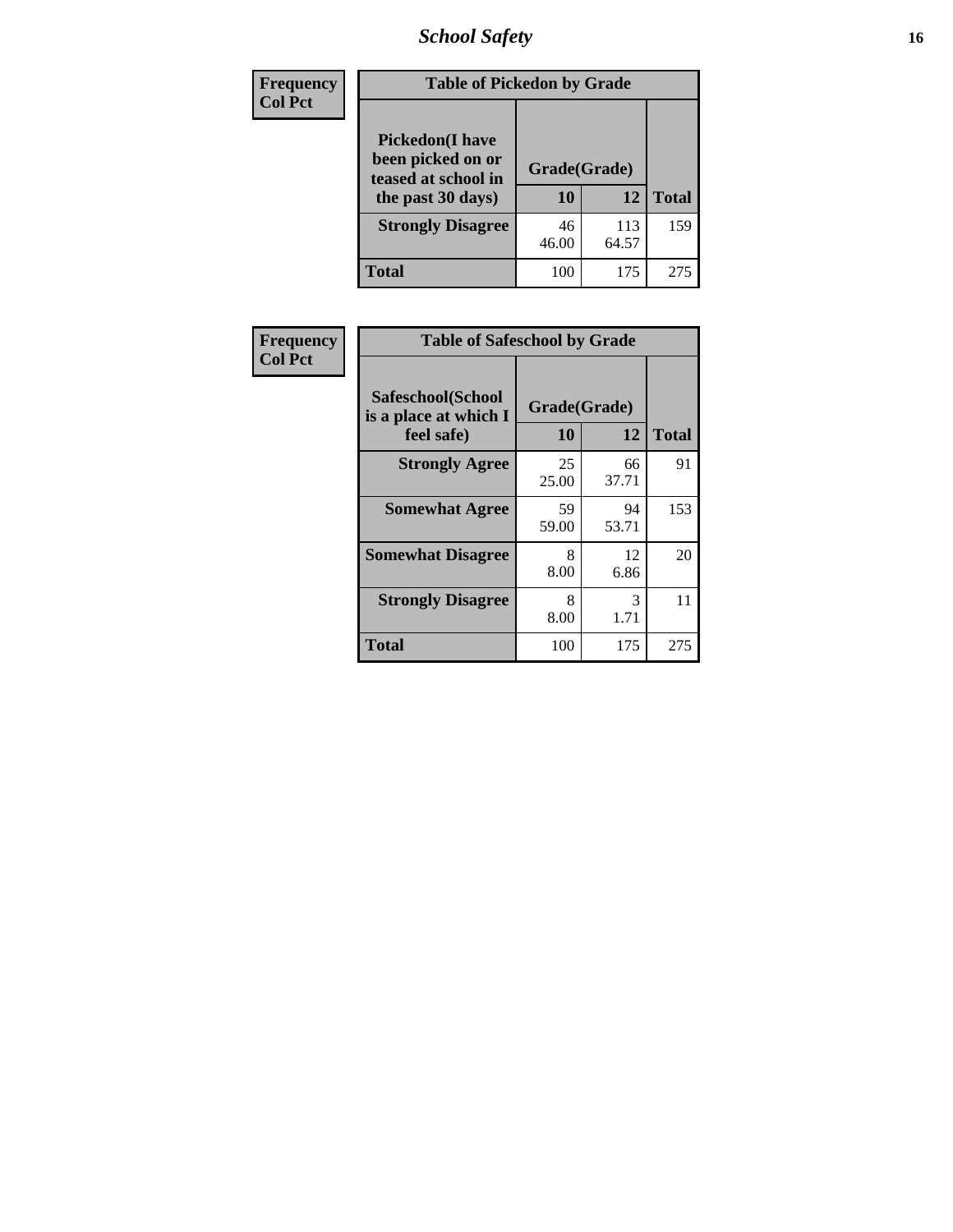*School Safety* **17**

| <b>Frequency</b><br>Row Pct |
|-----------------------------|
|                             |

| V | <b>Table of Grade by Bullied</b> |                    |                                |                                                                               |                        |                        |                               |                          |              |  |  |
|---|----------------------------------|--------------------|--------------------------------|-------------------------------------------------------------------------------|------------------------|------------------------|-------------------------------|--------------------------|--------------|--|--|
|   |                                  |                    |                                | <b>Bullied</b> (I have been bullied by other<br>students in the past 30 days) |                        |                        |                               |                          |              |  |  |
|   | Grade(Grade)                     | $\bf{0}$<br>  Days | 1 or<br>$\overline{2}$<br>days | $3$ to<br>days                                                                | 6 to<br>y<br>days      | 10<br>to<br>19<br>days | <b>20</b><br>to<br>29<br>days | All<br><b>30</b><br>days | <b>Total</b> |  |  |
|   | 10                               | 89<br>89.00        | 4<br>4.00                      | 3<br>3.00                                                                     | $\overline{c}$<br>2.00 | 1.00                   | $\theta$<br>0.00              | 1.00                     | 100          |  |  |
|   | 12                               | 156<br>89.14       | 8<br>4.57                      | $\mathfrak{D}$<br>1.14                                                        | $\mathfrak{D}$<br>1.14 | 3<br>1.71              | $\mathfrak{D}$<br>1.14        | $\mathfrak{D}$<br>1.14   | 175          |  |  |
|   | <b>Total</b>                     | 245                | 12                             | 5                                                                             | $\overline{4}$         | 4                      | $\mathfrak{D}$                | 3                        | 275          |  |  |

| <b>Frequency</b> | <b>Table of Grade by Bulliedothers</b> |              |                                                                |                         |                   |                               |                        |              |  |  |  |
|------------------|----------------------------------------|--------------|----------------------------------------------------------------|-------------------------|-------------------|-------------------------------|------------------------|--------------|--|--|--|
| <b>Row Pct</b>   |                                        |              | <b>Bulliedothers</b> (I bullied others in the<br>past 30 days) |                         |                   |                               |                        |              |  |  |  |
|                  | <b>Grade</b> (Grade) Days              | $\mathbf{0}$ | 1 or<br>days                                                   | 3 <sub>to</sub><br>days | 6 to<br>9<br>days | <b>10</b><br>to<br>19<br>days | All<br>30<br>days      | <b>Total</b> |  |  |  |
|                  | 10                                     | 91<br>91.00  | 6<br>6.00                                                      | 1.00                    | 1.00              | 1.00                          | $\Omega$<br>0.00       | 100          |  |  |  |
|                  | 12                                     | 165<br>94.29 | 5<br>2.86                                                      | $\overline{c}$<br>1.14  | 0<br>0.00         | 0.57                          | $\overline{2}$<br>1.14 | 175          |  |  |  |
|                  | <b>Total</b>                           | 256          | 11                                                             | 3                       |                   | $\overline{2}$                | $\overline{2}$         | 275          |  |  |  |

| <b>Frequency</b> |                     | <b>Table of Grade by Weaponschool</b>                     |              |                   |                        |                          |              |
|------------------|---------------------|-----------------------------------------------------------|--------------|-------------------|------------------------|--------------------------|--------------|
| <b>Row Pct</b>   |                     | Weaponschool (I brought a<br>weapon to school in the past |              |                   |                        |                          |              |
|                  | Grade(Grade)   Days | 0                                                         | 1 or<br>days | 3 to<br>5<br>days | 10<br>to<br>19<br>days | All<br><b>30</b><br>days | <b>Total</b> |
|                  | 10                  | 97<br>97.00                                               | 0<br>0.00    | 1.00              | 1.00                   | 1.00                     | 100          |
|                  | 12                  | 171<br>97.71                                              | 0.57         | 0<br>0.00         | 2<br>1.14              | 0.57                     | 175          |
|                  | <b>Total</b>        | 268                                                       |              |                   | 3                      | $\overline{2}$           | 275          |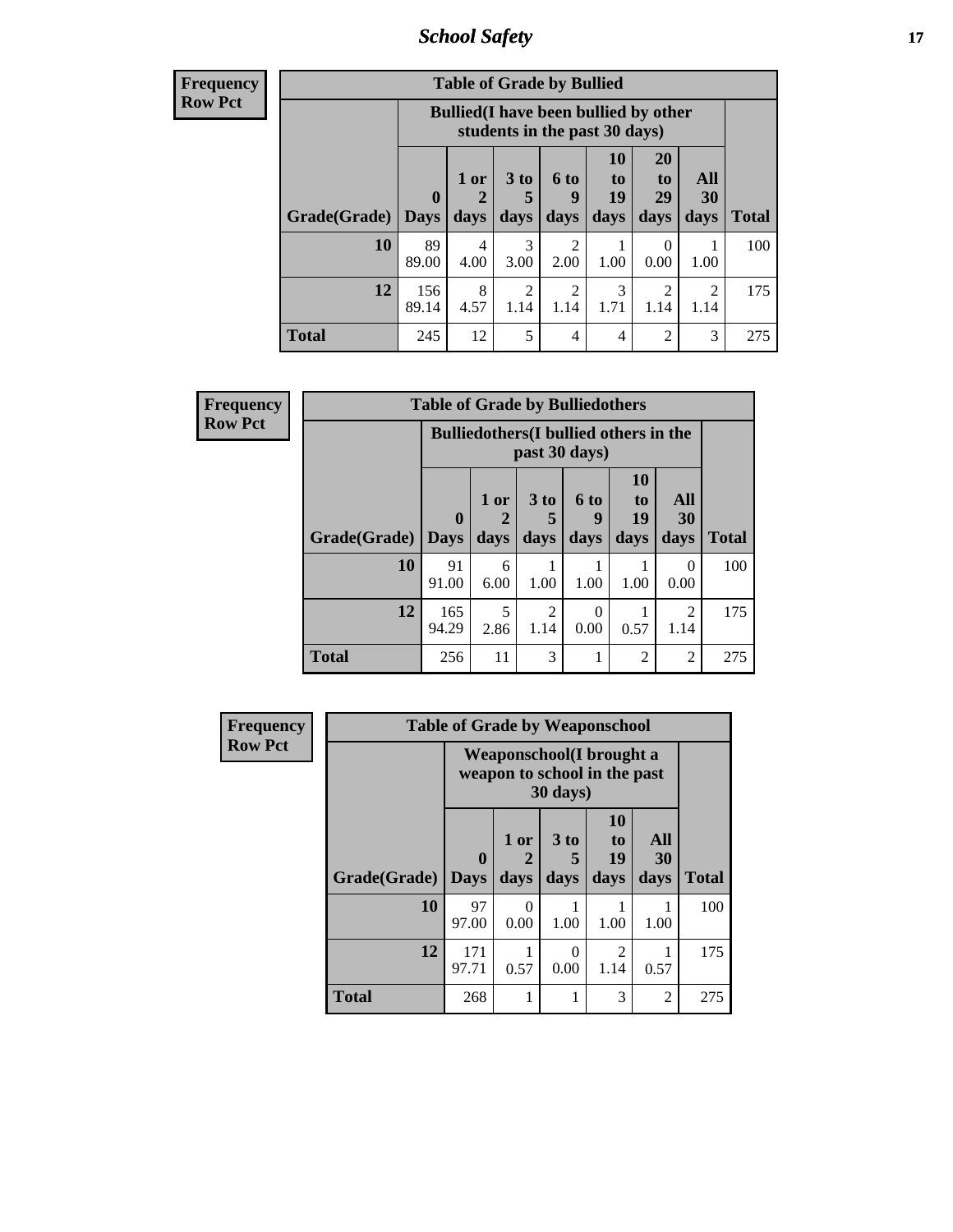*School Safety* **18**

| <b>Frequency</b> | <b>Table of Grade by Absentunsafe</b> |                                                                                  |                   |                        |                   |              |
|------------------|---------------------------------------|----------------------------------------------------------------------------------|-------------------|------------------------|-------------------|--------------|
| <b>Row Pct</b>   |                                       | <b>Absentunsafe(I have</b><br>missed school because I<br>felt unsafe in the past |                   |                        |                   |              |
|                  | Grade(Grade)                          | 0<br><b>Days</b>                                                                 | 1 or<br>2<br>days | 10<br>to<br>19<br>days | All<br>30<br>days | <b>Total</b> |
|                  | 10                                    | 98<br>98.00                                                                      | 1.00              | 1.00                   | 0<br>0.00         | 100          |
|                  | 12                                    | 173<br>98.86                                                                     | 0.57              | $\Omega$<br>0.00       | 0.57              | 175          |
|                  | <b>Total</b>                          | 271                                                                              | 2                 | 1                      | 1                 | 275          |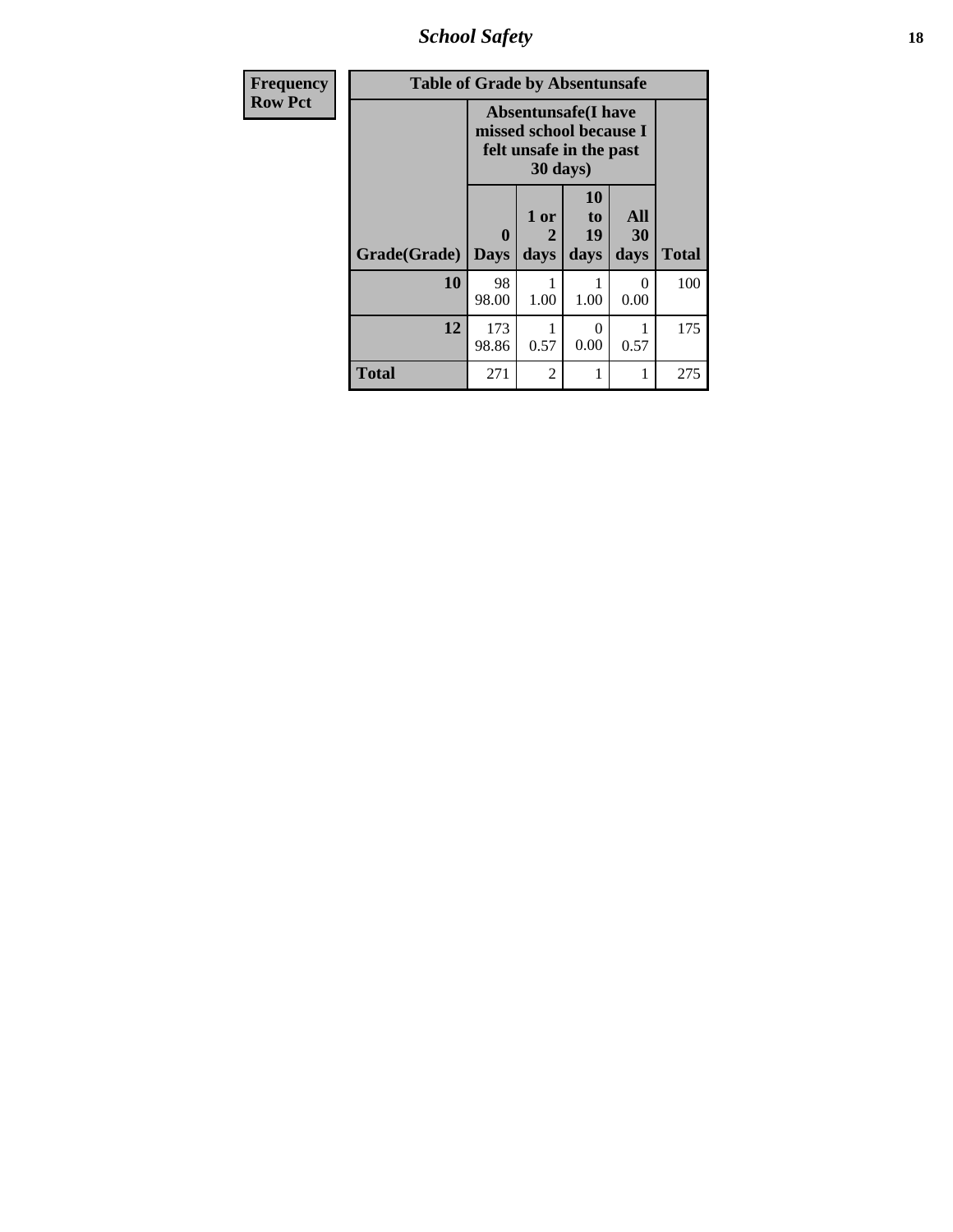# *Drug Use During Last 30 Days* **19**

#### **Frequency Row Pct**

| <b>Table of Grade by Alcohol</b> |                                 |                                    |                 |                 |                 |                   |              |              |  |  |  |
|----------------------------------|---------------------------------|------------------------------------|-----------------|-----------------|-----------------|-------------------|--------------|--------------|--|--|--|
|                                  |                                 | Alcohol(Alcohol use, past 30 days) |                 |                 |                 |                   |              |              |  |  |  |
| Grade(Grade)                     | <b>Did</b><br>not<br><b>use</b> | $1 - 2$<br>days                    | $3 - 5$<br>days | $6 - 9$<br>days | $10-19$<br>days | $20 - 29$<br>days | Every<br>day | <b>Total</b> |  |  |  |
| 10                               | 74<br>74.00                     | 7<br>7.00                          | 6<br>6.00       | 3<br>3.00       | 4<br>4.00       | 4<br>4.00         | 2<br>2.00    | 100          |  |  |  |
| 12                               | 121<br>69.14                    | 20<br>11.43                        | 17<br>9.71      | 5<br>2.86       | 4<br>2.29       | 5<br>2.86         | 3<br>1.71    | 175          |  |  |  |
| <b>Total</b>                     | 195                             | 27                                 | 23              | 8               | 8               | 9                 | 5            | 275          |  |  |  |

#### **Frequency Row Pct**

| <b>Table of Grade by Cigarettes</b> |                                 |                                                   |                 |                  |                        |                   |                     |       |  |  |  |
|-------------------------------------|---------------------------------|---------------------------------------------------|-----------------|------------------|------------------------|-------------------|---------------------|-------|--|--|--|
|                                     |                                 | Cigarettes (Smoking tobacco use,<br>past 30 days) |                 |                  |                        |                   |                     |       |  |  |  |
| Grade(Grade)                        | <b>Did</b><br>not<br><b>use</b> | $1 - 2$<br>days                                   | $3 - 5$<br>days | $6-9$<br>days    | $10-19$<br>days        | $20 - 29$<br>days | <b>Every</b><br>day | Total |  |  |  |
| 10                                  | 91<br>91.00                     | 4<br>4.00                                         | 1.00            | $\theta$<br>0.00 | $\overline{2}$<br>2.00 | 1.00              | 1.00                | 100   |  |  |  |
| 12                                  | 146<br>83.43                    | 12<br>6.86                                        | 8<br>4.57       | 0.57             | $\overline{2}$<br>1.14 | 0.57              | 5<br>2.86           | 175   |  |  |  |
| <b>Total</b>                        | 237                             | 16                                                | 9               | 1                | $\overline{4}$         | $\overline{2}$    | 6                   | 275   |  |  |  |

**Frequency Row Pct**

| <b>Table of Grade by Smokeless</b> |                                 |                                                        |                  |               |                           |                     |              |  |  |  |  |
|------------------------------------|---------------------------------|--------------------------------------------------------|------------------|---------------|---------------------------|---------------------|--------------|--|--|--|--|
|                                    |                                 | <b>Smokeless</b> (Chewing tobaccouse,<br>past 30 days) |                  |               |                           |                     |              |  |  |  |  |
| Grade(Grade)                       | <b>Did</b><br>not<br><b>use</b> | $1 - 2$<br>days                                        | $3 - 5$<br>days  | $6-9$<br>days | $10-19$<br>days           | <b>Every</b><br>day | <b>Total</b> |  |  |  |  |
| 10                                 | 98<br>98.00                     | 2<br>2.00                                              | $\Omega$<br>0.00 | 0.00          | $\mathbf{\Omega}$<br>0.00 | $\Omega$<br>0.00    | 100          |  |  |  |  |
| 12                                 | 168<br>96.00                    | 3<br>1.71                                              | 0.57             | 0.57          | 0.57                      | 0.57                | 175          |  |  |  |  |
| <b>Total</b>                       | 266                             | 5                                                      |                  |               |                           |                     | 275          |  |  |  |  |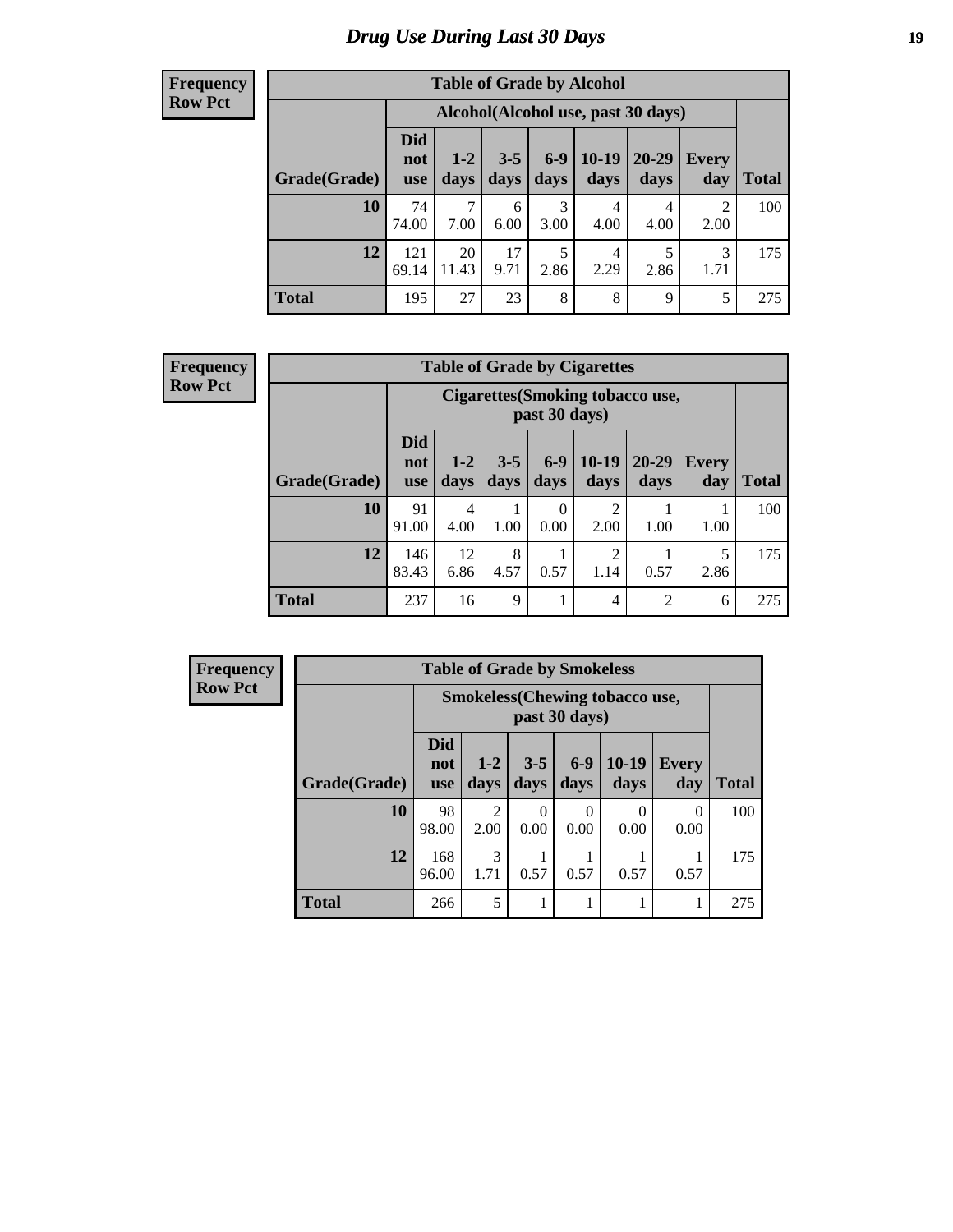#### **Frequency Row Pct**

| <b>Table of Grade by Marijuana</b> |                                 |                                         |                 |                |                 |               |                        |              |  |  |  |
|------------------------------------|---------------------------------|-----------------------------------------|-----------------|----------------|-----------------|---------------|------------------------|--------------|--|--|--|
|                                    |                                 | Marijuana (Marijuana use, past 30 days) |                 |                |                 |               |                        |              |  |  |  |
| Grade(Grade)                       | <b>Did</b><br>not<br><b>use</b> | $1 - 2$<br>days                         | $3 - 5$<br>days | $6-9$<br>days  | $10-19$<br>days | 20-29<br>days | Every<br>day           | <b>Total</b> |  |  |  |
| 10                                 | 86<br>86.00                     | $\overline{4}$<br>4.00                  | 2<br>2.00       | 1.00           | 4<br>4.00       | 0.00          | 3<br>3.00              | 100          |  |  |  |
| 12                                 | 147<br>84.00                    | 10<br>5.71                              | 8<br>4.57       | 0.57           | 3<br>1.71       | 4<br>2.29     | $\overline{2}$<br>1.14 | 175          |  |  |  |
| <b>Total</b>                       | 233                             | 14                                      | 10              | $\overline{2}$ | 7               | 4             | 5                      | 275          |  |  |  |

| Frequency      | <b>Table of Grade by Cocaine</b> |                                 |                                               |                 |                        |                     |              |  |
|----------------|----------------------------------|---------------------------------|-----------------------------------------------|-----------------|------------------------|---------------------|--------------|--|
| <b>Row Pct</b> |                                  |                                 | <b>Cocaine</b> (Cocaine use,<br>past 30 days) |                 |                        |                     |              |  |
|                | Grade(Grade)                     | <b>Did</b><br>not<br><b>use</b> | $1-2$<br>days                                 | $3 - 5$<br>days | $10-19$<br>days        | <b>Every</b><br>day | <b>Total</b> |  |
|                | 10                               | 96<br>96.00                     | 1.00                                          | 0<br>0.00       | $\mathfrak{D}$<br>2.00 | 1.00                | 100          |  |
|                | 12                               | 170<br>97.14                    | 3<br>1.71                                     | 0.57            | 0.57                   | 0<br>0.00           | 175          |  |
|                | <b>Total</b>                     | 266                             | 4                                             |                 | 3                      |                     | 275          |  |

| Frequency      | <b>Table of Grade by Inhalants</b> |                                 |                                                  |                        |              |  |  |  |
|----------------|------------------------------------|---------------------------------|--------------------------------------------------|------------------------|--------------|--|--|--|
| <b>Row Pct</b> |                                    |                                 | <b>Inhalants</b> (Inhalant<br>use, past 30 days) |                        |              |  |  |  |
|                | Grade(Grade)                       | <b>Did</b><br>not<br><b>use</b> | $1 - 2$<br>days                                  | $3 - 5$<br>days        | <b>Total</b> |  |  |  |
|                | 10                                 | 97<br>97.00                     | 1.00                                             | $\overline{c}$<br>2.00 | 100          |  |  |  |
|                | 12                                 | 173<br>98.86                    | 0.57                                             | 0.57                   | 175          |  |  |  |
|                | <b>Total</b>                       | 270                             | 2                                                | 3                      | 275          |  |  |  |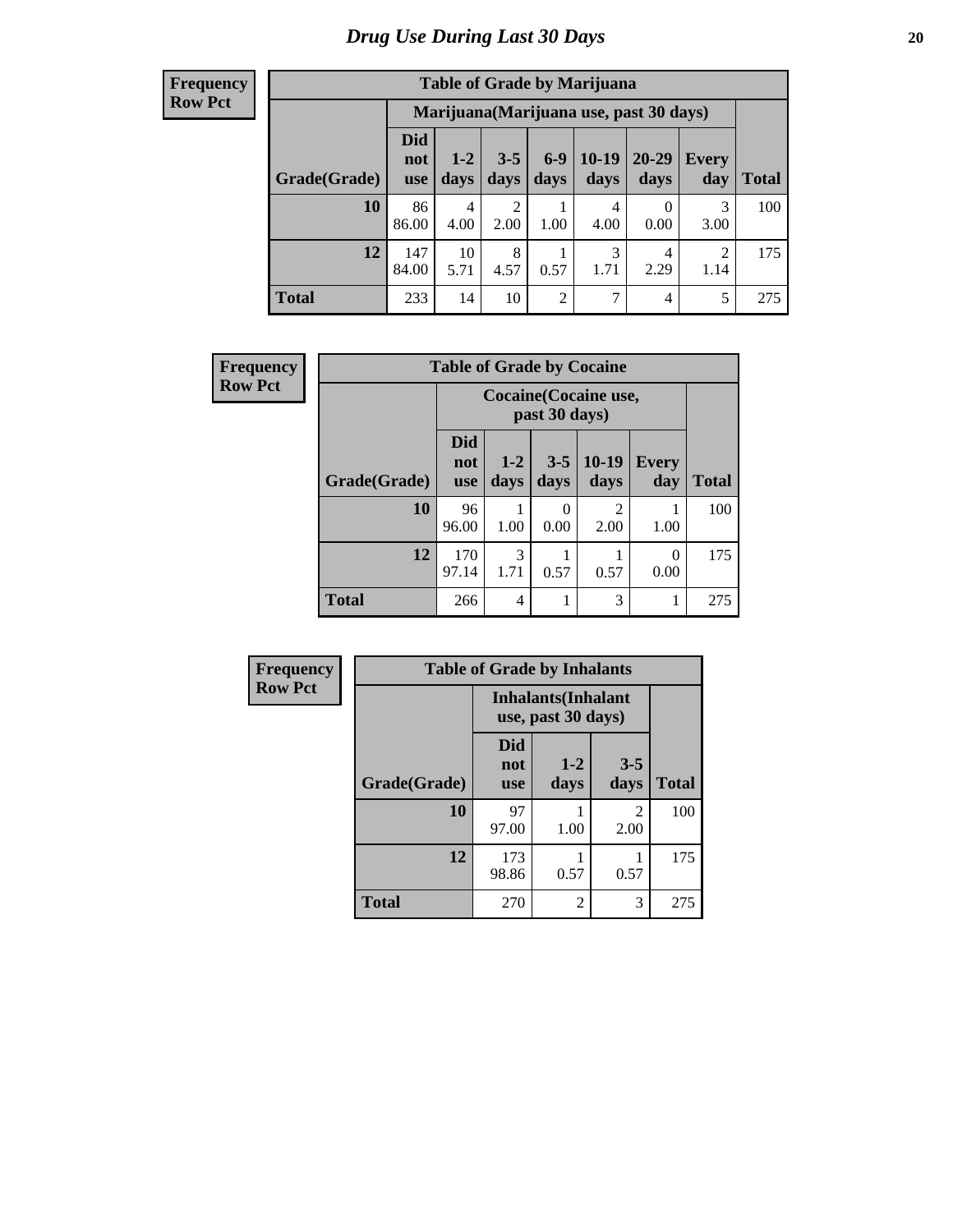| <b>Frequency</b> | <b>Table of Grade by Steroids</b> |                                                |                        |                           |              |  |
|------------------|-----------------------------------|------------------------------------------------|------------------------|---------------------------|--------------|--|
| <b>Row Pct</b>   |                                   | <b>Steroids</b> (Steroid<br>use, past 30 days) |                        |                           |              |  |
|                  | Grade(Grade)                      | Did<br>not<br><b>use</b>                       | $1 - 2$<br>days        | $10-19$<br>days           | <b>Total</b> |  |
|                  | 10                                | 98<br>98.00                                    | $\mathfrak{D}$<br>2.00 | $\mathbf{\Omega}$<br>0.00 | 100          |  |
|                  | 12                                | 172<br>98.29                                   | 0.57                   | 2<br>1.14                 | 175          |  |
|                  | <b>Total</b>                      | 270                                            | 3                      | 2                         | 275          |  |

| Frequency      | <b>Table of Grade by Ecstasy</b> |                                        |                        |                 |                 |              |
|----------------|----------------------------------|----------------------------------------|------------------------|-----------------|-----------------|--------------|
| <b>Row Pct</b> |                                  | Ecstasy (Ecstasy use,<br>past 30 days) |                        |                 |                 |              |
|                | Grade(Grade)                     | Did<br>not<br><b>use</b>               | $1 - 2$<br>days        | $3 - 5$<br>days | $10-19$<br>days | <b>Total</b> |
|                | 10                               | 98<br>98.00                            | 1.00                   | 0<br>0.00       | 1.00            | 100          |
|                | 12                               | 171<br>97.71                           | $\overline{2}$<br>1.14 | 0.57            | 0.57            | 175          |
|                | <b>Total</b>                     | 269                                    | 3                      | 1               | $\overline{2}$  | 275          |

| Frequency      | <b>Table of Grade by Meth</b> |                       |                                                                                                                                                                         |                   |              |  |  |
|----------------|-------------------------------|-----------------------|-------------------------------------------------------------------------------------------------------------------------------------------------------------------------|-------------------|--------------|--|--|
| <b>Row Pct</b> |                               |                       | <b>Meth</b> (Methamphetamine<br>use, past 30 days)                                                                                                                      |                   |              |  |  |
|                | Grade(Grade)                  | Did not<br><b>use</b> | $1-2$ days                                                                                                                                                              | $20 - 29$<br>days | <b>Total</b> |  |  |
|                | 10                            | 98<br>98.00           | $\mathcal{D}_{\mathcal{A}}^{\mathcal{A}}(\mathcal{A})=\mathcal{D}_{\mathcal{A}}^{\mathcal{A}}(\mathcal{A})\mathcal{D}_{\mathcal{A}}^{\mathcal{A}}(\mathcal{A})$<br>2.00 | 0<br>0.00         | 100          |  |  |
|                | 12                            | 172<br>98.29          | $\mathcal{D}$<br>1.14                                                                                                                                                   | 0.57              | 175          |  |  |
|                | <b>Total</b>                  | 270                   | 4                                                                                                                                                                       |                   | 275          |  |  |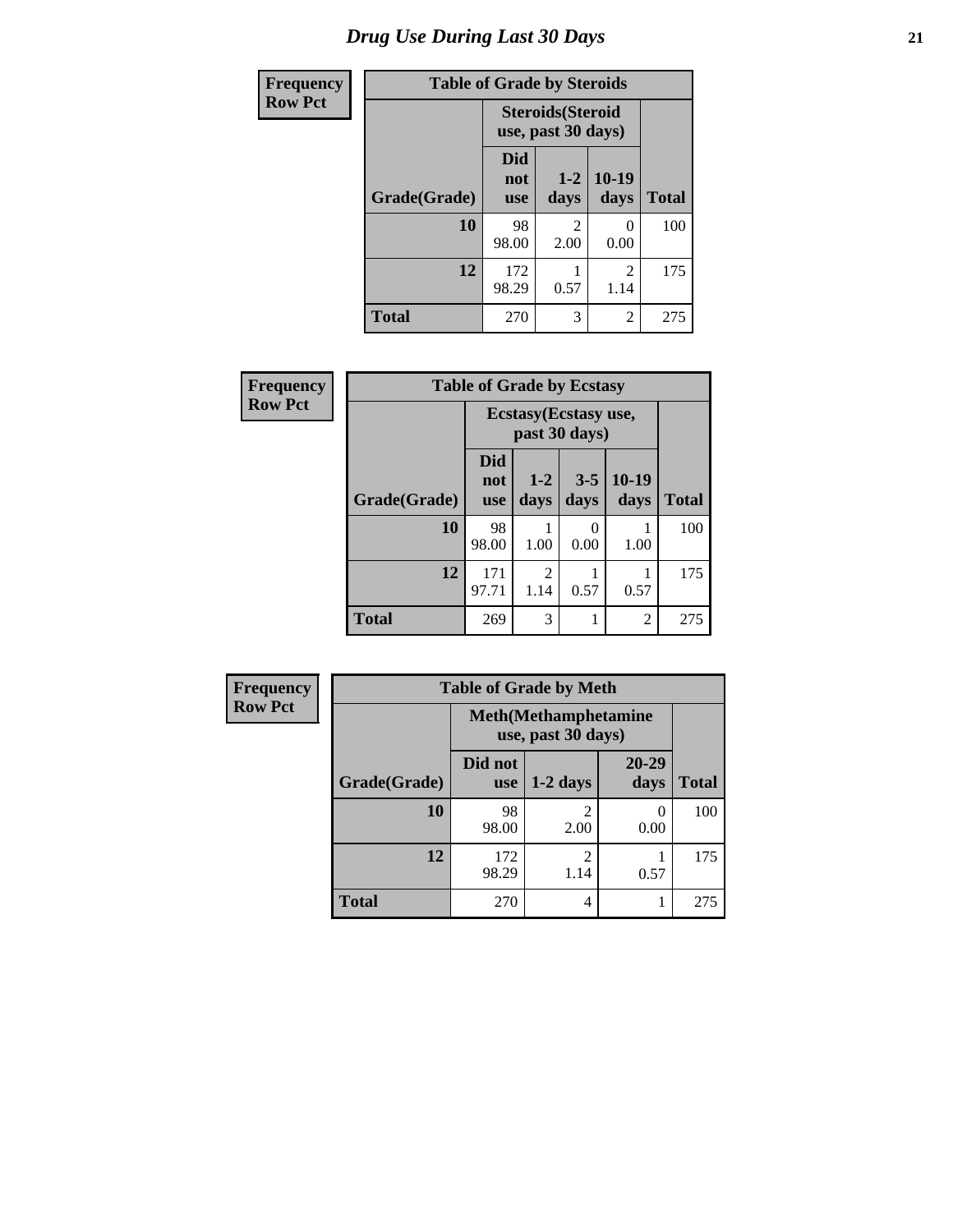# *Drug Use During Last 30 Days* **22**

#### **Frequency Row Pct**

| <b>Table of Grade by Hallucinogens</b> |                                 |                                                   |               |                 |                   |                     |              |  |  |
|----------------------------------------|---------------------------------|---------------------------------------------------|---------------|-----------------|-------------------|---------------------|--------------|--|--|
|                                        |                                 | Hallucinogens (Hallucinogen use,<br>past 30 days) |               |                 |                   |                     |              |  |  |
| Grade(Grade)                           | <b>Did</b><br>not<br><b>use</b> | $1 - 2$<br>days                                   | $6-9$<br>days | $10-19$<br>days | $20 - 29$<br>days | <b>Every</b><br>day | <b>Total</b> |  |  |
| 10                                     | 95<br>95.00                     | 3<br>3.00                                         | 0<br>0.00     | 0<br>0.00       | 1.00              | 1.00                | 100          |  |  |
| 12                                     | 171<br>97.71                    | 2<br>1.14                                         | 0.57          | 0.57            | 0<br>0.00         | 0<br>0.00           | 175          |  |  |
| <b>Total</b>                           | 266                             | 5                                                 |               |                 |                   |                     | 275          |  |  |

**Frequency Row Pct**

| <b>Table of Grade by Prescription</b> |                                 |                                                                                |                 |               |                 |                   |                     |              |  |
|---------------------------------------|---------------------------------|--------------------------------------------------------------------------------|-----------------|---------------|-----------------|-------------------|---------------------|--------------|--|
|                                       |                                 | <b>Prescription</b> (Prescription drugs not<br>prescribed to me, past 30 days) |                 |               |                 |                   |                     |              |  |
| Grade(Grade)                          | <b>Did</b><br>not<br><b>use</b> | $1 - 2$<br>days                                                                | $3 - 5$<br>days | $6-9$<br>days | $10-19$<br>days | $20 - 29$<br>days | <b>Every</b><br>day | <b>Total</b> |  |
| 10                                    | 90<br>90.00                     | 3<br>3.00                                                                      | 1.00            | 4<br>4.00     | 1.00            | 0<br>0.00         | 1.00                | 100          |  |
| 12                                    | 161<br>92.00                    | 6<br>3.43                                                                      | 3<br>1.71       | 0.57          | 2<br>1.14       | 0.57              | 0.57                | 175          |  |
| <b>Total</b>                          | 251                             | 9                                                                              | 4               | 5             | 3               |                   | 2                   | 275          |  |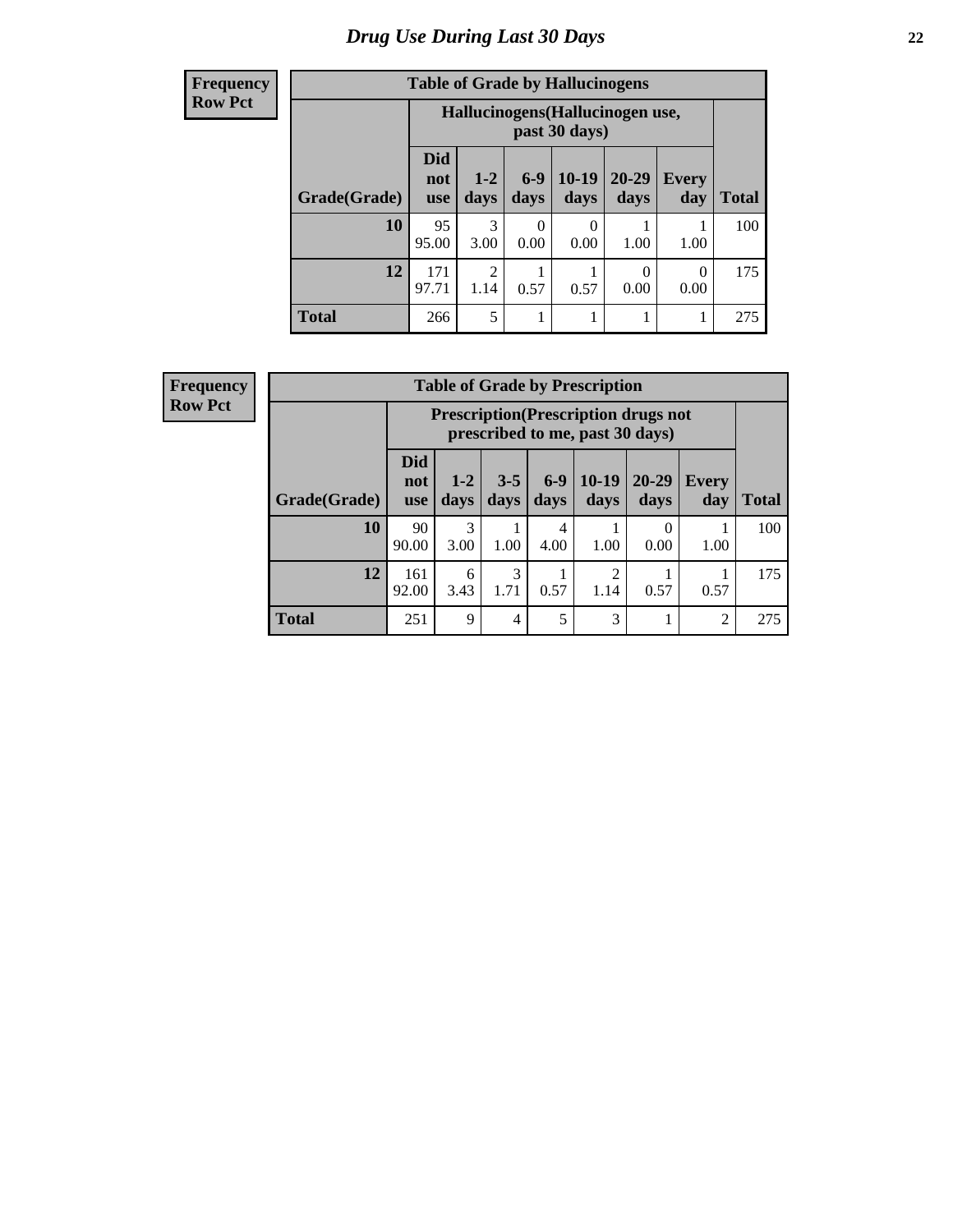| Frequency      | <b>Table of Alcoholease by Grade</b>              |                    |              |     |  |  |  |
|----------------|---------------------------------------------------|--------------------|--------------|-----|--|--|--|
| <b>Col Pct</b> | <b>Alcoholease</b> (It is<br>easy to get alcohol) | Grade(Grade)<br>10 | <b>Total</b> |     |  |  |  |
|                | <b>Strongly Agree</b>                             | 37<br>37.00        | 60<br>34.29  | 97  |  |  |  |
|                | <b>Somewhat Agree</b>                             | 42<br>42.00        | 65<br>37.14  | 107 |  |  |  |
|                | <b>Somewhat Disagree</b>                          | 13<br>13.00        | 20<br>11.43  | 33  |  |  |  |
|                | <b>Strongly Disagree</b>                          | 8<br>8.00          | 30<br>17.14  | 38  |  |  |  |
|                | <b>Total</b>                                      | 100                | 175          | 275 |  |  |  |

| <b>Frequency</b> |
|------------------|
| <b>Col Pct</b>   |

| <b>Table of Cigarettesease by Grade</b>                 |                    |             |              |  |  |  |
|---------------------------------------------------------|--------------------|-------------|--------------|--|--|--|
| Cigarettesease(It is<br>easy to get smoking<br>tobacco) | Grade(Grade)<br>10 | 12          | <b>Total</b> |  |  |  |
| <b>Strongly Agree</b>                                   | 30<br>30.00        | 79<br>45.14 | 109          |  |  |  |
| <b>Somewhat Agree</b>                                   | 36<br>36.00        | 49<br>28.00 | 85           |  |  |  |
| <b>Somewhat Disagree</b>                                | 15<br>15.00        | 18<br>10.29 | 33           |  |  |  |
| <b>Strongly Disagree</b>                                | 19<br>19.00        | 29<br>16.57 | 48           |  |  |  |
| <b>Total</b>                                            | 100                | 175         | 275          |  |  |  |

| Frequency      | <b>Table of Smokelessease by Grade</b>             |              |             |              |
|----------------|----------------------------------------------------|--------------|-------------|--------------|
| <b>Col Pct</b> | <b>Smokelessease</b> (It is<br>easy to get chewing | Grade(Grade) |             |              |
|                | tobacco)                                           | 10           | 12          | <b>Total</b> |
|                | <b>Strongly Agree</b>                              | 27<br>27.00  | 69<br>39.43 | 96           |
|                | <b>Somewhat Agree</b>                              | 31<br>31.00  | 44<br>25.14 | 75           |
|                | <b>Somewhat Disagree</b>                           | 23<br>23.00  | 23<br>13.14 | 46           |
|                | <b>Strongly Disagree</b>                           | 19<br>19.00  | 39<br>22.29 | 58           |
|                | <b>Total</b>                                       | 100          | 175         | 275          |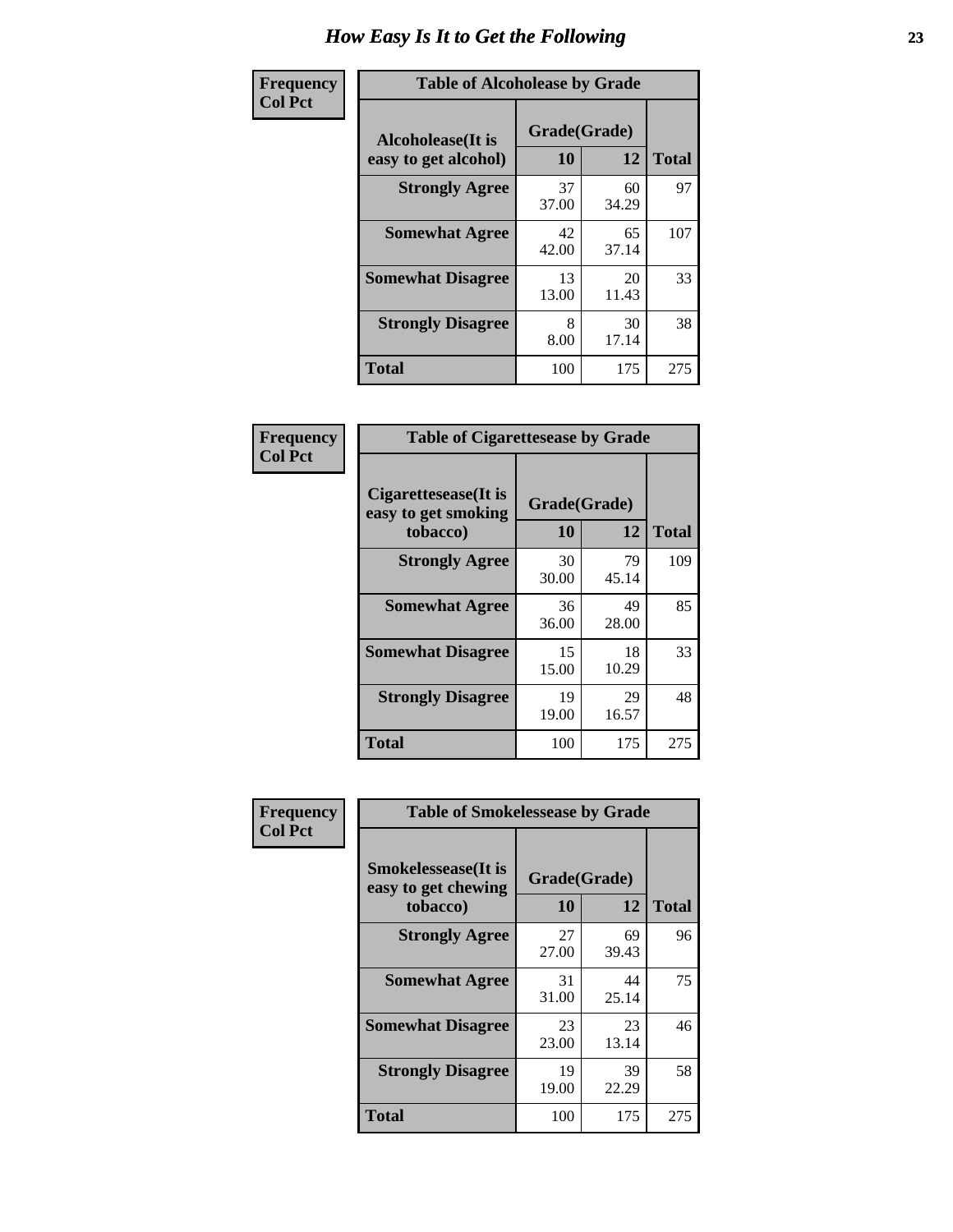| Frequency      | <b>Table of Marijuanaease by Grade</b>           |                    |             |              |  |  |  |
|----------------|--------------------------------------------------|--------------------|-------------|--------------|--|--|--|
| <b>Col Pct</b> | Marijuanaease(It is<br>easy to get<br>marijuana) | Grade(Grade)<br>10 | 12          | <b>Total</b> |  |  |  |
|                | <b>Strongly Agree</b>                            | 41<br>41.00        | 56<br>32.00 | 97           |  |  |  |
|                | <b>Somewhat Agree</b>                            | 31<br>31.00        | 59<br>33.71 | 90           |  |  |  |
|                | <b>Somewhat Disagree</b>                         | 9<br>9.00          | 22<br>12.57 | 31           |  |  |  |
|                | <b>Strongly Disagree</b>                         | 19<br>19.00        | 38<br>21.71 | 57           |  |  |  |
|                | <b>Total</b>                                     | 100                | 175         | 275          |  |  |  |

| <b>Table of Cocaineease by Grade</b> |              |             |              |  |  |  |  |  |  |
|--------------------------------------|--------------|-------------|--------------|--|--|--|--|--|--|
| <b>Cocaineease</b> (It is            | Grade(Grade) |             |              |  |  |  |  |  |  |
| easy to get cocaine)                 | 10           | 12          | <b>Total</b> |  |  |  |  |  |  |
| <b>Strongly Agree</b>                | 12<br>12.00  | 12<br>6.86  | 24           |  |  |  |  |  |  |
| <b>Somewhat Agree</b>                | 25<br>25.00  | 33<br>18.86 | 58           |  |  |  |  |  |  |
| <b>Somewhat Disagree</b>             | 31<br>31.00  | 60<br>34.29 | 91           |  |  |  |  |  |  |
| <b>Strongly Disagree</b>             | 32<br>32.00  | 70<br>40.00 | 102          |  |  |  |  |  |  |
| <b>Total</b>                         | 100          | 175         | 275          |  |  |  |  |  |  |

| Frequency      | <b>Table of Inhalantsease by Grade</b>                   |                    |             |              |  |  |  |  |  |  |
|----------------|----------------------------------------------------------|--------------------|-------------|--------------|--|--|--|--|--|--|
| <b>Col Pct</b> | <b>Inhalantsease</b> (It is<br>easy to get<br>inhalants) | Grade(Grade)<br>10 | 12          | <b>Total</b> |  |  |  |  |  |  |
|                | <b>Strongly Agree</b>                                    | 31<br>31.00        | 43<br>24.57 | 74           |  |  |  |  |  |  |
|                | <b>Somewhat Agree</b>                                    | 32<br>32.00        | 48<br>27.43 | 80           |  |  |  |  |  |  |
|                | <b>Somewhat Disagree</b>                                 | 18<br>18.00        | 29<br>16.57 | 47           |  |  |  |  |  |  |
|                | <b>Strongly Disagree</b>                                 | 19<br>19.00        | 55<br>31.43 | 74           |  |  |  |  |  |  |
|                | <b>Total</b>                                             | 100                | 175         | 275          |  |  |  |  |  |  |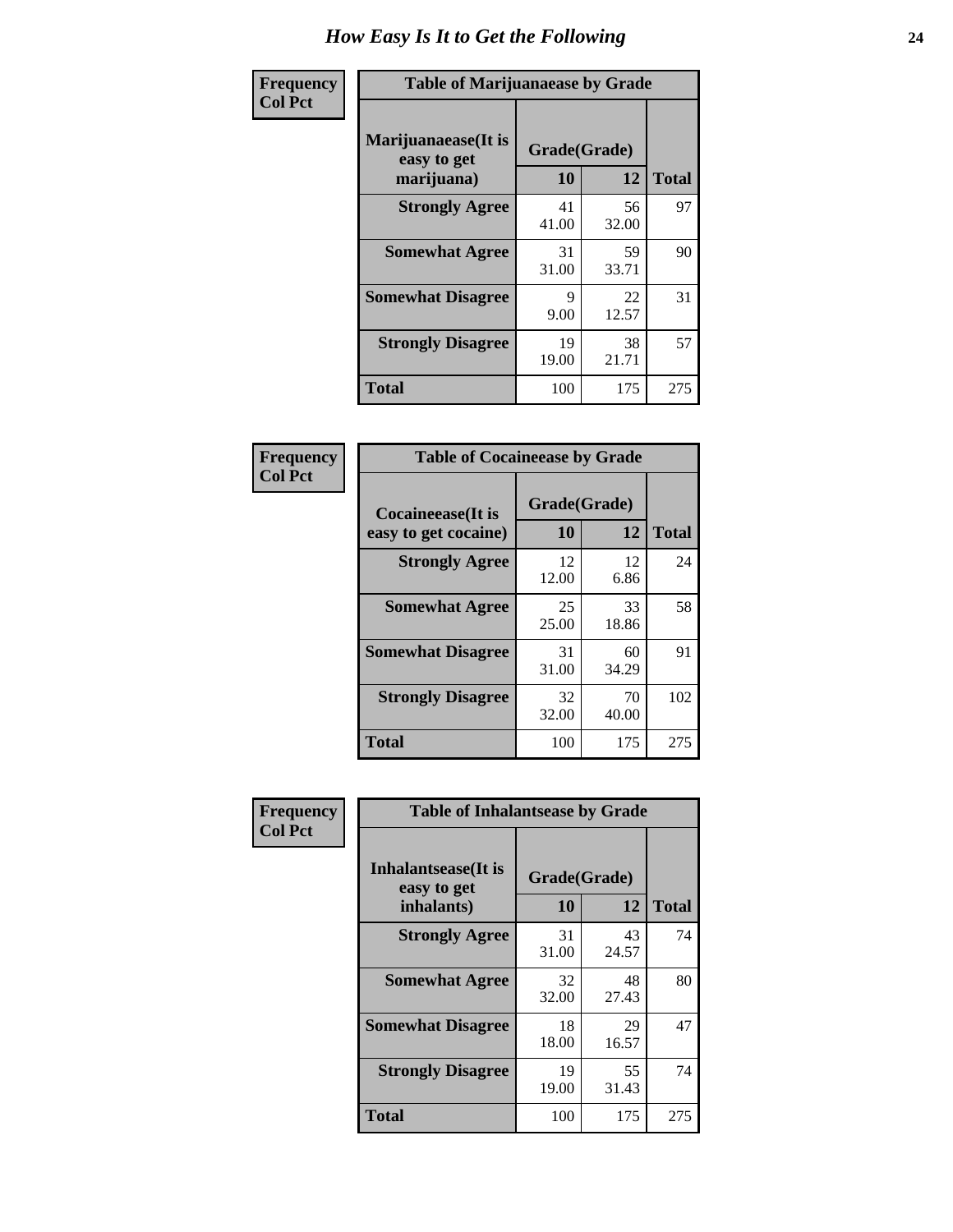| Frequency      | <b>Table of Steroidsease by Grade</b>               |                    |             |              |  |  |  |  |  |
|----------------|-----------------------------------------------------|--------------------|-------------|--------------|--|--|--|--|--|
| <b>Col Pct</b> | <b>Steroidsease</b> (It is<br>easy to get steroids) | Grade(Grade)<br>10 | 12          | <b>Total</b> |  |  |  |  |  |
|                | <b>Strongly Agree</b>                               | 10<br>10.00        | 19<br>10.86 | 29           |  |  |  |  |  |
|                | <b>Somewhat Agree</b>                               | 30<br>30.00        | 42<br>24.00 | 72           |  |  |  |  |  |
|                | <b>Somewhat Disagree</b>                            | 32<br>32.00        | 48<br>27.43 | 80           |  |  |  |  |  |
|                | <b>Strongly Disagree</b>                            | 28<br>28.00        | 66<br>37.71 | 94           |  |  |  |  |  |
|                | Total                                               | 100                | 175         | 275          |  |  |  |  |  |

| Frequency      | <b>Table of Ecstasyease by Grade</b>              |                           |             |              |  |  |  |  |
|----------------|---------------------------------------------------|---------------------------|-------------|--------------|--|--|--|--|
| <b>Col Pct</b> | <b>Ecstasyease</b> (It is<br>easy to get ecstasy) | Grade(Grade)<br><b>10</b> | 12          | <b>Total</b> |  |  |  |  |
|                | <b>Strongly Agree</b>                             | 8<br>8.00                 | 12<br>6.86  | 20           |  |  |  |  |
|                | <b>Somewhat Agree</b>                             | 25<br>25.00               | 32<br>18.29 | 57           |  |  |  |  |
|                | <b>Somewhat Disagree</b>                          | 30<br>30.00               | 50<br>28.57 | 80           |  |  |  |  |
|                | <b>Strongly Disagree</b>                          | 37<br>37.00               | 81<br>46.29 | 118          |  |  |  |  |
|                | <b>Total</b>                                      | 100                       | 175         | 275          |  |  |  |  |

| Frequency<br><b>Col Pct</b> | <b>Table of Methease by Grade</b>                          |                    |             |              |
|-----------------------------|------------------------------------------------------------|--------------------|-------------|--------------|
|                             | <b>Methease</b> (It is easy<br>to get<br>methamphetamines) | Grade(Grade)<br>10 | 12          | <b>Total</b> |
|                             | <b>Strongly Agree</b>                                      | 8<br>8.00          | 9<br>5.14   | 17           |
|                             | <b>Somewhat Agree</b>                                      | 25<br>25.00        | 20<br>11.43 | 45           |
|                             | <b>Somewhat Disagree</b>                                   | 30<br>30.00        | 54<br>30.86 | 84           |
|                             | <b>Strongly Disagree</b>                                   | 37<br>37.00        | 92<br>52.57 | 129          |
|                             | Total                                                      | 100                | 175         | 275          |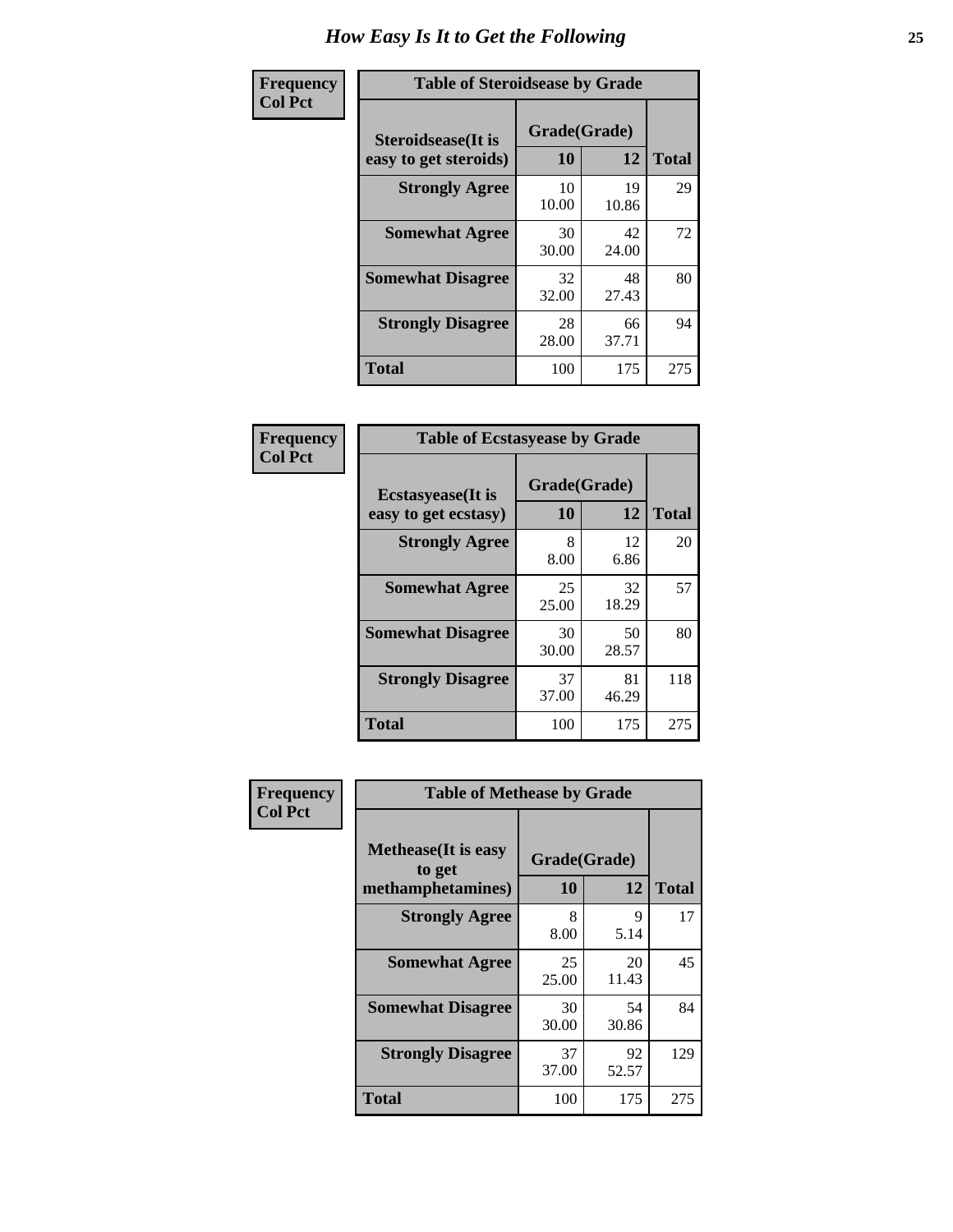| <b>Frequency</b> | <b>Table of Hallucinogensease by Grade</b>               |                    |             |              |
|------------------|----------------------------------------------------------|--------------------|-------------|--------------|
| <b>Col Pct</b>   | Hallucinogensease(It<br>is easy to get<br>hallucinogens) | Grade(Grade)<br>10 | 12          | <b>Total</b> |
|                  | <b>Strongly Agree</b>                                    | 9<br>9.00          | 14<br>8.00  | 23           |
|                  | <b>Somewhat Agree</b>                                    | 30<br>30.00        | 35<br>20.00 | 65           |
|                  | <b>Somewhat Disagree</b>                                 | 27<br>27.00        | 51<br>29.14 | 78           |
|                  | <b>Strongly Disagree</b>                                 | 34<br>34.00        | 75<br>42.86 | 109          |
|                  | <b>Total</b>                                             | 100                | 175         | 275          |

| <b>Frequency</b> |
|------------------|
| Col Pct          |

| <b>Table of Prescriptionease by Grade</b>                                                |              |             |              |  |  |  |  |  |
|------------------------------------------------------------------------------------------|--------------|-------------|--------------|--|--|--|--|--|
| <b>Prescriptionease</b> (It<br>is easy to get<br>prescription drugs<br>not prescribed to | Grade(Grade) |             |              |  |  |  |  |  |
| me)                                                                                      | 10           | 12          | <b>Total</b> |  |  |  |  |  |
| <b>Strongly Agree</b>                                                                    | 46<br>46.00  | 54<br>30.86 | 100          |  |  |  |  |  |
| <b>Somewhat Agree</b>                                                                    | 29<br>29.00  | 52<br>29.71 | 81           |  |  |  |  |  |
| <b>Somewhat Disagree</b>                                                                 | 9<br>9.00    | 24<br>13.71 | 33           |  |  |  |  |  |
| <b>Strongly Disagree</b>                                                                 | 16<br>16.00  | 45<br>25.71 | 61           |  |  |  |  |  |
| Total                                                                                    | 100          | 175         | 275          |  |  |  |  |  |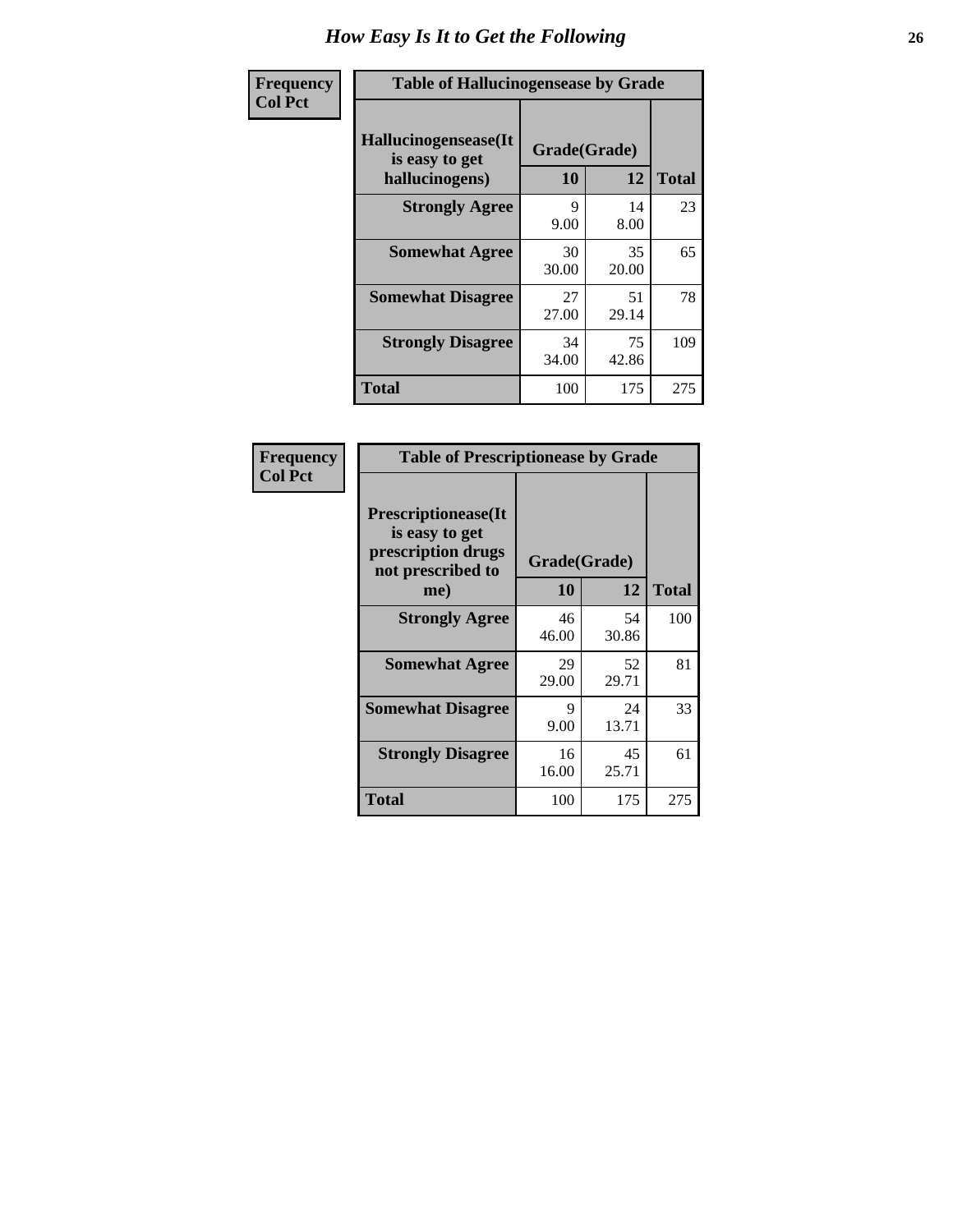#### *Age at Onset of Use* **27** *Results for "Age at Onset of Use" questions exclude students who said they did not use that substance*

| Frequency      |              | <b>Table of Grade by Alcoholinit</b>             |                 |      |                        |                           |             |                 |             |             |              |
|----------------|--------------|--------------------------------------------------|-----------------|------|------------------------|---------------------------|-------------|-----------------|-------------|-------------|--------------|
| <b>Row Pct</b> |              | Alcoholinit (I started using alcohol when I was) |                 |      |                        |                           |             |                 |             |             |              |
|                | Grade(Grade) | 8 or<br>younger                                  | 10 <sup>1</sup> | 11   | <b>12</b>              | 13 <sup>1</sup>           | <b>14</b>   | 15 <sub>1</sub> | 16          | 17          | <b>Total</b> |
|                | 10           | 4.00                                             | 4.00            | 4.00 | $\overline{2}$<br>8.00 | 20.00                     | 5<br>20.00  | 9<br>36.00      | 4.00        | 0<br>0.00   | 25           |
|                | 12           | 4<br>5.80                                        | 1.45            | 1.45 | 3<br>4.35              | 5<br>7.25                 | 10<br>14.49 | 13<br>18.84     | 20<br>28.99 | 12<br>17.39 | 69           |
|                | <b>Total</b> | 5                                                | 2               | 2    | 5                      | 10                        | 15          | 22              | 21          | 12          | 94           |
|                |              |                                                  |                 |      |                        | Frequency Missing $= 181$ |             |                 |             |             |              |

| <b>Frequency</b> | <b>Table of Grade by Cigarettesinit</b>               |                  |      |            |            |                                |             |                  |                                |              |
|------------------|-------------------------------------------------------|------------------|------|------------|------------|--------------------------------|-------------|------------------|--------------------------------|--------------|
| <b>Row Pct</b>   | Cigarettesinit (I started smoking tobacco when I was) |                  |      |            |            |                                |             |                  |                                |              |
|                  | Grade(Grade)                                          | 8 or<br>vounger  | 9    | 13         | 14         | 15                             | 16          | 17               | <b>18 or</b><br>$\Omega$ older | <b>Total</b> |
|                  | 10                                                    | $\theta$<br>0.00 | 0.00 | 2<br>18.18 | 4<br>36.36 | 4<br>36.36                     | 9.09        | $\Omega$<br>0.00 | 0<br>0.00                      | 11           |
|                  | 12                                                    | 3.13             | 3.13 | 2<br>6.25  | 4<br>12.50 | 4<br>12.50                     | 11<br>34.38 | 8<br>25.00       | 3.13                           | 32           |
|                  | <b>Total</b>                                          |                  |      | 4          | 8          | 8                              | 12          | 8                |                                | 43           |
|                  |                                                       |                  |      |            |            | <b>Frequency Missing = 232</b> |             |                  |                                |              |

| <b>Frequency</b> | <b>Table of Grade by Smokelessinit</b> |           |                                                               |                        |                           |                  |                       |              |  |
|------------------|----------------------------------------|-----------|---------------------------------------------------------------|------------------------|---------------------------|------------------|-----------------------|--------------|--|
| <b>Row Pct</b>   |                                        |           | <b>Smokelessinit(I started chewing</b><br>tobacco when I was) |                        |                           |                  |                       |              |  |
|                  | Grade(Grade)                           | 13        | 14                                                            | <b>15</b>              | <b>16</b>                 | 17               | <b>18 or</b><br>older | <b>Total</b> |  |
|                  | 10                                     | 33.33     | 33.33                                                         | 33.33                  | 0.00                      | $\Omega$<br>0.00 | 0.00                  | 3            |  |
|                  | 12                                     | 0<br>0.00 | $\mathcal{R}$<br>27.27                                        | $\mathcal{R}$<br>27.27 | $\mathcal{R}$<br>27.27    | 9.09             | 9.09                  | 11           |  |
|                  | <b>Total</b>                           |           | 4                                                             | 4                      | 3                         |                  |                       | 14           |  |
|                  |                                        |           |                                                               |                        | Frequency Missing $= 261$ |                  |                       |              |  |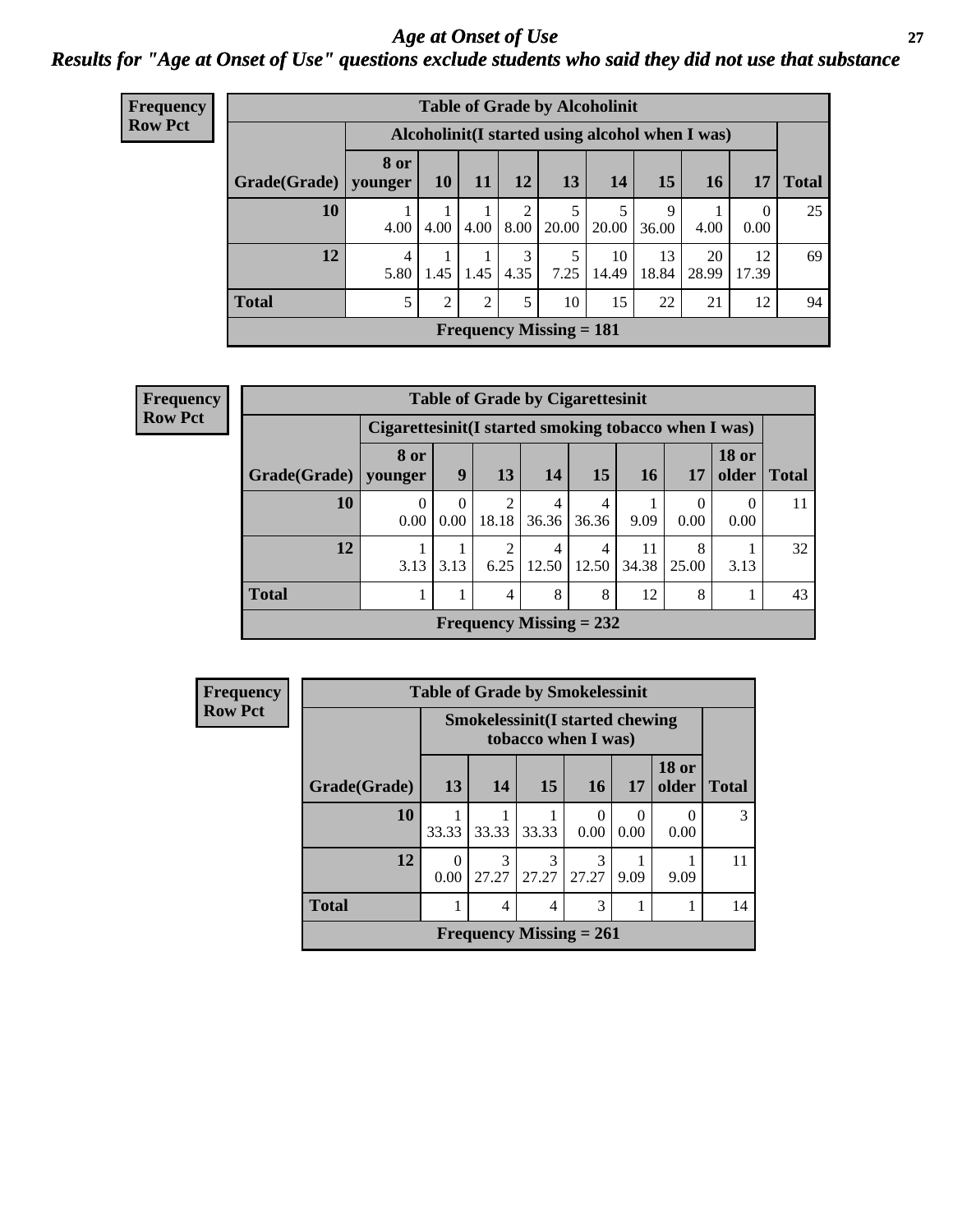#### *Age at Onset of Use* **28**

*Results for "Age at Onset of Use" questions exclude students who said they did not use that substance*

|                             | <b>Table of Grade by Marijuanainit</b> |                                                      |           |                  |                |                                   |             |             |                  |                       |              |
|-----------------------------|----------------------------------------|------------------------------------------------------|-----------|------------------|----------------|-----------------------------------|-------------|-------------|------------------|-----------------------|--------------|
| Frequency<br><b>Row Pct</b> |                                        | Marijuanainit (I started using marijuana when I was) |           |                  |                |                                   |             |             |                  |                       |              |
|                             | Grade(Grade)                           | <b>8 or</b><br>younger                               | <b>10</b> | 12               | 13             | 14                                | 15          | <b>16</b>   | 17               | <b>18 or</b><br>older | <b>Total</b> |
|                             | 10                                     | 6.67                                                 | 6.67      | $\Omega$<br>0.00 | 6.67           | 33.33                             | 6<br>40.00  | 6.67        | $\theta$<br>0.00 | $\Omega$<br>0.00      | 15           |
|                             | 12                                     | $\Omega$<br>$0.00\degree$                            |           |                  |                | 4<br>$5.13$   2.56   2.56   10.26 | 12<br>30.77 | 14<br>35.90 | 10.26            | 2.56                  | 39           |
|                             | <b>Total</b>                           |                                                      | 3         |                  | $\mathfrak{D}$ | 9                                 | 18          | 15          | 4                |                       | 54           |
|                             |                                        |                                                      |           |                  |                | Frequency Missing $= 221$         |             |             |                  |                       |              |

| Frequency      | <b>Table of Grade by Cocaineinit</b> |                           |                  |                                                            |                 |                |              |
|----------------|--------------------------------------|---------------------------|------------------|------------------------------------------------------------|-----------------|----------------|--------------|
| <b>Row Pct</b> |                                      |                           |                  | <b>Cocaineinit</b> (I started using<br>cocaine when I was) |                 |                |              |
|                | Grade(Grade)                         | 8 or<br>vounger           | 9                | 15                                                         | 16 <sup>1</sup> | <b>17</b>      | <b>Total</b> |
|                | 10                                   | 33.33                     | $\theta$<br>0.00 | 33.33                                                      | 0.00            | 33.33          | 3            |
|                | 12                                   | 0<br>0.00                 | 12.50            | $\mathfrak{D}$<br>25.00                                    | っ<br>25.00      | 3<br>37.50     | 8            |
|                | <b>Total</b>                         |                           |                  | 3                                                          | $\mathfrak{D}$  | $\overline{4}$ | 11           |
|                |                                      | Frequency Missing $= 264$ |                  |                                                            |                 |                |              |

| <b>Frequency</b> | <b>Table of Grade by Inhalantsinit</b> |                                                               |                  |                         |       |                |  |  |  |
|------------------|----------------------------------------|---------------------------------------------------------------|------------------|-------------------------|-------|----------------|--|--|--|
| <b>Row Pct</b>   |                                        | <b>Inhalantsinit(I started</b><br>using inhalants when I was) |                  |                         |       |                |  |  |  |
|                  | Grade(Grade)                           | 8 or<br>vounger                                               | 9                | 15                      | 16    | <b>Total</b>   |  |  |  |
|                  | 10                                     | $\mathfrak{D}$<br>100.00                                      | $\Omega$<br>0.00 | $\Omega$<br>0.00        | 0.00  | $\mathfrak{D}$ |  |  |  |
|                  | 12                                     | 0.00                                                          | 25.00            | $\mathfrak{D}$<br>50.00 | 25.00 | 4              |  |  |  |
|                  | <b>Total</b>                           | $\overline{2}$                                                |                  | $\overline{2}$          |       | 6              |  |  |  |
|                  | Frequency Missing $= 269$              |                                                               |                  |                         |       |                |  |  |  |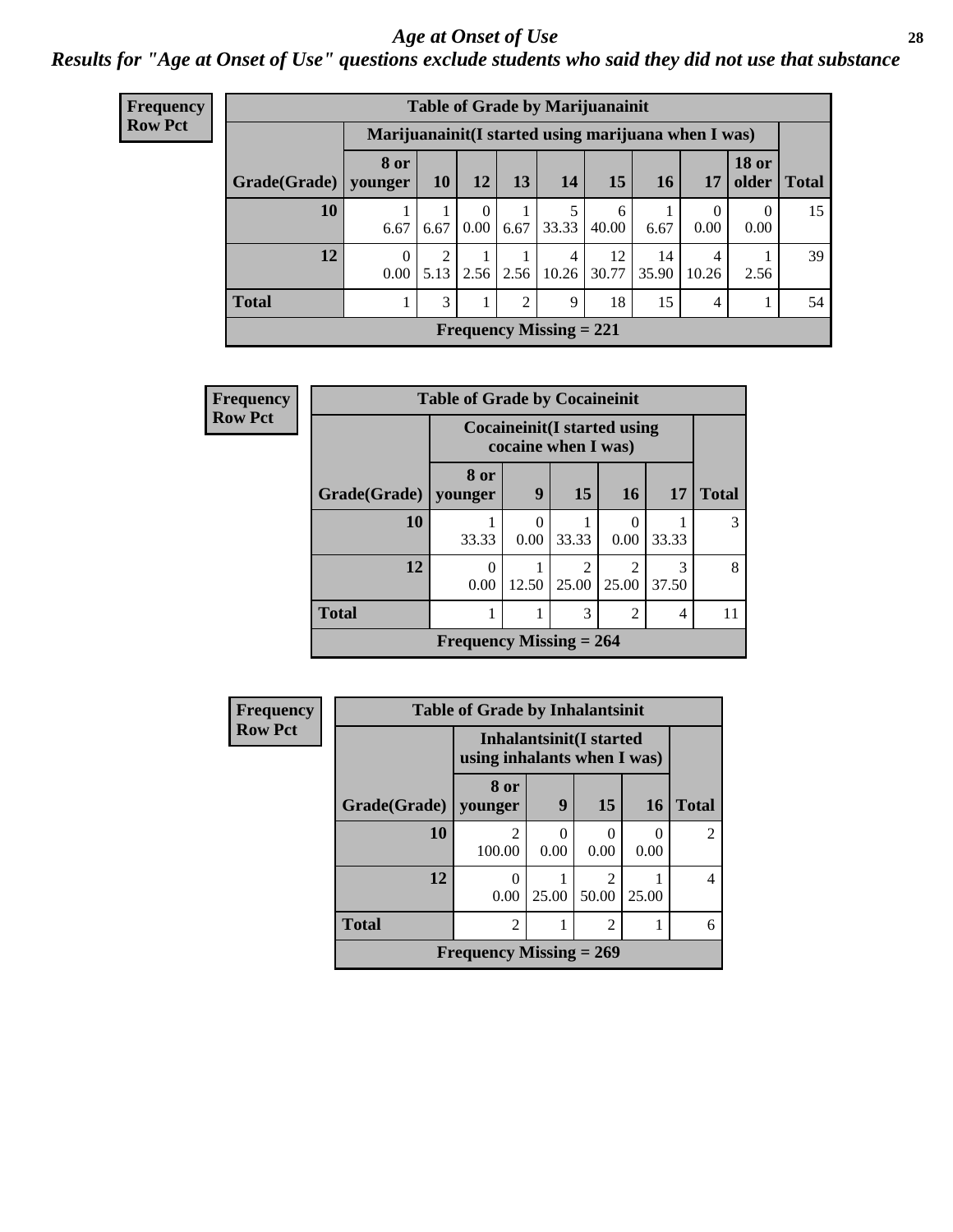#### *Age at Onset of Use* **29**

*Results for "Age at Onset of Use" questions exclude students who said they did not use that substance*

| Frequency      | <b>Table of Grade by Steroidsinit</b> |                                                              |          |       |       |              |  |
|----------------|---------------------------------------|--------------------------------------------------------------|----------|-------|-------|--------------|--|
| <b>Row Pct</b> |                                       | <b>Steroidsinit (I started using</b><br>steroids when I was) |          |       |       |              |  |
|                | Grade(Grade)                          | 8 or<br>younger                                              | 14       | 16    | 17    | <b>Total</b> |  |
|                | 10                                    | 0                                                            | $\theta$ | 0     | 0     | 0            |  |
|                | 12                                    | 25.00                                                        | 25.00    | 25.00 | 25.00 | 4            |  |
|                | <b>Total</b>                          |                                                              |          |       |       | 4            |  |
|                |                                       | Frequency Missing $= 271$                                    |          |       |       |              |  |

| <b>Frequency</b> | <b>Table of Grade by Ecstasyinit</b> |                                                  |                                |           |                |       |                        |                       |              |
|------------------|--------------------------------------|--------------------------------------------------|--------------------------------|-----------|----------------|-------|------------------------|-----------------------|--------------|
| <b>Row Pct</b>   |                                      | Ecstasyinit (I started using ecstasy when I was) |                                |           |                |       |                        |                       |              |
|                  | Grade(Grade)   younger               | 8 or                                             | <b>11</b>                      | <b>13</b> | <b>14</b>      | 16    | 17                     | <b>18 or</b><br>older | <b>Total</b> |
|                  | 10                                   | 0.00                                             | 33.33                          | 0<br>0.00 | 0.00           | 33.33 | 0.00                   | 33.33                 | 3            |
|                  | 12                                   | 14.29                                            | $\Omega$<br>0.00               | 14.29     | 28.57          | 14.29 | $\mathcal{L}$<br>28.57 | 0.00                  | 7            |
|                  | <b>Total</b>                         |                                                  |                                |           | $\overline{2}$ | ◠     | $\mathfrak{D}$         |                       | 10           |
|                  |                                      |                                                  | <b>Frequency Missing = 265</b> |           |                |       |                        |                       |              |

| Frequency      | <b>Table of Grade by Methinit</b> |                           |       |                                                                     |        |                |  |  |
|----------------|-----------------------------------|---------------------------|-------|---------------------------------------------------------------------|--------|----------------|--|--|
| <b>Row Pct</b> |                                   |                           |       | <b>Methinit</b> (I started using<br>methamphetamines when I<br>was) |        |                |  |  |
|                | Grade(Grade)                      | 8 or<br>vounger           | 13    | <b>15</b>                                                           | 17     | <b>Total</b>   |  |  |
|                | 10                                | $\mathbf{\Omega}$<br>0.00 | 0.00  | $\Omega$<br>0.00                                                    | 100.00 |                |  |  |
|                | 12                                | 33.33                     | 33.33 | 33.33                                                               | 0.00   | 3              |  |  |
|                | <b>Total</b>                      |                           |       |                                                                     |        | $\overline{4}$ |  |  |
|                |                                   | Frequency Missing $= 271$ |       |                                                                     |        |                |  |  |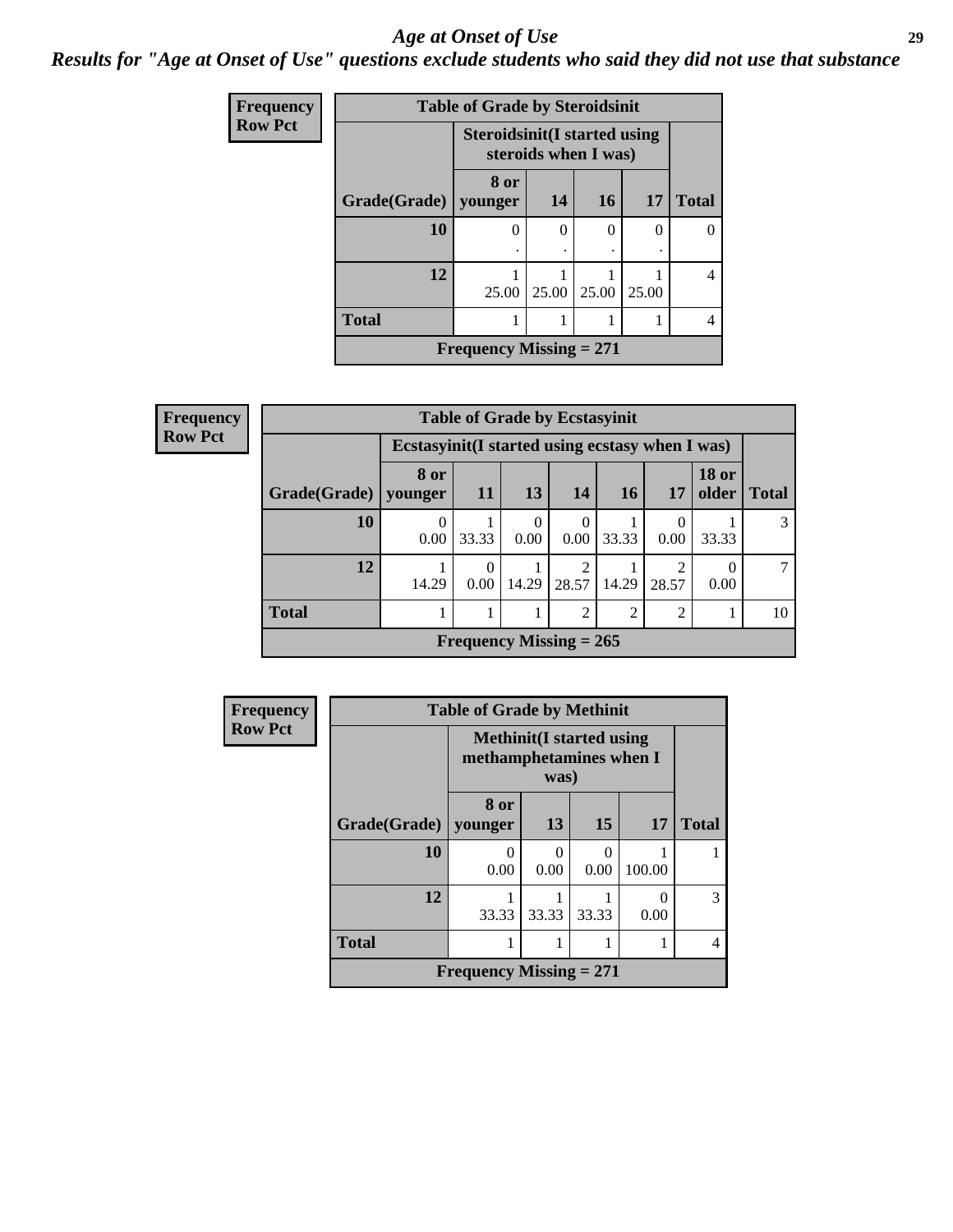#### Age at Onset of Use **30**

### *Results for "Age at Onset of Use" questions exclude students who said they did not use that substance*

| <b>Frequency</b> | <b>Table of Grade by Hallucinogensinit</b> |                                                                 |           |                  |                 |           |              |  |
|------------------|--------------------------------------------|-----------------------------------------------------------------|-----------|------------------|-----------------|-----------|--------------|--|
| <b>Row Pct</b>   |                                            | Hallucinogensinit (I started using<br>hallucinogens when I was) |           |                  |                 |           |              |  |
|                  | Grade(Grade)                               | 8 or<br>vounger                                                 | 9         | 15               | 16 <sup>1</sup> | <b>17</b> | <b>Total</b> |  |
|                  | 10                                         | 33.33                                                           | 0<br>0.00 | $\Omega$<br>0.00 | 2<br>66.67      | 0<br>0.00 | 3            |  |
|                  | 12                                         | 12.50                                                           | 12.50     | 12.50            | 4<br>50.00      | 12.50     | 8            |  |
|                  | <b>Total</b>                               | $\overline{2}$                                                  | 1         |                  | 6               |           | 11           |  |
|                  |                                            | Frequency Missing $= 264$                                       |           |                  |                 |           |              |  |

| <b>Frequency</b> | <b>Table of Grade by Prescriptioninit</b> |                                                                                                |                  |                         |                           |            |            |      |              |
|------------------|-------------------------------------------|------------------------------------------------------------------------------------------------|------------------|-------------------------|---------------------------|------------|------------|------|--------------|
| <b>Row Pct</b>   |                                           | <b>Prescriptioninit(I started using prescription</b><br>drugs not prescribed to me when I was) |                  |                         |                           |            |            |      |              |
|                  | Grade(Grade)                              | 8 or<br>younger                                                                                | <b>10</b>        | 13                      | 14                        | <b>15</b>  | 16         | 17   | <b>Total</b> |
|                  | <b>10</b>                                 | 0<br>0.00                                                                                      | $\Omega$<br>0.00 | $\overline{2}$<br>28.57 | 14.29                     | 3<br>42.86 | 14.29      | 0.00 |              |
|                  | 12                                        | 5.88                                                                                           | 5.88             | $\Omega$<br>0.00        | 2<br>11.76                | 4<br>23.53 | 8<br>47.06 | 5.88 | 17           |
|                  | <b>Total</b>                              |                                                                                                |                  | $\overline{2}$          | 3                         | 7          | 9          |      | 24           |
|                  |                                           |                                                                                                |                  |                         | Frequency Missing $= 251$ |            |            |      |              |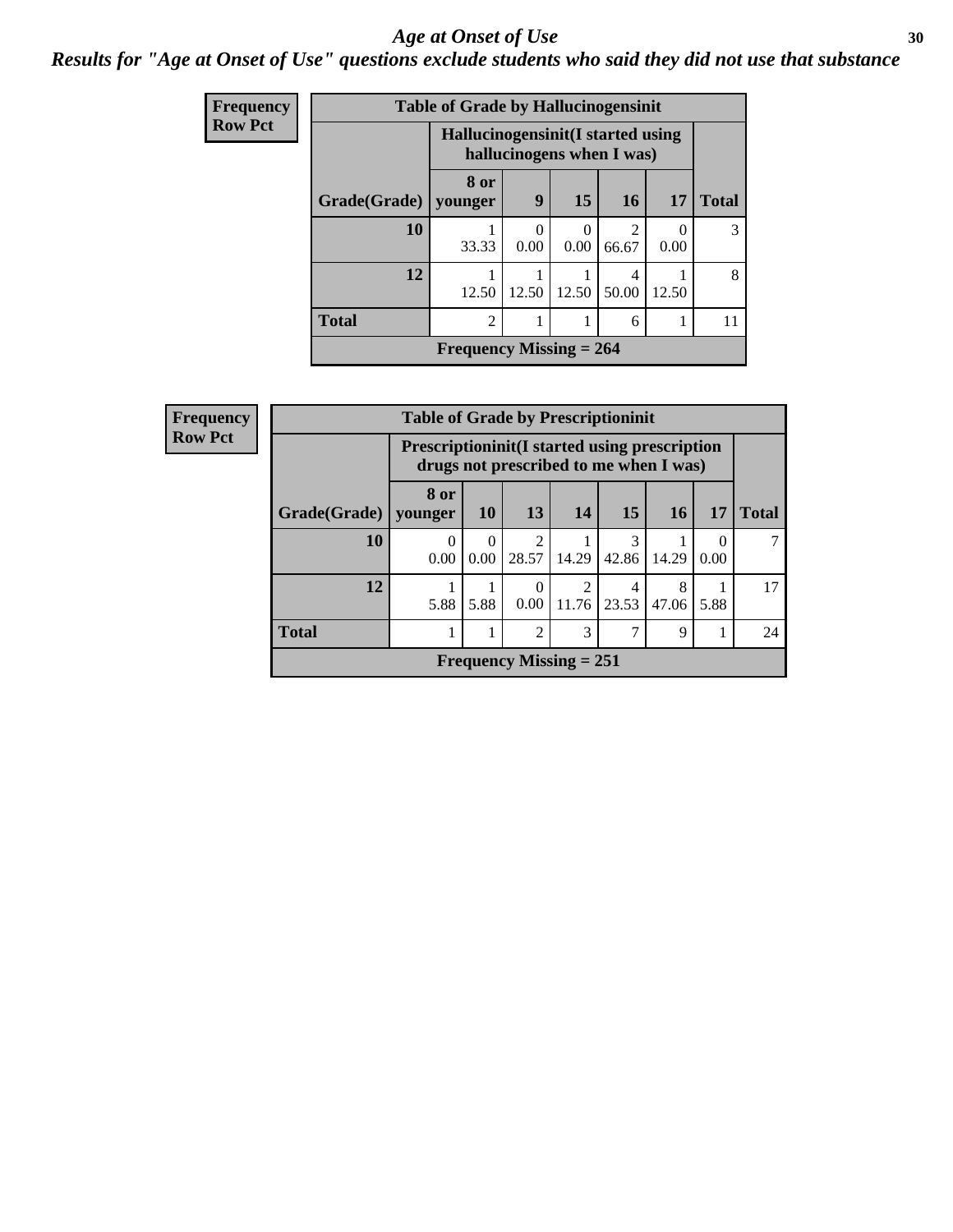| Frequency      | <b>Table of Alcoholharm by Grade</b>          |                    |             |              |  |
|----------------|-----------------------------------------------|--------------------|-------------|--------------|--|
| <b>Col Pct</b> | Alcoholharm(I<br>think alcohol is<br>harmful) | Grade(Grade)<br>10 | 12          | <b>Total</b> |  |
|                | <b>Strongly Agree</b>                         | 44<br>44.00        | 77<br>44.00 | 121          |  |
|                | <b>Somewhat Agree</b>                         | 37<br>37.00        | 59<br>33.71 | 96           |  |
|                | <b>Somewhat Disagree</b>                      | 10<br>10.00        | 25<br>14.29 | 35           |  |
|                | <b>Strongly Disagree</b>                      | 9<br>9.00          | 14<br>8.00  | 23           |  |
|                | <b>Total</b>                                  | 100                | 175         | 275          |  |

| <b>Table of Cigarettesharm by Grade</b>                  |                    |              |              |  |  |  |
|----------------------------------------------------------|--------------------|--------------|--------------|--|--|--|
| Cigarettesharm(I<br>think smoking<br>tobacco is harmful) | Grade(Grade)<br>10 | 12           | <b>Total</b> |  |  |  |
| <b>Strongly Agree</b>                                    | 82<br>82.00        | 144<br>82.29 | 226          |  |  |  |
| <b>Somewhat Agree</b>                                    | 15<br>15.00        | 19<br>10.86  | 34           |  |  |  |
| <b>Somewhat Disagree</b>                                 | 0<br>0.00          | 7<br>4.00    | 7            |  |  |  |
| <b>Strongly Disagree</b>                                 | 3<br>3.00          | 5<br>2.86    | 8            |  |  |  |
| <b>Total</b>                                             | 100                | 175          | 275          |  |  |  |

| Frequency      | <b>Table of Smokelessharm by Grade</b>                  |                           |              |              |
|----------------|---------------------------------------------------------|---------------------------|--------------|--------------|
| <b>Col Pct</b> | Smokelessharm(I<br>think chewing<br>tobacco is harmful) | Grade(Grade)<br>10        | 12           | <b>Total</b> |
|                | <b>Strongly Agree</b>                                   | 83<br>83.00               | 143<br>81.71 | 226          |
|                | <b>Somewhat Agree</b>                                   | 14<br>14.00               | 17<br>9.71   | 31           |
|                | <b>Somewhat Disagree</b>                                | $\mathbf{\Omega}$<br>0.00 | 4.00         |              |
|                | <b>Strongly Disagree</b>                                | 3<br>3.00                 | 8<br>4.57    | 11           |
|                | <b>Total</b>                                            | 100                       | 175          | 275          |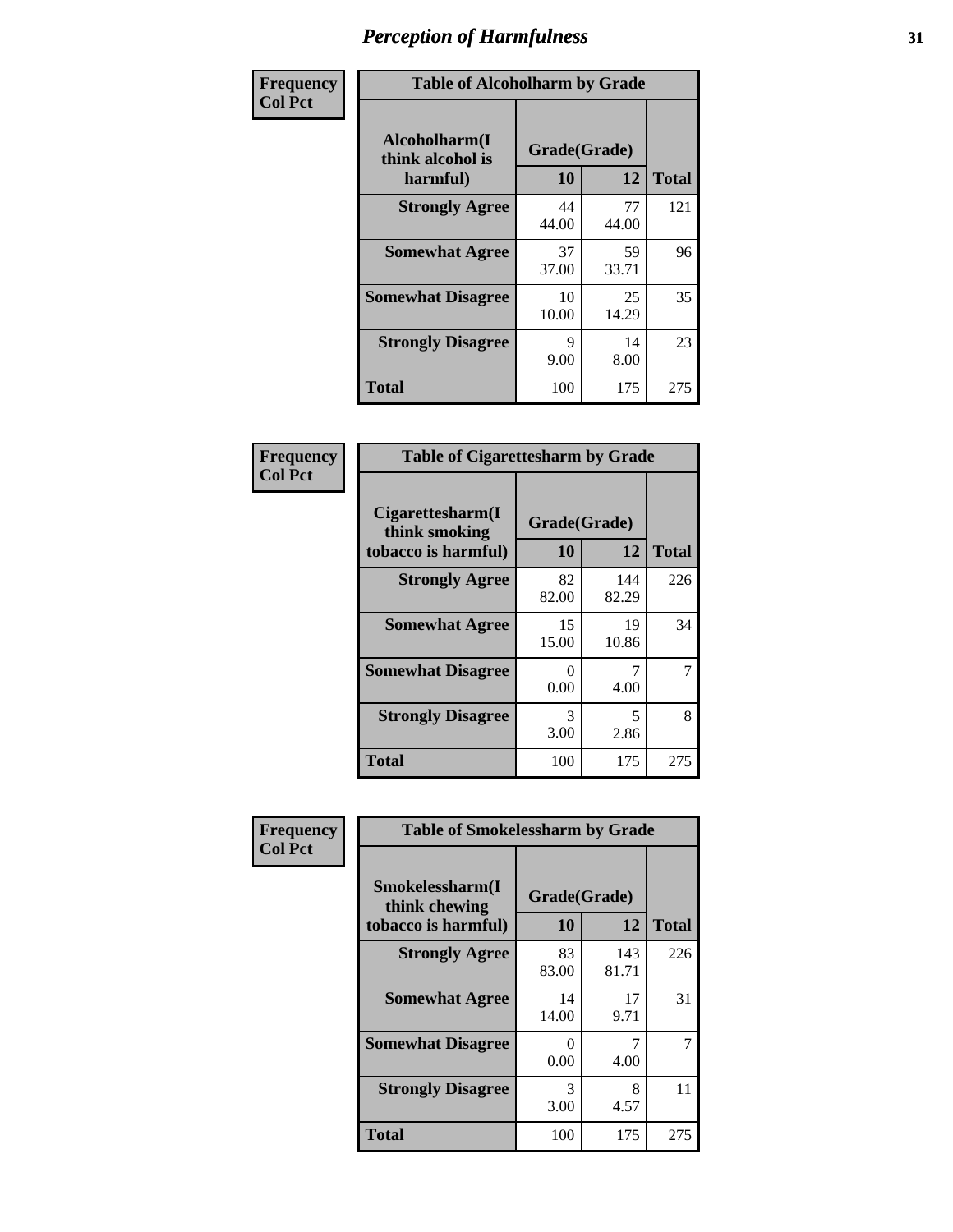| Frequency      | <b>Table of Marijuanaharm by Grade</b>            |                    |             |              |  |
|----------------|---------------------------------------------------|--------------------|-------------|--------------|--|
| <b>Col Pct</b> | Marijuanaharm(I<br>think marijuana is<br>harmful) | Grade(Grade)<br>10 | 12          | <b>Total</b> |  |
|                | <b>Strongly Agree</b>                             | 66<br>66.00        | 98<br>56.00 | 164          |  |
|                | <b>Somewhat Agree</b>                             | 12<br>12.00        | 28<br>16.00 | 40           |  |
|                | <b>Somewhat Disagree</b>                          | 6<br>6.00          | 25<br>14.29 | 31           |  |
|                | <b>Strongly Disagree</b>                          | 16<br>16.00        | 24<br>13.71 | 40           |  |
|                | <b>Total</b>                                      | 100                | 175         | 275          |  |

| <b>Table of Cocaineharm by Grade</b>          |                    |                        |              |  |  |  |  |
|-----------------------------------------------|--------------------|------------------------|--------------|--|--|--|--|
| Cocaineharm(I<br>think cocaine is<br>harmful) | Grade(Grade)<br>10 | 12                     | <b>Total</b> |  |  |  |  |
| <b>Strongly Agree</b>                         | 86<br>86.00        | 157<br>89.71           | 243          |  |  |  |  |
| <b>Somewhat Agree</b>                         | 7<br>7.00          | 8<br>4.57              | 15           |  |  |  |  |
| <b>Somewhat Disagree</b>                      | 1<br>1.00          | $\mathfrak{D}$<br>1.14 | 3            |  |  |  |  |
| <b>Strongly Disagree</b>                      | 6<br>6.00          | 8<br>4.57              | 14           |  |  |  |  |
| <b>Total</b>                                  | 100                | 175                    | 275          |  |  |  |  |

| Frequency      | <b>Table of Inhalantsharm by Grade</b>             |                        |              |              |
|----------------|----------------------------------------------------|------------------------|--------------|--------------|
| <b>Col Pct</b> | Inhalantsharm(I<br>think inhalants are<br>harmful) | Grade(Grade)<br>10     | 12           | <b>Total</b> |
|                | <b>Strongly Agree</b>                              | 85<br>85.00            | 159<br>90.86 | 244          |
|                | <b>Somewhat Agree</b>                              | 9<br>9.00              | 4.00         | 16           |
|                | <b>Somewhat Disagree</b>                           | $\mathfrak{D}$<br>2.00 | 3<br>1.71    | 5            |
|                | <b>Strongly Disagree</b>                           | $\overline{4}$<br>4.00 | 6<br>3.43    | 10           |
|                | <b>Total</b>                                       | 100                    | 175          | 275          |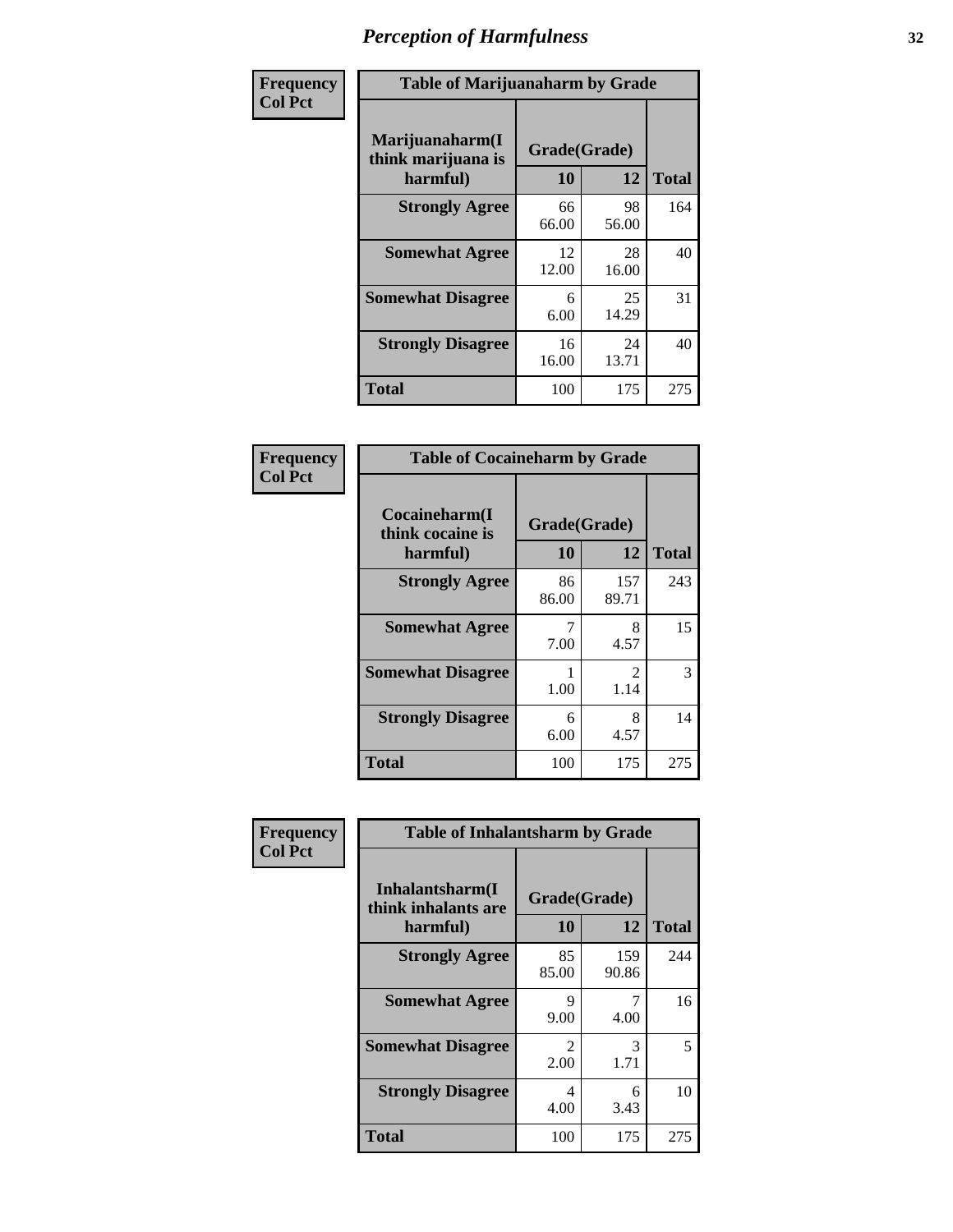| Frequency      | <b>Table of Steroidsharm by Grade</b>            |                                     |              |              |
|----------------|--------------------------------------------------|-------------------------------------|--------------|--------------|
| <b>Col Pct</b> | Steroidsharm(I<br>think steroids are<br>harmful) | Grade(Grade)<br>10                  | 12           | <b>Total</b> |
|                | <b>Strongly Agree</b>                            | 80<br>80.00                         | 152<br>86.86 | 232          |
|                | <b>Somewhat Agree</b>                            | 15<br>15.00                         | 14<br>8.00   | 29           |
|                | <b>Somewhat Disagree</b>                         | $\mathcal{D}_{\mathcal{L}}$<br>2.00 | 3<br>1.71    | 5            |
|                | <b>Strongly Disagree</b>                         | 3<br>3.00                           | 6<br>3.43    | Q            |
|                | <b>Total</b>                                     | 100                                 | 175          | 275          |

| <b>Table of Ecstasyharm by Grade</b>          |                    |                        |              |  |  |
|-----------------------------------------------|--------------------|------------------------|--------------|--|--|
| Ecstasyharm(I<br>think ecstasy is<br>harmful) | Grade(Grade)<br>10 | 12                     | <b>Total</b> |  |  |
| <b>Strongly Agree</b>                         | 87<br>87.00        | 154<br>88.00           | 241          |  |  |
| <b>Somewhat Agree</b>                         | 7<br>7.00          | 12<br>6.86             | 19           |  |  |
| <b>Somewhat Disagree</b>                      | 1<br>1.00          | $\mathfrak{D}$<br>1.14 | 3            |  |  |
| <b>Strongly Disagree</b>                      | 5<br>5.00          | 7<br>4.00              | 12           |  |  |
| <b>Total</b>                                  | 100                | 175                    | 275          |  |  |

| Frequency      | <b>Table of Methharm by Grade</b>                            |                    |                        |              |
|----------------|--------------------------------------------------------------|--------------------|------------------------|--------------|
| <b>Col Pct</b> | <b>Methharm</b> (I think<br>methamphetamines<br>are harmful) | Grade(Grade)<br>10 | 12                     | <b>Total</b> |
|                | <b>Strongly Agree</b>                                        | 89<br>89.00        | 164<br>93.71           | 253          |
|                | <b>Somewhat Agree</b>                                        | 6<br>6.00          | 3<br>1.71              | 9            |
|                | <b>Somewhat Disagree</b>                                     | 0<br>0.00          | $\mathfrak{D}$<br>1.14 | 2            |
|                | <b>Strongly Disagree</b>                                     | 5<br>5.00          | 6<br>3.43              | 11           |
|                | <b>Total</b>                                                 | 100                | 175                    | 275          |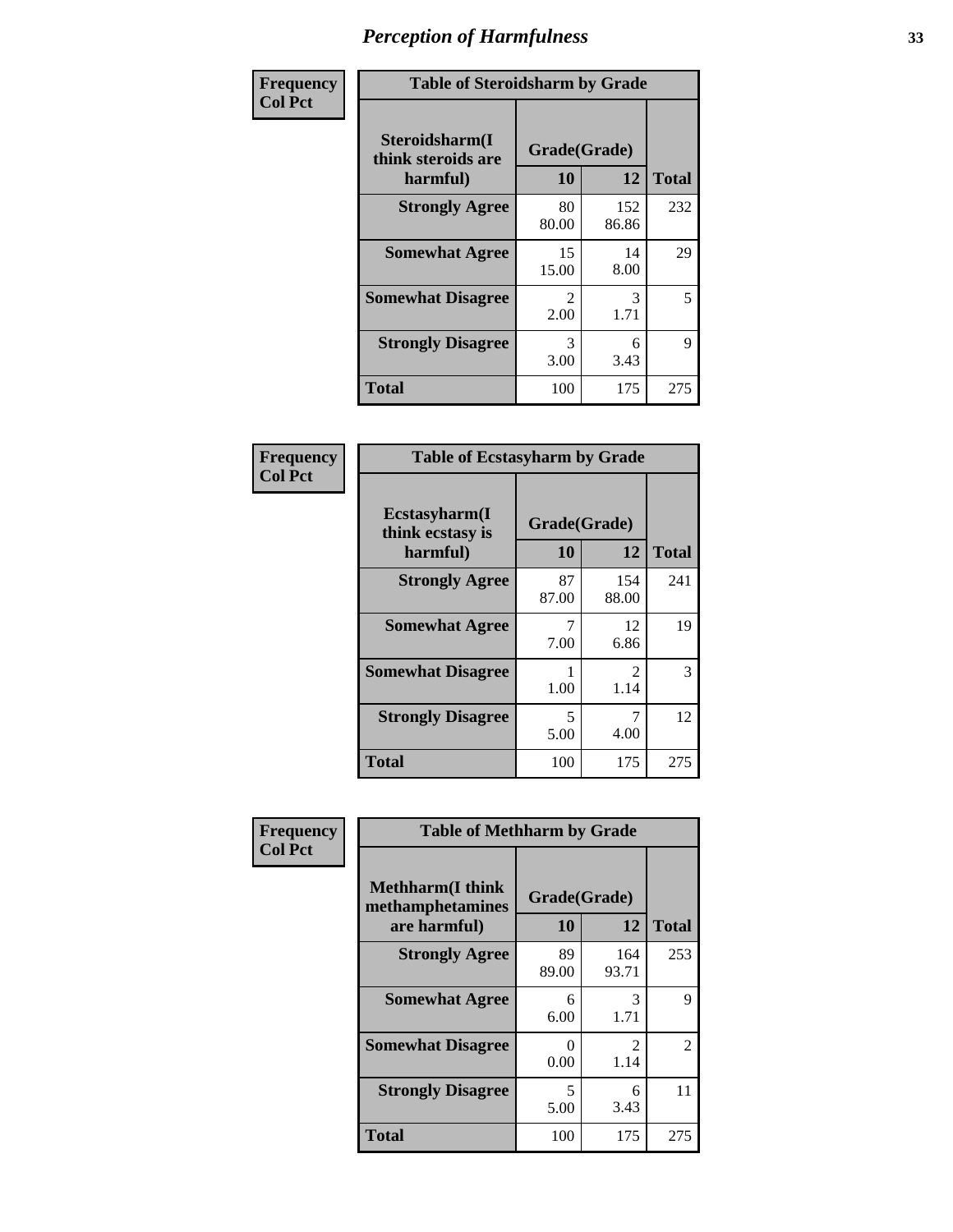| Frequency      | <b>Table of Hallucinogensharm by Grade</b>                 |                        |              |              |
|----------------|------------------------------------------------------------|------------------------|--------------|--------------|
| <b>Col Pct</b> | Hallucinogensharm(I<br>think hallucinogens<br>are harmful) | Grade(Grade)<br>10     | 12           | <b>Total</b> |
|                | <b>Strongly Agree</b>                                      | 86<br>86.00            | 148<br>84.57 | 234          |
|                | <b>Somewhat Agree</b>                                      | 6<br>6.00              | 13<br>7.43   | 19           |
|                | <b>Somewhat Disagree</b>                                   | $\mathfrak{D}$<br>2.00 | 7<br>4.00    | 9            |
|                | <b>Strongly Disagree</b>                                   | 6<br>6.00              | 7<br>4.00    | 13           |
|                | <b>Total</b>                                               | 100                    | 175          | 275          |

| <b>Table of Prescriptionharm by Grade</b>                                 |              |              |              |  |  |
|---------------------------------------------------------------------------|--------------|--------------|--------------|--|--|
| Prescriptionharm(I<br>think prescription<br>drugs not<br>prescribed to me | Grade(Grade) |              |              |  |  |
| are harmful)                                                              | 10           | 12           | <b>Total</b> |  |  |
| <b>Strongly Agree</b>                                                     | 68<br>68.00  | 134<br>76.57 | 202          |  |  |
| <b>Somewhat Agree</b>                                                     | 19<br>19.00  | 27<br>15.43  | 46           |  |  |
| <b>Somewhat Disagree</b>                                                  | 7<br>7.00    | 5<br>2.86    | 12           |  |  |
| <b>Strongly Disagree</b>                                                  | 6<br>6.00    | 9<br>5.14    | 15           |  |  |
| <b>Total</b>                                                              | 100          | 175          | 275          |  |  |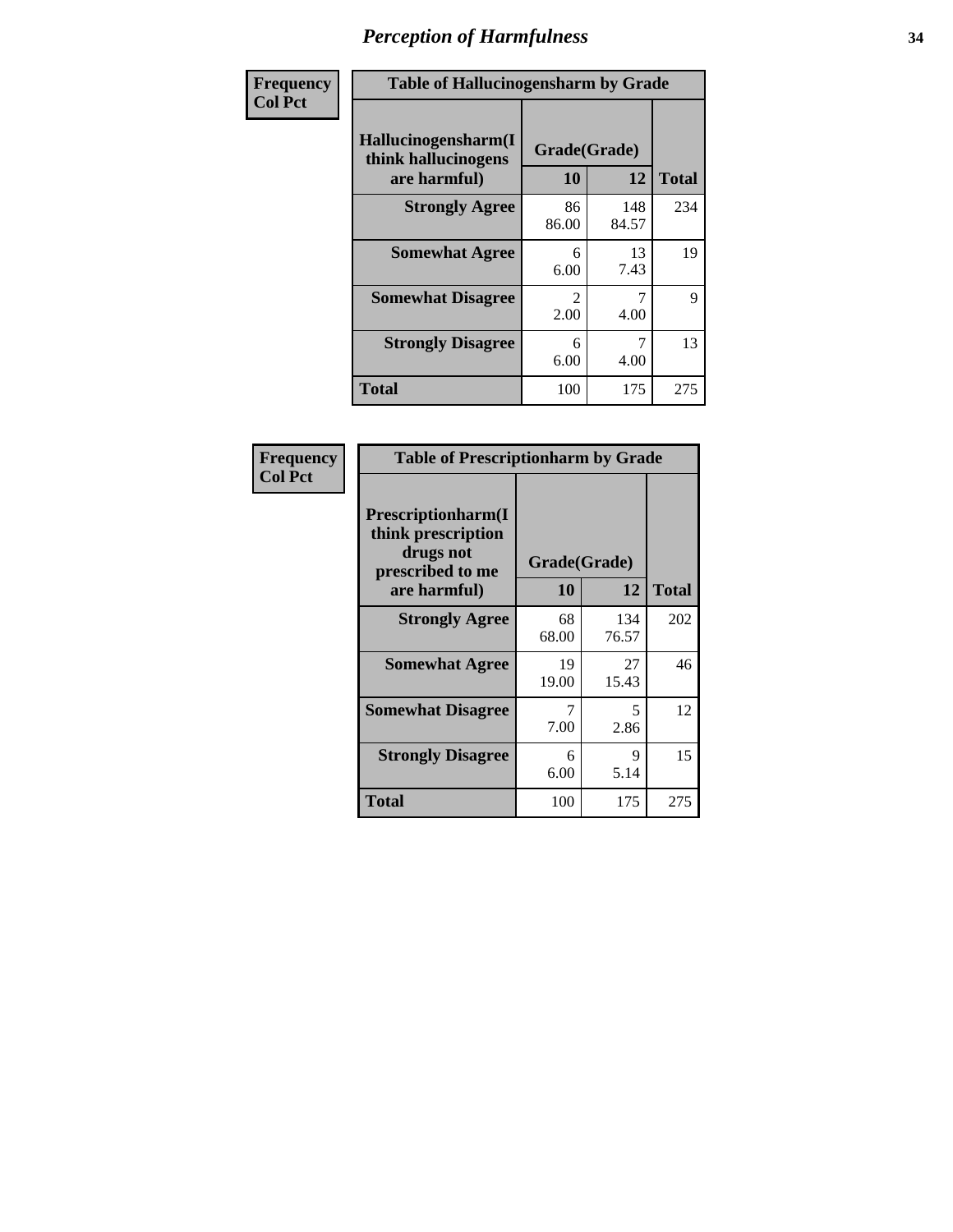# *Disapproval by Adults* **35**

| Frequency      |                                                                       | <b>Table of Alcoholadult by Grade</b> |             |              |  |
|----------------|-----------------------------------------------------------------------|---------------------------------------|-------------|--------------|--|
| <b>Col Pct</b> | <b>Alcoholadult</b> (Adults<br>would disapprove if<br>I used alcohol) | Grade(Grade)<br>10                    | 12          | <b>Total</b> |  |
|                | <b>Strongly Agree</b>                                                 | 62<br>62.00                           | 93<br>53.14 | 155          |  |
|                | <b>Somewhat Agree</b>                                                 | 21<br>21.00                           | 44<br>25.14 | 65           |  |
|                | <b>Somewhat Disagree</b>                                              | 14<br>14.00                           | 23<br>13.14 | 37           |  |
|                | <b>Strongly Disagree</b>                                              | 3<br>3.00                             | 15<br>8.57  | 18           |  |
|                | <b>Total</b>                                                          | 100                                   | 175         | 275          |  |

| <b>Table of Tobaccoadult by Grade</b>                                 |                                     |                    |              |  |  |
|-----------------------------------------------------------------------|-------------------------------------|--------------------|--------------|--|--|
| <b>Tobaccoadult</b> (Adults<br>would disapprove if<br>I used tobacco) | 10                                  | Grade(Grade)<br>12 | <b>Total</b> |  |  |
| <b>Strongly Agree</b>                                                 | 87<br>87.00                         | 136<br>77.71       | 223          |  |  |
| <b>Somewhat Agree</b>                                                 | 9<br>9.00                           | 20<br>11.43        | 29           |  |  |
| <b>Somewhat Disagree</b>                                              | $\mathcal{L}$<br>2.00               | 9<br>5.14          | 11           |  |  |
| <b>Strongly Disagree</b>                                              | $\mathcal{D}_{\mathcal{L}}$<br>2.00 | 10<br>5.71         | 12           |  |  |
| Total                                                                 | 100                                 | 175                | 275          |  |  |

| Frequency      | <b>Table of Marijuanaadult by Grade</b>                           |                    |              |              |
|----------------|-------------------------------------------------------------------|--------------------|--------------|--------------|
| <b>Col Pct</b> | Marijuanaadult(Adults<br>would disapprove if I<br>used marijuana) | Grade(Grade)<br>10 | 12           | <b>Total</b> |
|                | <b>Strongly Agree</b>                                             | 88<br>88.00        | 142<br>81.14 | 230          |
|                | <b>Somewhat Agree</b>                                             | 5<br>5.00          | 19<br>10.86  | 24           |
|                | <b>Somewhat Disagree</b>                                          | 3<br>3.00          | 4<br>2.29    |              |
|                | <b>Strongly Disagree</b>                                          | 4<br>4.00          | 10<br>5.71   | 14           |
|                | <b>Total</b>                                                      | 100                | 175          | 275          |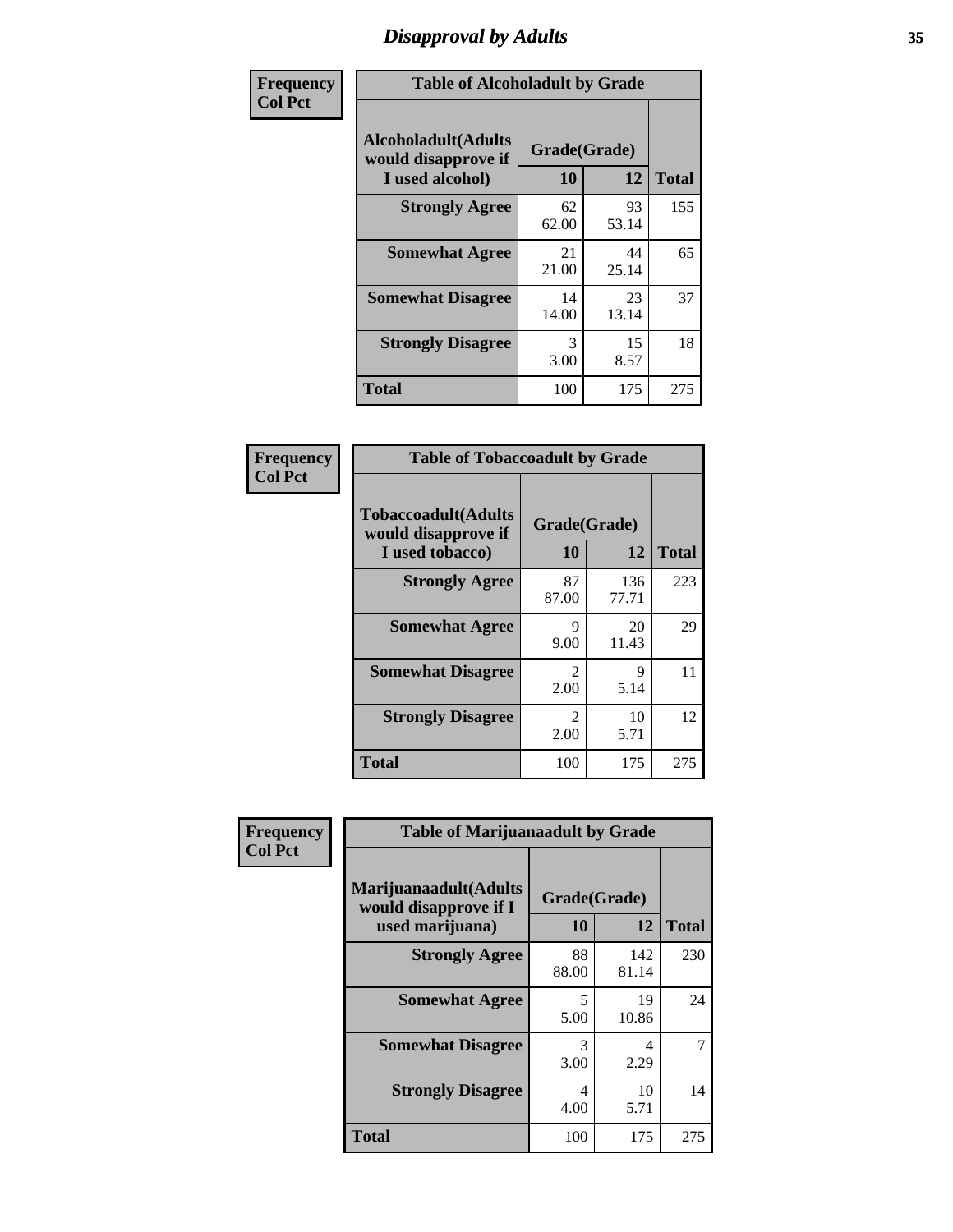### *Disapproval by Adults* **36**

| Frequency      | <b>Table of Otherdrugadult by Grade</b>                                     |                       |              |              |
|----------------|-----------------------------------------------------------------------------|-----------------------|--------------|--------------|
| <b>Col Pct</b> | <b>Otherdrugadult</b> (Adults<br>would disapprove if I<br>used other drugs) | Grade(Grade)<br>10    | 12           | <b>Total</b> |
|                | <b>Strongly Agree</b>                                                       | 96<br>96.00           | 161<br>92.00 | 257          |
|                | <b>Somewhat Agree</b>                                                       | $\mathcal{R}$<br>3.00 | 6<br>3.43    | 9            |
|                | <b>Somewhat Disagree</b>                                                    | ∩<br>0.00             | 0.57         |              |
|                | <b>Strongly Disagree</b>                                                    | 1.00                  | 4.00         | 8            |
|                | <b>Total</b>                                                                | 100                   | 175          | 275          |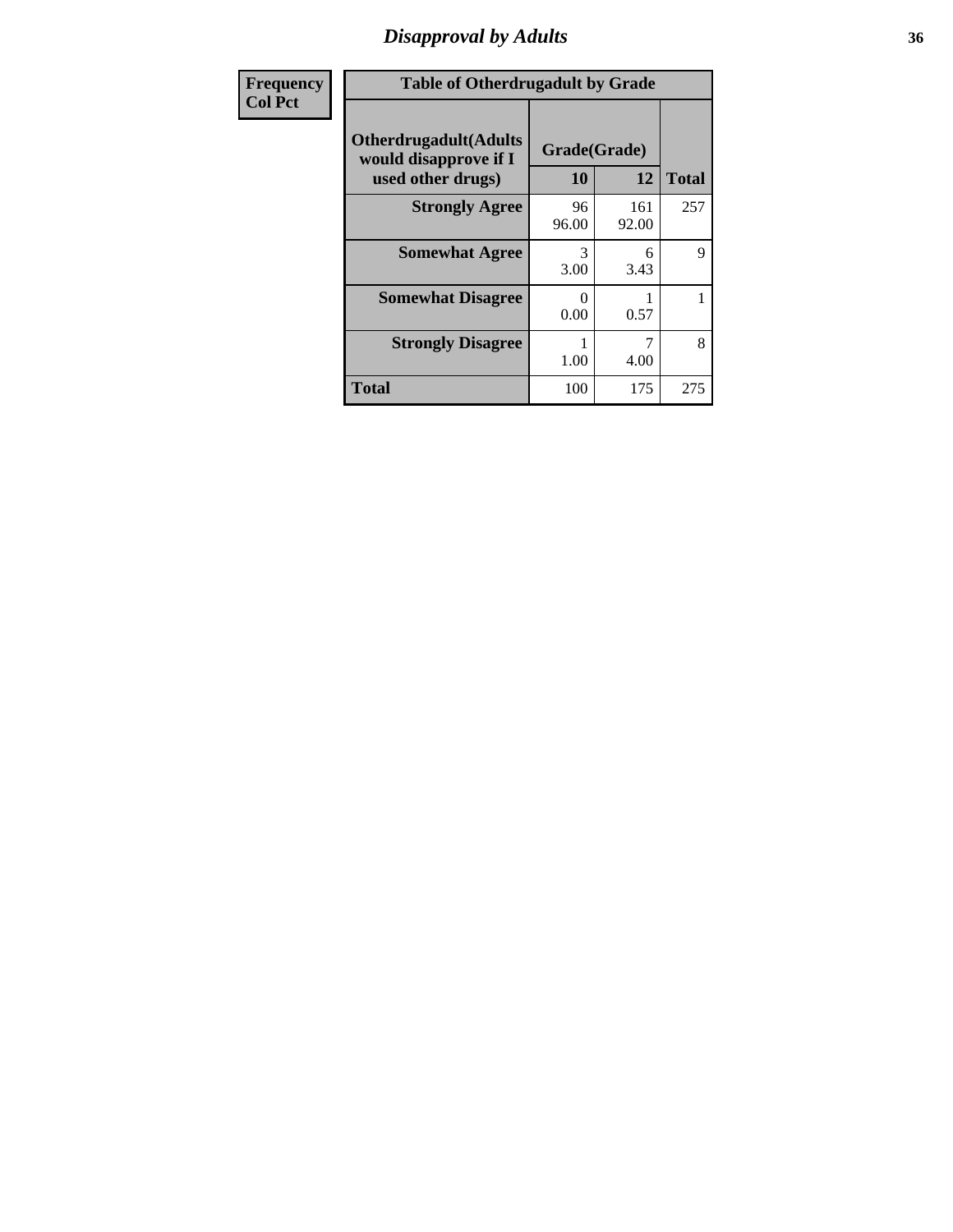# *Disapproval by Peers* **37**

| Frequency      | <b>Table of Alcoholpeer by Grade</b>                    |              |             |              |  |
|----------------|---------------------------------------------------------|--------------|-------------|--------------|--|
| <b>Col Pct</b> | Alcoholpeer(My<br>friends would<br>disapprove if I used | Grade(Grade) |             |              |  |
|                | alcohol)                                                | 10           | 12          | <b>Total</b> |  |
|                | <b>Strongly Agree</b>                                   | 18<br>18.00  | 46<br>26.29 | 64           |  |
|                | <b>Somewhat Agree</b>                                   | 26<br>26.00  | 40<br>22.86 | 66           |  |
|                | <b>Somewhat Disagree</b>                                | 33<br>33.00  | 34<br>19.43 | 67           |  |
|                | <b>Strongly Disagree</b>                                | 23<br>23.00  | 55<br>31.43 | 78           |  |
|                | Total                                                   | 100          | 175         | 275          |  |

| Frequency      | <b>Table of Tobaccopeer by Grade</b>                                |                    |             |              |  |
|----------------|---------------------------------------------------------------------|--------------------|-------------|--------------|--|
| <b>Col Pct</b> | Tobaccopeer(My<br>friends would<br>disapprove if I used<br>tobacco) | Grade(Grade)<br>10 | 12          | <b>Total</b> |  |
|                | <b>Strongly Agree</b>                                               | 45<br>45.00        | 76<br>43.43 | 121          |  |
|                | <b>Somewhat Agree</b>                                               | 24<br>24.00        | 37<br>21.14 | 61           |  |
|                | <b>Somewhat Disagree</b>                                            | 20<br>20.00        | 26<br>14.86 | 46           |  |
|                | <b>Strongly Disagree</b>                                            | 11<br>11.00        | 36<br>20.57 | 47           |  |
|                | Total                                                               | 100                | 175         | 275          |  |

| Frequency<br><b>Col Pct</b> | <b>Table of Marijuanapeer by Grade</b> |                    |             |              |
|-----------------------------|----------------------------------------|--------------------|-------------|--------------|
|                             | Marijuanapeer(My<br>friends would      |                    |             |              |
|                             | disapprove if I used<br>marijuana)     | Grade(Grade)<br>10 | 12          | <b>Total</b> |
|                             | <b>Strongly Agree</b>                  | 41<br>41.00        | 77<br>44.00 | 118          |
|                             | <b>Somewhat Agree</b>                  | 20<br>20.00        | 32<br>18.29 | 52           |
|                             | <b>Somewhat Disagree</b>               | 20<br>20.00        | 20<br>11.43 | 40           |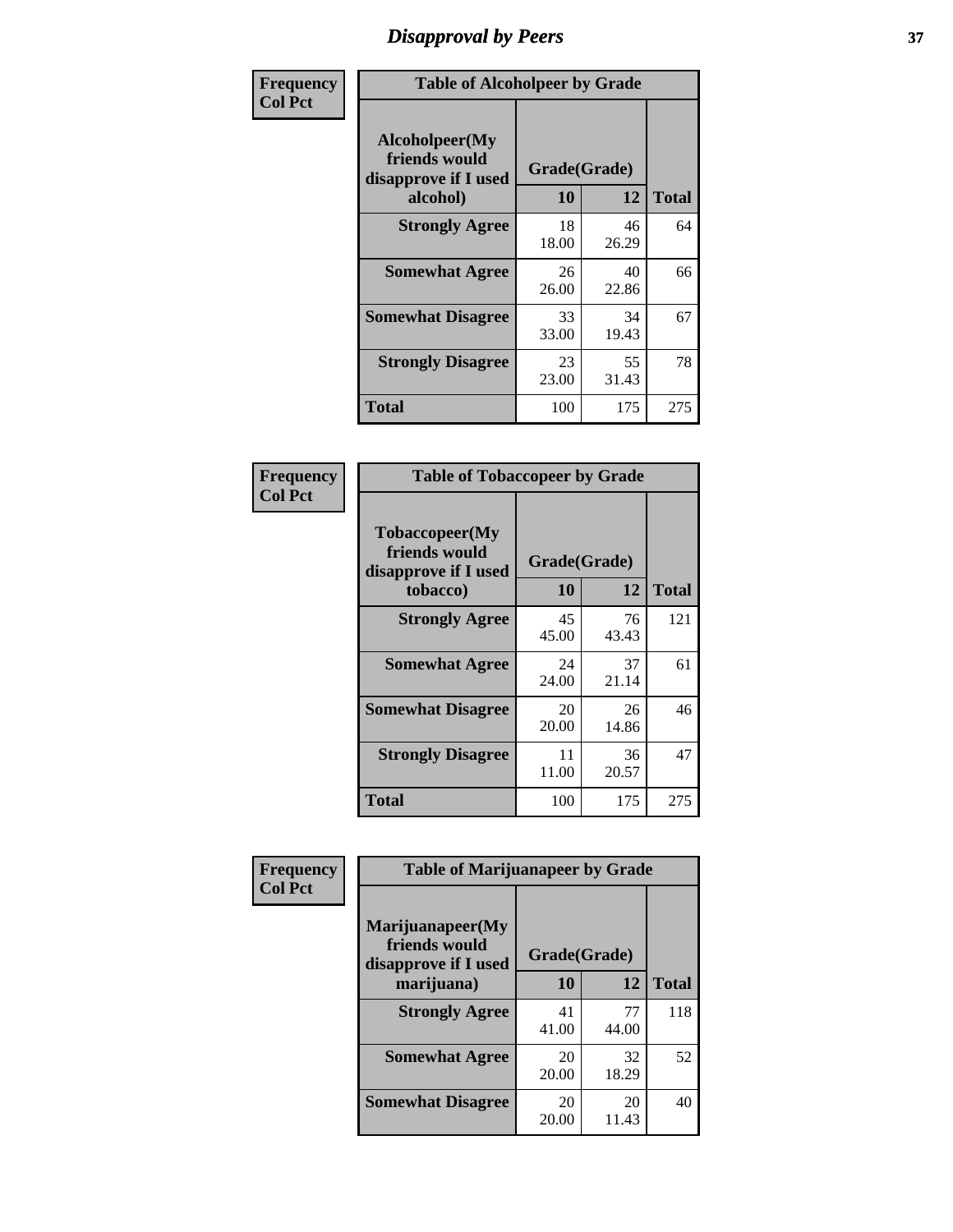# *Disapproval by Peers* **38**

| <b>Frequency</b> | <b>Table of Marijuanapeer by Grade</b>                                  |                    |             |              |  |
|------------------|-------------------------------------------------------------------------|--------------------|-------------|--------------|--|
| <b>Col Pct</b>   | Marijuanapeer(My<br>friends would<br>disapprove if I used<br>marijuana) | Grade(Grade)<br>10 | 12          | <b>Total</b> |  |
|                  | <b>Strongly Disagree</b>                                                | 19<br>19.00        | 46<br>26.29 | 65           |  |
|                  | <b>Total</b>                                                            | 100                | 175         | 275          |  |

| <b>Frequency</b> | <b>Table of Otherdrugpeer by Grade</b>                                    |                    |              |              |
|------------------|---------------------------------------------------------------------------|--------------------|--------------|--------------|
| <b>Col Pct</b>   | Otherdrugpeer(My<br>friends would<br>disapprove if I used<br>other drugs) | Grade(Grade)<br>10 | 12           | <b>Total</b> |
|                  | <b>Strongly Agree</b>                                                     | 54<br>54.00        | 104<br>59.43 | 158          |
|                  | <b>Somewhat Agree</b>                                                     | 19<br>19.00        | 31<br>17.71  | 50           |
|                  | <b>Somewhat Disagree</b>                                                  | 14<br>14.00        | 15<br>8.57   | 29           |
|                  | <b>Strongly Disagree</b>                                                  | 13<br>13.00        | 25<br>14.29  | 38           |
|                  | Total                                                                     | 100                | 175          | 275          |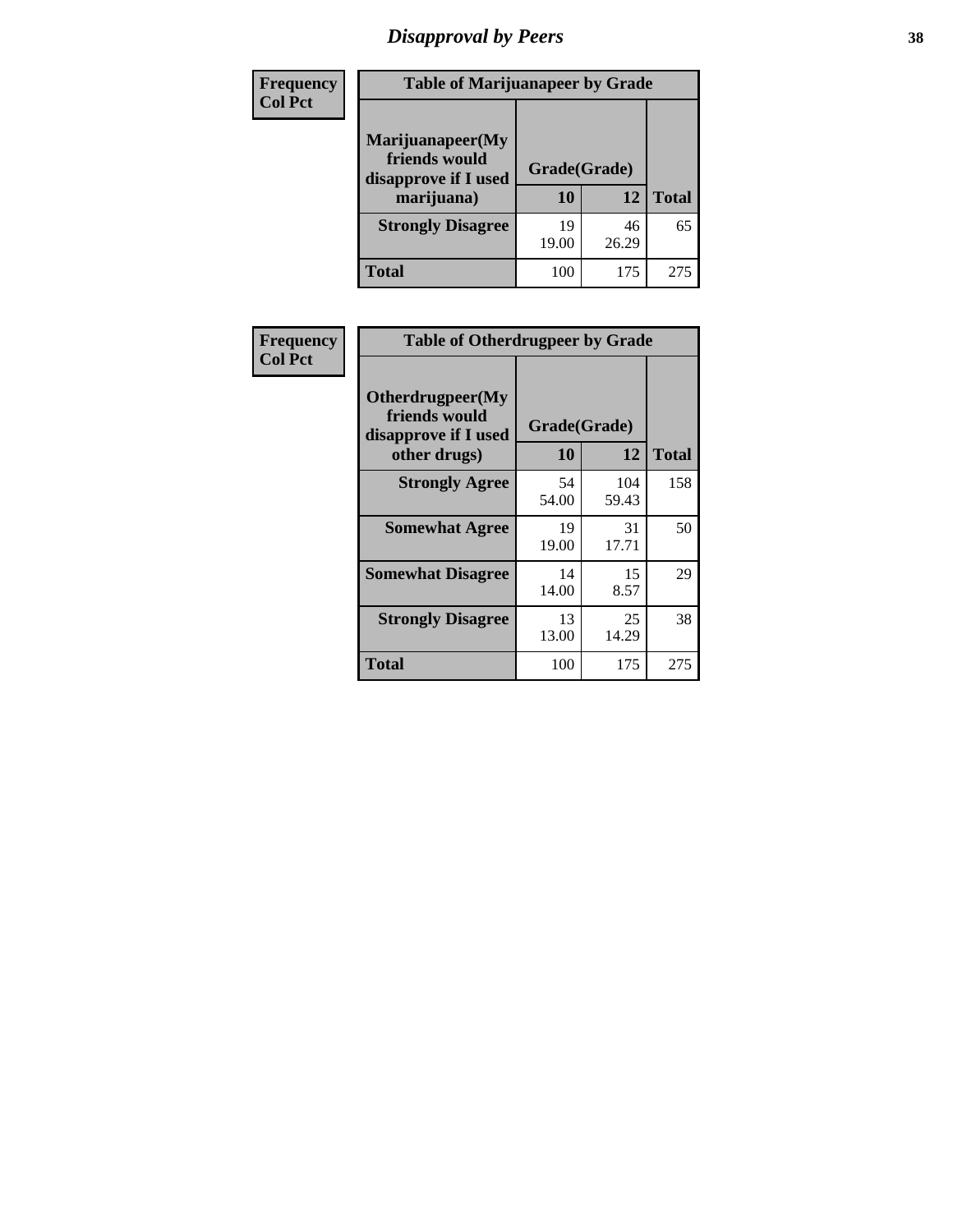| Frequency<br><b>Col Pct</b> | <b>Table of Alcohollocation1 by Grade</b> |              |              |              |
|-----------------------------|-------------------------------------------|--------------|--------------|--------------|
|                             | <b>Alcohollocation1(Places</b>            | Grade(Grade) |              |              |
|                             | <b>Friends Use Alcohol)</b>               | 10           | 12           | <b>Total</b> |
|                             |                                           | 63<br>63.00  | 102<br>58.29 | 165          |
|                             | Do Not Use                                | 37<br>37.00  | 73<br>41.71  | 110          |
|                             | <b>Total</b>                              | 100          | 175          | 275          |

| Frequency      | <b>Table of Alcohollocation2 by Grade</b>                     |                    |              |              |
|----------------|---------------------------------------------------------------|--------------------|--------------|--------------|
| <b>Col Pct</b> | <b>Alcohollocation2(Places</b><br><b>Friends Use Alcohol)</b> | Grade(Grade)<br>10 | 12           | <b>Total</b> |
|                |                                                               | 57<br>57.00        | 103<br>58.86 | 160          |
|                | Home                                                          | 43<br>43.00        | 72<br>41.14  | 115          |
|                | <b>Total</b>                                                  | 100                | 175          | 275          |

| Frequency<br><b>Col Pct</b> | <b>Table of Alcohollocation 3 by Grade</b> |              |              |              |
|-----------------------------|--------------------------------------------|--------------|--------------|--------------|
|                             | <b>Alcohollocation3(Places</b>             | Grade(Grade) |              |              |
|                             | <b>Friends Use Alcohol)</b>                | 10           | 12           | <b>Total</b> |
|                             |                                            | 89<br>89.00  | 162<br>92.57 | 251          |
|                             | <b>School</b>                              | 11<br>11.00  | 13<br>7.43   | 24           |
|                             | <b>Total</b>                               | 100          | 175          | 275          |

| <b>Frequency</b> | <b>Table of Alcohollocation4 by Grade</b> |              |              |              |  |
|------------------|-------------------------------------------|--------------|--------------|--------------|--|
| <b>Col Pct</b>   | <b>Alcohollocation4(Places</b>            | Grade(Grade) |              |              |  |
|                  | <b>Friends Use Alcohol)</b>               | 10           | 12           | <b>Total</b> |  |
|                  |                                           | 87<br>87.00  | 155<br>88.57 | 242          |  |
|                  | Car                                       | 13<br>13.00  | 20<br>11.43  | 33           |  |
|                  | <b>Total</b>                              | 100          | 175          | 275          |  |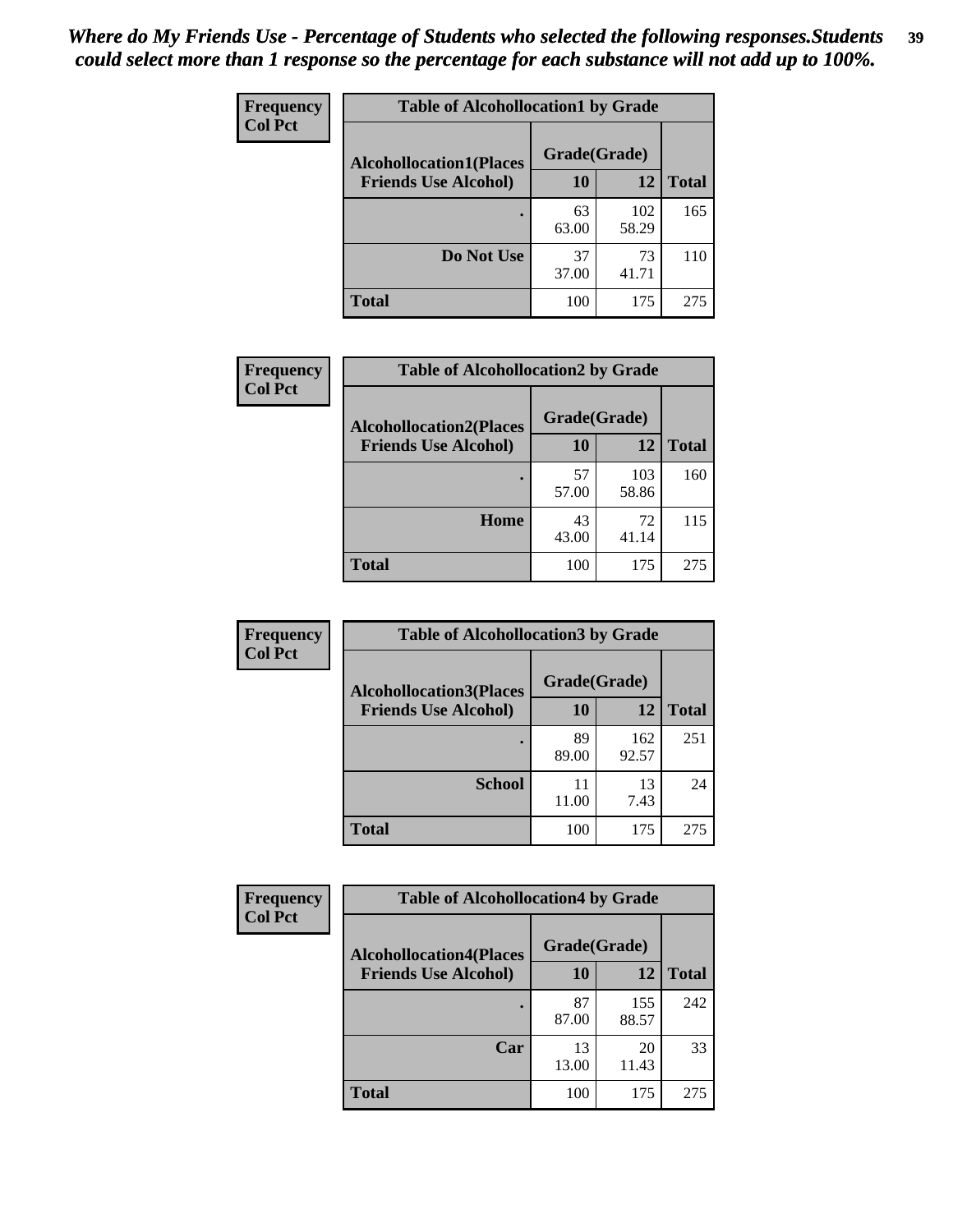| Frequency<br><b>Col Pct</b> | <b>Table of Alcohollocation5 by Grade</b> |              |             |              |  |
|-----------------------------|-------------------------------------------|--------------|-------------|--------------|--|
|                             | <b>Alcohollocation5(Places</b>            | Grade(Grade) |             |              |  |
|                             | <b>Friends Use Alcohol)</b>               | 10           | 12          | <b>Total</b> |  |
|                             |                                           | 43<br>43.00  | 90<br>51.43 | 133          |  |
|                             | <b>Friend's House</b>                     | 57<br>57.00  | 85<br>48.57 | 142          |  |
|                             | <b>Total</b>                              | 100          | 175         | 275          |  |

| <b>Frequency</b> | <b>Table of Alcohollocation6 by Grade</b>                     |                    |             |              |
|------------------|---------------------------------------------------------------|--------------------|-------------|--------------|
| <b>Col Pct</b>   | <b>Alcohollocation6(Places</b><br><b>Friends Use Alcohol)</b> | Grade(Grade)<br>10 | 12          | <b>Total</b> |
|                  |                                                               | 74                 | 131         | 205          |
|                  |                                                               | 74.00              | 74.86       |              |
|                  | <b>Other</b>                                                  | 26<br>26.00        | 44<br>25.14 | 70           |
|                  | Total                                                         | 100                | 175         | 275          |

| Frequency      | <b>Table of Tobaccolocation1 by Grade</b> |              |             |              |
|----------------|-------------------------------------------|--------------|-------------|--------------|
| <b>Col Pct</b> | <b>Tobaccolocation1(Places</b>            | Grade(Grade) |             |              |
|                | <b>Friends Use Tobacco)</b>               | 10           | <b>12</b>   | <b>Total</b> |
|                |                                           | 44<br>44.00  | 82<br>46.86 | 126          |
|                | Do Not Use                                | 56<br>56.00  | 93<br>53.14 | 149          |
|                | <b>Total</b>                              | 100          | 175         | 275          |

| <b>Frequency</b> | <b>Table of Tobaccolocation2 by Grade</b> |              |              |              |  |
|------------------|-------------------------------------------|--------------|--------------|--------------|--|
| <b>Col Pct</b>   | <b>Tobaccolocation2(Places</b>            | Grade(Grade) |              |              |  |
|                  | <b>Friends Use Tobacco)</b>               | 10           | 12           | <b>Total</b> |  |
|                  |                                           | 71<br>71.00  | 124<br>70.86 | 195          |  |
|                  | Home                                      | 29<br>29.00  | 51<br>29.14  | 80           |  |
|                  | <b>Total</b>                              | 100          | 175          | 275          |  |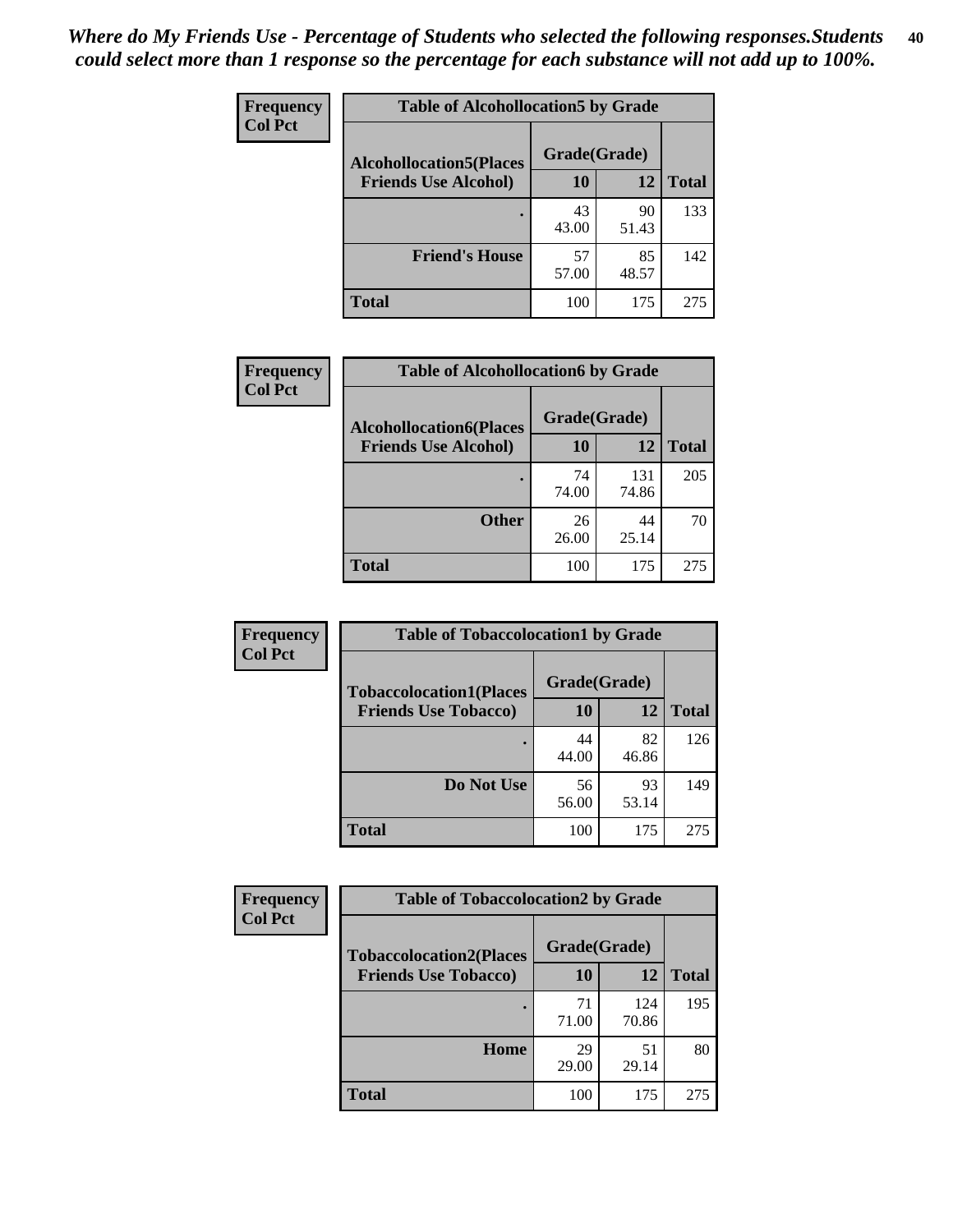| Frequency      | <b>Table of Tobaccolocation 3 by Grade</b> |              |              |              |  |
|----------------|--------------------------------------------|--------------|--------------|--------------|--|
| <b>Col Pct</b> | <b>Tobaccolocation3(Places</b>             | Grade(Grade) |              |              |  |
|                | <b>Friends Use Tobacco)</b>                | 10           | 12           | <b>Total</b> |  |
|                |                                            | 88<br>88.00  | 153<br>87.43 | 241          |  |
|                | <b>School</b>                              | 12<br>12.00  | 22<br>12.57  | 34           |  |
|                | <b>Total</b>                               | 100          | 175          | 275          |  |

| Frequency<br><b>Col Pct</b> | <b>Table of Tobaccolocation4 by Grade</b> |              |              |              |
|-----------------------------|-------------------------------------------|--------------|--------------|--------------|
|                             | <b>Tobaccolocation4(Places</b>            | Grade(Grade) |              |              |
|                             | <b>Friends Use Tobacco)</b>               | 10           | 12           | <b>Total</b> |
|                             |                                           | 82<br>82.00  | 125<br>71.43 | 207          |
|                             | Car                                       | 18<br>18.00  | 50<br>28.57  | 68           |
|                             | <b>Total</b>                              | 100          | 175          | 275          |

| Frequency      | <b>Table of Tobaccolocation5 by Grade</b> |              |              |              |
|----------------|-------------------------------------------|--------------|--------------|--------------|
| <b>Col Pct</b> | <b>Tobaccolocation5(Places</b>            | Grade(Grade) |              |              |
|                | <b>Friends Use Tobacco)</b>               | 10           | 12           | <b>Total</b> |
|                |                                           | 68<br>68.00  | 115<br>65.71 | 183          |
|                | <b>Friend's House</b>                     | 32<br>32.00  | 60<br>34.29  | 92           |
|                | <b>Total</b>                              | 100          | 175          | 275          |

| <b>Frequency</b> | <b>Table of Tobaccolocation6 by Grade</b> |              |              |              |
|------------------|-------------------------------------------|--------------|--------------|--------------|
| <b>Col Pct</b>   | <b>Tobaccolocation6(Places</b>            | Grade(Grade) |              |              |
|                  | <b>Friends Use Tobacco)</b>               | 10           | 12           | <b>Total</b> |
|                  |                                           | 79<br>79.00  | 129<br>73.71 | 208          |
|                  | <b>Other</b>                              | 21<br>21.00  | 46<br>26.29  | 67           |
|                  | <b>Total</b>                              | 100          | 175          | 275          |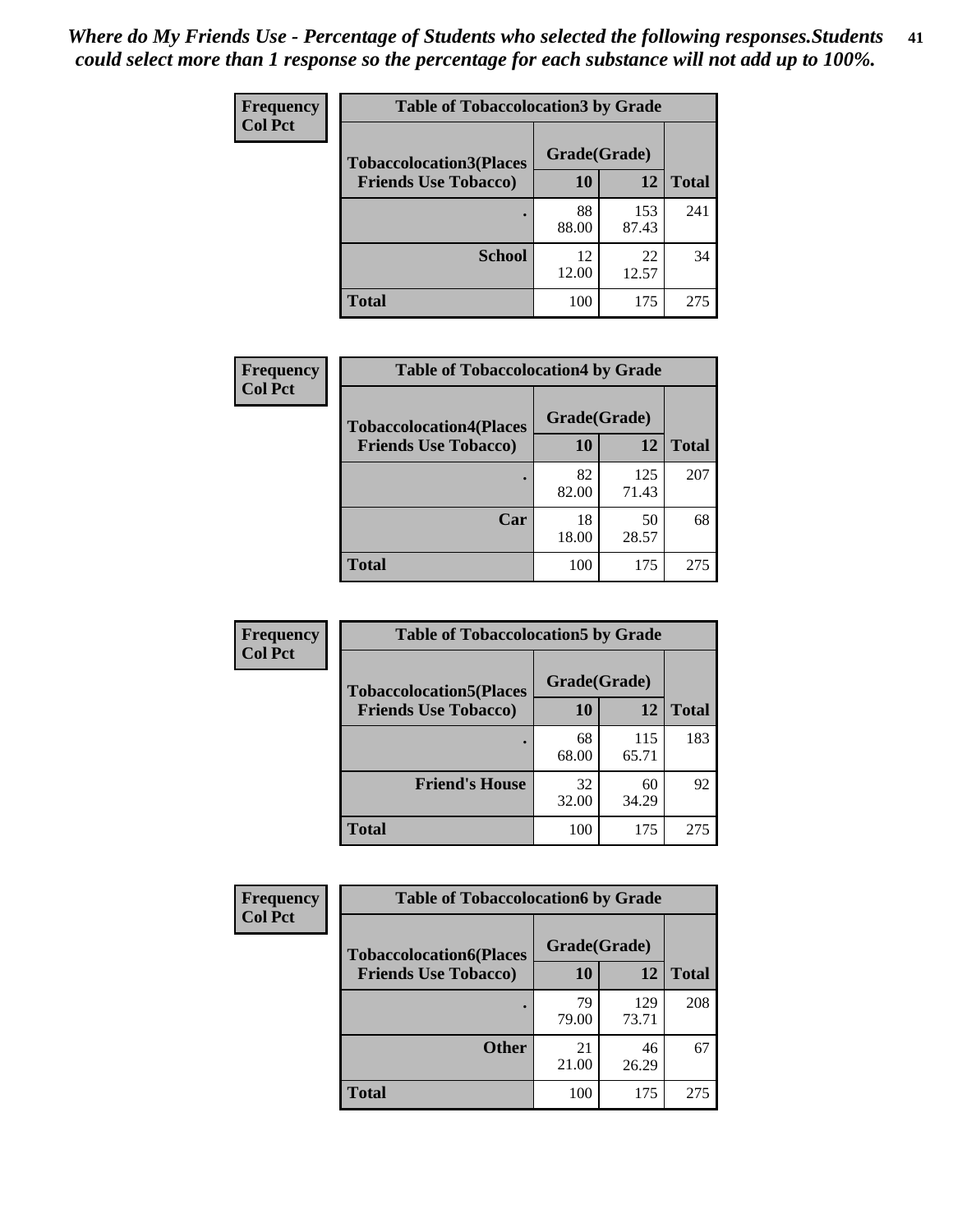| <b>Frequency</b> | <b>Table of Marijuanalocation1 by Grade</b> |              |             |              |
|------------------|---------------------------------------------|--------------|-------------|--------------|
| <b>Col Pct</b>   | <b>Marijuanalocation1(Places</b>            | Grade(Grade) |             |              |
|                  | <b>Friends Use Marijuana</b> )              | <b>10</b>    | 12          | <b>Total</b> |
|                  |                                             | 54<br>54.00  | 85<br>48.57 | 139          |
|                  | Do Not Use                                  | 46<br>46.00  | 90<br>51.43 | 136          |
|                  | <b>Total</b>                                | 100          | 175         | 275          |

| <b>Frequency</b> | <b>Table of Marijuanalocation2 by Grade</b>                        |                    |              |              |
|------------------|--------------------------------------------------------------------|--------------------|--------------|--------------|
| <b>Col Pct</b>   | <b>Marijuanalocation2(Places</b><br><b>Friends Use Marijuana</b> ) | Grade(Grade)<br>10 | 12           | <b>Total</b> |
|                  |                                                                    | 60<br>60.00        | 112<br>64.00 | 172          |
|                  | Home                                                               | 40<br>40.00        | 63<br>36.00  | 103          |
|                  | <b>Total</b>                                                       | 100                | 175          | 275          |

| Frequency<br><b>Col Pct</b> | <b>Table of Marijuanalocation3 by Grade</b> |              |              |              |
|-----------------------------|---------------------------------------------|--------------|--------------|--------------|
|                             | <b>Marijuanalocation3</b> (Places           | Grade(Grade) |              |              |
|                             | <b>Friends Use Marijuana</b> )              | 10           | 12           | <b>Total</b> |
|                             |                                             | 80<br>80.00  | 150<br>85.71 | 230          |
|                             | <b>School</b>                               | 20<br>20.00  | 25<br>14.29  | 45           |
|                             | <b>Total</b>                                | 100          | 175          | 275          |

| Frequency      | <b>Table of Marijuanalocation4 by Grade</b> |              |              |              |  |
|----------------|---------------------------------------------|--------------|--------------|--------------|--|
| <b>Col Pct</b> | <b>Marijuanalocation4(Places</b>            | Grade(Grade) |              |              |  |
|                | <b>Friends Use Marijuana</b> )              | <b>10</b>    | 12           | <b>Total</b> |  |
|                |                                             | 73<br>73.00  | 126<br>72.00 | 199          |  |
|                | Car                                         | 27<br>27.00  | 49<br>28.00  | 76           |  |
|                | <b>Total</b>                                | 100          | 175          | 275          |  |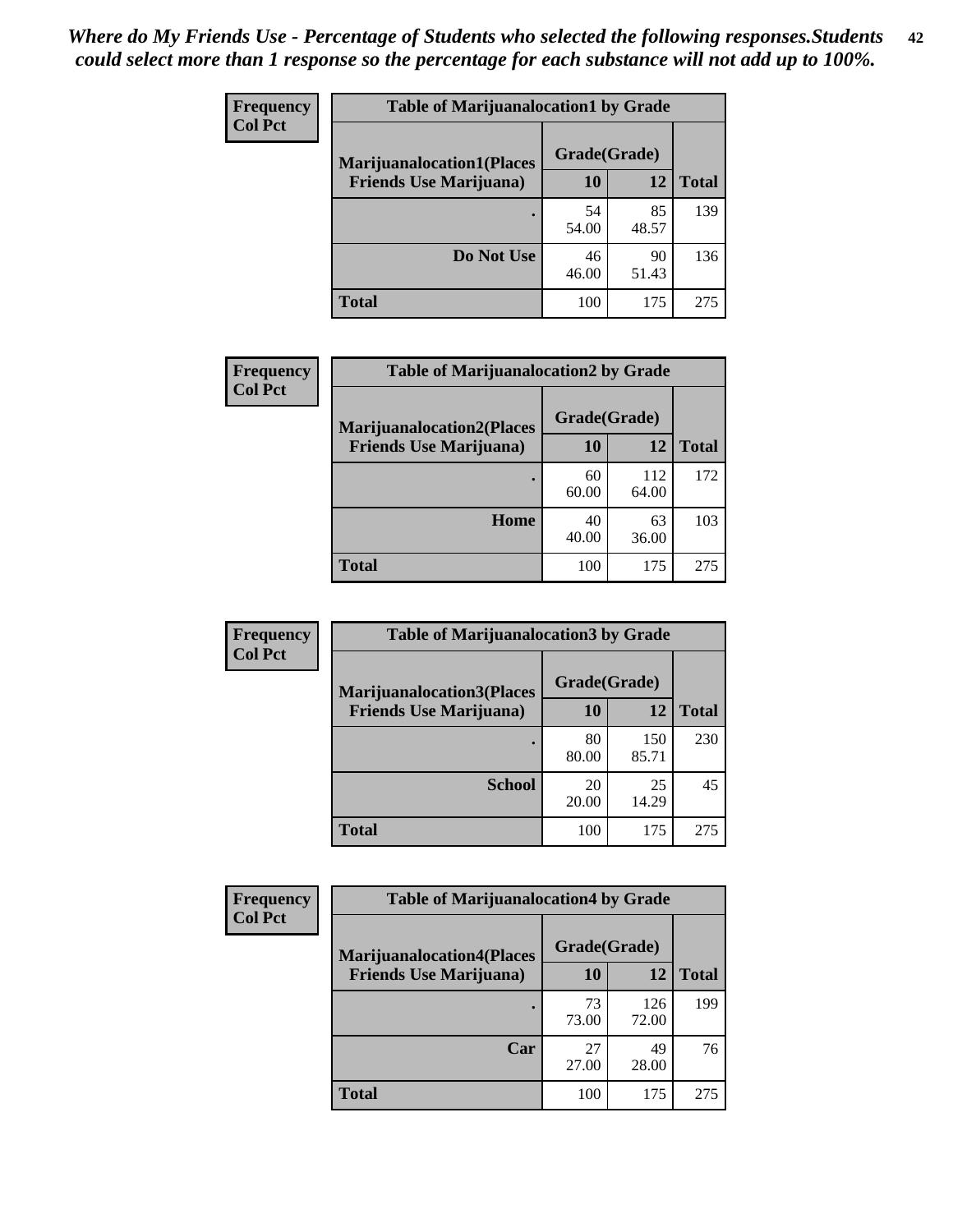| <b>Frequency</b>               | <b>Table of Marijuanalocation5 by Grade</b> |              |              |     |
|--------------------------------|---------------------------------------------|--------------|--------------|-----|
| <b>Col Pct</b>                 | <b>Marijuanalocation5</b> (Places           | Grade(Grade) |              |     |
| <b>Friends Use Marijuana</b> ) | 10                                          | 12           | <b>Total</b> |     |
|                                |                                             | 54<br>54.00  | 102<br>58.29 | 156 |
|                                | <b>Friend's House</b>                       | 46<br>46.00  | 73<br>41.71  | 119 |
|                                | <b>Total</b>                                | 100          | 175          | 275 |

| <b>Frequency</b> | <b>Table of Marijuanalocation6 by Grade</b>                        |                    |              |              |
|------------------|--------------------------------------------------------------------|--------------------|--------------|--------------|
| <b>Col Pct</b>   | <b>Marijuanalocation6(Places</b><br><b>Friends Use Marijuana</b> ) | Grade(Grade)<br>10 | 12           | <b>Total</b> |
|                  |                                                                    | 66<br>66.00        | 135<br>77.14 | 201          |
|                  | <b>Other</b>                                                       | 34<br>34.00        | 40<br>22.86  | 74           |
|                  | <b>Total</b>                                                       | 100                | 175          | 275          |

| <b>Frequency</b> | <b>Table of Otherdruglocation1 by Grade</b>                          |              |              |              |
|------------------|----------------------------------------------------------------------|--------------|--------------|--------------|
| <b>Col Pct</b>   | <b>Otherdruglocation1(Places</b><br><b>Friends Use Other Illegal</b> | Grade(Grade) |              |              |
|                  | Drugs)                                                               | 10           | 12           | <b>Total</b> |
|                  |                                                                      | 35<br>35.00  | 56<br>32.00  | 91           |
|                  | Do Not Use                                                           | 65<br>65.00  | 119<br>68.00 | 184          |
|                  | <b>Total</b>                                                         | 100          | 175          | 275          |

| Frequency                                                                              | <b>Table of Otherdruglocation2 by Grade</b> |              |              |              |
|----------------------------------------------------------------------------------------|---------------------------------------------|--------------|--------------|--------------|
| <b>Col Pct</b><br><b>Otherdruglocation2(Places</b><br><b>Friends Use Other Illegal</b> |                                             | Grade(Grade) |              |              |
|                                                                                        | Drugs)                                      | 10           | 12           | <b>Total</b> |
|                                                                                        |                                             | 75<br>75.00  | 136<br>77.71 | 211          |
|                                                                                        | <b>Home</b>                                 | 25<br>25.00  | 39<br>22.29  | 64           |
|                                                                                        | <b>Total</b>                                | 100          | 175          | 275          |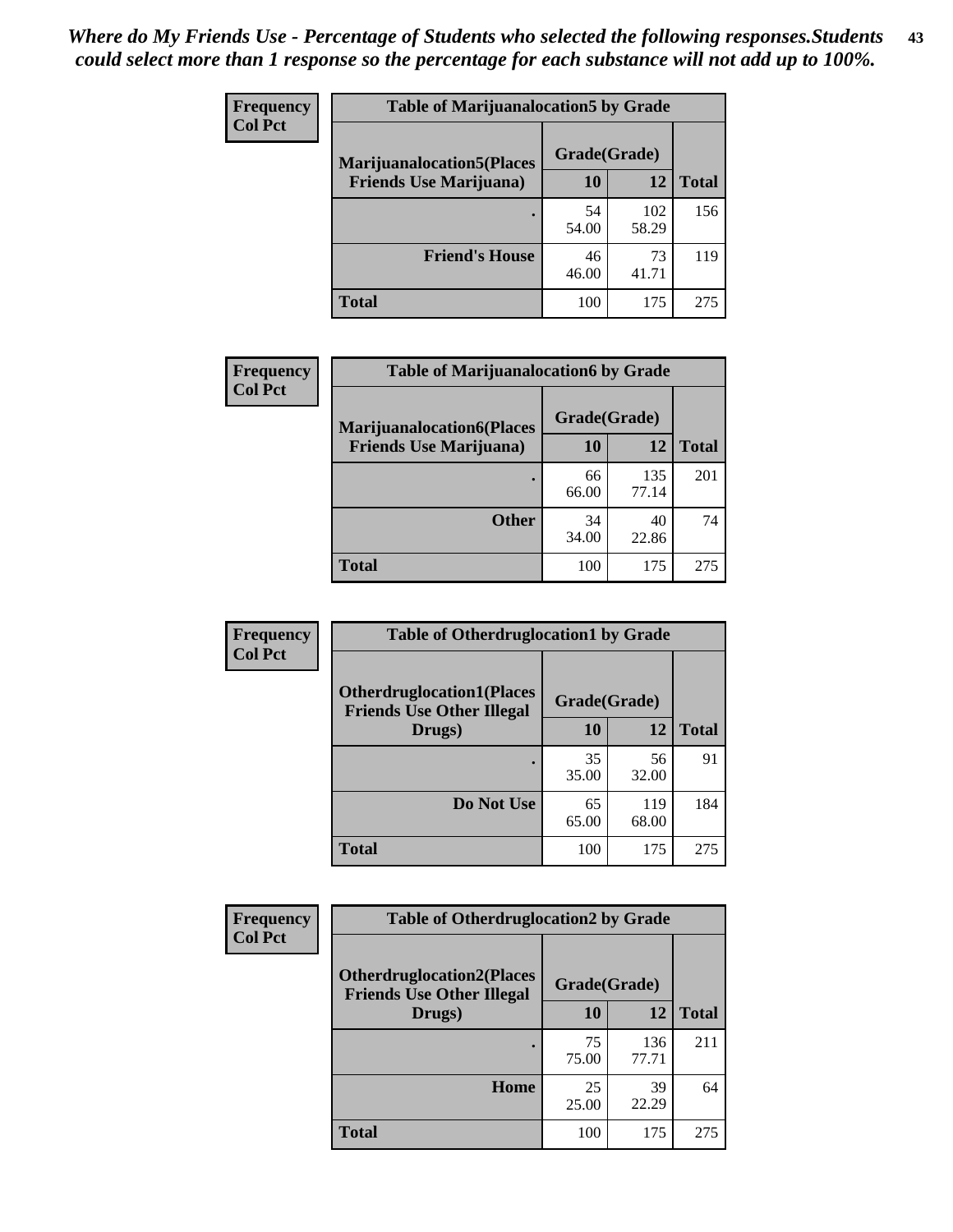| <b>Frequency</b> | <b>Table of Otherdruglocation 3 by Grade</b>                         |              |              |              |
|------------------|----------------------------------------------------------------------|--------------|--------------|--------------|
| <b>Col Pct</b>   | <b>Otherdruglocation3(Places</b><br><b>Friends Use Other Illegal</b> | Grade(Grade) |              |              |
|                  | Drugs)                                                               | 10           | 12           | <b>Total</b> |
|                  |                                                                      | 91<br>91.00  | 160<br>91.43 | 251          |
|                  | <b>School</b>                                                        | q<br>9.00    | 15<br>8.57   | 24           |
|                  | <b>Total</b>                                                         | 100          | 175          | 275          |

| <b>Frequency</b> | <b>Table of Otherdruglocation4 by Grade</b>                          |              |              |              |
|------------------|----------------------------------------------------------------------|--------------|--------------|--------------|
| <b>Col Pct</b>   | <b>Otherdruglocation4(Places</b><br><b>Friends Use Other Illegal</b> | Grade(Grade) |              |              |
|                  | Drugs)                                                               | 10           | 12           | <b>Total</b> |
|                  |                                                                      | 86<br>86.00  | 150<br>85.71 | 236          |
|                  | Car                                                                  | 14<br>14.00  | 25<br>14.29  | 39           |
|                  | <b>Total</b>                                                         | 100          | 175          | 275          |

| <b>Frequency</b><br><b>Col Pct</b> | <b>Table of Otherdruglocation5 by Grade</b>                          |              |              |              |
|------------------------------------|----------------------------------------------------------------------|--------------|--------------|--------------|
|                                    | <b>Otherdruglocation5(Places</b><br><b>Friends Use Other Illegal</b> | Grade(Grade) |              |              |
|                                    | Drugs)                                                               | 10           | 12           | <b>Total</b> |
|                                    |                                                                      | 77<br>77.00  | 128<br>73.14 | 205          |
|                                    | <b>Friend's House</b>                                                | 23<br>23.00  | 47<br>26.86  | 70           |
|                                    | <b>Total</b>                                                         | 100          | 175          | 275          |

| <b>Frequency</b>                                                                       | <b>Table of Otherdruglocation6 by Grade</b> |              |              |              |
|----------------------------------------------------------------------------------------|---------------------------------------------|--------------|--------------|--------------|
| <b>Col Pct</b><br><b>Otherdruglocation6(Places</b><br><b>Friends Use Other Illegal</b> |                                             | Grade(Grade) |              |              |
|                                                                                        | Drugs)                                      | 10           | 12           | <b>Total</b> |
|                                                                                        |                                             | 77<br>77.00  | 144<br>82.29 | 221          |
|                                                                                        | <b>Other</b>                                | 23<br>23.00  | 31<br>17.71  | 54           |
|                                                                                        | <b>Total</b>                                | 100          | 175          | 275          |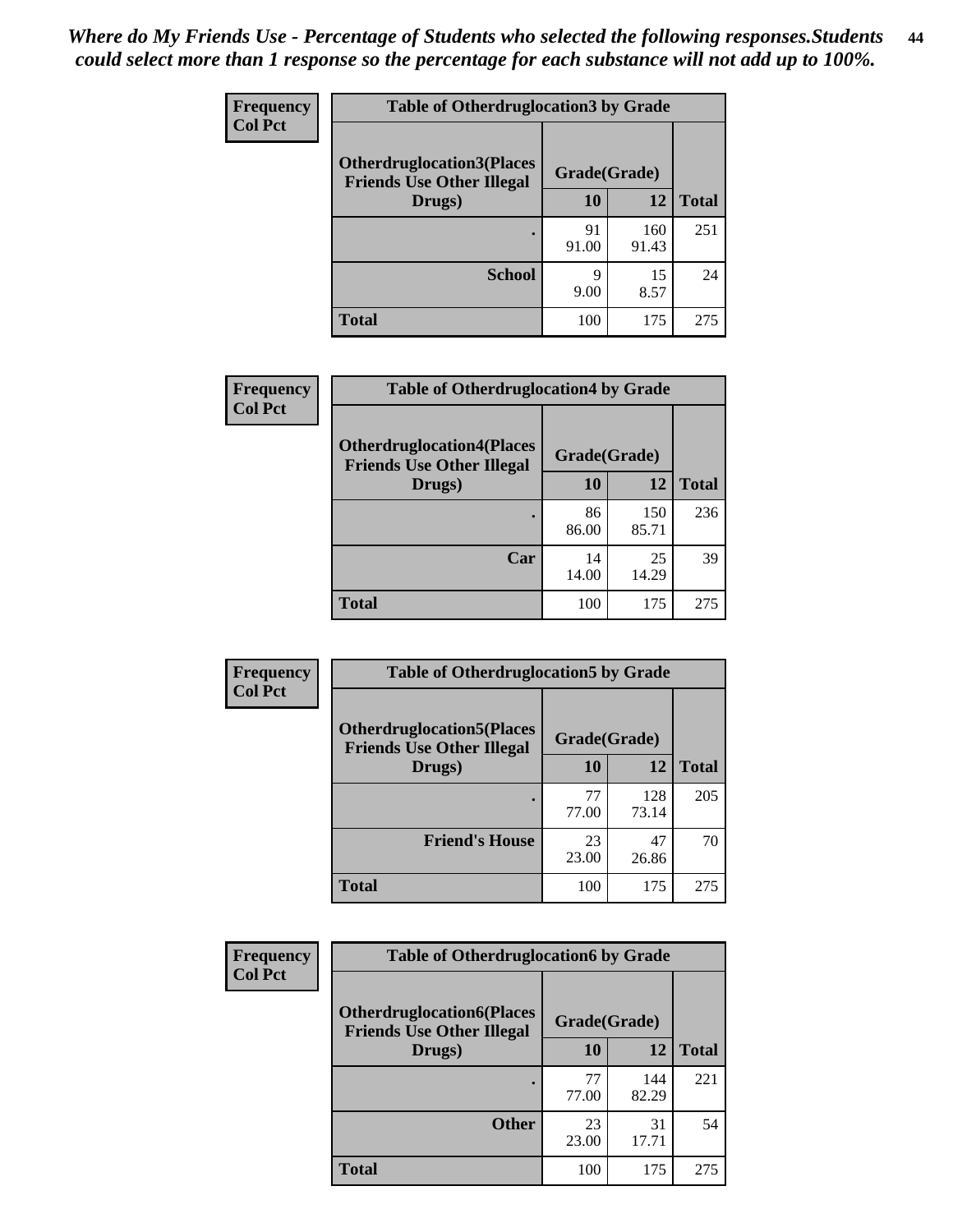| Frequency      | <b>Table of Alcoholtime1 by Grade</b>                           |             |              |              |
|----------------|-----------------------------------------------------------------|-------------|--------------|--------------|
| <b>Col Pct</b> | <b>Alcoholtime1(Times</b><br>Grade(Grade)<br><b>Friends Use</b> |             |              |              |
|                | Alcohol)                                                        | <b>10</b>   | 12           | <b>Total</b> |
|                |                                                                 | 61<br>61.00 | 105<br>60.00 | 166          |
|                | Do Not Use                                                      | 39<br>39.00 | 70<br>40.00  | 109          |
|                | <b>Total</b>                                                    | 100         | 175          | 275          |

| Frequency      | <b>Table of Alcoholtime2 by Grade</b>           |              |              |              |
|----------------|-------------------------------------------------|--------------|--------------|--------------|
| <b>Col Pct</b> | <b>Alcoholtime2(Times</b><br><b>Friends Use</b> | Grade(Grade) |              |              |
|                | Alcohol)                                        | 10           | 12           | <b>Total</b> |
|                |                                                 | 91<br>91.00  | 161<br>92.00 | 252          |
|                | <b>On Way to School</b>                         | q<br>9.00    | 14<br>8.00   | 23           |
|                | <b>Total</b>                                    | 100          | 175          | 275          |

| Frequency |                                                 | <b>Table of Alcoholtime3 by Grade</b> |              |              |  |
|-----------|-------------------------------------------------|---------------------------------------|--------------|--------------|--|
| Col Pct   | <b>Alcoholtime3(Times</b><br><b>Friends Use</b> | Grade(Grade)                          |              |              |  |
|           | Alcohol)                                        | 10                                    | 12           | <b>Total</b> |  |
|           |                                                 | 92<br>92.00                           | 163<br>93.14 | 255          |  |
|           | <b>During School</b>                            | 8<br>8.00                             | 12<br>6.86   | 20           |  |
|           | <b>Total</b>                                    | 100                                   | 175          | 275          |  |

| <b>Frequency</b> | <b>Table of Alcoholtime4 by Grade</b> |              |              |              |
|------------------|---------------------------------------|--------------|--------------|--------------|
| <b>Col Pct</b>   | <b>Alcoholtime4(Times</b>             | Grade(Grade) |              |              |
|                  | <b>Friends Use Alcohol)</b>           | 10           | 12           | <b>Total</b> |
|                  |                                       | 89<br>89.00  | 159<br>90.86 | 248          |
|                  | <b>On Way Home From School</b>        | 11<br>11.00  | 16<br>9.14   | 27           |
|                  | <b>Total</b>                          | 100          | 175          | 275          |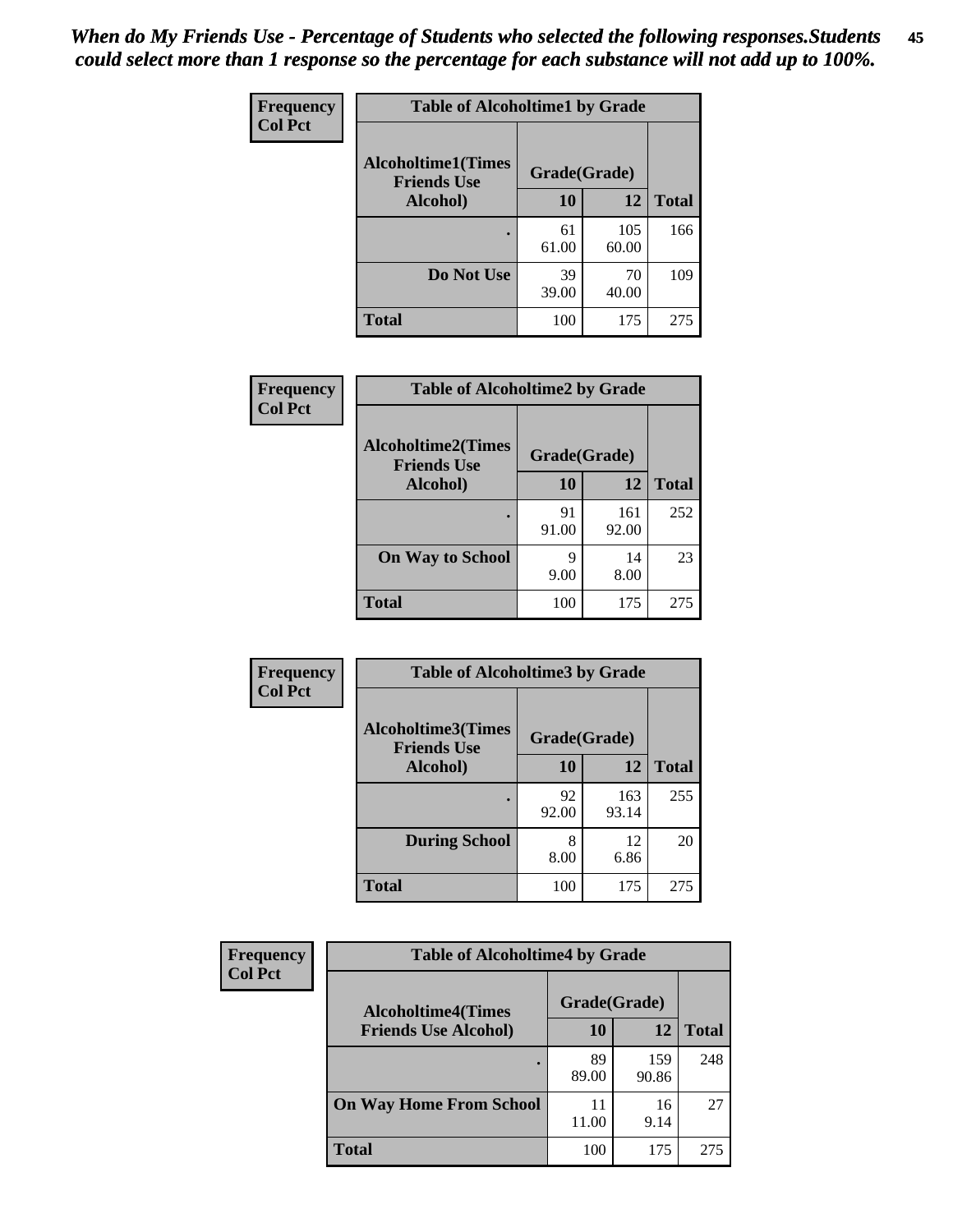*When do My Friends Use - Percentage of Students who selected the following responses.Students could select more than 1 response so the percentage for each substance will not add up to 100%.* **46**

| <b>Frequency</b> | <b>Table of Alcoholtime5 by Grade</b>            |              |              |              |
|------------------|--------------------------------------------------|--------------|--------------|--------------|
| <b>Col Pct</b>   | <b>Alcoholtime5</b> (Times<br><b>Friends Use</b> | Grade(Grade) |              |              |
|                  | Alcohol)                                         | 10           | 12           | <b>Total</b> |
|                  |                                                  | 80<br>80.00  | 138<br>78.86 | 218          |
|                  | Weeknights                                       | 20<br>20.00  | 37<br>21.14  | 57           |
|                  | <b>Total</b>                                     | 100          | 175          | 275          |

| Frequency      | <b>Table of Alcoholtime6 by Grade</b>           |              |              |              |
|----------------|-------------------------------------------------|--------------|--------------|--------------|
| <b>Col Pct</b> | <b>Alcoholtime6(Times</b><br><b>Friends Use</b> | Grade(Grade) |              |              |
|                | Alcohol)                                        | 10           | 12           | <b>Total</b> |
|                |                                                 | 30<br>30.00  | 65<br>37.14  | 95           |
|                | Weekends                                        | 70<br>70.00  | 110<br>62.86 | 180          |
|                | <b>Total</b>                                    | 100          | 175          | 275          |

| Frequency<br><b>Col Pct</b> | <b>Table of Tobaccotime1 by Grade</b>           |              |             |              |
|-----------------------------|-------------------------------------------------|--------------|-------------|--------------|
|                             | <b>Tobaccotime1(Times</b><br><b>Friends Use</b> | Grade(Grade) |             |              |
|                             | <b>Tobacco</b> )                                | 10           | 12          | <b>Total</b> |
|                             | ٠                                               | 40<br>40.00  | 76<br>43.43 | 116          |
|                             | Do Not Use                                      | 60<br>60.00  | 99<br>56.57 | 159          |
|                             | <b>Total</b>                                    | 100          | 175         | 275          |

| Frequency      | <b>Table of Tobaccotime2 by Grade</b>           |              |              |              |
|----------------|-------------------------------------------------|--------------|--------------|--------------|
| <b>Col Pct</b> | <b>Tobaccotime2(Times</b><br><b>Friends Use</b> | Grade(Grade) |              |              |
|                | <b>Tobacco</b> )                                | 10           | 12           | <b>Total</b> |
|                |                                                 | 82<br>82.00  | 136<br>77.71 | 218          |
|                | <b>On Way to School</b>                         | 18<br>18.00  | 39<br>22.29  | 57           |
|                | <b>Total</b>                                    | 100          | 175          | 275          |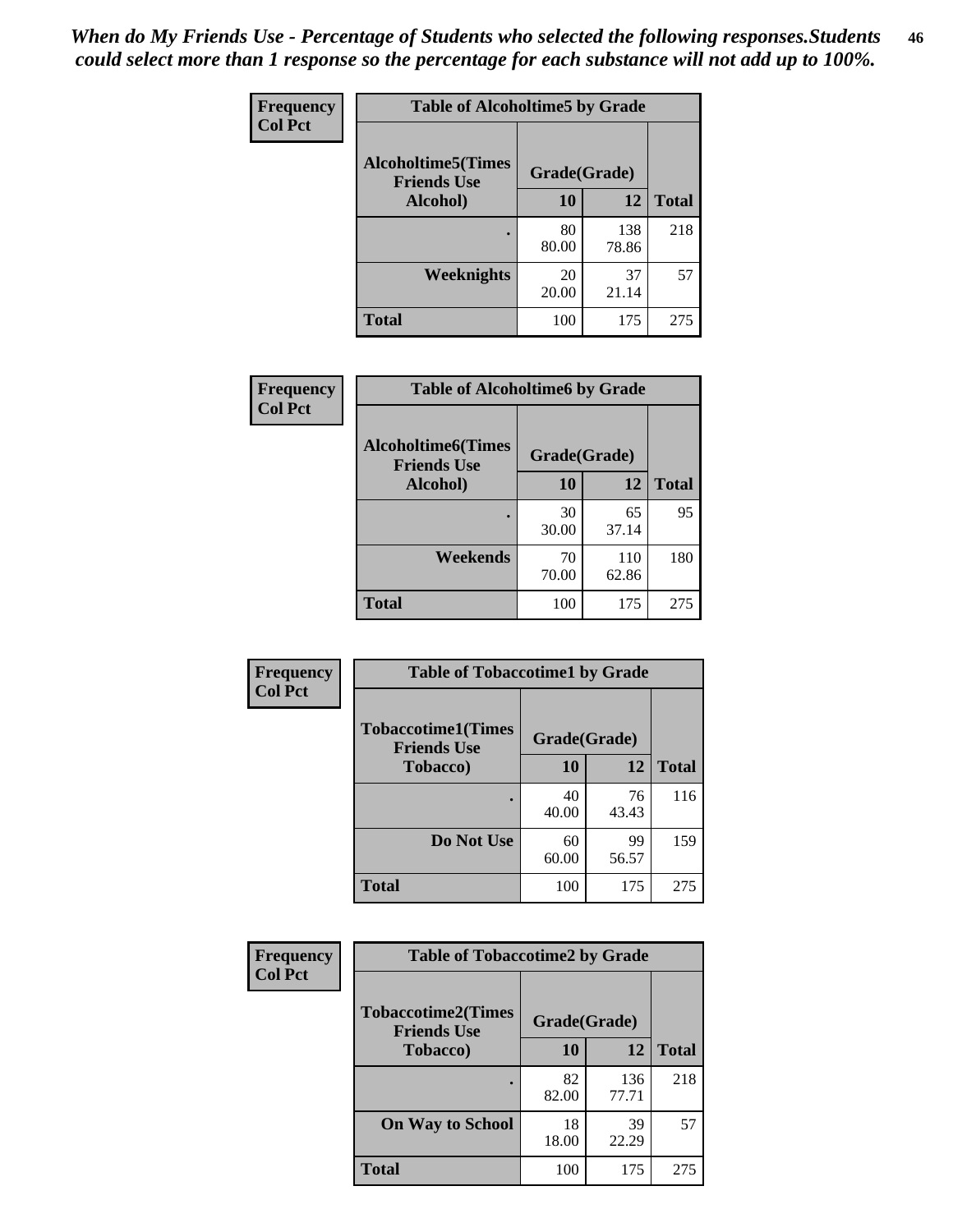*When do My Friends Use - Percentage of Students who selected the following responses.Students could select more than 1 response so the percentage for each substance will not add up to 100%.* **47**

| <b>Frequency</b> | <b>Table of Tobaccotime3 by Grade</b>           |              |              |              |  |
|------------------|-------------------------------------------------|--------------|--------------|--------------|--|
| <b>Col Pct</b>   | <b>Tobaccotime3(Times</b><br><b>Friends Use</b> | Grade(Grade) |              |              |  |
|                  | <b>Tobacco</b> )                                | 10           | 12           | <b>Total</b> |  |
|                  |                                                 | 88<br>88.00  | 156<br>89.14 | 244          |  |
|                  | <b>During School</b>                            | 12<br>12.00  | 19<br>10.86  | 31           |  |
|                  | <b>Total</b>                                    | 100          | 175          | 275          |  |

| <b>Frequency</b><br><b>Col Pct</b> | <b>Table of Tobaccotime4 by Grade</b> |              |              |              |
|------------------------------------|---------------------------------------|--------------|--------------|--------------|
|                                    | <b>Tobaccotime4(Times</b>             | Grade(Grade) |              |              |
|                                    | <b>Friends Use Tobacco)</b>           | 10           | 12           | <b>Total</b> |
|                                    |                                       | 89<br>89.00  | 159<br>90.86 | 248          |
|                                    | <b>On Way Home From School</b>        | 11<br>11.00  | 16<br>9.14   | 27           |
|                                    | Total                                 | 100          | 175          | 275          |

| Frequency      | <b>Table of Tobaccotime5 by Grade</b>            |              |              |              |
|----------------|--------------------------------------------------|--------------|--------------|--------------|
| <b>Col Pct</b> | <b>Tobaccotime5</b> (Times<br><b>Friends Use</b> | Grade(Grade) |              |              |
|                | <b>Tobacco</b> )                                 | 10           | 12           | <b>Total</b> |
|                |                                                  | 71<br>71.00  | 117<br>66.86 | 188          |
|                | Weeknights                                       | 29<br>29.00  | 58<br>33.14  | 87           |
|                | <b>Total</b>                                     | 100          | 175          | 275          |

| <b>Frequency</b> | <b>Table of Tobaccotime6 by Grade</b>           |              |              |              |
|------------------|-------------------------------------------------|--------------|--------------|--------------|
| <b>Col Pct</b>   | <b>Tobaccotime6(Times</b><br><b>Friends Use</b> | Grade(Grade) |              |              |
|                  | <b>Tobacco</b> )                                | 10           | 12           | <b>Total</b> |
|                  | ٠                                               | 62<br>62.00  | 105<br>60.00 | 167          |
|                  | Weekends                                        | 38<br>38.00  | 70<br>40.00  | 108          |
|                  | <b>Total</b>                                    | 100          | 175          | 275          |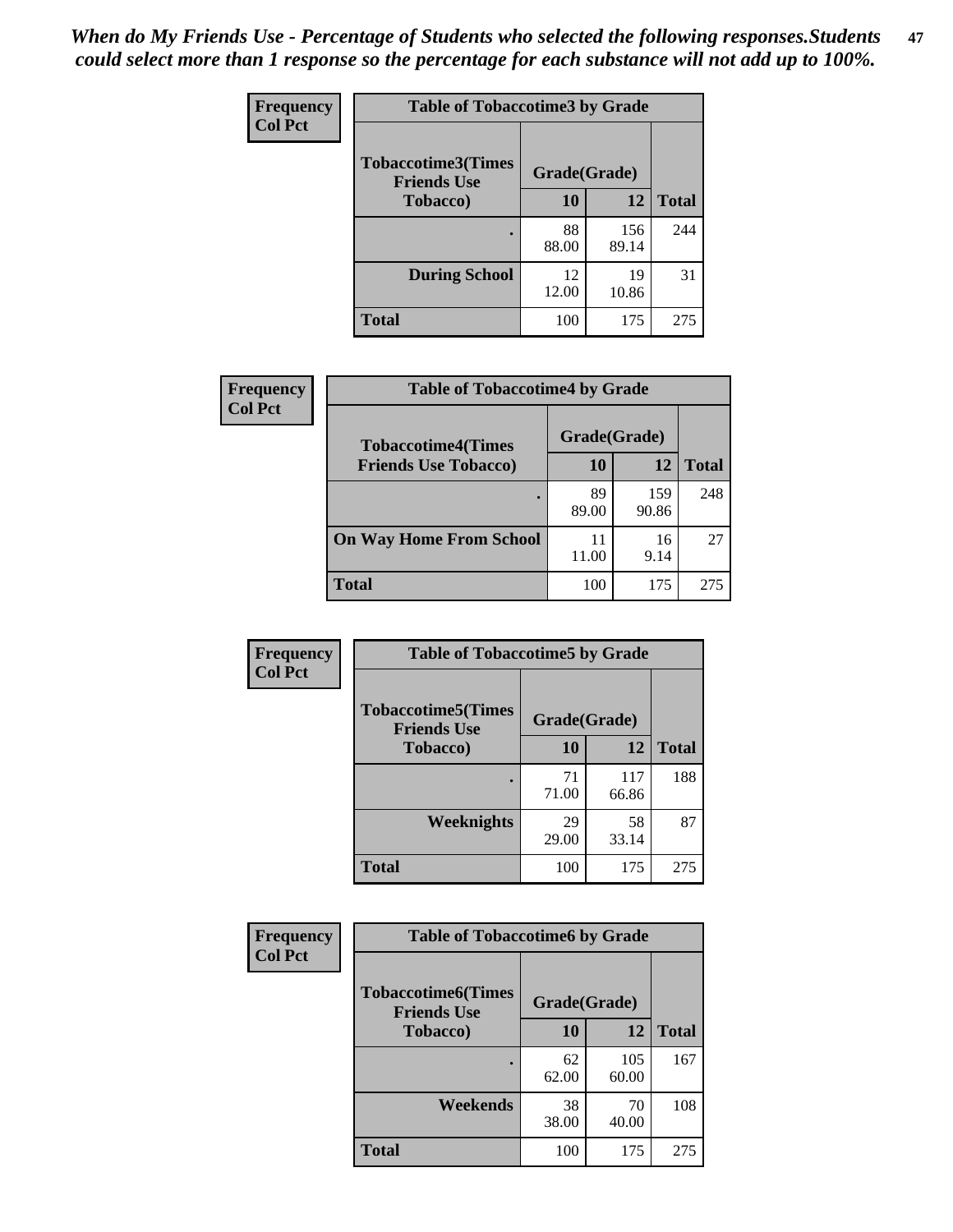| Frequency      | <b>Table of Marijuanatime1 by Grade</b>           |              |             |              |  |
|----------------|---------------------------------------------------|--------------|-------------|--------------|--|
| <b>Col Pct</b> | <b>Marijuanatime1(Times</b><br><b>Friends Use</b> | Grade(Grade) |             |              |  |
|                | Marijuana)                                        | 10           | 12          | <b>Total</b> |  |
|                |                                                   | 49<br>49.00  | 83<br>47.43 | 132          |  |
|                | Do Not Use                                        | 51<br>51.00  | 92<br>52.57 | 143          |  |
|                | <b>Total</b>                                      | 100          | 175         | 275          |  |

| Frequency      | <b>Table of Marijuanatime2 by Grade</b>           |              |              |              |
|----------------|---------------------------------------------------|--------------|--------------|--------------|
| <b>Col Pct</b> | <b>Marijuanatime2(Times</b><br><b>Friends Use</b> | Grade(Grade) |              |              |
|                | Marijuana)                                        | 10           | 12           | <b>Total</b> |
|                | ٠                                                 | 75<br>75.00  | 132<br>75.43 | 207          |
|                | <b>On Way to School</b>                           | 25<br>25.00  | 43<br>24.57  | 68           |
|                | <b>Total</b>                                      | 100          | 175          | 275          |

| Frequency      | <b>Table of Marijuanatime3 by Grade</b>    |              |              |              |
|----------------|--------------------------------------------|--------------|--------------|--------------|
| <b>Col Pct</b> | Marijuanatime3(Times<br><b>Friends Use</b> | Grade(Grade) |              |              |
|                | Marijuana)                                 | 10           | 12           | <b>Total</b> |
|                |                                            | 84<br>84.00  | 155<br>88.57 | 239          |
|                | <b>During School</b>                       | 16<br>16.00  | 20<br>11.43  | 36           |
|                | <b>Total</b>                               | 100          | 175          | 275          |

| <b>Frequency</b><br><b>Col Pct</b> | <b>Table of Marijuanatime4 by Grade</b> |              |              |              |
|------------------------------------|-----------------------------------------|--------------|--------------|--------------|
|                                    | <b>Marijuanatime4(Times</b>             | Grade(Grade) |              |              |
|                                    | <b>Friends Use Marijuana</b> )          | 10           | 12           | <b>Total</b> |
|                                    |                                         | 72<br>72.00  | 135<br>77.14 | 207          |
|                                    | <b>On Way Home From School</b>          | 28<br>28.00  | 40<br>22.86  | 68           |
|                                    | <b>Total</b>                            | 100          | 175          | 275          |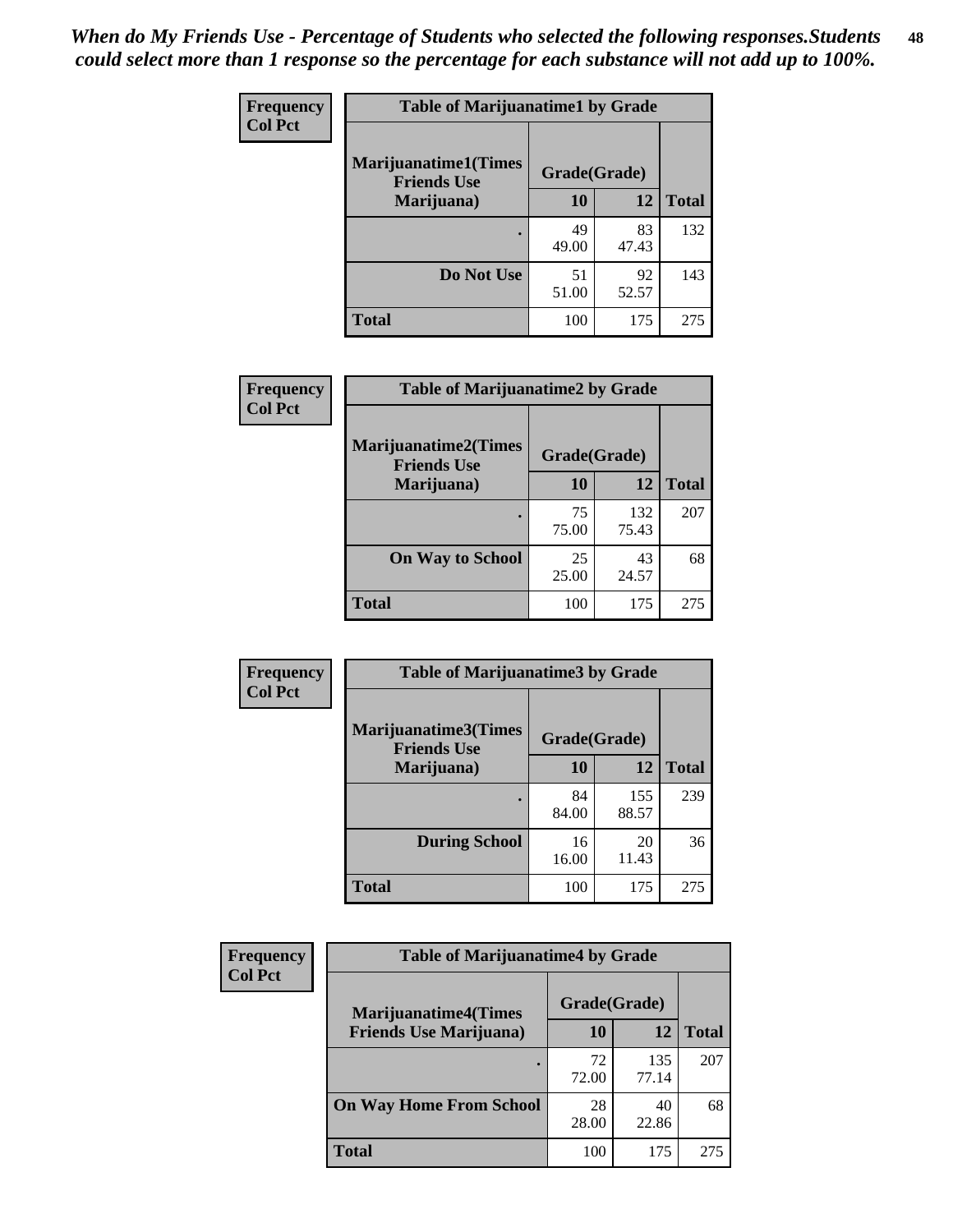| Frequency<br><b>Col Pct</b> | <b>Table of Marijuanatime5 by Grade</b>            |              |              |              |
|-----------------------------|----------------------------------------------------|--------------|--------------|--------------|
|                             | <b>Marijuanatime5</b> (Times<br><b>Friends Use</b> | Grade(Grade) |              |              |
|                             | Marijuana)                                         | 10           | 12           | <b>Total</b> |
|                             |                                                    | 66<br>66.00  | 113<br>64.57 | 179          |
|                             | <b>Weeknights</b>                                  | 34<br>34.00  | 62<br>35.43  | 96           |
|                             | <b>Total</b>                                       | 100          | 175          | 275          |

| Frequency      | <b>Table of Marijuanatime6 by Grade</b>            |              |             |              |
|----------------|----------------------------------------------------|--------------|-------------|--------------|
| <b>Col Pct</b> | <b>Marijuanatime6</b> (Times<br><b>Friends Use</b> | Grade(Grade) |             |              |
|                | Marijuana)                                         | 10           | 12          | <b>Total</b> |
|                |                                                    | 49<br>49.00  | 91<br>52.00 | 140          |
|                | Weekends                                           | 51<br>51.00  | 84<br>48.00 | 135          |
|                | <b>Total</b>                                       | 100          | 175         | 275          |

| <b>Frequency</b> | <b>Table of Otherdrugtime1 by Grade</b>                  |              |              |              |
|------------------|----------------------------------------------------------|--------------|--------------|--------------|
| <b>Col Pct</b>   | <b>Otherdrugtime1</b> (Times<br><b>Friends Use Other</b> | Grade(Grade) |              |              |
|                  | <b>Illegal Drugs</b> )                                   | 10           | 12           | <b>Total</b> |
|                  |                                                          | 31<br>31.00  | 50<br>28.57  | 81           |
|                  | Do Not Use                                               | 69<br>69.00  | 125<br>71.43 | 194          |
|                  | <b>Total</b>                                             | 100          | 175          | 275          |

| Frequency      | <b>Table of Otherdrugtime2 by Grade</b>                                 |             |              |              |  |  |
|----------------|-------------------------------------------------------------------------|-------------|--------------|--------------|--|--|
| <b>Col Pct</b> | <b>Otherdrugtime2(Times</b><br>Grade(Grade)<br><b>Friends Use Other</b> |             |              |              |  |  |
|                | <b>Illegal Drugs</b> )                                                  | 10          | 12           | <b>Total</b> |  |  |
|                |                                                                         | 91<br>91.00 | 161<br>92.00 | 252          |  |  |
|                | <b>On Way to School</b>                                                 | q<br>9.00   | 14<br>8.00   | 23           |  |  |
|                | Total                                                                   | 100         | 175          | 275          |  |  |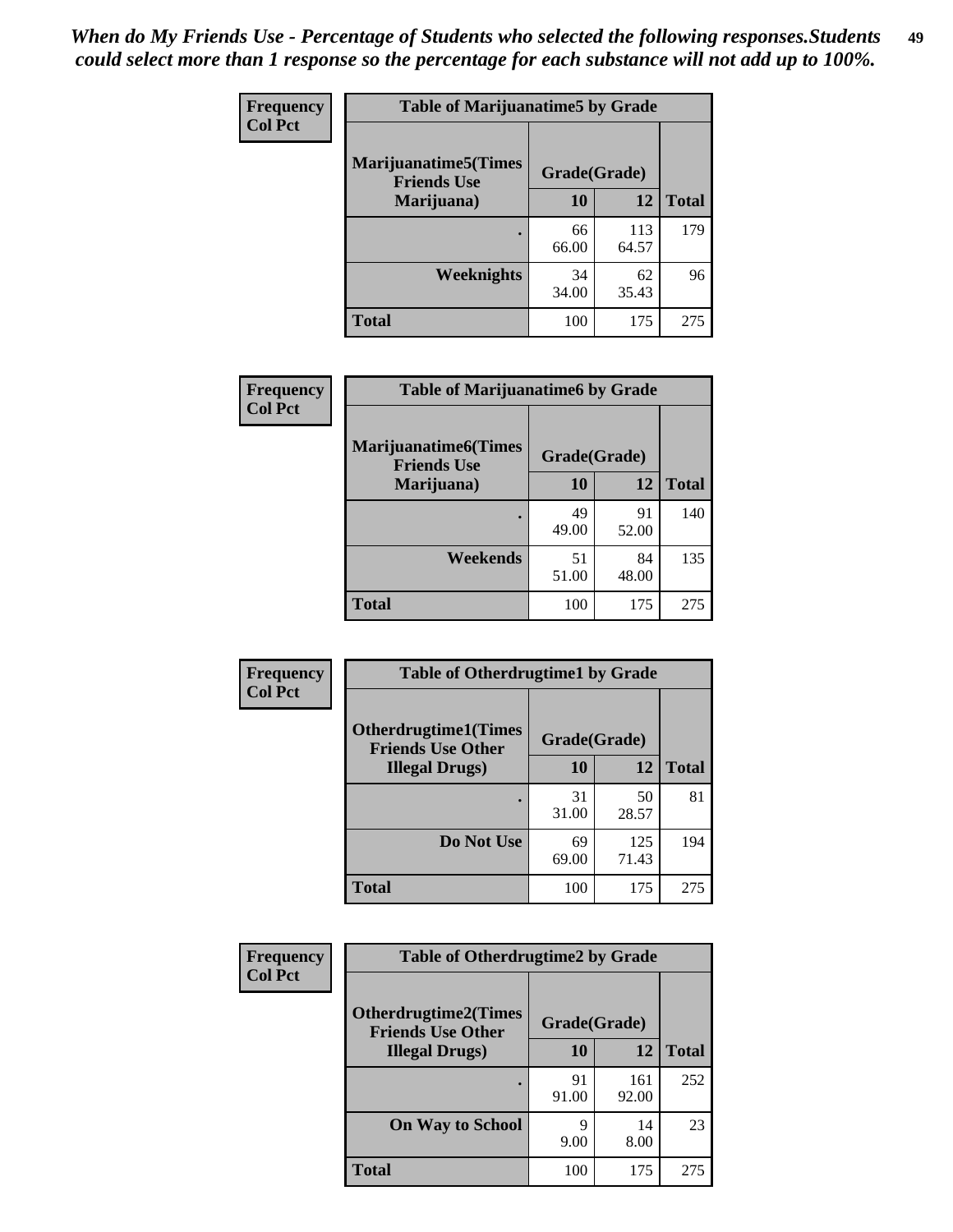| <b>Frequency</b> | <b>Table of Otherdrugtime3 by Grade</b>          |              |              |              |  |  |
|------------------|--------------------------------------------------|--------------|--------------|--------------|--|--|
| <b>Col Pct</b>   | Otherdrugtime3(Times<br><b>Friends Use Other</b> | Grade(Grade) |              |              |  |  |
|                  | <b>Illegal Drugs</b> )                           | 10           | 12           | <b>Total</b> |  |  |
|                  |                                                  | 92<br>92.00  | 161<br>92.00 | 253          |  |  |
|                  | <b>During School</b>                             | 8<br>8.00    | 14<br>8.00   | 22           |  |  |
|                  | Total                                            | 100          | 175          | 275          |  |  |

| <b>Frequency</b> | <b>Table of Otherdrugtime4 by Grade</b>                         |              |              |              |  |  |
|------------------|-----------------------------------------------------------------|--------------|--------------|--------------|--|--|
| <b>Col Pct</b>   | <b>Otherdrugtime4(Times</b><br><b>Friends Use Other Illegal</b> | Grade(Grade) |              |              |  |  |
|                  | Drugs)                                                          | 10           | 12           | <b>Total</b> |  |  |
|                  |                                                                 | 87<br>87.00  | 160<br>91.43 | 247          |  |  |
|                  | <b>On Way Home From School</b>                                  | 13<br>13.00  | 15<br>8.57   | 28           |  |  |
|                  | <b>Total</b>                                                    | 100          | 175          | 275          |  |  |

| <b>Frequency</b><br><b>Col Pct</b> | <b>Table of Otherdrugtime5 by Grade</b>                  |              |              |              |  |  |
|------------------------------------|----------------------------------------------------------|--------------|--------------|--------------|--|--|
|                                    | <b>Otherdrugtime5</b> (Times<br><b>Friends Use Other</b> | Grade(Grade) |              |              |  |  |
|                                    | <b>Illegal Drugs</b> )                                   | 10           | 12           | <b>Total</b> |  |  |
|                                    |                                                          | 81<br>81.00  | 147<br>84.00 | 228          |  |  |
|                                    | Weeknights                                               | 19<br>19.00  | 28<br>16.00  | 47           |  |  |
|                                    | Total                                                    | 100          | 175          | 275          |  |  |

| <b>Frequency</b> | <b>Table of Otherdrugtime6 by Grade</b>                 |              |              |              |  |  |
|------------------|---------------------------------------------------------|--------------|--------------|--------------|--|--|
| <b>Col Pct</b>   | <b>Otherdrugtime6(Times</b><br><b>Friends Use Other</b> | Grade(Grade) |              |              |  |  |
|                  | <b>Illegal Drugs</b> )                                  | 10           | 12           | <b>Total</b> |  |  |
|                  |                                                         | 68<br>68.00  | 121<br>69.14 | 189          |  |  |
|                  | Weekends                                                | 32<br>32.00  | 54<br>30.86  | 86           |  |  |
|                  | Total                                                   | 100          | 175          | 275          |  |  |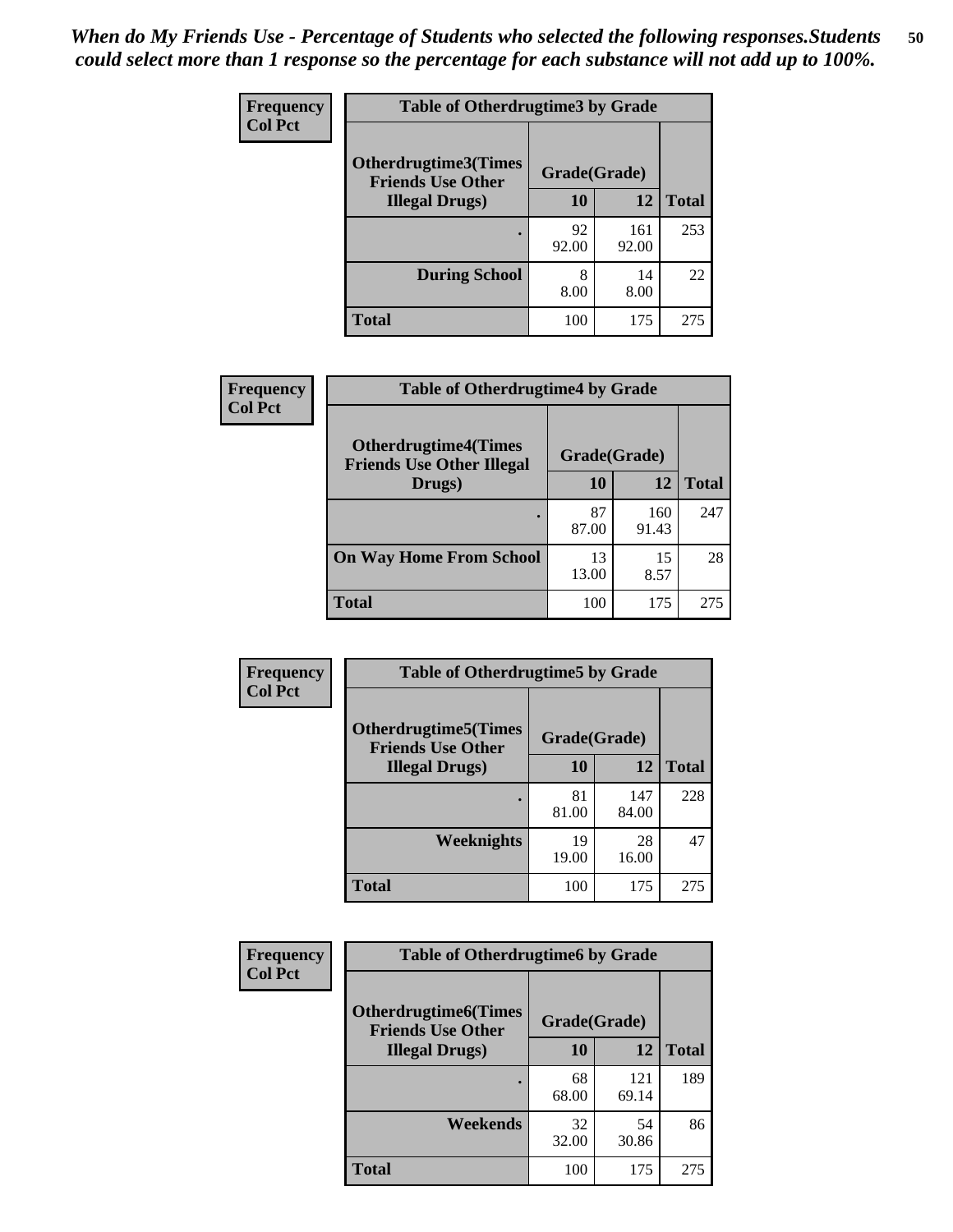| Frequency      | <b>Table of Educationalcohol by Grade</b>                                                                  |              |              |              |  |
|----------------|------------------------------------------------------------------------------------------------------------|--------------|--------------|--------------|--|
| <b>Col Pct</b> | Educationalcohol(I<br>have been taught<br>about alcohol,<br>tobacco,<br>and other drugs<br>within the last | Grade(Grade) |              |              |  |
|                | year at school)                                                                                            | 10           | 12           | <b>Total</b> |  |
|                | Yes                                                                                                        | 61<br>61.00  | 126<br>72.00 | 187          |  |
|                | N <sub>0</sub>                                                                                             | 39<br>39.00  | 49<br>28.00  | 88           |  |
|                | <b>Total</b>                                                                                               | 100          | 175          | 275          |  |

| Frequency      | <b>Table of Eversmoked by Grade</b> |              |              |              |  |  |
|----------------|-------------------------------------|--------------|--------------|--------------|--|--|
| <b>Col Pct</b> | Eversmoked(I<br>have smoked         | Grade(Grade) |              |              |  |  |
|                | a cigarette)                        | 10           | 12           | <b>Total</b> |  |  |
|                | Yes                                 | 20<br>20.00  | 44<br>25.14  | 64           |  |  |
|                | N <sub>0</sub>                      | 80<br>80.00  | 131<br>74.86 | 211          |  |  |
|                | <b>Total</b>                        | 100          | 175          | 275          |  |  |

| Frequency      | <b>Table of Drovedrinking by Grade</b>                                                                              |                    |              |              |  |
|----------------|---------------------------------------------------------------------------------------------------------------------|--------------------|--------------|--------------|--|
| <b>Col Pct</b> | Drovedrinking(In<br>the past 30 days I<br>have driven a car<br>or other vehicle<br>while I was<br>drinking alcohol) | Grade(Grade)<br>10 | 12           | <b>Total</b> |  |
|                | <b>Yes</b>                                                                                                          | 6<br>6.00          | 9<br>5.14    | 15           |  |
|                | N <sub>0</sub>                                                                                                      | 94<br>94.00        | 166<br>94.86 | 260          |  |
|                | <b>Total</b>                                                                                                        | 100                | 175          | 275          |  |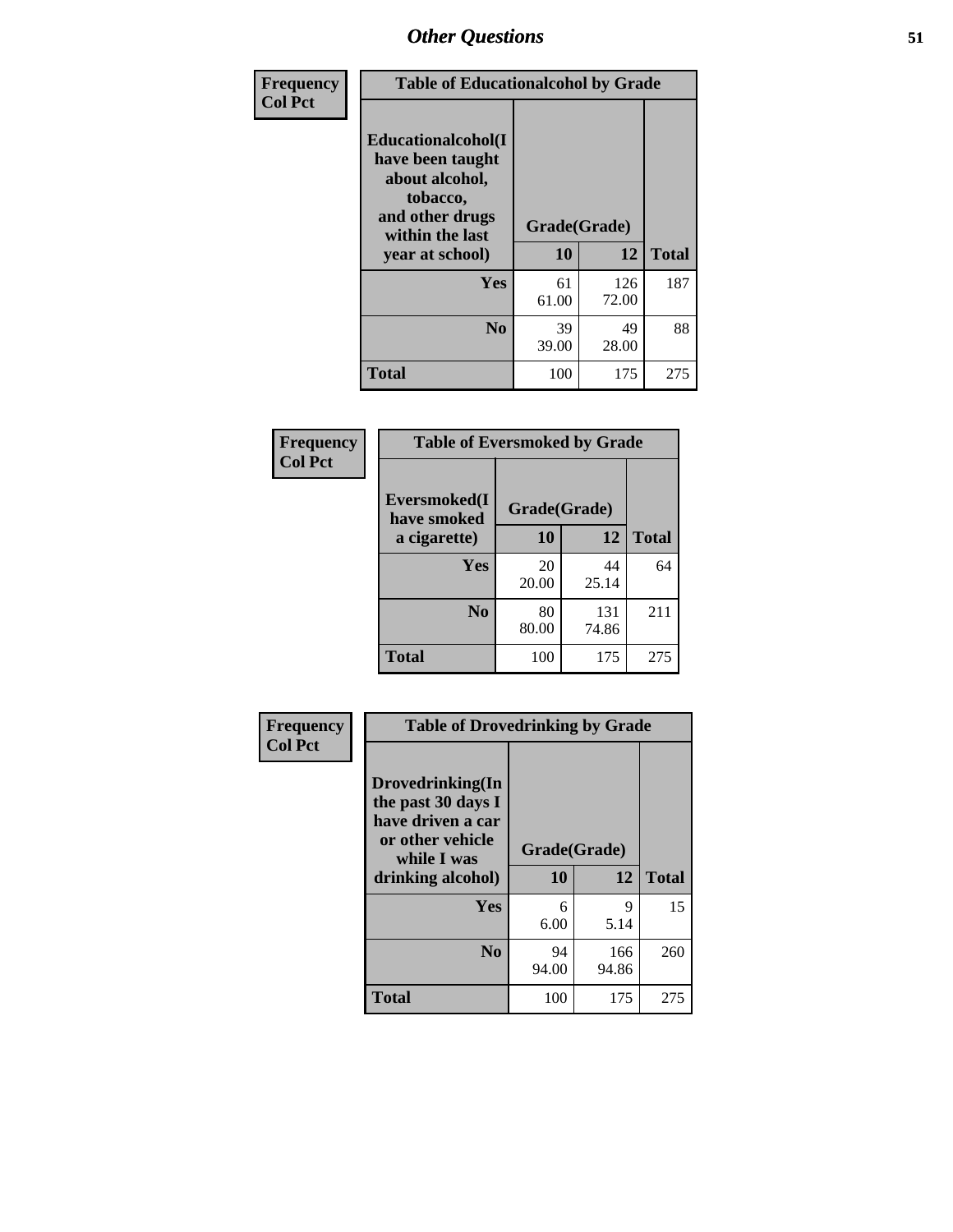| Frequency      | <b>Table of Rodedrinking by Grade</b>                                                                      |              |              |              |  |  |
|----------------|------------------------------------------------------------------------------------------------------------|--------------|--------------|--------------|--|--|
| <b>Col Pct</b> | Rodedrinking(In<br>the past 30 days<br>I have ridden in<br>a car with a<br>driver who had<br>been drinking | Grade(Grade) |              |              |  |  |
|                | alcohol)                                                                                                   | 10           | 12           | <b>Total</b> |  |  |
|                | <b>Yes</b>                                                                                                 | 17<br>17.00  | 15<br>8.57   | 32           |  |  |
|                | N <sub>0</sub>                                                                                             | 83<br>83.00  | 160<br>91.43 | 243          |  |  |
|                | <b>Total</b>                                                                                               | 100          | 175          | 275          |  |  |

#### **Frequency Col Pct**

| <b>Table of Drugsschool by Grade</b>                                                                                      |             |              |              |  |  |  |
|---------------------------------------------------------------------------------------------------------------------------|-------------|--------------|--------------|--|--|--|
| <b>Drugsschool</b> (During<br>the past 12 months,<br>I have been offered,<br>sold,<br>or given illegal<br>drugs on school |             | Grade(Grade) |              |  |  |  |
| property)                                                                                                                 | 10          | 12           | <b>Total</b> |  |  |  |
| Yes                                                                                                                       | 32<br>32.00 | 26<br>14.86  | 58           |  |  |  |
| N <sub>0</sub>                                                                                                            | 68<br>68.00 | 149<br>85.14 | 217          |  |  |  |
| <b>Total</b>                                                                                                              | 100         | 175          | 275          |  |  |  |

| Frequency      | <b>Table of Helpbullied by Grade</b>           |              |             |              |  |  |  |
|----------------|------------------------------------------------|--------------|-------------|--------------|--|--|--|
| <b>Col Pct</b> | Helpbullied(I<br>would help<br>someone who was | Grade(Grade) |             |              |  |  |  |
|                | being bullied)                                 | 10           | 12          | <b>Total</b> |  |  |  |
|                | <b>Strongly Agree</b>                          | 39<br>39.00  | 91<br>52.00 | 130          |  |  |  |
|                | <b>Somewhat Agree</b>                          | 46<br>46.00  | 77<br>44.00 | 123          |  |  |  |
|                | <b>Somewhat Disagree</b>                       | 10<br>10.00  | 6<br>3.43   | 16           |  |  |  |
|                | <b>Strongly Disagree</b>                       | 5<br>5.00    | 0.57        | 6            |  |  |  |
|                | <b>Total</b>                                   | 100          | 175         | 275          |  |  |  |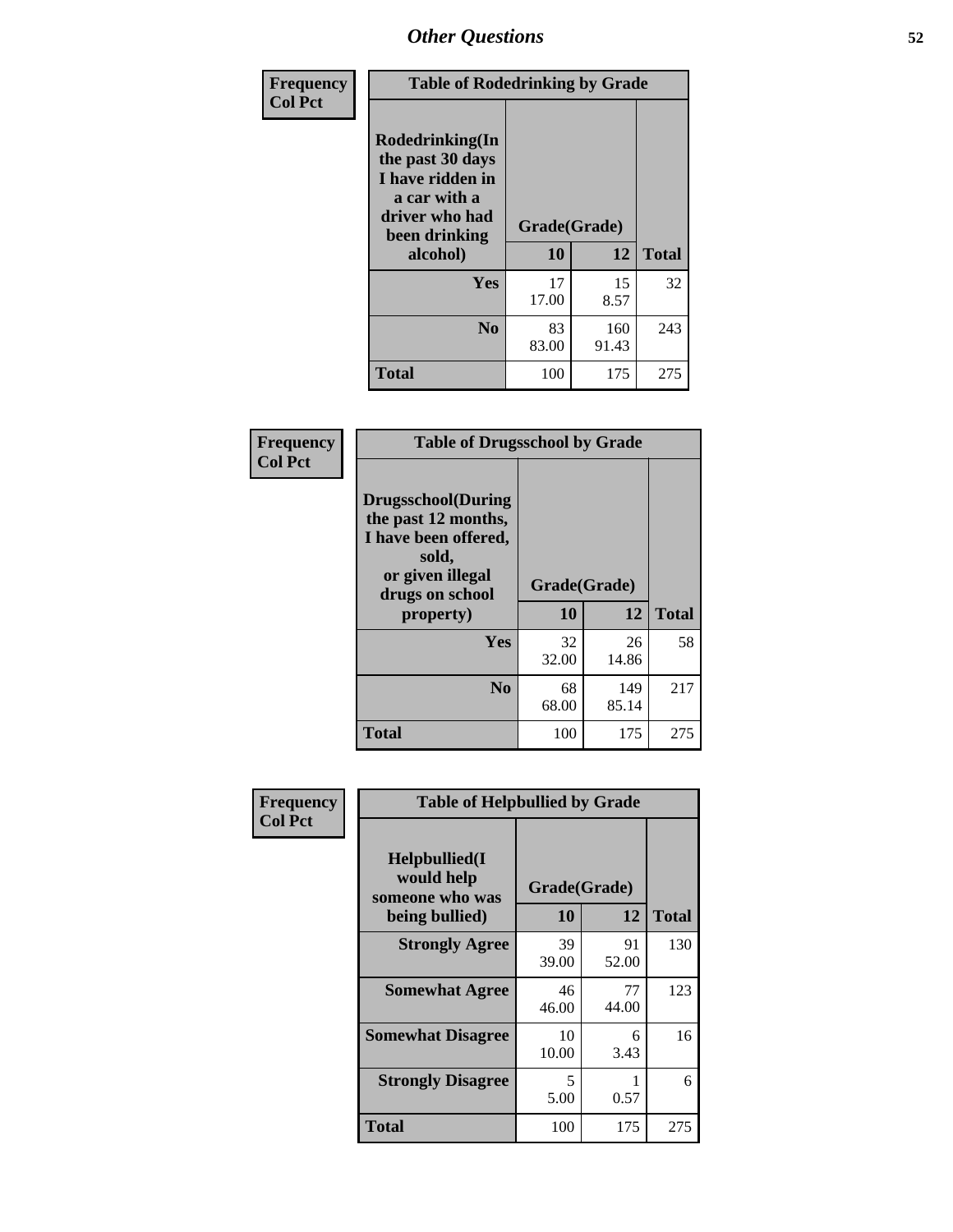*Other Questions* **53**

| <b>Frequency</b> | <b>Table of Grade by Bingedrinking</b> |                         |                |                |                                                                                                         |                          |                        |              |
|------------------|----------------------------------------|-------------------------|----------------|----------------|---------------------------------------------------------------------------------------------------------|--------------------------|------------------------|--------------|
| <b>Row Pct</b>   |                                        |                         |                |                | Bingedrinking(I have drunk five or<br>more drinks of alcohol at one sitting<br>during the last 30 days) |                          |                        |              |
|                  | Grade(Grade)                           | $\bf{0}$<br><b>Days</b> | $1$ or<br>days | $3$ to<br>days | $6$ to<br>9<br>days                                                                                     | 10<br>to  <br>19<br>days | 20<br>to<br>29<br>days | <b>Total</b> |
|                  | 10                                     | 88<br>88.00             | 3<br>3.00      | 1.00           | 3<br>3.00                                                                                               | 3<br>3.00                | $\mathfrak{D}$<br>2.00 | 100          |
|                  | 12                                     | 142<br>81.14            | 15<br>8.57     | 10<br>5.71     | 5<br>2.86                                                                                               | 3<br>1.71                | $\Omega$<br>0.00       | 175          |
|                  | <b>Total</b>                           | 230                     | 18             | 11             | 8                                                                                                       | 6                        | 2                      | 275          |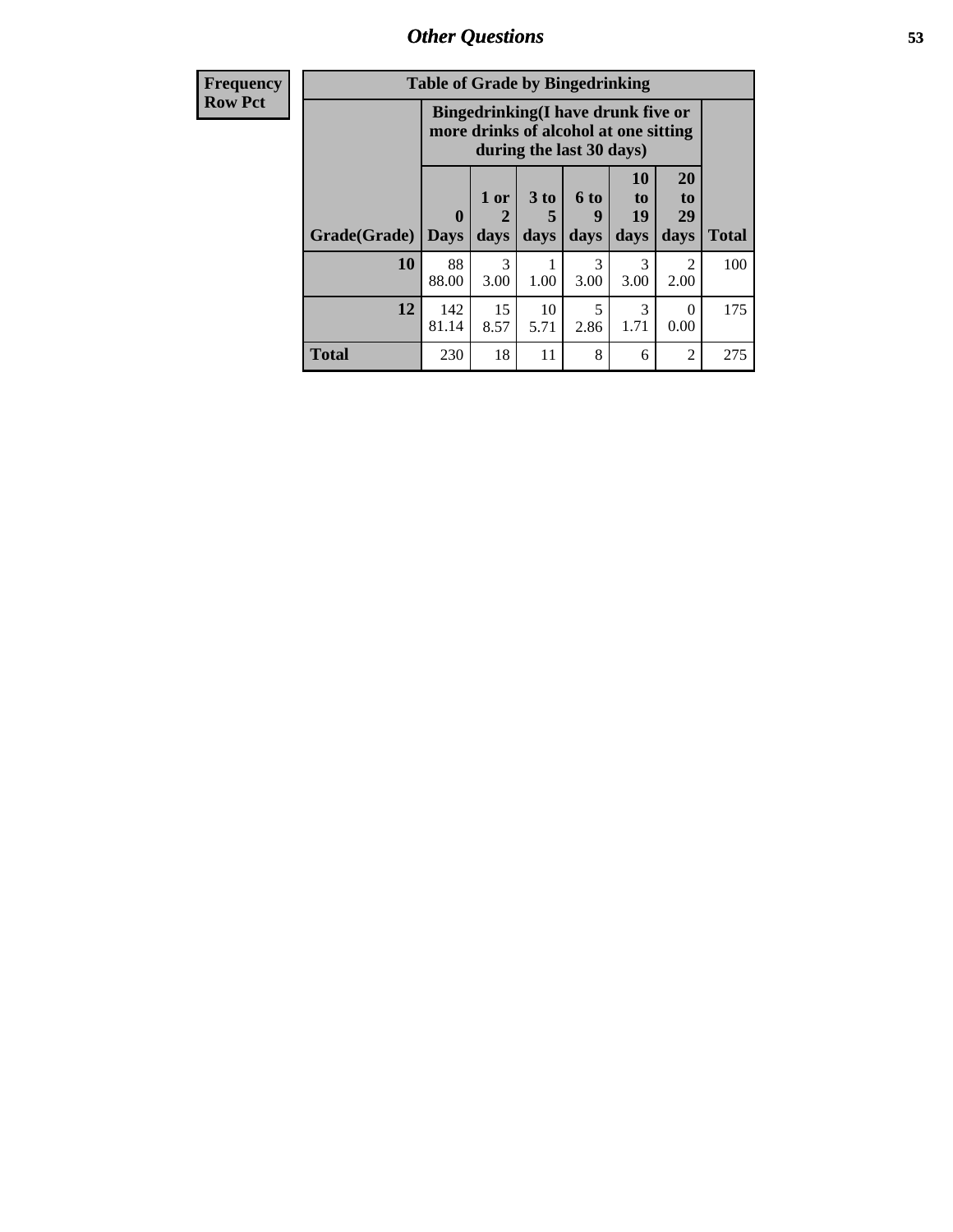## *Nutrition* **54**

| <b>Frequency</b> |
|------------------|
| <b>Row Pct</b>   |

| <b>Table of Grade by Dairy</b> |                          |                                                                                          |             |            |     |  |  |  |
|--------------------------------|--------------------------|------------------------------------------------------------------------------------------|-------------|------------|-----|--|--|--|
|                                |                          | Dairy (I eat at least 3 servings of dairy<br>products each day)                          |             |            |     |  |  |  |
| Grade(Grade)                   | <b>Strongly</b><br>Agree | Somewhat  <br><b>Somewhat</b><br><b>Strongly</b><br><b>Disagree</b><br>Disagree<br>Agree |             |            |     |  |  |  |
| 10                             | 31<br>31.00              | 47<br>47.00                                                                              | 15<br>15.00 | 7.00       | 100 |  |  |  |
| 12                             | 71<br>40.57              | 62<br>35.43                                                                              | 26<br>14.86 | 16<br>9.14 | 175 |  |  |  |
| <b>Total</b>                   | 102                      | 109                                                                                      | 41          | 23         | 275 |  |  |  |

| <b>Frequency</b> |  |
|------------------|--|
| <b>Row Pct</b>   |  |

| <b>Table of Grade by Fruitveg</b> |                                                                          |             |                   |                                             |              |  |  |
|-----------------------------------|--------------------------------------------------------------------------|-------------|-------------------|---------------------------------------------|--------------|--|--|
|                                   | Fruitveg(I eat at least 5 servings of fruits<br>and vegetables each day) |             |                   |                                             |              |  |  |
| Grade(Grade)                      | <b>Strongly</b><br>Agree                                                 | Agree       | Somewhat Somewhat | <b>Strongly</b><br><b>Disagree</b> Disagree | <b>Total</b> |  |  |
| 10                                | 21<br>21.00                                                              | 38<br>38.00 | 26<br>26.00       | 15<br>15.00                                 | 100          |  |  |
| 12                                | 40<br>22.86                                                              | 69<br>39.43 | 41<br>23.43       | 25<br>14.29                                 | 175          |  |  |
| <b>Total</b>                      | 61                                                                       | 107         | 67                | 40                                          | 275          |  |  |

| <b>Frequency</b> | <b>Table of Grade by Cafeteriahealthy</b> |                                                                       |             |                                        |                                    |              |  |
|------------------|-------------------------------------------|-----------------------------------------------------------------------|-------------|----------------------------------------|------------------------------------|--------------|--|
| <b>Row Pct</b>   |                                           | Cafeteriahealthy (School meals in my<br>school cafeteria are healthy) |             |                                        |                                    |              |  |
|                  | Grade(Grade)                              | <b>Strongly</b><br>Agree                                              | Agree       | Somewhat   Somewhat<br><b>Disagree</b> | <b>Strongly</b><br><b>Disagree</b> | <b>Total</b> |  |
|                  | 10                                        | 6<br>6.00                                                             | 24<br>24.00 | 31<br>31.00                            | 39<br>39.00                        | 100          |  |
|                  | 12                                        | $\mathbf{r}$<br>4.00                                                  | 49<br>28.00 | 56<br>32.00                            | 63<br>36.00                        | 175          |  |
|                  | <b>Total</b>                              | 13                                                                    | 73          | 87                                     | 102                                | 275          |  |

| <b>Frequency</b> |
|------------------|
| <b>Row Pct</b>   |

| <b>Table of Grade by Cafeterianutrition</b> |                          |                                                                                           |                                    |                                    |              |  |  |
|---------------------------------------------|--------------------------|-------------------------------------------------------------------------------------------|------------------------------------|------------------------------------|--------------|--|--|
|                                             |                          | <b>Cafeterianutrition</b> (Facts about nutrition<br>are available in my school cafeteria) |                                    |                                    |              |  |  |
| Grade(Grade)                                | <b>Strongly</b><br>Agree | Somewhat  <br>Agree                                                                       | <b>Somewhat</b><br><b>Disagree</b> | <b>Strongly</b><br><b>Disagree</b> | <b>Total</b> |  |  |
| 10                                          | 13<br>13.00              | 35<br>35.00                                                                               | 33<br>33.00                        | 19<br>19.00                        | 100          |  |  |
| 12                                          | 37<br>21.14              | 68<br>38.86                                                                               | 45<br>25.71                        | 25<br>14.29                        | 175          |  |  |
| <b>Total</b>                                | 50                       | 103                                                                                       | 78                                 | 44                                 | 275          |  |  |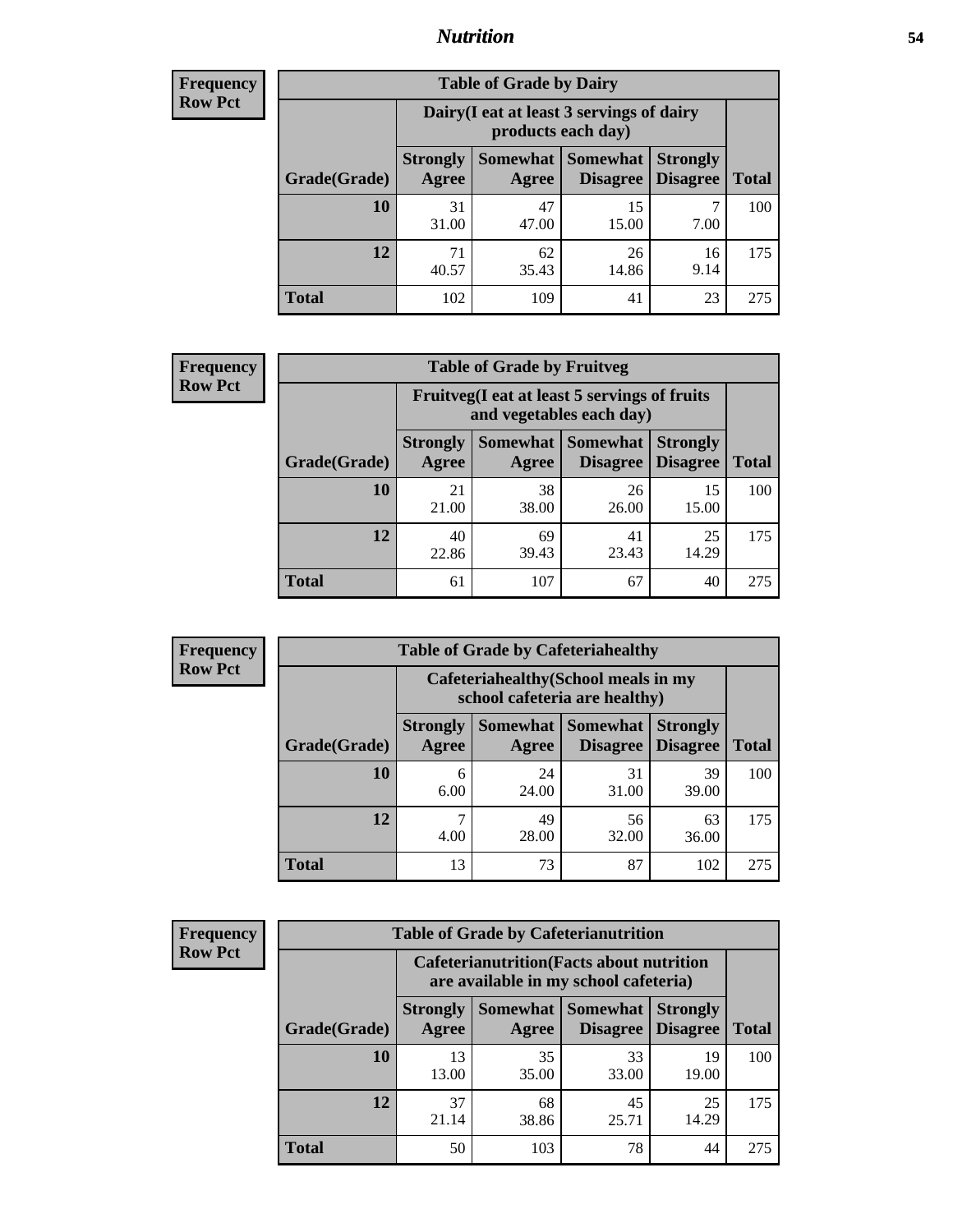## *Nutrition* **55**

| Frequency |
|-----------|
| Row Pct   |

| <b>Table of Grade by Schoollunch</b> |                          |                                                                                                          |             |             |     |  |  |  |
|--------------------------------------|--------------------------|----------------------------------------------------------------------------------------------------------|-------------|-------------|-----|--|--|--|
|                                      |                          | Schoollunch(I eat school lunch three or<br>more times per week)                                          |             |             |     |  |  |  |
| Grade(Grade)                         | <b>Strongly</b><br>Agree | Somewhat  <br><b>Somewhat</b><br><b>Strongly</b><br><b>Disagree</b><br>Disagree<br><b>Total</b><br>Agree |             |             |     |  |  |  |
| 10                                   | 44<br>44.00              | 19<br>19.00                                                                                              | 5<br>5.00   | 32<br>32.00 | 100 |  |  |  |
| 12                                   | 78<br>44.57              | 18<br>10.29                                                                                              | 19<br>10.86 | 60<br>34.29 | 175 |  |  |  |
| <b>Total</b>                         | 122                      | 37                                                                                                       | 24          | 92          | 275 |  |  |  |

| <b>Frequency</b> |  |
|------------------|--|
| <b>Row Pct</b>   |  |

| <b>Table of Grade by Foodchoices</b>                                |                          |             |                                               |                                    |              |  |  |
|---------------------------------------------------------------------|--------------------------|-------------|-----------------------------------------------|------------------------------------|--------------|--|--|
| Foodchoices (I make healthy food choices in<br>my school cafeteria) |                          |             |                                               |                                    |              |  |  |
| Grade(Grade)                                                        | <b>Strongly</b><br>Agree | Agree       | <b>Somewhat   Somewhat</b><br><b>Disagree</b> | <b>Strongly</b><br><b>Disagree</b> | <b>Total</b> |  |  |
| 10                                                                  | 15<br>15.00              | 35<br>35.00 | 26<br>26.00                                   | 24<br>24.00                        | 100          |  |  |
| 12                                                                  | 38<br>21.71              | 67<br>38.29 | 45<br>25.71                                   | 25<br>14.29                        | 175          |  |  |
| <b>Total</b>                                                        | 53                       | 102         | 71                                            | 49                                 | 275          |  |  |

| <b>Frequency</b> | <b>Table of Grade by Wholewheat</b> |                          |                                                                                                             |                 |                                    |              |  |  |
|------------------|-------------------------------------|--------------------------|-------------------------------------------------------------------------------------------------------------|-----------------|------------------------------------|--------------|--|--|
| <b>Row Pct</b>   |                                     |                          | Wholewheat (There are whole wheat and<br>multigrain breads and cereals available in<br>my school cafeteria) |                 |                                    |              |  |  |
|                  | Grade(Grade)                        | <b>Strongly</b><br>Agree | Somewhat Somewhat<br>Agree                                                                                  | <b>Disagree</b> | <b>Strongly</b><br><b>Disagree</b> | <b>Total</b> |  |  |
|                  | 10                                  | 24<br>24.00              | 38<br>38.00                                                                                                 | 17<br>17.00     | 21<br>21.00                        | 100          |  |  |
|                  | 12                                  | 51<br>29.14              | 75<br>42.86                                                                                                 | 29<br>16.57     | 20<br>11.43                        | 175          |  |  |
|                  | <b>Total</b>                        | 75                       | 113                                                                                                         | 46              | 41                                 | 275          |  |  |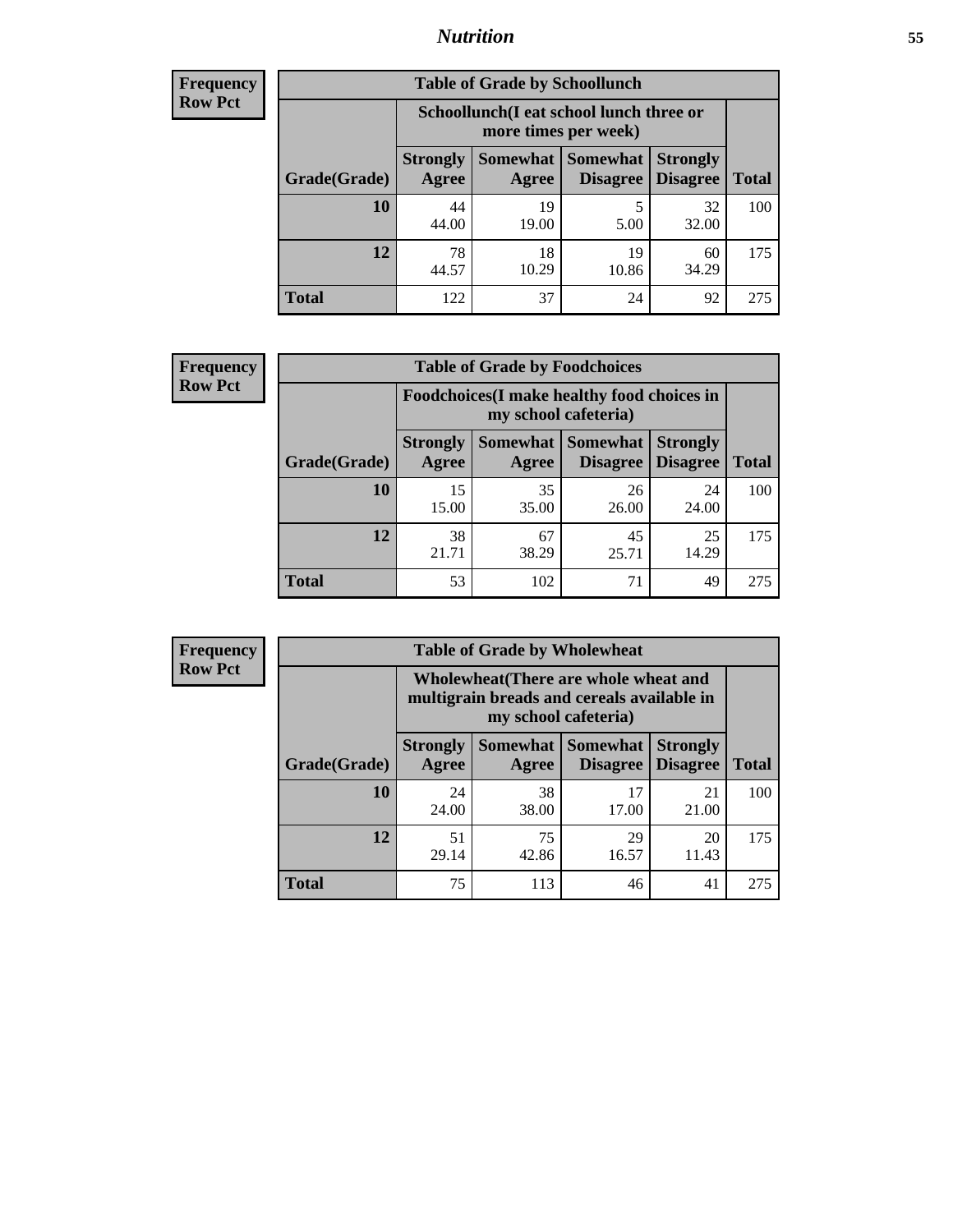## *Nutrition* **56**

**Frequency Row Pct**

| <b>Table of Grade by Healthyvending</b> |                                                                                                                                               |                          |                                    |                                    |              |  |
|-----------------------------------------|-----------------------------------------------------------------------------------------------------------------------------------------------|--------------------------|------------------------------------|------------------------------------|--------------|--|
|                                         | Healthyvending (If only healthy snacks and<br>beverages were available in the vending<br>machines during the school day,<br>I would buy them) |                          |                                    |                                    |              |  |
| Grade(Grade)                            | <b>Strongly</b><br>Agree                                                                                                                      | <b>Somewhat</b><br>Agree | <b>Somewhat</b><br><b>Disagree</b> | <b>Strongly</b><br><b>Disagree</b> | <b>Total</b> |  |
| 10                                      | 14<br>14.00                                                                                                                                   | 26<br>26.00              | 26<br>26.00                        | 34<br>34.00                        | 100          |  |
| 12                                      | 51<br>29.14                                                                                                                                   | 54<br>30.86              | 39<br>22.29                        | 31<br>17.71                        | 175          |  |
| <b>Total</b>                            | 65                                                                                                                                            | 80                       | 65                                 | 65                                 | 275          |  |

**Frequency Row Pct**

| <b>Table of Grade by Schoolbreakfast</b> |                                                                                                                                         |             |                                        |                                    |              |  |
|------------------------------------------|-----------------------------------------------------------------------------------------------------------------------------------------|-------------|----------------------------------------|------------------------------------|--------------|--|
|                                          | Schoolbreakfast (If breakfast were<br>available at school,<br>but outside the cafeteria,<br>I would eat breakfast at school more often) |             |                                        |                                    |              |  |
| Grade(Grade)                             | <b>Strongly</b><br>Agree                                                                                                                | Agree       | Somewhat   Somewhat<br><b>Disagree</b> | <b>Strongly</b><br><b>Disagree</b> | <b>Total</b> |  |
| 10                                       | 28<br>28.00                                                                                                                             | 30<br>30.00 | 25<br>25.00                            | 17<br>17.00                        | 100          |  |
| 12                                       | 45<br>25.71                                                                                                                             | 56<br>32.00 | 37<br>21.14                            | 37<br>21.14                        | 175          |  |
| <b>Total</b>                             | 73                                                                                                                                      | 86          | 62                                     | 54                                 | 275          |  |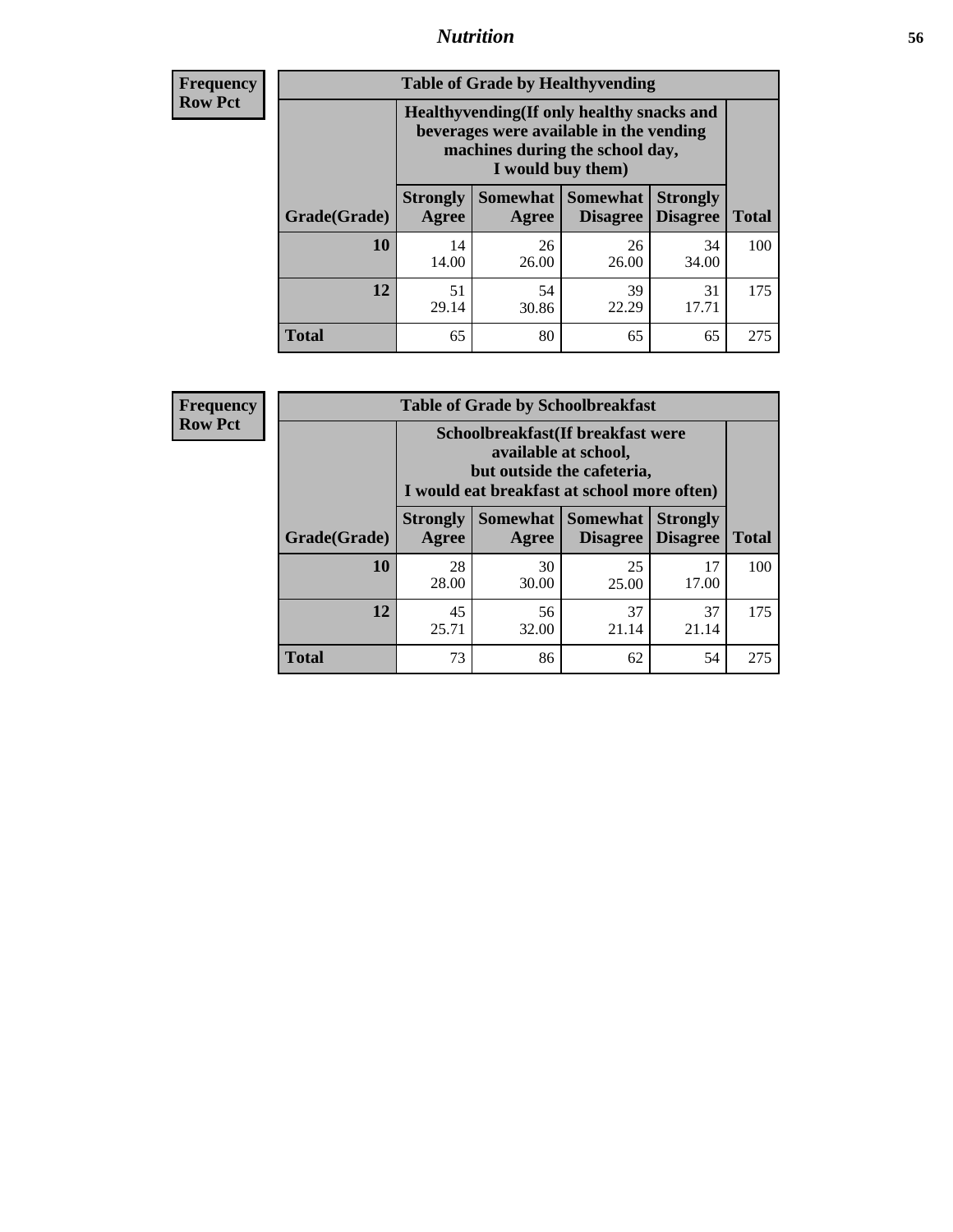| Frequency<br><b>Col Pct</b> | <b>Table of Educationaids by Grade</b>                                                                    |                    |              |              |
|-----------------------------|-----------------------------------------------------------------------------------------------------------|--------------------|--------------|--------------|
|                             | <b>Educationaids</b> (I<br>have been<br>taught about<br><b>HIV/AIDS</b> at<br>school in the<br>past year) | Grade(Grade)<br>10 | 12           | <b>Total</b> |
|                             | <b>Yes</b>                                                                                                | 61<br>61.00        | 122<br>69.71 | 183          |
|                             | N <sub>0</sub>                                                                                            | 39<br>39.00        | 53<br>30.29  | 92           |
|                             | <b>Total</b>                                                                                              | 100                | 175          | 275          |

| Frequency      | <b>Table of Educationcharacter by Grade</b> |              |              |              |
|----------------|---------------------------------------------|--------------|--------------|--------------|
| <b>Col Pct</b> | Educationcharacter(I<br>have been taught    |              |              |              |
|                | about character<br>education in the past    | Grade(Grade) |              |              |
|                | year at school)                             | 10           | 12           | <b>Total</b> |
|                | Yes                                         | 71<br>71.00  | 129<br>73.71 | 200          |
|                | N <sub>0</sub>                              | 29<br>29.00  | 46<br>26.29  | 75           |
|                | <b>Total</b>                                | 100          | 175          | 275          |

| Frequency      | <b>Table of Gradcoach1 by Grade</b>              |              |              |              |
|----------------|--------------------------------------------------|--------------|--------------|--------------|
| <b>Col Pct</b> | Gradcoach1(I<br>know who my<br><b>Graduation</b> | Grade(Grade) |              |              |
|                | Coach is)                                        | 10           | 12           | <b>Total</b> |
|                | Yes                                              | 11<br>11.00  | 48<br>27.43  | 59           |
|                | N <sub>0</sub>                                   | 89<br>89.00  | 127<br>72.57 | 216          |
|                | <b>Total</b>                                     | 100          | 175          | 275          |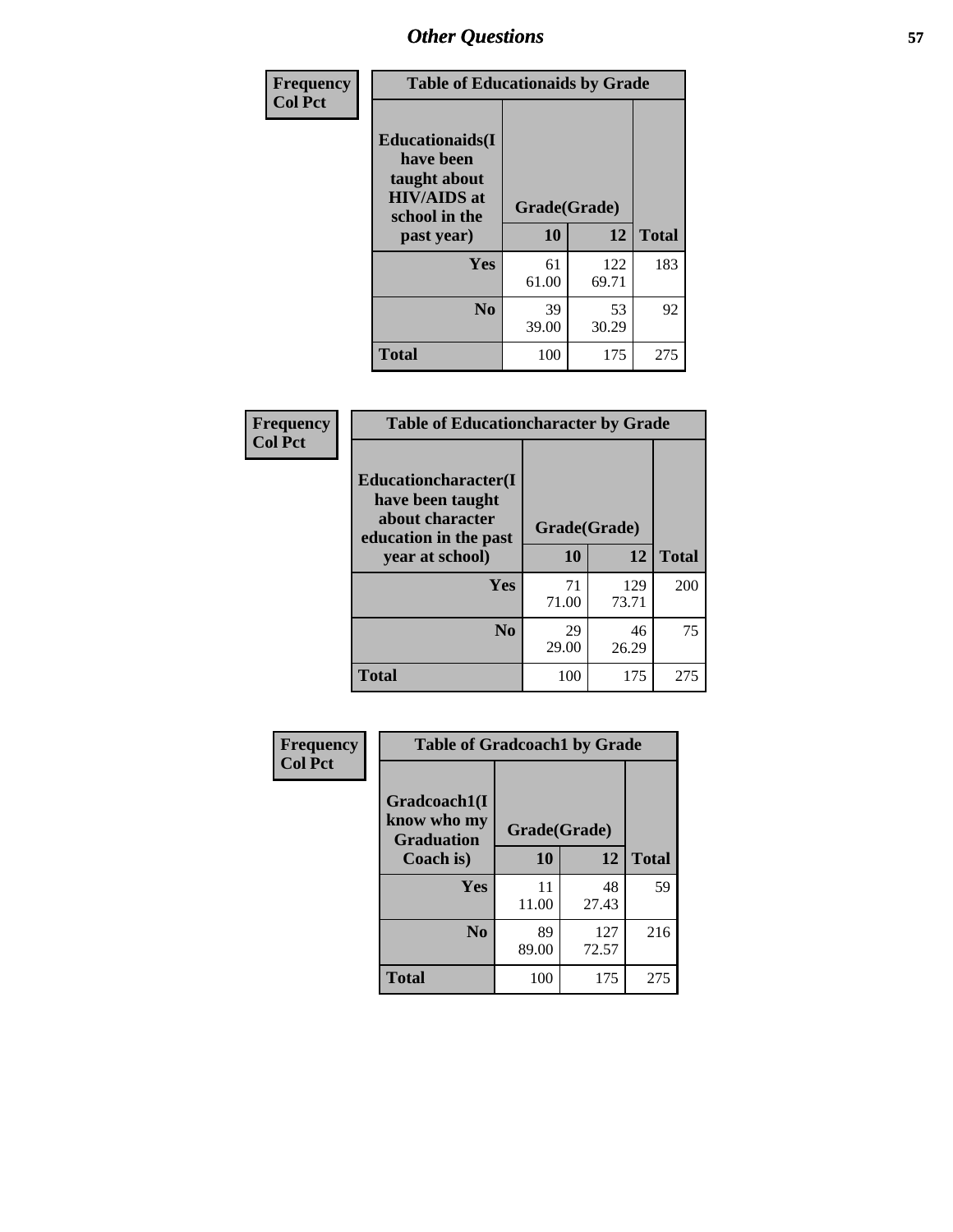| Frequency      | <b>Table of Gradcoach2 by Grade</b> |              |              |              |
|----------------|-------------------------------------|--------------|--------------|--------------|
| <b>Col Pct</b> |                                     |              |              |              |
|                | Gradcoach2(I<br>have                |              |              |              |
|                | contacted my<br><b>Graduation</b>   | Grade(Grade) |              |              |
|                | Coach)                              | 10           | 12           | <b>Total</b> |
|                | <b>Yes</b>                          | 8<br>8.00    | 22<br>12.57  | 30           |
|                | N <sub>0</sub>                      | 92<br>92.00  | 153<br>87.43 | 245          |
|                | <b>Total</b>                        | 100          | 175          | 275          |

| Frequency<br><b>Col Pct</b> | <b>Table of Gradcoach3 by Grade</b>                    |              |       |              |
|-----------------------------|--------------------------------------------------------|--------------|-------|--------------|
|                             | Gradcoach3(I<br>have received<br>assistance<br>from my |              |       |              |
|                             | <b>Graduation</b>                                      | Grade(Grade) |       |              |
|                             | Coach)                                                 | 10           | 12    | <b>Total</b> |
|                             | Yes                                                    | 7            | 20    | 27           |
|                             |                                                        | 7.00         | 11.43 |              |
|                             | N <sub>0</sub>                                         | 20           | 39    | 59           |
|                             |                                                        | 20.00        | 22.29 |              |
|                             | Don't know                                             | 73           | 116   | 189          |
|                             |                                                        | 73.00        | 66.29 |              |
|                             | <b>Total</b>                                           | 100          | 175   | 275          |

| Frequency<br><b>Col Pct</b> | <b>Table of Selfharm by Grade</b>                                                                                                                                          |             |              |              |
|-----------------------------|----------------------------------------------------------------------------------------------------------------------------------------------------------------------------|-------------|--------------|--------------|
|                             | <b>Selfharm</b> (During<br>the past 12<br>months,<br>I harmed myself<br>on purpose<br><b>Suicideconsider</b><br>During the past<br>12 months,<br>I seriously<br>considered |             | Grade(Grade) |              |
|                             | suicide)                                                                                                                                                                   | 10          | 12           | <b>Total</b> |
|                             | Yes                                                                                                                                                                        | 20<br>20.00 | 17<br>9.71   | 37           |
|                             | N <sub>0</sub>                                                                                                                                                             | 80<br>80.00 | 158<br>90.29 | 238          |
|                             | <b>Total</b>                                                                                                                                                               | 100         | 175          | 275          |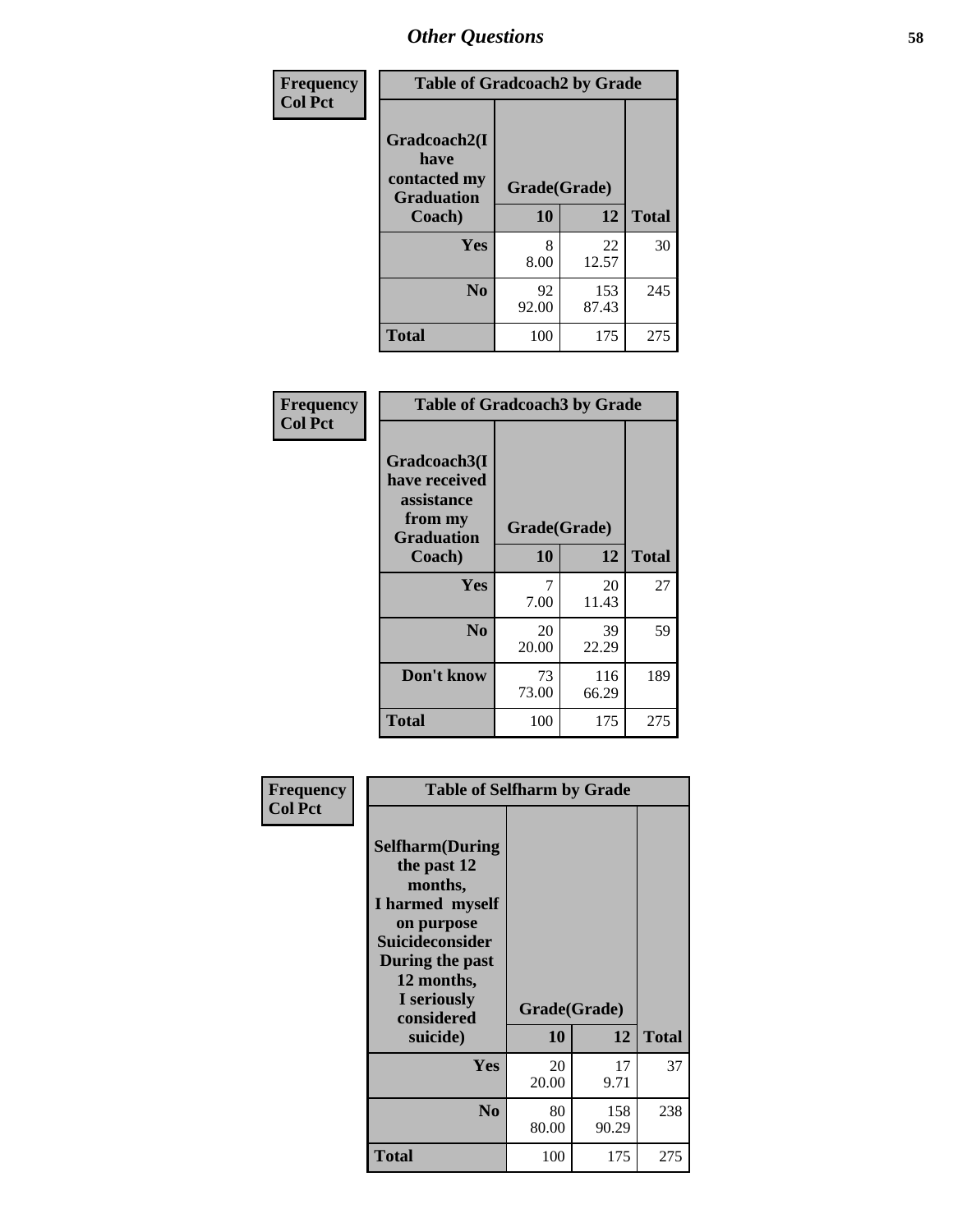| <b>Frequency</b> | <b>Table of Suicideconsider by Grade</b> |              |              |              |  |  |
|------------------|------------------------------------------|--------------|--------------|--------------|--|--|
| <b>Col Pct</b>   |                                          | Grade(Grade) |              |              |  |  |
|                  | Suicideconsider                          | <b>10</b>    | 12           | <b>Total</b> |  |  |
|                  | Yes                                      | 14<br>14.00  | 17<br>9.71   | 31           |  |  |
|                  | N <sub>0</sub>                           | 86<br>86.00  | 158<br>90.29 | 244          |  |  |
|                  | <b>Total</b>                             | 100          | 175          | 275          |  |  |

| Frequency      | <b>Table of Suicideattempt by Grade</b>              |              |              |              |
|----------------|------------------------------------------------------|--------------|--------------|--------------|
| <b>Col Pct</b> | Suicideattempt(I<br>have attempted<br>suicide in the | Grade(Grade) |              |              |
|                | last year)                                           | 10           | 12           | <b>Total</b> |
|                | Yes                                                  | 10<br>10.00  | 6<br>3.43    | 16           |
|                | N <sub>0</sub>                                       | 90<br>90.00  | 169<br>96.57 | 259          |
|                | <b>Total</b>                                         | 100          | 175          | 275          |

| Frequency      | <b>Table of Instantmessaged by Grade</b>                |              |              |              |
|----------------|---------------------------------------------------------|--------------|--------------|--------------|
| <b>Col Pct</b> | Instantmessaged(I)<br>have instant<br>messaged people I | Grade(Grade) |              |              |
|                | do not even know)                                       | 10           | 12           | <b>Total</b> |
|                | Yes                                                     | 29<br>29.00  | 36<br>20.57  | 65           |
|                | N <sub>0</sub>                                          | 71<br>71.00  | 139<br>79.43 | 210          |
|                | <b>Total</b>                                            | 100          | 175          | 275          |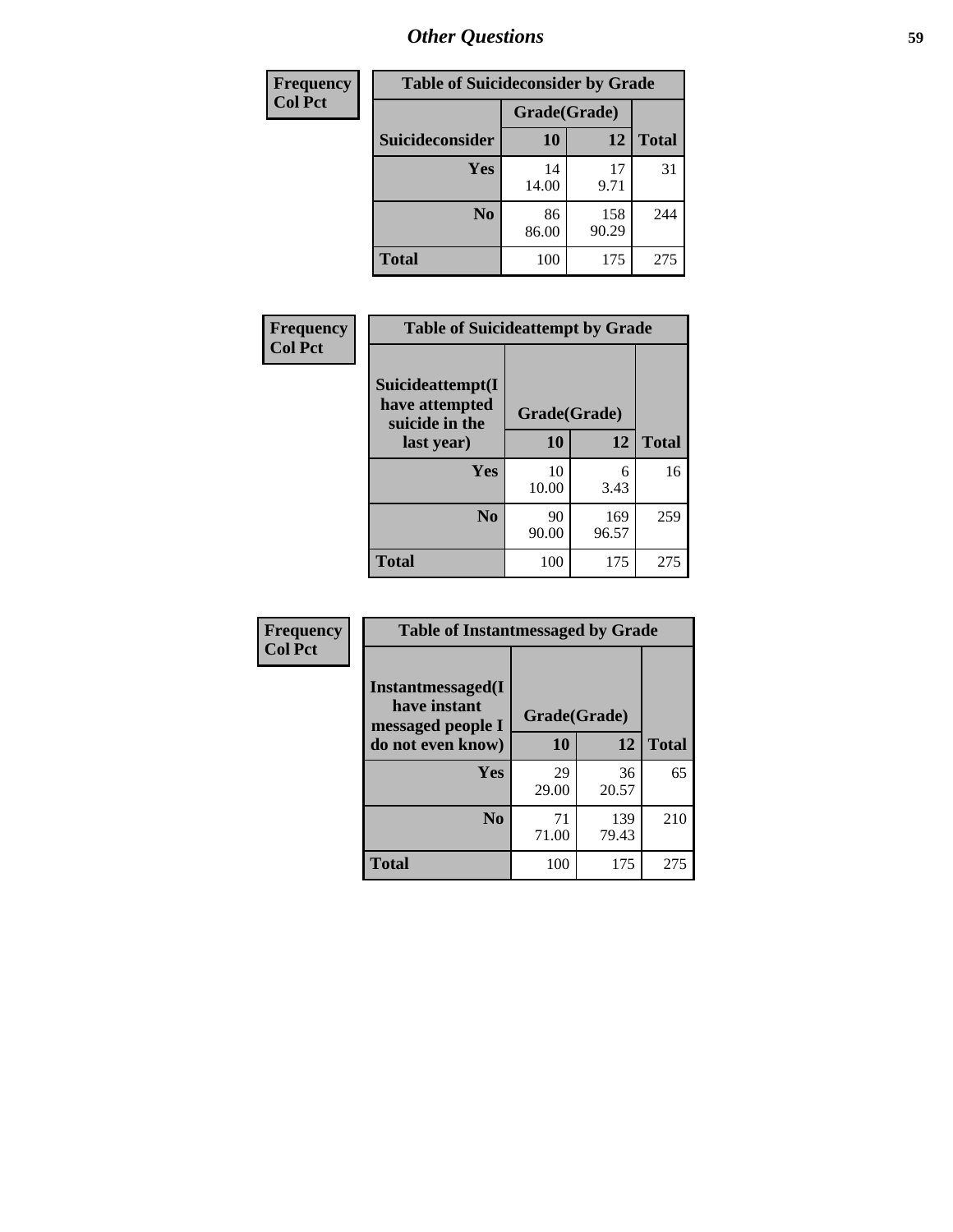| Frequency      | <b>Table of Getsalong by Grade</b>                          |                        |              |              |
|----------------|-------------------------------------------------------------|------------------------|--------------|--------------|
| <b>Col Pct</b> | <b>Getsalong</b> (I get<br>along with other<br>students and | Grade(Grade)           |              |              |
|                | adults)                                                     | 10                     | 12           | <b>Total</b> |
|                | <b>Strongly Agree</b>                                       | 56<br>56.00            | 128<br>73.14 | 184          |
|                | <b>Somewhat Agree</b>                                       | 35<br>35.00            | 44<br>25.14  | 79           |
|                | <b>Somewhat Disagree</b>                                    | $\mathfrak{D}$<br>2.00 | 2<br>1.14    | 4            |
|                | <b>Strongly Disagree</b>                                    | 7<br>7.00              | 0.57         | 8            |
|                | <b>Total</b>                                                | 100                    | 175          | 275          |

| Frequency      | <b>Table of Safehome by Grade</b> |             |                    |              |  |
|----------------|-----------------------------------|-------------|--------------------|--------------|--|
| <b>Col Pct</b> | Safehome(I feel<br>safe at home)  | 10          | Grade(Grade)<br>12 | <b>Total</b> |  |
|                | <b>Strongly Agree</b>             | 64<br>64.00 | 138<br>78.86       | 202          |  |
|                | <b>Somewhat Agree</b>             | 22<br>22.00 | 31<br>17.71        | 53           |  |
|                | <b>Somewhat Disagree</b>          | 9<br>9.00   | 5<br>2.86          | 14           |  |
|                | <b>Strongly Disagree</b>          | 5<br>5.00   | 0.57               | 6            |  |
|                | <b>Total</b>                      | 100         | 175                | 275          |  |

I

| Frequency      |                                                                                      | <b>Table of Adulttalk by Grade</b> |              |              |
|----------------|--------------------------------------------------------------------------------------|------------------------------------|--------------|--------------|
| <b>Col Pct</b> | <b>Adulttalk</b> (I<br>know an<br>adult at<br>school that<br>I can talk<br>with if I | Grade(Grade)                       |              |              |
|                | need help)                                                                           | 10                                 | 12           | <b>Total</b> |
|                | <b>Yes</b>                                                                           | 63<br>63.00                        | 147<br>84.00 | 210          |
|                | N <sub>0</sub>                                                                       | 37<br>37.00                        | 28<br>16.00  | 65           |
|                | <b>Total</b>                                                                         | 100                                | 175          | 275          |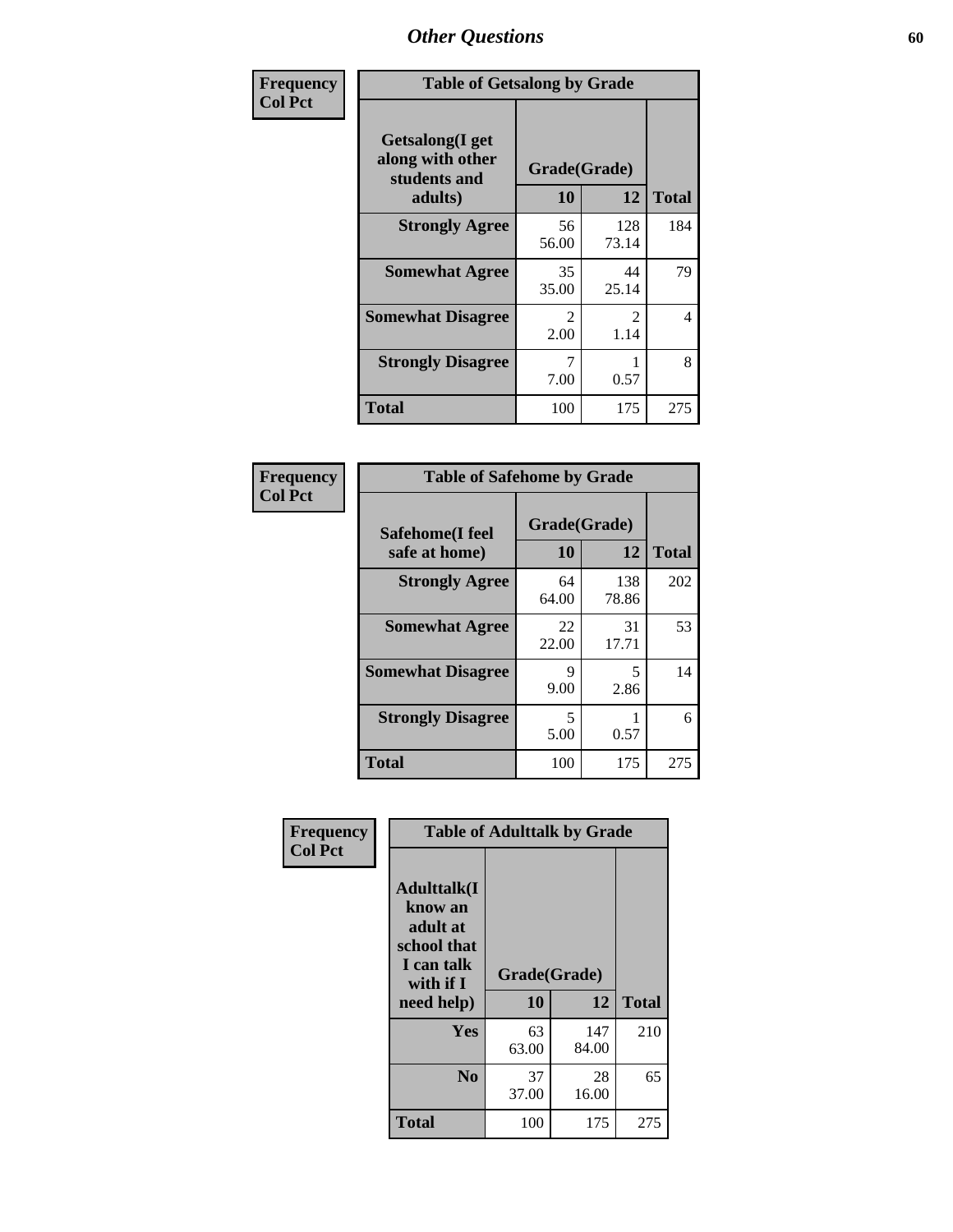**Frequency Row Pct**

| <b>Table of Grade by Tvtime</b> |             |                                                                                         |             |             |           |           |              |  |  |
|---------------------------------|-------------|-----------------------------------------------------------------------------------------|-------------|-------------|-----------|-----------|--------------|--|--|
|                                 |             | Tvtime (On an average school day,<br>how much unsupervised time do I spend watching TV) |             |             |           |           |              |  |  |
|                                 |             | <b>Less that</b>                                                                        |             | $2 - 3$     | $4 - 5$   | $6+$      |              |  |  |
| Grade(Grade)   None             |             | hour/day                                                                                | hour/day    | hours/day   | hours/day | hours/day | <b>Total</b> |  |  |
| 10                              | 14<br>14.00 | 27<br>27.00                                                                             | 27<br>27.00 | 24<br>24.00 | 2.00      | 6<br>6.00 | 100          |  |  |
| 12                              | 38<br>21.71 | 46<br>26.29                                                                             | 42<br>24.00 | 35<br>20.00 | 6.29      | 1.71      | 175          |  |  |
| <b>Total</b>                    | 52          | 73                                                                                      | 69          | 59          | 13        | 9         | 275          |  |  |

**Frequency Row Pct**

| <b>Table of Grade by Computertime</b> |           |                                                                                                   |                     |             |             |           |              |  |  |
|---------------------------------------|-----------|---------------------------------------------------------------------------------------------------|---------------------|-------------|-------------|-----------|--------------|--|--|
|                                       |           | Computertime (On an average school day,<br>how much unsupervised time do I spend on the computer) |                     |             |             |           |              |  |  |
|                                       |           | <b>Less that</b>                                                                                  |                     | $2 - 3$     | $4 - 5$     | $6+$      |              |  |  |
| Grade(Grade)                          | None      |                                                                                                   | hour/day   hour/day | hours/day   | hours/day   | hours/day | <b>Total</b> |  |  |
| 10                                    | 6<br>6.00 | 17<br>17.00                                                                                       | 31<br>31.00         | 32<br>32.00 | 12<br>12.00 | 2.00      | 100          |  |  |
| 12                                    | 6<br>3.43 | 44<br>25.14                                                                                       | 48<br>27.43         | 56<br>32.00 | 13<br>7.43  | 8<br>4.57 | 175          |  |  |
| <b>Total</b>                          | 12        | 61                                                                                                | 79                  | 88          | 25          | 10        | 275          |  |  |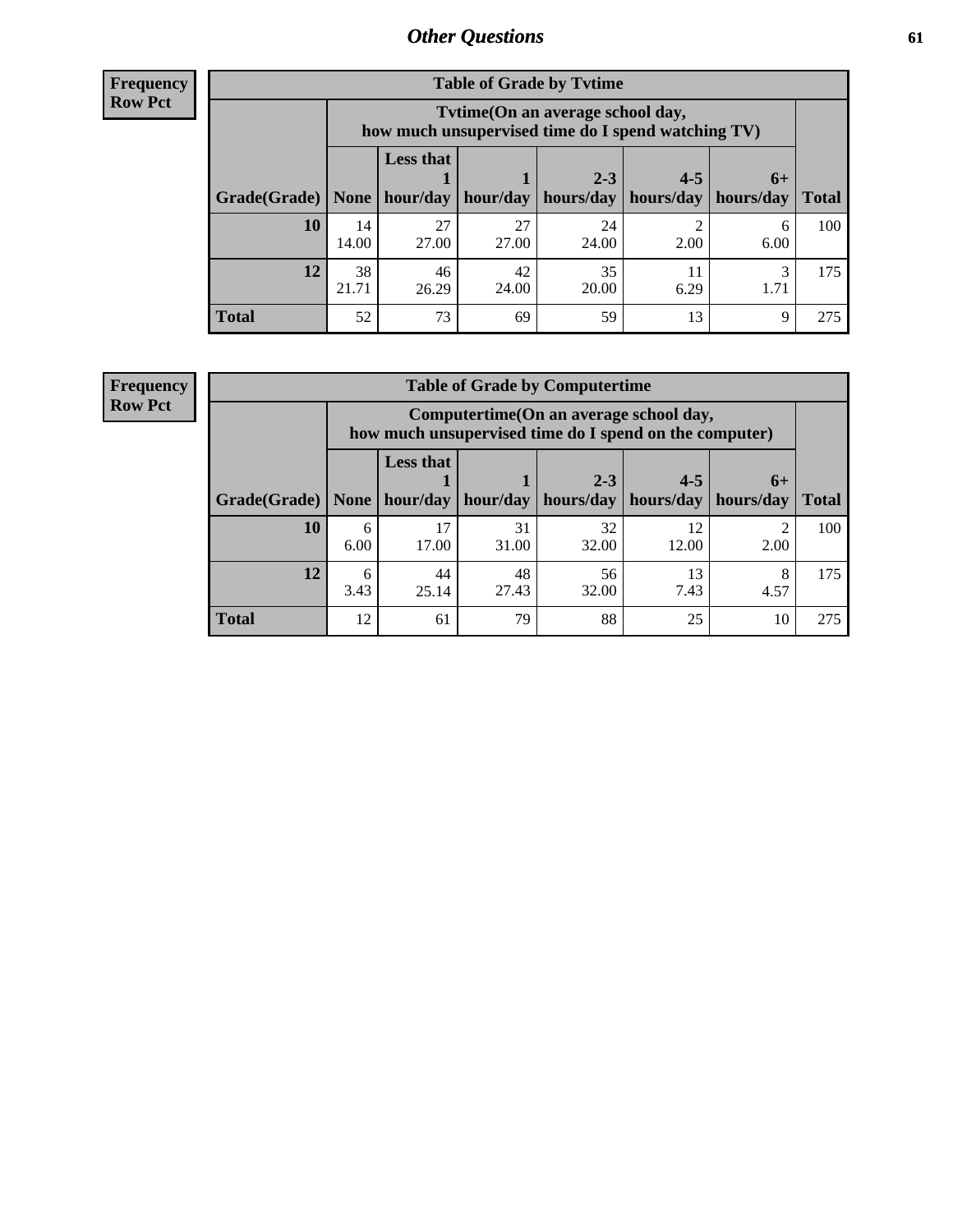#### *Questions about Driving Laws* **62** *Driving Questions were asked only of high school students.*

| <b>Frequency</b> |
|------------------|
| <b>Row Pct</b>   |

| <b>Table of Grade by License1</b> |                                                                    |                                                                                                                                           |                |        |               |              |  |  |  |
|-----------------------------------|--------------------------------------------------------------------|-------------------------------------------------------------------------------------------------------------------------------------------|----------------|--------|---------------|--------------|--|--|--|
|                                   |                                                                    | License1(During the first 6 months of driving<br>with a provisional license,<br>the only passengers who can ride with the<br>driver are:) |                |        |               |              |  |  |  |
| Grade(Grade)                      | <b>Parent or</b><br>Guardian                                       | Family<br><b>Members</b>                                                                                                                  | <b>Friends</b> | Anyone | Don't<br>Know | <b>Total</b> |  |  |  |
| 10                                | 35<br>35.00                                                        | 53<br>53.00                                                                                                                               | 3<br>3.00      | 1.00   | 8<br>8.00     | 100          |  |  |  |
| 12                                | 3<br>35<br>129<br>4<br>4<br>73.71<br>2.29<br>20.00<br>2.29<br>1.71 |                                                                                                                                           |                |        |               |              |  |  |  |
| Total                             | 70                                                                 | 182                                                                                                                                       | 6              | 5      | 12            | 275          |  |  |  |

| <b>Frequency</b> | <b>Table of Grade by License2</b> |                           |                  |                              |                                                                                                                      |                      |              |  |
|------------------|-----------------------------------|---------------------------|------------------|------------------------------|----------------------------------------------------------------------------------------------------------------------|----------------------|--------------|--|
| <b>Row Pct</b>   |                                   |                           |                  |                              | License $2(17 \text{ yr})$ old drivers with a<br>provisional driver's license cannot<br>drive between the hours of:) |                      |              |  |
|                  | Grade(Grade)                      | <b>Midnight</b><br>to 6am | 1am<br>to<br>5am | 1am<br>t <sub>0</sub><br>6am | N <sub>0</sub><br>curfew<br>for $17$<br>year<br>olds                                                                 | Don't<br><b>Know</b> | <b>Total</b> |  |
|                  | 10                                | 65<br>65.00               | 4<br>4.00        | 9<br>9.00                    | 1.00                                                                                                                 | 21<br>21.00          | 100          |  |
|                  | 12                                | 151<br>86.29              | 5<br>2.86        | 12<br>6.86                   | 4<br>2.29                                                                                                            | 3<br>1.71            | 175          |  |
|                  | <b>Total</b>                      | 216                       | 9                | 21                           | 5                                                                                                                    | 24                   | 275          |  |

| <b>Frequency</b> |              | <b>Table of Grade by License3</b> |                                                                                        |             |            |             |               |              |
|------------------|--------------|-----------------------------------|----------------------------------------------------------------------------------------|-------------|------------|-------------|---------------|--------------|
| <b>Row Pct</b>   |              |                                   | License3(For drivers under the age of 21,<br>what level of alcohol is considered DUI?) |             |            |             |               |              |
|                  | Grade(Grade) | Any<br>Amount                     | 0.02                                                                                   | 0.04        | 0.06       | 0.08        | Don't<br>know | <b>Total</b> |
|                  | 10           | 17<br>17.00                       | 35<br>35.00                                                                            | 7<br>7.00   | 7.00       | 7.00        | 27<br>27.00   | 100          |
|                  | 12           | 37<br>21.14                       | 68<br>38.86                                                                            | 18<br>10.29 | 10<br>5.71 | 19<br>10.86 | 23<br>13.14   | 175          |
|                  | <b>Total</b> | 54                                | 103                                                                                    | 25          | 17         | 26          | 50            | 275          |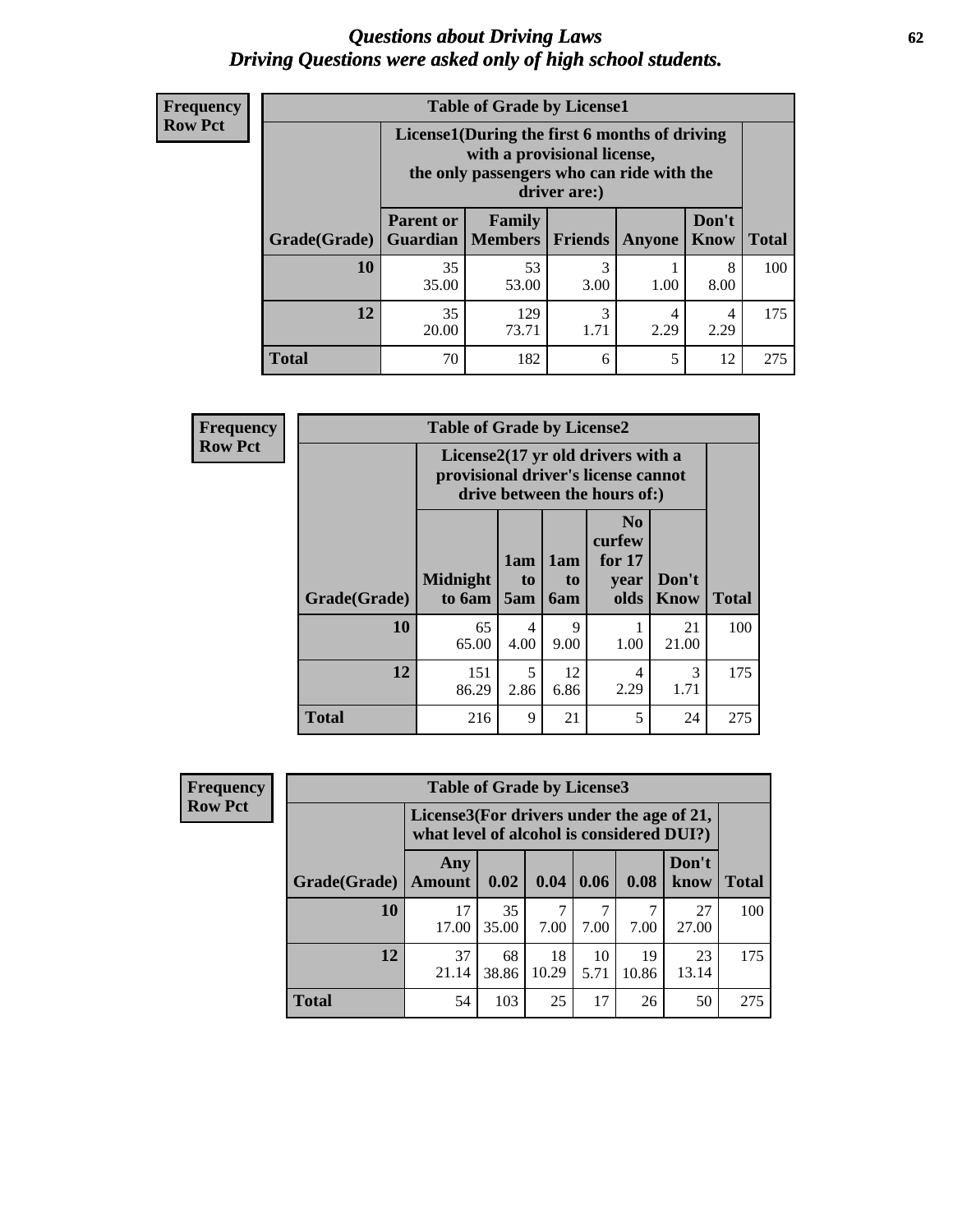#### *Questions about Driving Laws* **63** *Driving Questions were asked only of high school students.*

**Frequency Row Pct**

|              |              |                                                                                                                                               |             | <b>Table of Grade by License4</b> |           |             |     |  |
|--------------|--------------|-----------------------------------------------------------------------------------------------------------------------------------------------|-------------|-----------------------------------|-----------|-------------|-----|--|
|              |              | License4(A driver under 21 automatically<br>loses his/her license if caught exceeding the<br>posted speet limit by:)                          |             |                                   |           |             |     |  |
| Grade(Grade) | $15+$<br>mph | Can't<br>lose<br><b>Depends</b><br>license<br>$25+$<br>$35+$<br>Don't<br>for<br>on<br><b>Total</b><br>mph<br>mph<br>speeding<br>know<br>judge |             |                                   |           |             |     |  |
| 10           | 22<br>22.00  | 18<br>18.00                                                                                                                                   | 8<br>8.00   | 11<br>11.00                       | 7<br>7.00 | 34<br>34.00 | 100 |  |
| 12           | 35<br>20.00  | 49<br>28.00                                                                                                                                   | 30<br>17.14 | 14<br>8.00                        | 7<br>4.00 | 40<br>22.86 | 175 |  |
| <b>Total</b> | 57           | 67                                                                                                                                            | 38          | 25                                | 14        | 74          | 275 |  |

| Frequency      | <b>Table of Grade by License5</b> |             |                                                                                                                                      |                     |              |
|----------------|-----------------------------------|-------------|--------------------------------------------------------------------------------------------------------------------------------------|---------------------|--------------|
| <b>Row Pct</b> |                                   |             | License5(A)<br>Georgia teenager<br>with family<br>connections or a<br>good lawyer can<br>break a teen<br>driving law and<br>license) | keep their driver's |              |
|                | Grade(Grade)                      | <b>Yes</b>  | N <sub>0</sub>                                                                                                                       | Don't<br>know       | <b>Total</b> |
|                | 10                                | 15<br>15.00 | 52<br>52.00                                                                                                                          | 33<br>33.00         | 100          |
|                | 12                                | 39<br>22.29 | 81<br>46.29                                                                                                                          | 55<br>31.43         | 175          |
|                | <b>Total</b>                      | 54          | 133                                                                                                                                  | 88                  | 275          |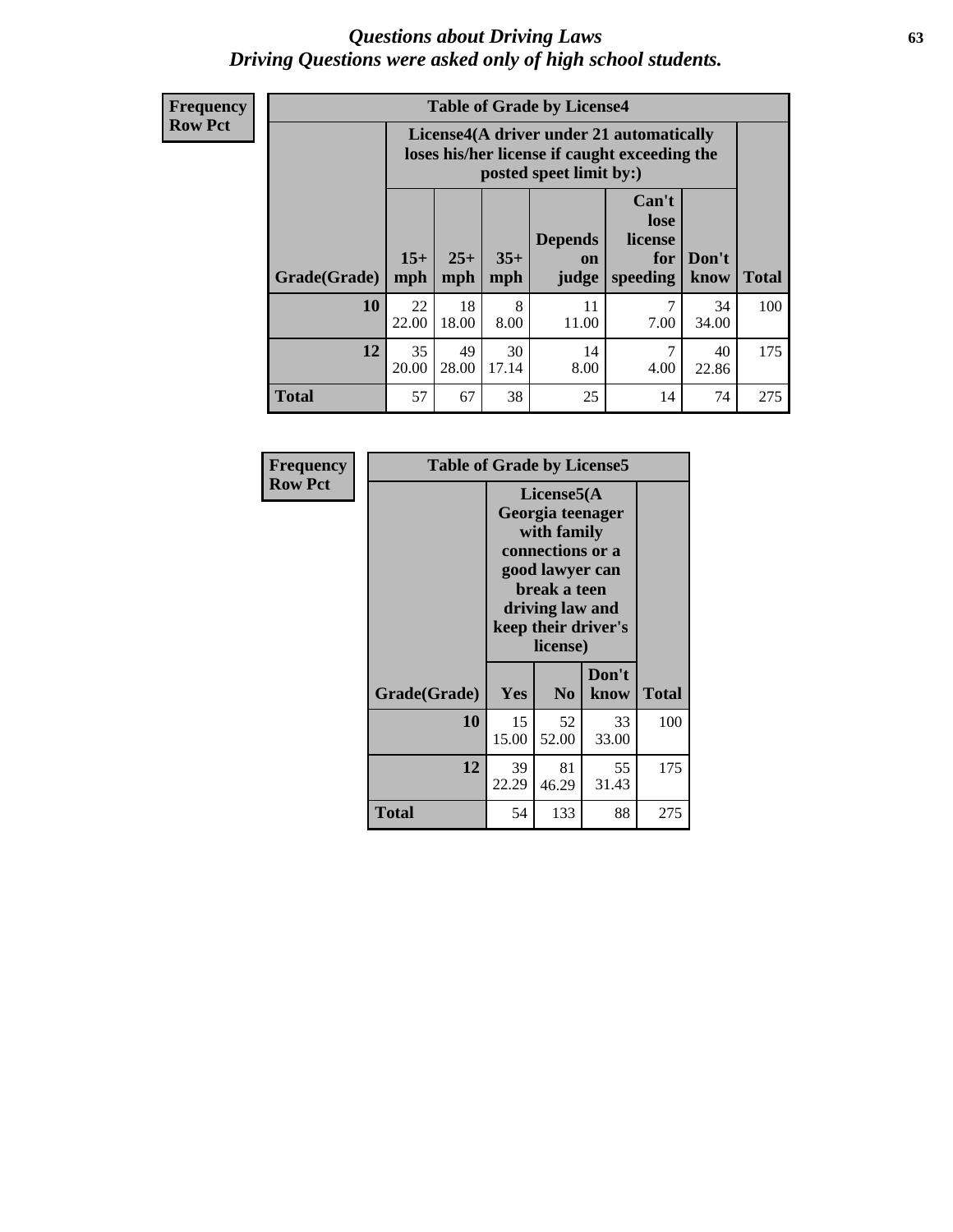#### *Questions about Driving Laws* **64** *Driving Questions were asked only of high school students.*

| <b>Frequency</b> | <b>Table of Grade by License6</b> |             |                                                                                                                           |                    |              |  |
|------------------|-----------------------------------|-------------|---------------------------------------------------------------------------------------------------------------------------|--------------------|--------------|--|
| <b>Row Pct</b>   |                                   |             | License <sub>6</sub> (I know a<br>friend or<br>classmate that<br>broke a teen<br>driving law,<br>keep his/her<br>license) | but was allowed to |              |  |
|                  | Grade(Grade)                      | Yes         | N <sub>0</sub>                                                                                                            | Don't<br>know      | <b>Total</b> |  |
|                  | 10                                | 24<br>24.00 | 41<br>41.00                                                                                                               | 35<br>35.00        | 100          |  |
|                  | 12                                | 71<br>40.57 | 65<br>37.14                                                                                                               | 39<br>22.29        | 175          |  |
|                  | Total                             | 95          | 106                                                                                                                       | 74                 | 275          |  |

| <b>Frequency</b> |              |                                                                             | <b>Table of Grade by License7</b>                                                             |                                                   |                        |              |  |  |  |
|------------------|--------------|-----------------------------------------------------------------------------|-----------------------------------------------------------------------------------------------|---------------------------------------------------|------------------------|--------------|--|--|--|
| <b>Row Pct</b>   |              |                                                                             | License7(A student under the age of 18 cam loser<br>his/her driving privileges if he or she:) |                                                   |                        |              |  |  |  |
|                  | Grade(Grade) | <b>Have</b><br>more than<br>10<br>unexcused<br>absences<br>per school<br>yr | Drop out<br>without  <br>graduating                                                           | <b>Bring</b><br>alcohol/drugs/weapon<br>to school | All of<br>the<br>above | <b>Total</b> |  |  |  |
|                  | 10           | 12<br>12.00                                                                 | 1.00                                                                                          | 4<br>4.00                                         | 83<br>83.00            | 100          |  |  |  |
|                  | 12           | 23<br>13.14                                                                 | 4<br>2.29                                                                                     | 12<br>6.86                                        | 136<br>77.71           | 175          |  |  |  |
|                  | <b>Total</b> | 35                                                                          | 5                                                                                             | 16                                                | 219                    | 275          |  |  |  |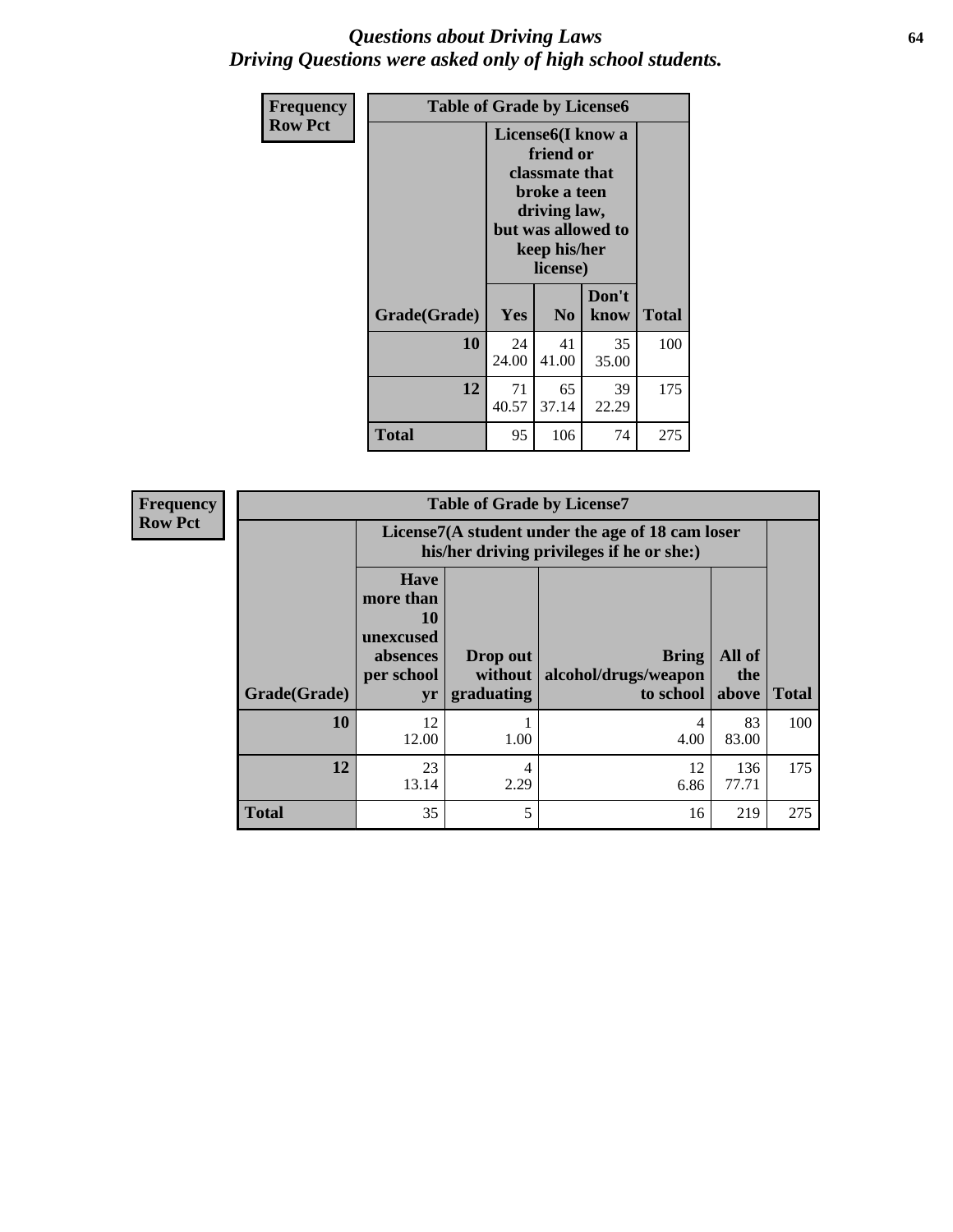# *Select Results by Gender* **65**

| Frequency      | <b>Table of SchoolClimate2 by Gender</b>          |                                 |             |              |  |
|----------------|---------------------------------------------------|---------------------------------|-------------|--------------|--|
| <b>Col Pct</b> | SchoolClimate2(I<br>feel successful at<br>school) | Gender(Gender)<br><b>Female</b> | <b>Male</b> | <b>Total</b> |  |
|                | <b>Strongly Agree</b>                             | 35<br>23.65                     | 35<br>27.56 | 70           |  |
|                | <b>Somewhat Agree</b>                             | 94<br>63.51                     | 71<br>55.91 | 165          |  |
|                | <b>Somewhat Disagree</b>                          | 15<br>10.14                     | 16<br>12.60 | 31           |  |
|                | <b>Strongly Disagree</b>                          | 4<br>2.70                       | 5<br>3.94   | 9            |  |
|                | <b>Total</b>                                      | 148                             | 127         | 275          |  |

| Frequency      | <b>Table of SchoolClimate6 by Gender</b>                 |                          |             |              |  |
|----------------|----------------------------------------------------------|--------------------------|-------------|--------------|--|
| <b>Col Pct</b> | <b>SchoolClimate6(Teachers</b><br>treat me with respect) | Gender(Gender)<br>Female | <b>Male</b> | <b>Total</b> |  |
|                | <b>Strongly Agree</b>                                    | 45<br>30.41              | 40<br>31.50 | 85           |  |
|                | <b>Somewhat Agree</b>                                    | 76<br>51.35              | 60<br>47.24 | 136          |  |
|                | <b>Somewhat Disagree</b>                                 | 20<br>13.51              | 20<br>15.75 | 40           |  |
|                | <b>Strongly Disagree</b>                                 | 7<br>4.73                | 5.51        | 14           |  |
|                | <b>Total</b>                                             | 148                      | 127         | 275          |  |

| <b>Frequency</b> | <b>Table of SchoolClimate8 by Gender</b>                                             |                                 |              |     |
|------------------|--------------------------------------------------------------------------------------|---------------------------------|--------------|-----|
| <b>Col Pct</b>   | <b>SchoolClimate8(Students</b><br>are frequently<br>recognized for good<br>behavior) | Gender(Gender)<br><b>Female</b> | <b>Total</b> |     |
|                  |                                                                                      |                                 | <b>Male</b>  |     |
|                  | <b>Strongly Agree</b>                                                                | 25<br>16.89                     | 16<br>12.60  | 41  |
|                  | <b>Somewhat Agree</b>                                                                | 76<br>51.35                     | 58<br>45.67  | 134 |
|                  | <b>Somewhat Disagree</b>                                                             | 36<br>24.32                     | 35<br>27.56  | 71  |
|                  | <b>Strongly Disagree</b>                                                             | 11<br>7.43                      | 18<br>14.17  | 29  |
|                  | <b>Total</b>                                                                         | 148                             | 127          | 275 |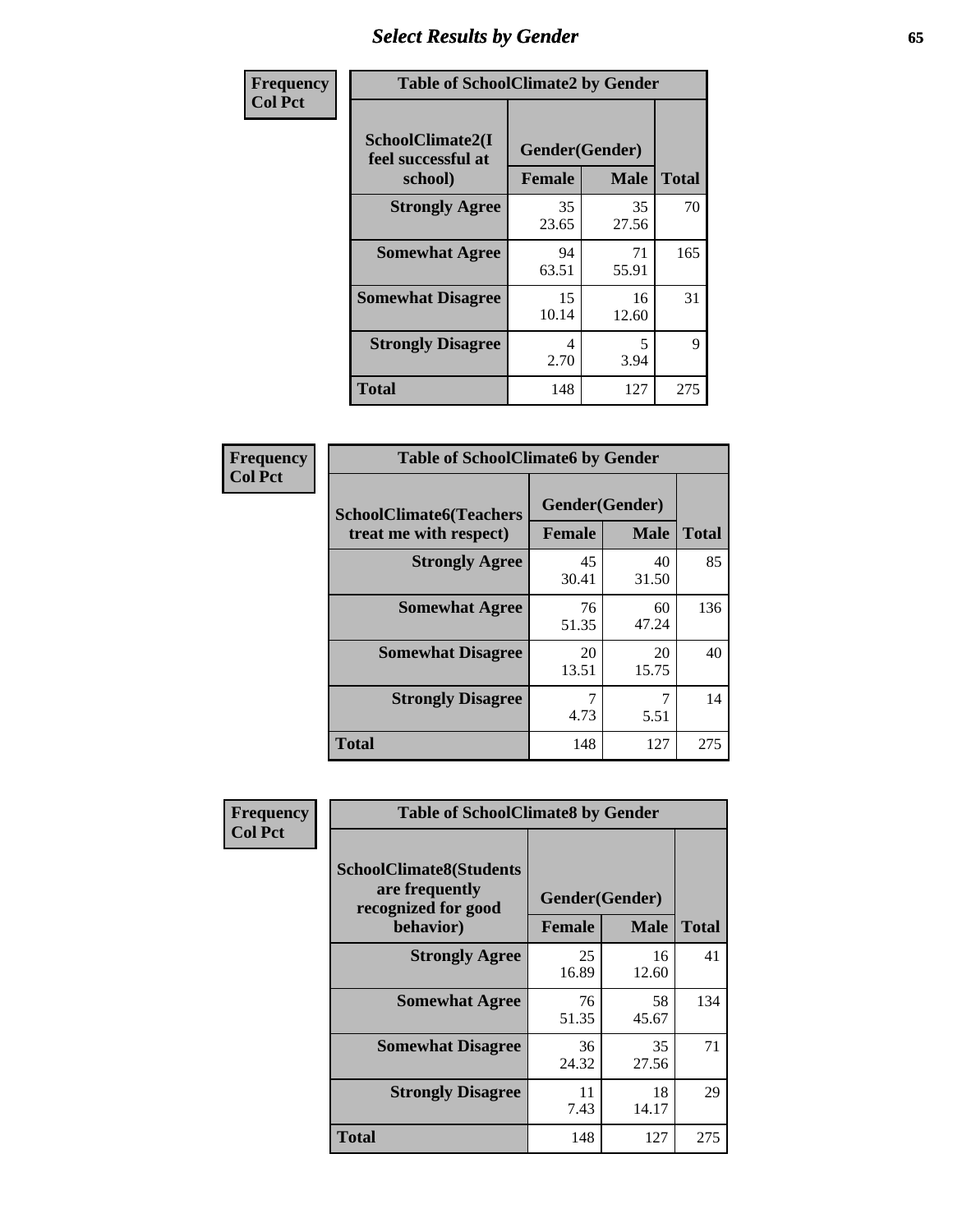## *Select Results by Gender* **66**

| Frequency      | <b>Table of Gender by Dropout</b> |                                                                        |                |              |
|----------------|-----------------------------------|------------------------------------------------------------------------|----------------|--------------|
| <b>Row Pct</b> |                                   | Dropout(I<br>have<br>thought<br>about<br>dropping<br>out of<br>school) |                |              |
|                | Gender(Gender)                    | <b>Yes</b>                                                             | N <sub>0</sub> | <b>Total</b> |
|                | <b>Female</b>                     | 21<br>14.19                                                            | 127<br>85.81   | 148          |
|                | <b>Male</b>                       | 34<br>26.77                                                            | 93<br>73.23    | 127          |
|                | <b>Total</b>                      | 55                                                                     | 220            | 275          |

| Frequency      | <b>Table of Gender by Dropoutreason</b> |                             |                                                                    |                          |                                |              |              |  |
|----------------|-----------------------------------------|-----------------------------|--------------------------------------------------------------------|--------------------------|--------------------------------|--------------|--------------|--|
| <b>Row Pct</b> |                                         |                             | Dropoutreason(If I dropped out the<br>reason would most likely be) |                          |                                |              |              |  |
|                | Gender(Gender)                          | Won't<br><b>Drop</b><br>out | <b>Bored</b>                                                       | Family<br><b>Reasons</b> | <b>Being</b><br><b>Bullied</b> | <b>Other</b> | <b>Total</b> |  |
|                | <b>Female</b>                           | 110<br>74.32                | 16<br>10.81                                                        | 12<br>8.11               | 3<br>2.03                      | 4.73         | 148          |  |
|                | <b>Male</b>                             | 81<br>63.78                 | 25<br>19.69                                                        | 6<br>4.72                | 0<br>0.00                      | 15<br>11.81  | 127          |  |
|                | <b>Total</b>                            | 191                         | 41                                                                 | 18                       | 3                              | 22           | 275          |  |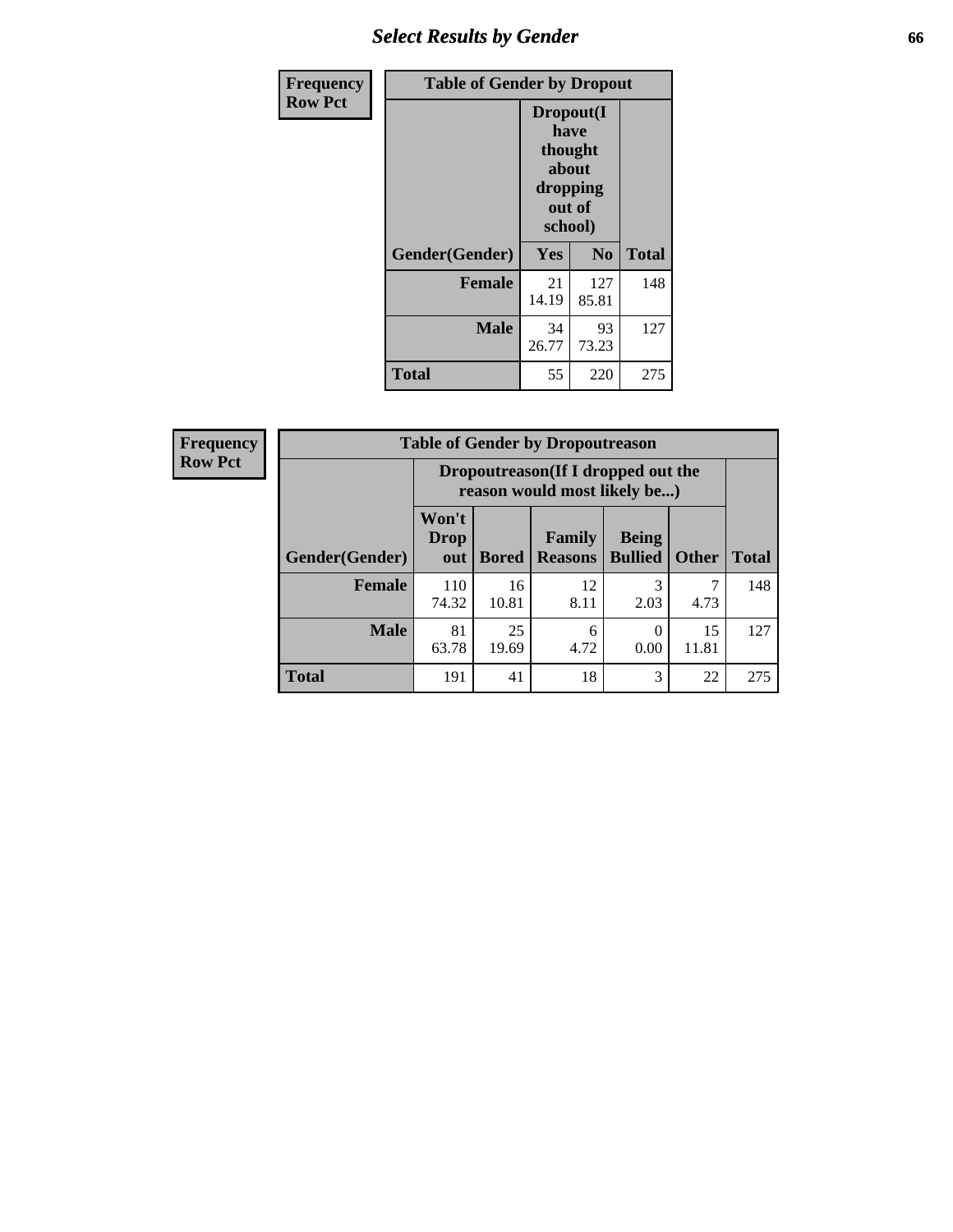*School Safety* **67**

| Frequency      | <b>Table of Gender by Bullied2</b> |                 |                |              |
|----------------|------------------------------------|-----------------|----------------|--------------|
| <b>Row Pct</b> |                                    | <b>Bullied2</b> |                |              |
|                | Gender(Gender)                     | Yes             | N <sub>0</sub> | <b>Total</b> |
|                | <b>Female</b>                      | 17<br>11.49     | 131<br>88.51   | 148          |
|                | <b>Male</b>                        | 13<br>10.24     | 114<br>89.76   | 127          |
|                | <b>Total</b>                       | 30              | 245            | 275          |

| <b>Frequency</b> | <b>Table of Gender by Bulliedothers2</b> |                       |                |       |
|------------------|------------------------------------------|-----------------------|----------------|-------|
| <b>Row Pct</b>   |                                          | <b>Bulliedothers2</b> |                |       |
|                  | Gender(Gender)                           | <b>Yes</b>            | N <sub>0</sub> | Total |
|                  | <b>Female</b>                            | 11<br>7.43            | 137<br>92.57   | 148   |
|                  | <b>Male</b>                              | 8<br>6.30             | 119<br>93.70   | 127   |
|                  | <b>Total</b>                             | 19                    | 256            | 275   |

| Frequency      | <b>Table of Gender by Weaponschool2</b> |                      |                |              |
|----------------|-----------------------------------------|----------------------|----------------|--------------|
| <b>Row Pct</b> |                                         | <b>Weaponschool2</b> |                |              |
|                | Gender(Gender)                          | <b>Yes</b>           | N <sub>0</sub> | <b>Total</b> |
|                | <b>Female</b>                           | 1.35                 | 146<br>98.65   | 148          |
|                | <b>Male</b>                             | 5<br>3.94            | 122<br>96.06   | 127          |
|                | <b>Total</b>                            |                      | 268            | 275          |

| Frequency      | <b>Table of Gender by Absentunsafe2</b> |               |                |              |
|----------------|-----------------------------------------|---------------|----------------|--------------|
| <b>Row Pct</b> |                                         | Absentunsafe2 |                |              |
|                | Gender(Gender)                          | Yes           | N <sub>0</sub> | <b>Total</b> |
|                | <b>Female</b>                           | 1.35          | 146<br>98.65   | 148          |
|                | <b>Male</b>                             | 1.57          | 125<br>98.43   | 127          |
|                | <b>Total</b>                            | 4             | 271            | 275          |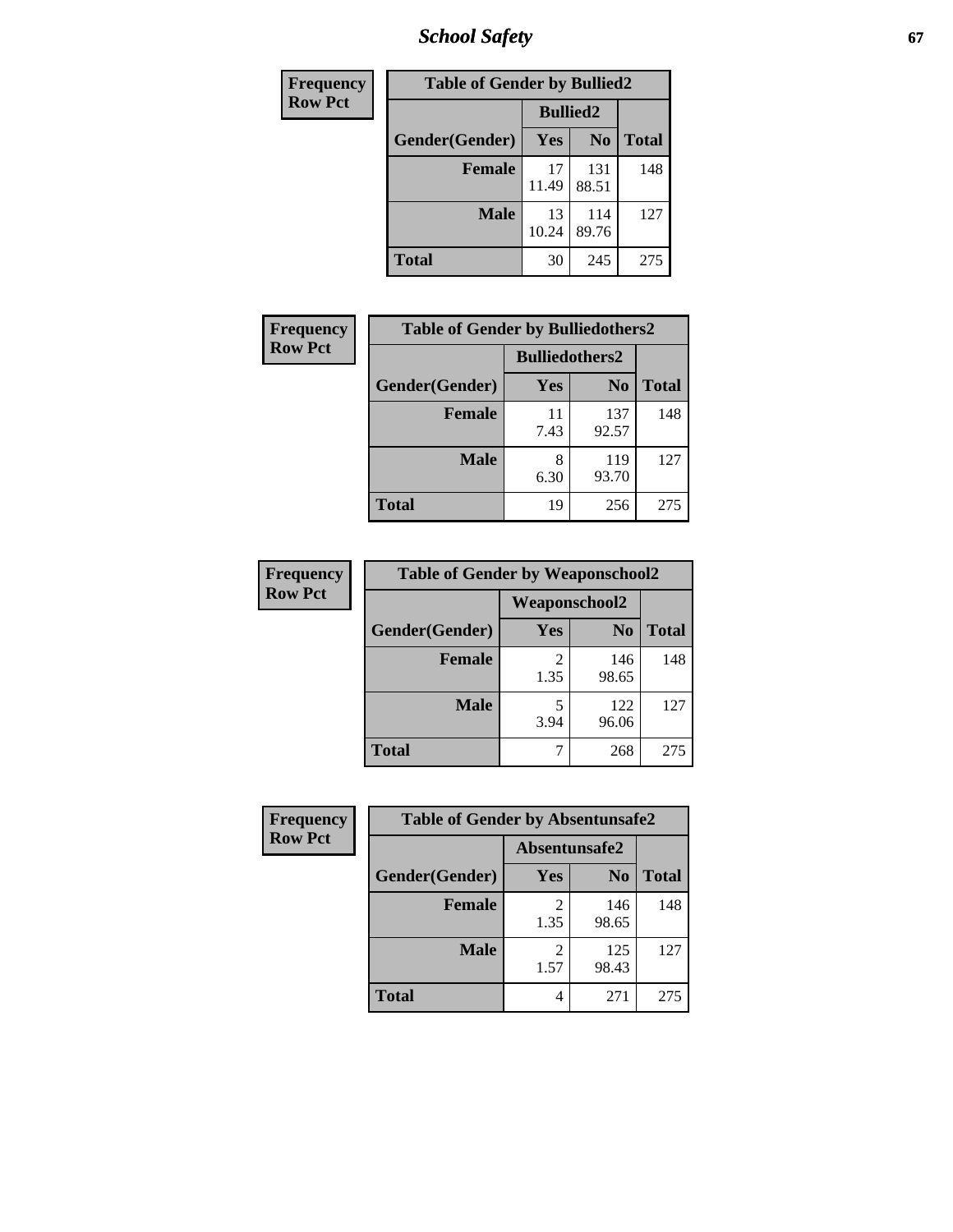*School Safety* **68**

| Frequency      | <b>Table of Gender by Gangself</b> |                                                                                                        |                |              |
|----------------|------------------------------------|--------------------------------------------------------------------------------------------------------|----------------|--------------|
| <b>Row Pct</b> |                                    | <b>Gangself</b> (I<br>have<br>participated<br>in illegal gang<br>activities in<br>the past 30<br>days) |                |              |
|                | Gender(Gender)                     | Yes                                                                                                    | N <sub>0</sub> | <b>Total</b> |
|                | <b>Female</b>                      | 0.68                                                                                                   | 147<br>99.32   | 148          |
|                | <b>Male</b>                        | 10<br>7.87                                                                                             | 117<br>92.13   | 127          |
|                | <b>Total</b>                       | 11                                                                                                     | 264            | 275          |

| Frequency      | <b>Table of Gender by Gangpeers</b> |                                                                                                                             |                |              |
|----------------|-------------------------------------|-----------------------------------------------------------------------------------------------------------------------------|----------------|--------------|
| <b>Row Pct</b> |                                     | <b>Gangpeers</b> (I<br>have friends<br>who have<br>participated<br>in illegal gang<br>activities in<br>the past 30<br>days) |                |              |
|                | Gender(Gender)                      | Yes                                                                                                                         | N <sub>0</sub> | <b>Total</b> |
|                | <b>Female</b>                       | 10<br>6.76                                                                                                                  | 138<br>93.24   | 148          |
|                | <b>Male</b>                         | 13<br>10.24                                                                                                                 | 114<br>89.76   | 127          |
|                | <b>Total</b>                        | 23                                                                                                                          | 252            | 275          |

| <b>Frequency</b> | <b>Table of Gender by Pickedon2</b> |             |                |              |
|------------------|-------------------------------------|-------------|----------------|--------------|
| <b>Row Pct</b>   |                                     | Pickedon2   |                |              |
|                  | Gender(Gender)                      | Yes         | N <sub>0</sub> | <b>Total</b> |
|                  | <b>Female</b>                       | 36<br>24.32 | 112<br>75.68   | 148          |
|                  | <b>Male</b>                         | 27<br>21.26 | 100<br>78.74   | 127          |
|                  | <b>Total</b>                        | 63          | 212            | 275          |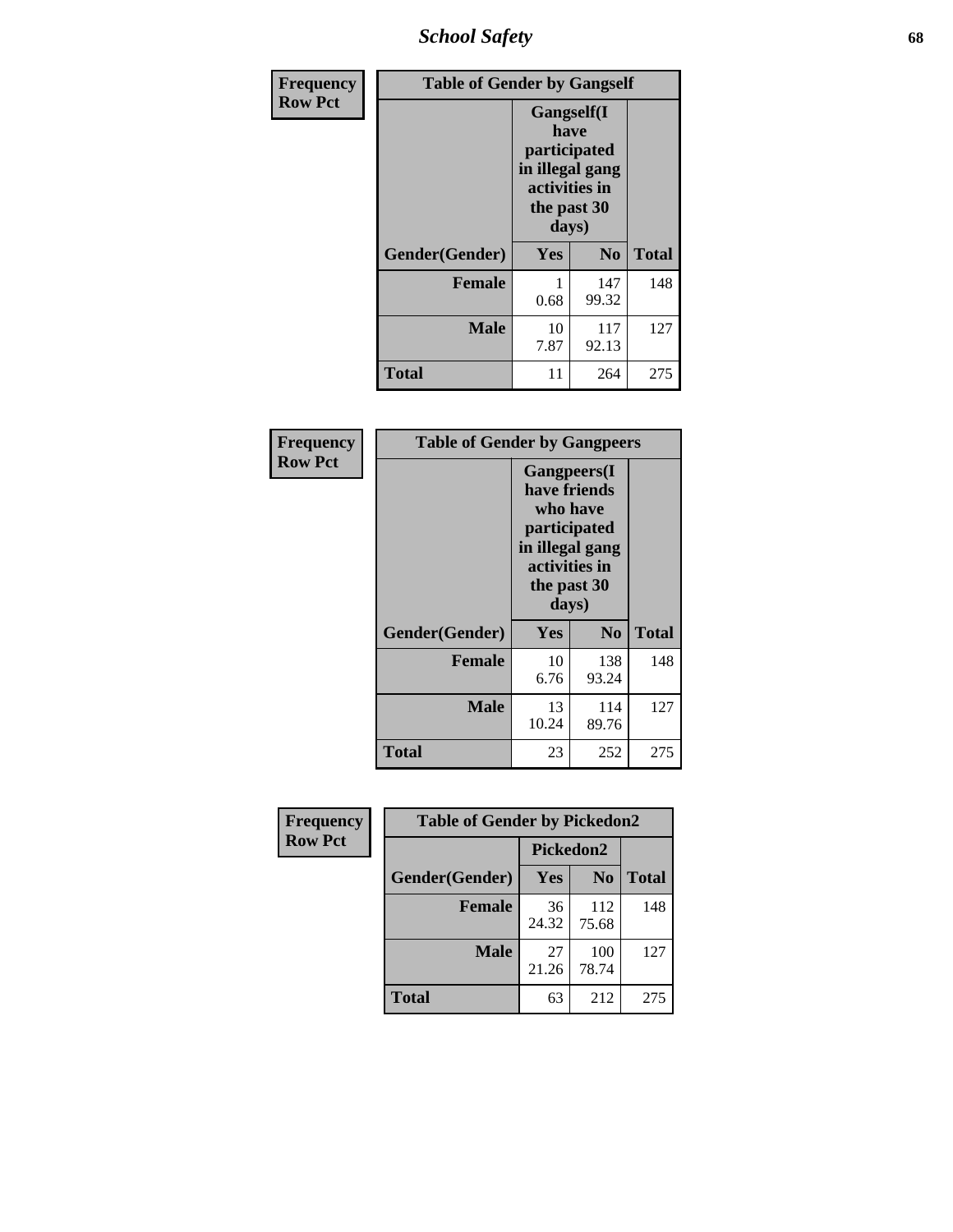*School Safety* **69**

| Frequency      | <b>Table of Gender by Safeschool2</b> |              |                |              |  |
|----------------|---------------------------------------|--------------|----------------|--------------|--|
| <b>Row Pct</b> |                                       | Safeschool2  |                |              |  |
|                | Gender(Gender)                        | Yes          | N <sub>0</sub> | <b>Total</b> |  |
|                | <b>Female</b>                         | 136<br>91.89 | 12<br>8.11     | 148          |  |
|                | <b>Male</b>                           | 108<br>85.04 | 19<br>14.96    | 127          |  |
|                | <b>Total</b>                          | 244          | 31             | 275          |  |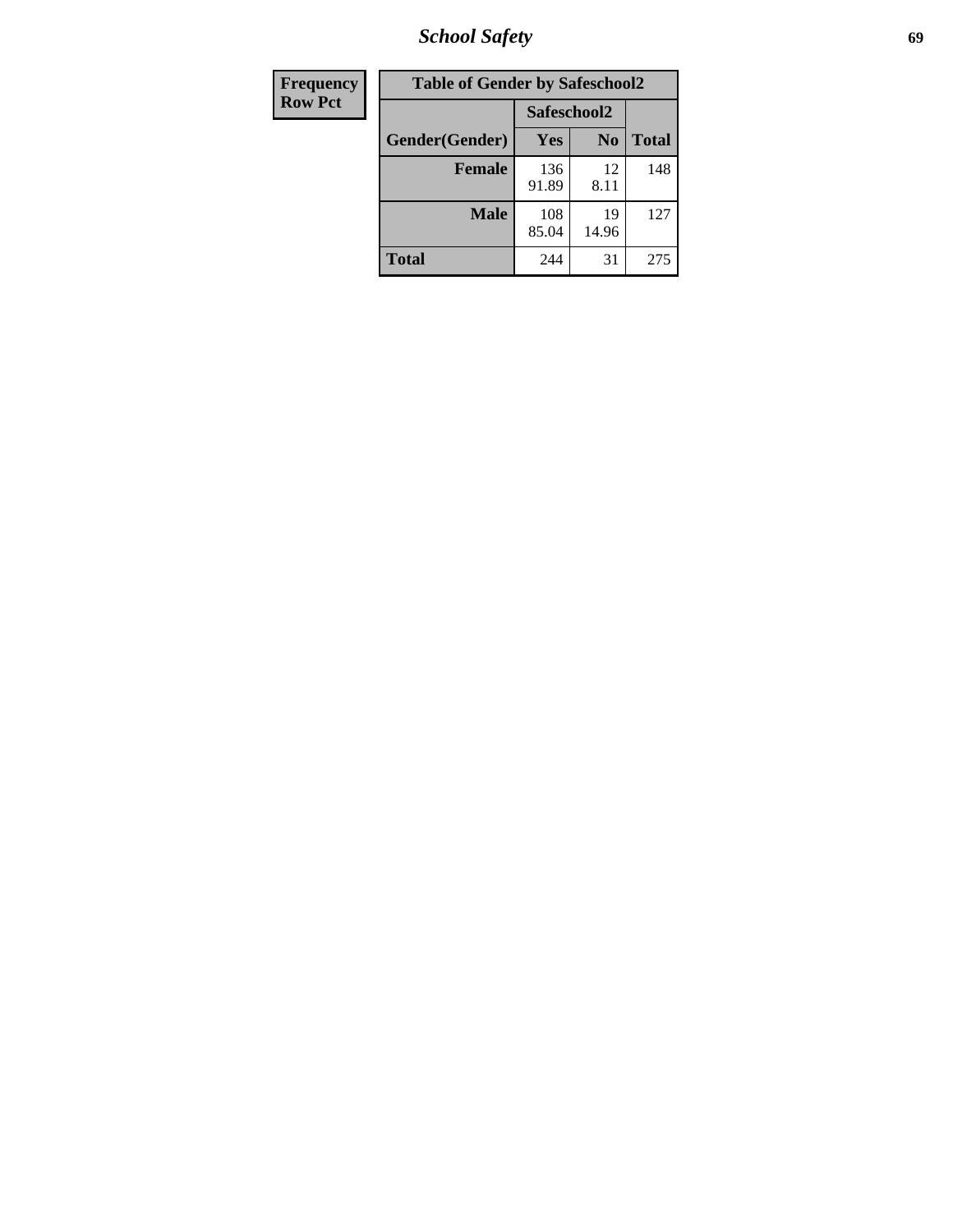# *Incidence of Drug Use* **70**

| <b>Frequency</b> |                | <b>Table of Gender by AlcoholAlt</b>     |                |              |
|------------------|----------------|------------------------------------------|----------------|--------------|
| <b>Row Pct</b>   |                | AlcoholAlt(Alcohol<br>use, past 30 days) |                |              |
|                  | Gender(Gender) | <b>Yes</b>                               | N <sub>0</sub> | <b>Total</b> |
|                  | <b>Female</b>  | 41<br>27.70                              | 107<br>72.30   | 148          |
|                  | <b>Male</b>    | 39<br>30.71                              | 88<br>69.29    | 127          |
|                  | <b>Total</b>   | 80                                       | 195            | 275          |

| <b>Frequency</b> | <b>Table of Gender by TobaccoAny</b> |                    |                    |              |  |
|------------------|--------------------------------------|--------------------|--------------------|--------------|--|
| <b>Row Pct</b>   |                                      | use, past 30 days) | TobaccoAny(Tobacco |              |  |
|                  | Gender(Gender)                       | Yes                | N <sub>0</sub>     | <b>Total</b> |  |
|                  | <b>Female</b>                        | 15<br>10.14        | 133<br>89.86       | 148          |  |
|                  | <b>Male</b>                          | 24<br>18.90        | 103<br>81.10       | 127          |  |
|                  | <b>Total</b>                         | 39                 | 236                | 275          |  |

| <b>Frequency</b> | <b>Table of Gender by MarijuanaAlt</b> |             |                                              |              |
|------------------|----------------------------------------|-------------|----------------------------------------------|--------------|
| <b>Row Pct</b>   |                                        |             | MarijuanaAlt(Marijuana<br>use, past 30 days) |              |
|                  | Gender(Gender)                         | <b>Yes</b>  | N <sub>0</sub>                               | <b>Total</b> |
|                  | <b>Female</b>                          | 18<br>12.16 | 130<br>87.84                                 | 148          |
|                  | <b>Male</b>                            | 24<br>18.90 | 103<br>81.10                                 | 127          |
|                  | <b>Total</b>                           | 42          | 233                                          | 275          |

| <b>Frequency</b> | <b>Table of Gender by OtherDrugAny</b> |                                                      |                |              |  |
|------------------|----------------------------------------|------------------------------------------------------|----------------|--------------|--|
| <b>Row Pct</b>   |                                        | <b>OtherDrugAny(Other</b><br>drug use, past 30 days) |                |              |  |
|                  | Gender(Gender)                         | <b>Yes</b>                                           | N <sub>0</sub> | <b>Total</b> |  |
|                  | <b>Female</b>                          | 9<br>6.08                                            | 139<br>93.92   | 148          |  |
|                  | <b>Male</b>                            | 17<br>13.39                                          | 110<br>86.61   | 127          |  |
|                  | <b>Total</b>                           | 26                                                   | 249            | 275          |  |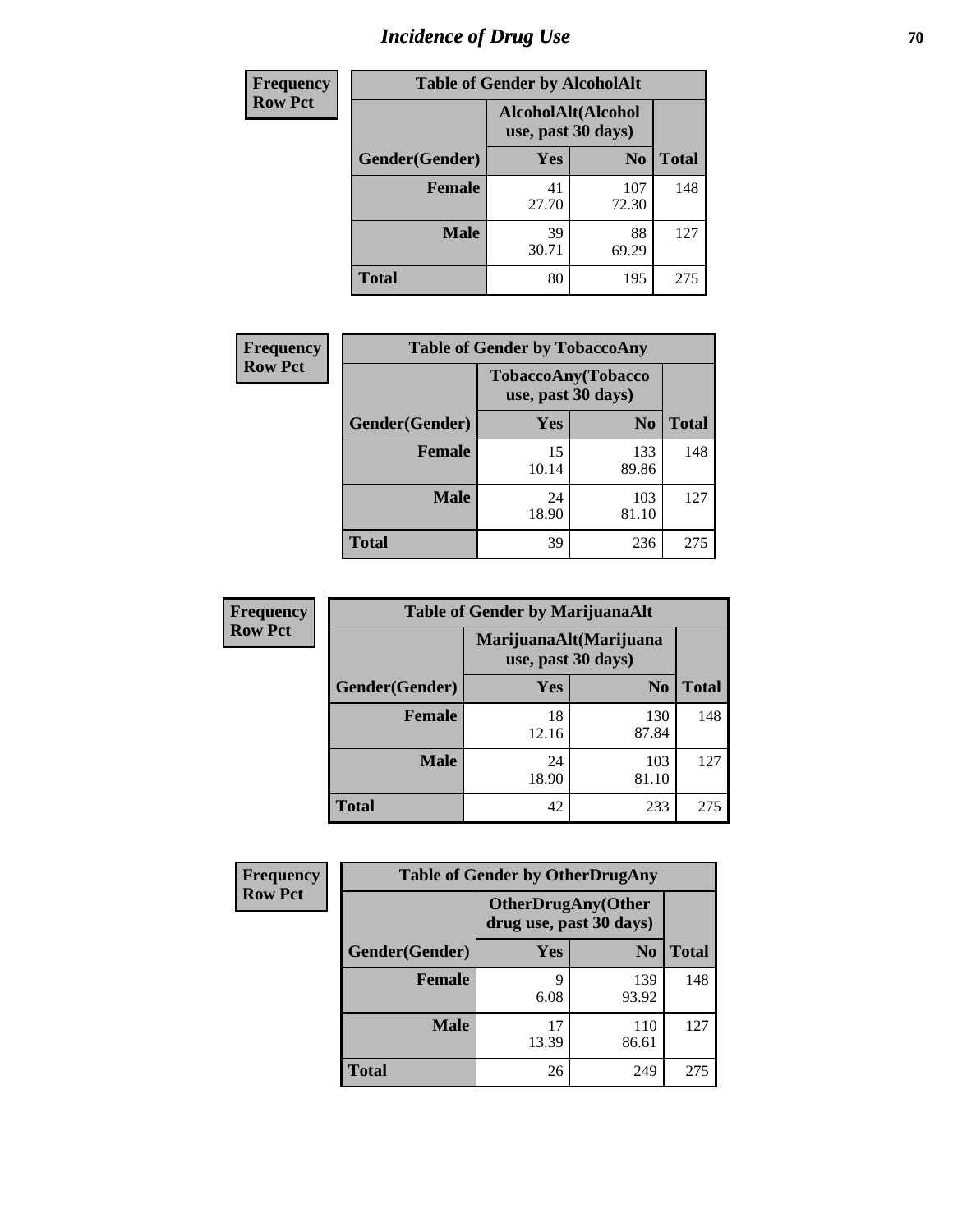#### *Average Age at Onset of Use* **71** *Results for "Average Age at Onset of Use" questions exclude students who said they did not use that substance*

#### **Gender=Female**

| <b>Variable</b>    | <b>Label</b>                                                       | <b>Mean</b> |
|--------------------|--------------------------------------------------------------------|-------------|
| Alcoholinit2       | I started using alcohol when I was                                 | 14.26       |
| Cigarettesinit2    | I started smoking tobacco when I was                               | 15.06       |
| Smokelessinit2     | I started chewing tobacco when I was                               | 14.00       |
| Marijuanainit2     | I started using marijuana when I was                               | 14.96       |
| Cocaineinit2       | I started using cocaine when I was                                 | 16.33       |
| Inhalantsinit2     | I started using inhalants when I was                               |             |
| Steroidsinit2      | I started using steroids when I was                                |             |
| Ecstasyinit2       | I started using ecstasy when I was                                 | 15.67       |
| Methinit2          | I started using methamphetamines when I was                        |             |
| Hallucinogensinit2 | I started using hallucinogens when I was                           | 15.67       |
| Prescription in t2 | I started using prescription drugs not prescribed to me when I was | 15.18       |

#### **Gender=Male**

| <i><b>Variable</b></i> | Label                                                              | <b>Mean</b> |
|------------------------|--------------------------------------------------------------------|-------------|
| Alcoholinit2           | I started using alcohol when I was                                 | 14.54       |
| Cigarettesinit2        | I started smoking tobacco when I was                               | 15.04       |
| Smokelessinit2         | I started chewing tobacco when I was                               | 15.23       |
| Marijuanainit2         | I started using marijuana when I was                               | 14.62       |
| Cocaineinit2           | I started using cocaine when I was                                 | 14.13       |
| Inhalantsinit2         | I started using inhalants when I was                               | 11.83       |
| Steroidsinit2          | I started using steroids when I was                                | 13.75       |
| Ecstasyinit2           | I started using ecstasy when I was                                 | 13.86       |
| Methinit2              | I started using methamphetamines when I was                        | 13.25       |
| Hallucinogensinit2     | I started using hallucinogens when I was                           | 13.25       |
| Prescriptioninit2      | I started using prescription drugs not prescribed to me when I was | 14.23       |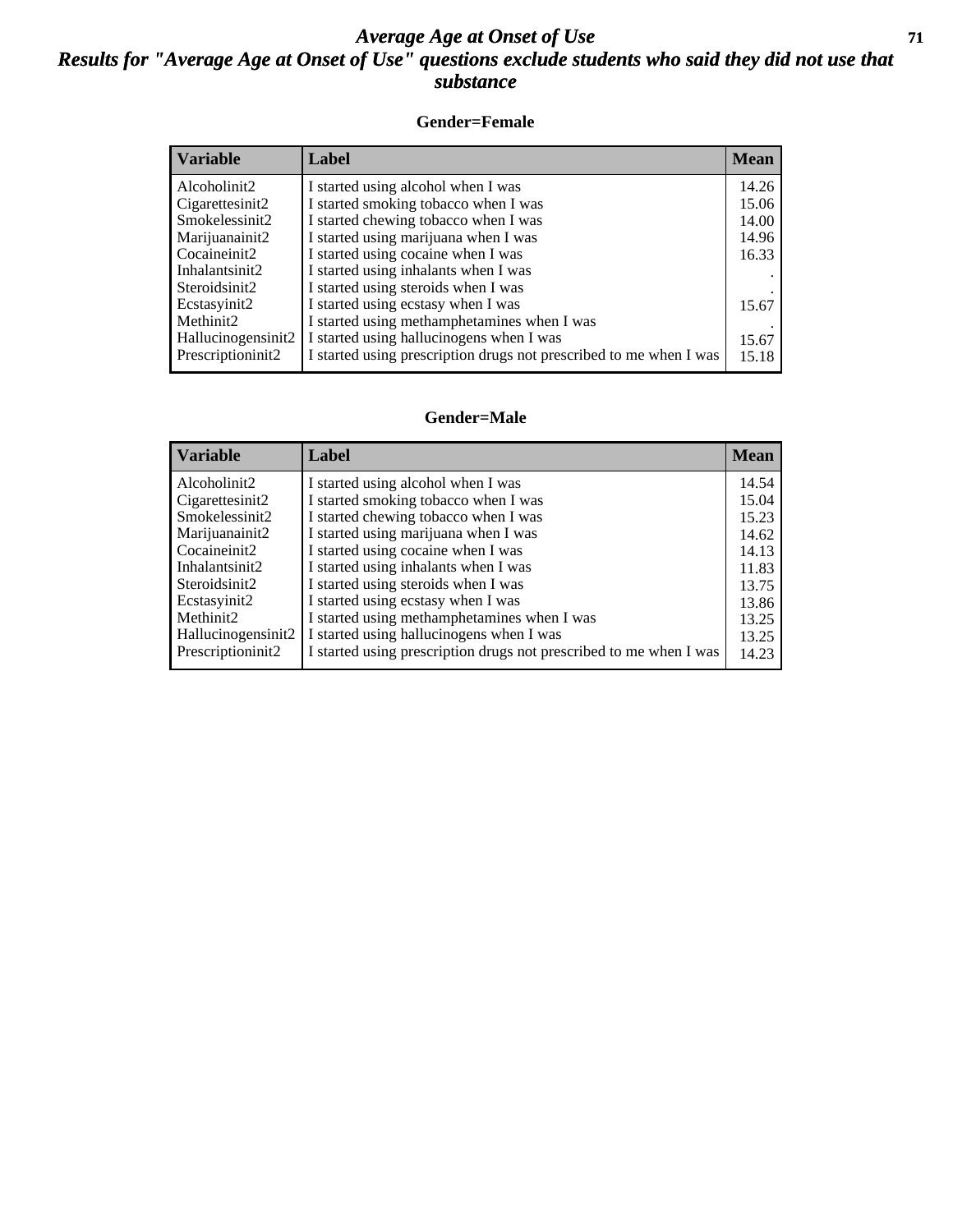# *I Think These Drugs are Harmful* **72**

| <b>Frequency</b> | <b>Table of Gender by Alcoholharmdich</b> |                                                   |                |              |  |
|------------------|-------------------------------------------|---------------------------------------------------|----------------|--------------|--|
| <b>Row Pct</b>   |                                           | Alcoholharmdich(I<br>think alcohol is<br>harmful) |                |              |  |
|                  | Gender(Gender)                            | <b>Yes</b>                                        | N <sub>0</sub> | <b>Total</b> |  |
|                  | <b>Female</b>                             | 124<br>83.78                                      | 24<br>16.22    | 148          |  |
|                  | <b>Male</b>                               | 93<br>73.23                                       | 34<br>26.77    | 127          |  |
|                  | <b>Total</b>                              | 217                                               | 58             | 275          |  |

| Frequency      | <b>Table of Gender by Tobaccoharmdich</b> |                              |                   |              |  |
|----------------|-------------------------------------------|------------------------------|-------------------|--------------|--|
| <b>Row Pct</b> |                                           | think tobacco is<br>harmful) | Tobaccoharmdich(I |              |  |
|                | Gender(Gender)                            | Yes                          | N <sub>0</sub>    | <b>Total</b> |  |
|                | <b>Female</b>                             | 147<br>99.32                 | 0.68              | 148          |  |
|                | <b>Male</b>                               | 115<br>90.55                 | 12<br>9.45        | 127          |  |
|                | <b>Total</b>                              | 262                          | 13                | 275          |  |

| Frequency      | <b>Table of Gender by Marijuanaharmdich</b> |                                                       |                |              |  |
|----------------|---------------------------------------------|-------------------------------------------------------|----------------|--------------|--|
| <b>Row Pct</b> |                                             | Marijuanaharmdich(I<br>think marijuana is<br>harmful) |                |              |  |
|                | Gender(Gender)                              | <b>Yes</b>                                            | N <sub>0</sub> | <b>Total</b> |  |
|                | <b>Female</b>                               | 123<br>83.11                                          | 25<br>16.89    | 148          |  |
|                | <b>Male</b>                                 | 81<br>63.78                                           | 46<br>36.22    | 127          |  |
|                | <b>Total</b>                                | 204                                                   | 71             | 275          |  |

| Frequency      | <b>Table of Gender by Otherdrugharmdich</b> |                                                          |                        |              |  |
|----------------|---------------------------------------------|----------------------------------------------------------|------------------------|--------------|--|
| <b>Row Pct</b> |                                             | Otherdrugharmdich(I<br>think other drugs are<br>harmful) |                        |              |  |
|                | Gender(Gender)                              | <b>Yes</b>                                               | $\mathbf{N_0}$         | <b>Total</b> |  |
|                | <b>Female</b>                               | 146<br>98.65                                             | $\mathfrak{D}$<br>1.35 | 148          |  |
|                | <b>Male</b>                                 | 119<br>93.70                                             | 8<br>6.30              | 127          |  |
|                | <b>Total</b>                                | 265                                                      | 10                     | 275          |  |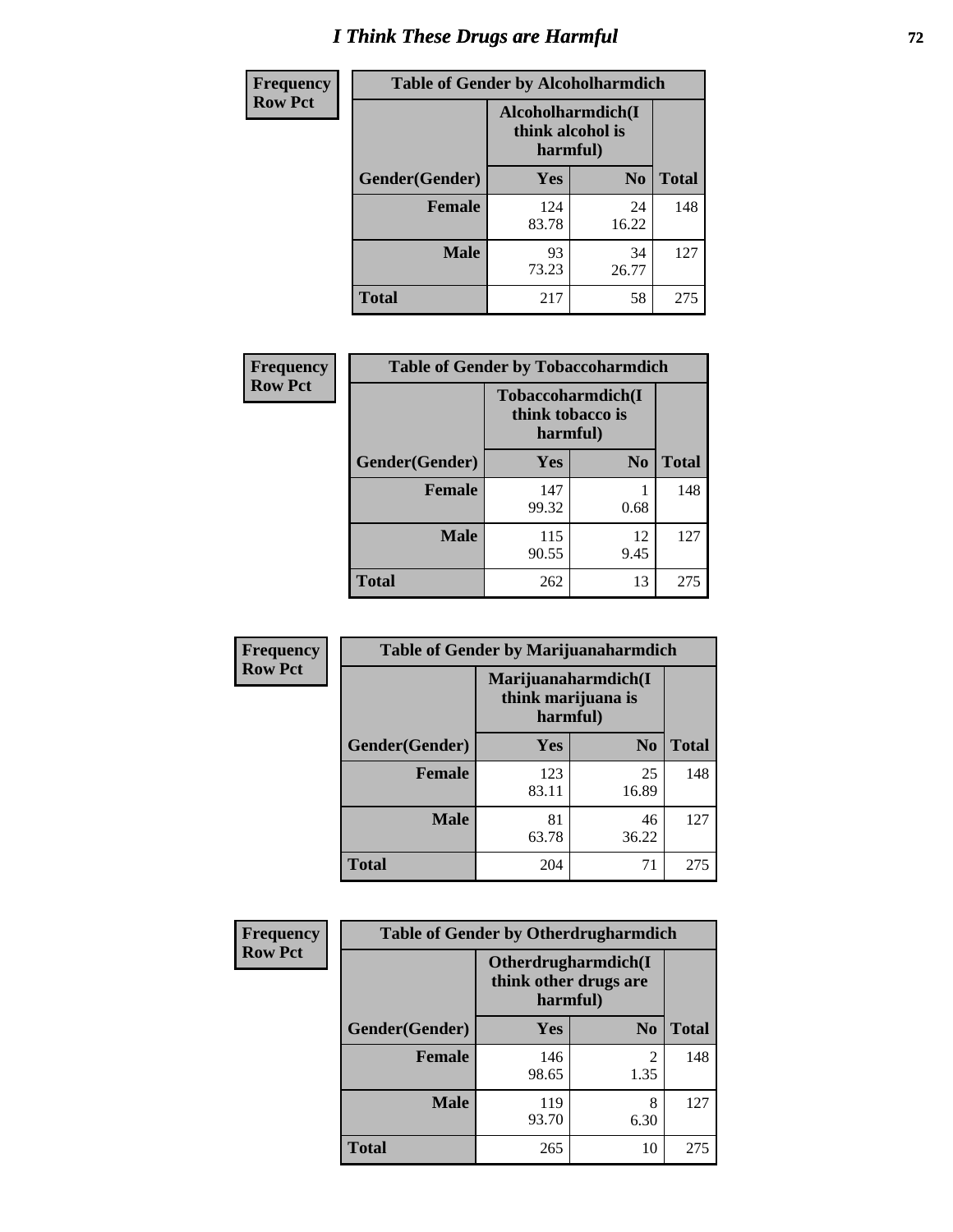| <b>Frequency</b> | <b>Table of Gender by Alcohollocation1</b> |                                                               |             |              |
|------------------|--------------------------------------------|---------------------------------------------------------------|-------------|--------------|
| <b>Row Pct</b>   |                                            | <b>Alcohollocation1(Places</b><br><b>Friends Use Alcohol)</b> |             |              |
|                  | Gender(Gender)                             |                                                               | Do Not Use  | <b>Total</b> |
|                  | <b>Female</b>                              | 92<br>62.16                                                   | 56<br>37.84 | 148          |
|                  | <b>Male</b>                                | 73<br>57.48                                                   | 54<br>42.52 | 127          |
|                  | <b>Total</b>                               | 165                                                           | 110         | 275          |

| <b>Frequency</b> | <b>Table of Gender by Alcohollocation2</b> |                                                               |             |              |
|------------------|--------------------------------------------|---------------------------------------------------------------|-------------|--------------|
| <b>Row Pct</b>   |                                            | <b>Alcohollocation2(Places</b><br><b>Friends Use Alcohol)</b> |             |              |
|                  | Gender(Gender)                             |                                                               | Home        | <b>Total</b> |
|                  | <b>Female</b>                              | 88<br>59.46                                                   | 60<br>40.54 | 148          |
|                  | <b>Male</b>                                | 72<br>56.69                                                   | 55<br>43.31 | 127          |
|                  | <b>Total</b>                               | 160                                                           | 115         | 275          |

| Frequency      | <b>Table of Gender by Alcohollocation3</b> |              |                                                               |              |
|----------------|--------------------------------------------|--------------|---------------------------------------------------------------|--------------|
| <b>Row Pct</b> |                                            |              | <b>Alcohollocation3(Places</b><br><b>Friends Use Alcohol)</b> |              |
|                | Gender(Gender)                             |              | <b>School</b>                                                 | <b>Total</b> |
|                | <b>Female</b>                              | 140<br>94.59 | 8<br>5.41                                                     | 148          |
|                | <b>Male</b>                                | 111<br>87.40 | 16<br>12.60                                                   | 127          |
|                | <b>Total</b>                               | 251          | 24                                                            | 275          |

| Frequency      | <b>Table of Gender by Alcohollocation4</b> |                                                               |             |              |
|----------------|--------------------------------------------|---------------------------------------------------------------|-------------|--------------|
| <b>Row Pct</b> |                                            | <b>Alcohollocation4(Places</b><br><b>Friends Use Alcohol)</b> |             |              |
|                | <b>Gender</b> (Gender)                     |                                                               | Car         | <b>Total</b> |
|                | <b>Female</b>                              | 132<br>89.19                                                  | 16<br>10.81 | 148          |
|                | <b>Male</b>                                | 110<br>86.61                                                  | 17<br>13.39 | 127          |
|                | <b>Total</b>                               | 242                                                           | 33          | 275          |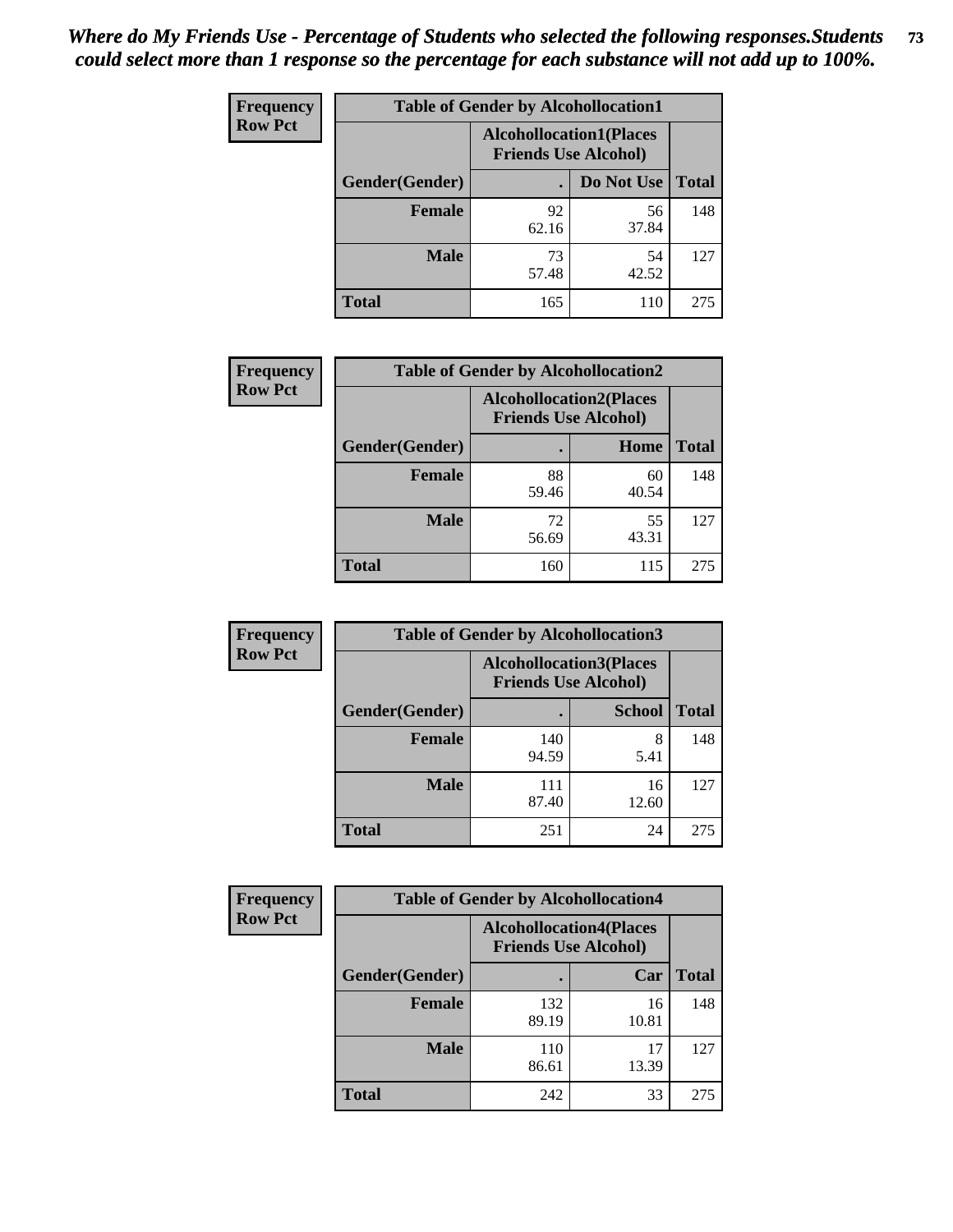| <b>Frequency</b> | <b>Table of Gender by Alcohollocation5</b> |                                                                |                                 |              |
|------------------|--------------------------------------------|----------------------------------------------------------------|---------------------------------|--------------|
| <b>Row Pct</b>   |                                            | <b>Alcohollocation5</b> (Places<br><b>Friends Use Alcohol)</b> |                                 |              |
|                  | Gender(Gender)                             | ٠                                                              | <b>Friend's</b><br><b>House</b> | <b>Total</b> |
|                  | <b>Female</b>                              | 69<br>46.62                                                    | 79<br>53.38                     | 148          |
|                  | <b>Male</b>                                | 64<br>50.39                                                    | 63<br>49.61                     | 127          |
|                  | <b>Total</b>                               | 133                                                            | 142                             | 275          |

| <b>Frequency</b> | <b>Table of Gender by Alcohollocation6</b> |                                                               |              |              |
|------------------|--------------------------------------------|---------------------------------------------------------------|--------------|--------------|
| <b>Row Pct</b>   |                                            | <b>Alcohollocation6(Places</b><br><b>Friends Use Alcohol)</b> |              |              |
|                  | <b>Gender</b> (Gender)                     |                                                               | <b>Other</b> | <b>Total</b> |
|                  | <b>Female</b>                              | 109<br>73.65                                                  | 39<br>26.35  | 148          |
|                  | <b>Male</b>                                | 96<br>75.59                                                   | 31<br>24.41  | 127          |
|                  | <b>Total</b>                               | 205                                                           | 70           | 275          |

| Frequency      | <b>Table of Gender by Tobaccolocation1</b> |                                                               |             |              |  |
|----------------|--------------------------------------------|---------------------------------------------------------------|-------------|--------------|--|
| <b>Row Pct</b> |                                            | <b>Tobaccolocation1(Places</b><br><b>Friends Use Tobacco)</b> |             |              |  |
|                | Gender(Gender)                             |                                                               | Do Not Use  | <b>Total</b> |  |
|                | Female                                     | 67<br>45.27                                                   | 81<br>54.73 | 148          |  |
|                | <b>Male</b>                                | 59<br>46.46                                                   | 68<br>53.54 | 127          |  |
|                | <b>Total</b>                               | 126                                                           | 149         | 275          |  |

| <b>Frequency</b> | <b>Table of Gender by Tobaccolocation2</b> |                                                               |             |              |
|------------------|--------------------------------------------|---------------------------------------------------------------|-------------|--------------|
| <b>Row Pct</b>   |                                            | <b>Tobaccolocation2(Places</b><br><b>Friends Use Tobacco)</b> |             |              |
|                  | Gender(Gender)                             |                                                               | Home        | <b>Total</b> |
|                  | Female                                     | 110<br>74.32                                                  | 38<br>25.68 | 148          |
|                  | <b>Male</b>                                | 85<br>66.93                                                   | 42<br>33.07 | 127          |
|                  | <b>Total</b>                               | 195                                                           | 80          | 275          |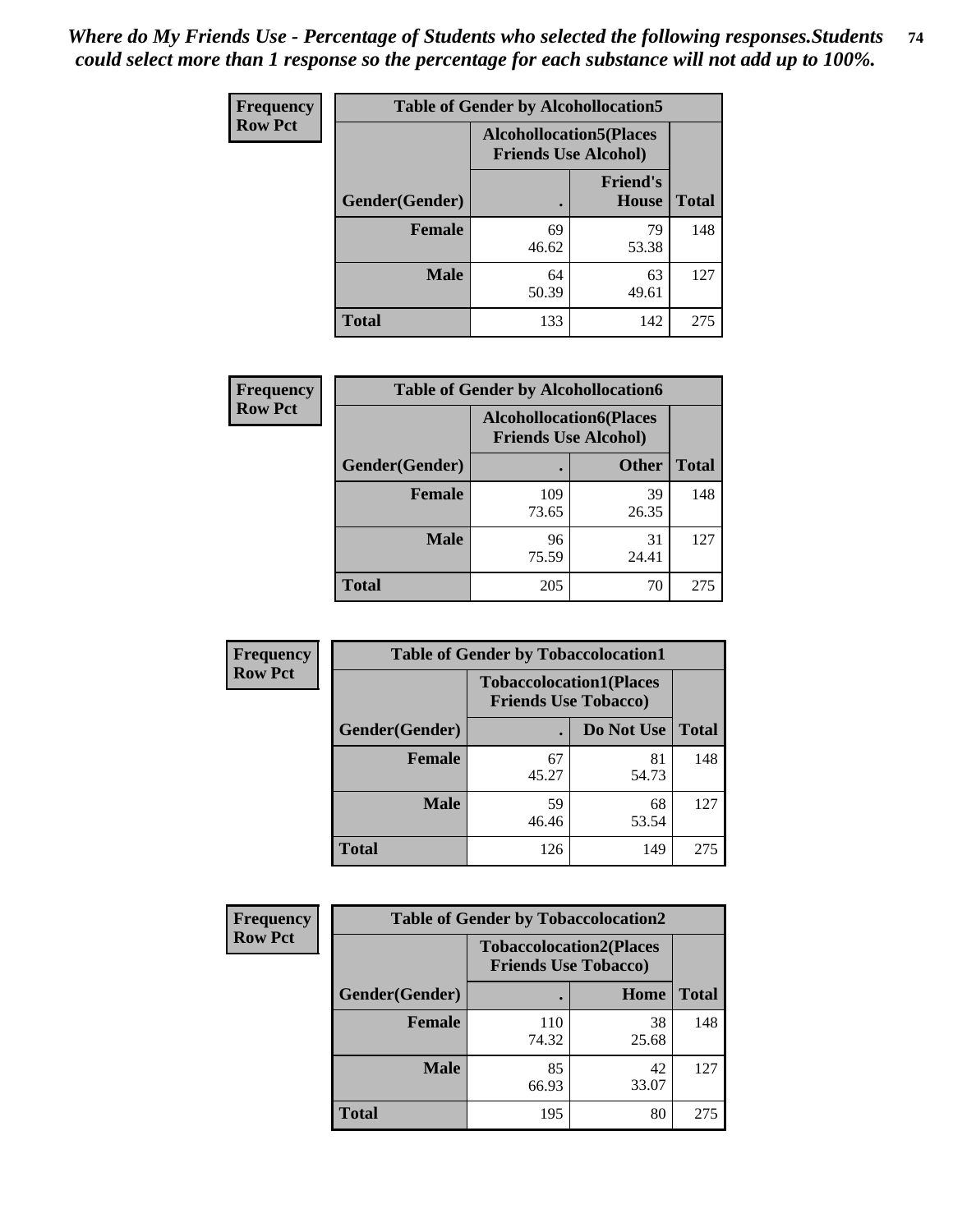| <b>Frequency</b> | <b>Table of Gender by Tobaccolocation3</b> |              |                                                               |              |
|------------------|--------------------------------------------|--------------|---------------------------------------------------------------|--------------|
| <b>Row Pct</b>   |                                            |              | <b>Tobaccolocation3(Places</b><br><b>Friends Use Tobacco)</b> |              |
|                  | Gender(Gender)                             |              | <b>School</b>                                                 | <b>Total</b> |
|                  | Female                                     | 137<br>92.57 | 11<br>7.43                                                    | 148          |
|                  | <b>Male</b>                                | 104<br>81.89 | 23<br>18.11                                                   | 127          |
|                  | Total                                      | 241          | 34                                                            | 275          |

| <b>Frequency</b> | <b>Table of Gender by Tobaccolocation4</b> |                                                               |             |              |
|------------------|--------------------------------------------|---------------------------------------------------------------|-------------|--------------|
| <b>Row Pct</b>   |                                            | <b>Tobaccolocation4(Places</b><br><b>Friends Use Tobacco)</b> |             |              |
|                  | Gender(Gender)                             |                                                               | Car         | <b>Total</b> |
|                  | <b>Female</b>                              | 108<br>72.97                                                  | 40<br>27.03 | 148          |
|                  | <b>Male</b>                                | 99<br>77.95                                                   | 28<br>22.05 | 127          |
|                  | <b>Total</b>                               | 207                                                           | 68          | 275          |

| <b>Frequency</b> | <b>Table of Gender by Tobaccolocation5</b> |                                                               |                          |              |
|------------------|--------------------------------------------|---------------------------------------------------------------|--------------------------|--------------|
| <b>Row Pct</b>   |                                            | <b>Tobaccolocation5(Places</b><br><b>Friends Use Tobacco)</b> |                          |              |
|                  | Gender(Gender)                             |                                                               | <b>Friend's</b><br>House | <b>Total</b> |
|                  | <b>Female</b>                              | 95<br>64.19                                                   | 53<br>35.81              | 148          |
|                  | <b>Male</b>                                | 88<br>69.29                                                   | 39<br>30.71              | 127          |
|                  | <b>Total</b>                               | 183                                                           | 92                       | 275          |

| Frequency      | <b>Table of Gender by Tobaccolocation6</b> |                                                               |              |              |
|----------------|--------------------------------------------|---------------------------------------------------------------|--------------|--------------|
| <b>Row Pct</b> |                                            | <b>Tobaccolocation6(Places</b><br><b>Friends Use Tobacco)</b> |              |              |
|                | Gender(Gender)                             |                                                               | <b>Other</b> | <b>Total</b> |
|                | Female                                     | 113<br>76.35                                                  | 35<br>23.65  | 148          |
|                | <b>Male</b>                                | 95<br>74.80                                                   | 32<br>25.20  | 127          |
|                | <b>Total</b>                               | 208                                                           | 67           | 275          |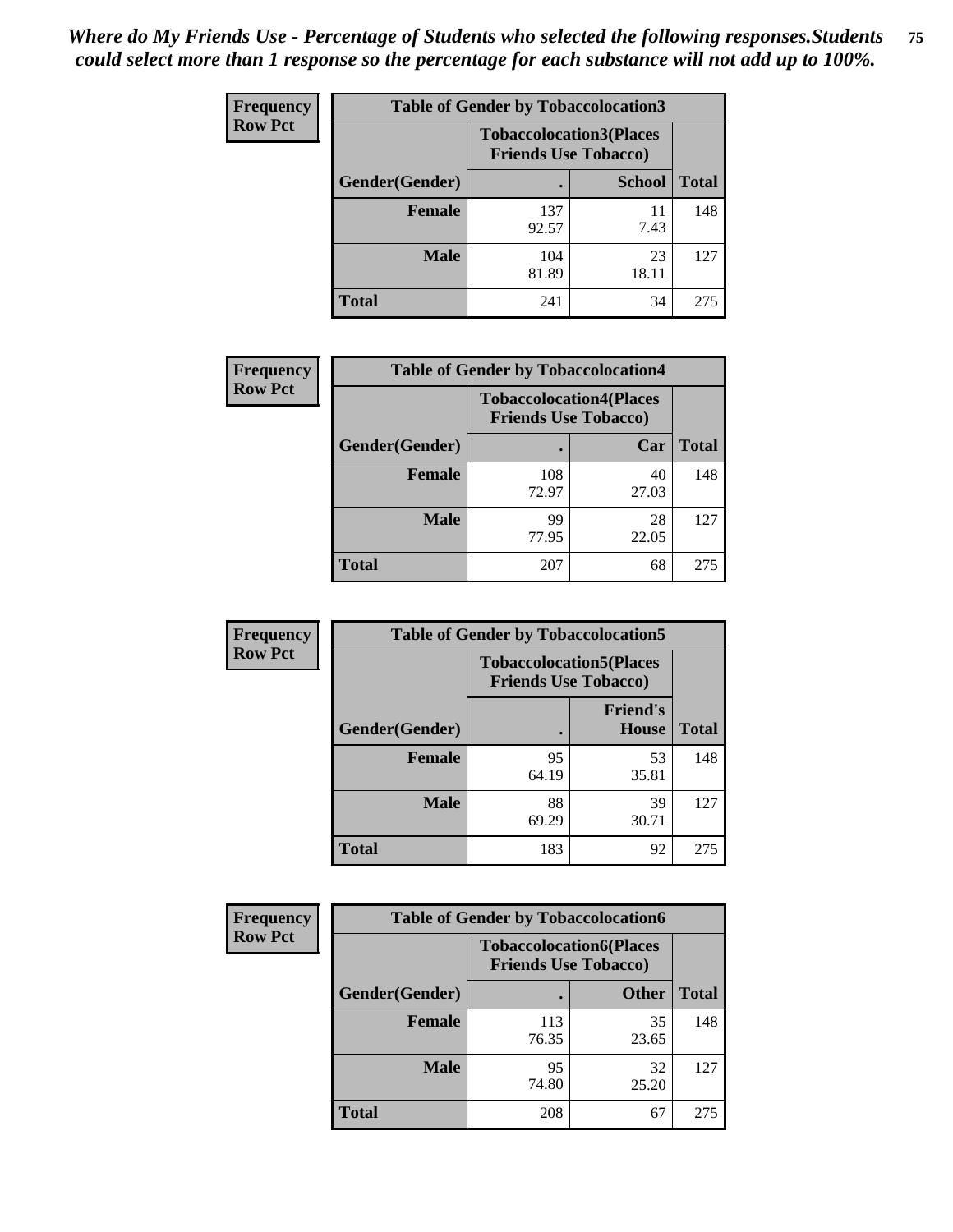| <b>Frequency</b> | <b>Table of Gender by Marijuanalocation1</b> |                                |                                  |              |
|------------------|----------------------------------------------|--------------------------------|----------------------------------|--------------|
| <b>Row Pct</b>   |                                              | <b>Friends Use Marijuana</b> ) | <b>Marijuanalocation1(Places</b> |              |
|                  | Gender(Gender)                               |                                | Do Not Use                       | <b>Total</b> |
|                  | <b>Female</b>                                | 74<br>50.00                    | 74<br>50.00                      | 148          |
|                  | <b>Male</b>                                  | 65<br>51.18                    | 62<br>48.82                      | 127          |
|                  | <b>Total</b>                                 | 139                            | 136                              | 275          |

| <b>Frequency</b> | <b>Table of Gender by Marijuanalocation2</b> |                                                                    |             |              |  |
|------------------|----------------------------------------------|--------------------------------------------------------------------|-------------|--------------|--|
| <b>Row Pct</b>   |                                              | <b>Marijuanalocation2(Places</b><br><b>Friends Use Marijuana</b> ) |             |              |  |
|                  | Gender(Gender)                               |                                                                    | Home        | <b>Total</b> |  |
|                  | Female                                       | 96<br>64.86                                                        | 52<br>35.14 | 148          |  |
|                  | <b>Male</b>                                  | 76<br>59.84                                                        | 51<br>40.16 | 127          |  |
|                  | <b>Total</b>                                 | 172                                                                | 103         | 275          |  |

| Frequency      | <b>Table of Gender by Marijuanalocation3</b> |                                |                                  |              |  |
|----------------|----------------------------------------------|--------------------------------|----------------------------------|--------------|--|
| <b>Row Pct</b> |                                              | <b>Friends Use Marijuana</b> ) | <b>Marijuanalocation3(Places</b> |              |  |
|                | Gender(Gender)                               |                                | <b>School</b>                    | <b>Total</b> |  |
|                | Female                                       | 130<br>87.84                   | 18<br>12.16                      | 148          |  |
|                | <b>Male</b>                                  | 100<br>78.74                   | 27<br>21.26                      | 127          |  |
|                | <b>Total</b>                                 | 230                            | 45                               | 275          |  |

| Frequency      | <b>Table of Gender by Marijuanalocation4</b> |                                |                                  |              |  |
|----------------|----------------------------------------------|--------------------------------|----------------------------------|--------------|--|
| <b>Row Pct</b> |                                              | <b>Friends Use Marijuana</b> ) | <b>Marijuanalocation4(Places</b> |              |  |
|                | Gender(Gender)                               |                                | Car                              | <b>Total</b> |  |
|                | <b>Female</b>                                | 109<br>73.65                   | 39<br>26.35                      | 148          |  |
|                | <b>Male</b>                                  | 90<br>70.87                    | 37<br>29.13                      | 127          |  |
|                | <b>Total</b>                                 | 199                            | 76                               | 275          |  |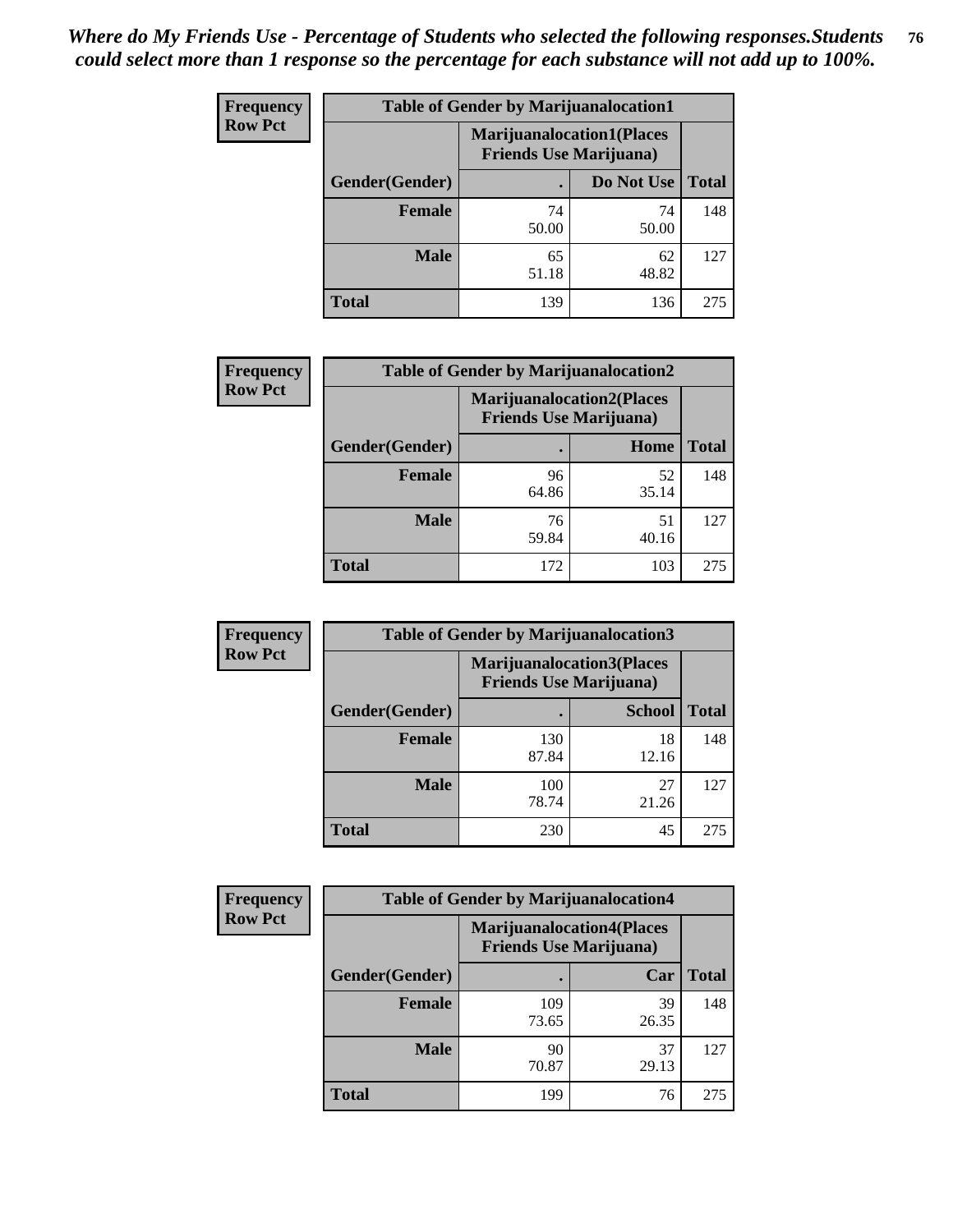| <b>Frequency</b> | <b>Table of Gender by Marijuanalocation5</b> |                                                                    |                          |              |
|------------------|----------------------------------------------|--------------------------------------------------------------------|--------------------------|--------------|
| <b>Row Pct</b>   |                                              | <b>Marijuanalocation5(Places</b><br><b>Friends Use Marijuana</b> ) |                          |              |
|                  | Gender(Gender)                               |                                                                    | <b>Friend's</b><br>House | <b>Total</b> |
|                  | <b>Female</b>                                | 81<br>54.73                                                        | 67<br>45.27              | 148          |
|                  | <b>Male</b>                                  | 75<br>59.06                                                        | 52<br>40.94              | 127          |
|                  | <b>Total</b>                                 | 156                                                                | 119                      | 275          |

| <b>Frequency</b> | <b>Table of Gender by Marijuanalocation6</b> |                                                                    |              |              |
|------------------|----------------------------------------------|--------------------------------------------------------------------|--------------|--------------|
| <b>Row Pct</b>   |                                              | <b>Marijuanalocation6(Places</b><br><b>Friends Use Marijuana</b> ) |              |              |
|                  | <b>Gender</b> (Gender)                       |                                                                    | <b>Other</b> | <b>Total</b> |
|                  | <b>Female</b>                                | 108<br>72.97                                                       | 40<br>27.03  | 148          |
|                  | <b>Male</b>                                  | 93<br>73.23                                                        | 34<br>26.77  | 127          |
|                  | <b>Total</b>                                 | 201                                                                | 74           | 275          |

| <b>Frequency</b> | <b>Table of Gender by Otherdruglocation1</b> |                                                                                |             |              |
|------------------|----------------------------------------------|--------------------------------------------------------------------------------|-------------|--------------|
| <b>Row Pct</b>   |                                              | <b>Otherdruglocation1(Places</b><br><b>Friends Use Other Illegal</b><br>Drugs) |             |              |
|                  | <b>Gender</b> (Gender)                       |                                                                                | Do Not Use  | <b>Total</b> |
|                  | <b>Female</b>                                | 50<br>33.78                                                                    | 98<br>66.22 | 148          |
|                  | <b>Male</b>                                  | 41<br>32.28                                                                    | 86<br>67.72 | 127          |
|                  | <b>Total</b>                                 | 91                                                                             | 184         | 275          |

| Frequency      | <b>Table of Gender by Otherdruglocation2</b> |                                                                                |             |              |
|----------------|----------------------------------------------|--------------------------------------------------------------------------------|-------------|--------------|
| <b>Row Pct</b> |                                              | <b>Otherdruglocation2(Places</b><br><b>Friends Use Other Illegal</b><br>Drugs) |             |              |
|                | Gender(Gender)                               |                                                                                | Home        | <b>Total</b> |
|                | <b>Female</b>                                | 116<br>78.38                                                                   | 32<br>21.62 | 148          |
|                | <b>Male</b>                                  | 95<br>74.80                                                                    | 32<br>25.20 | 127          |
|                | <b>Total</b>                                 | 211                                                                            | 64          | 275          |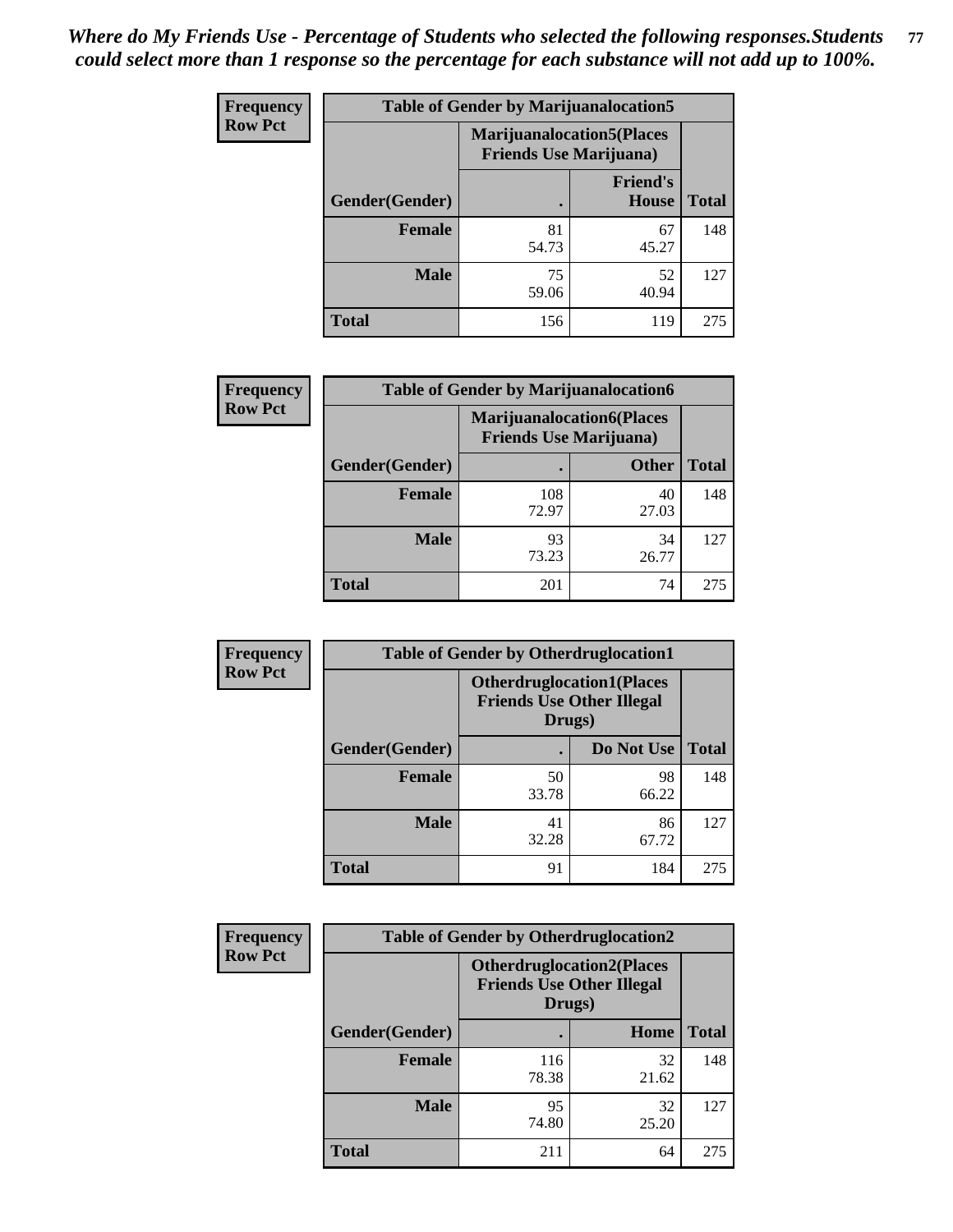| Frequency      | <b>Table of Gender by Otherdruglocation3</b> |                                                                                |               |              |
|----------------|----------------------------------------------|--------------------------------------------------------------------------------|---------------|--------------|
| <b>Row Pct</b> |                                              | <b>Otherdruglocation3(Places</b><br><b>Friends Use Other Illegal</b><br>Drugs) |               |              |
|                | Gender(Gender)                               |                                                                                | <b>School</b> | <b>Total</b> |
|                | Female                                       | 137<br>92.57                                                                   | 11<br>7.43    | 148          |
|                | <b>Male</b>                                  | 114<br>89.76                                                                   | 13<br>10.24   | 127          |
|                | <b>Total</b>                                 | 251                                                                            | 24            | 275          |

| Frequency      | <b>Table of Gender by Otherdruglocation4</b> |                                                                                |             |              |
|----------------|----------------------------------------------|--------------------------------------------------------------------------------|-------------|--------------|
| <b>Row Pct</b> |                                              | <b>Otherdruglocation4(Places</b><br><b>Friends Use Other Illegal</b><br>Drugs) |             |              |
|                | Gender(Gender)                               |                                                                                | Car         | <b>Total</b> |
|                | Female                                       | 125<br>84.46                                                                   | 23<br>15.54 | 148          |
|                | <b>Male</b>                                  | 111<br>87.40                                                                   | 16<br>12.60 | 127          |
|                | <b>Total</b>                                 | 236                                                                            | 39          | 275          |

| Frequency      | <b>Table of Gender by Otherdruglocation5</b>                                   |              |                                 |              |
|----------------|--------------------------------------------------------------------------------|--------------|---------------------------------|--------------|
| <b>Row Pct</b> | <b>Otherdruglocation5(Places</b><br><b>Friends Use Other Illegal</b><br>Drugs) |              |                                 |              |
|                | Gender(Gender)                                                                 |              | <b>Friend's</b><br><b>House</b> | <b>Total</b> |
|                | <b>Female</b>                                                                  | 109<br>73.65 | 39<br>26.35                     | 148          |
|                | <b>Male</b>                                                                    | 96<br>75.59  | 31<br>24.41                     | 127          |
|                | <b>Total</b>                                                                   | 205          | 70                              | 275          |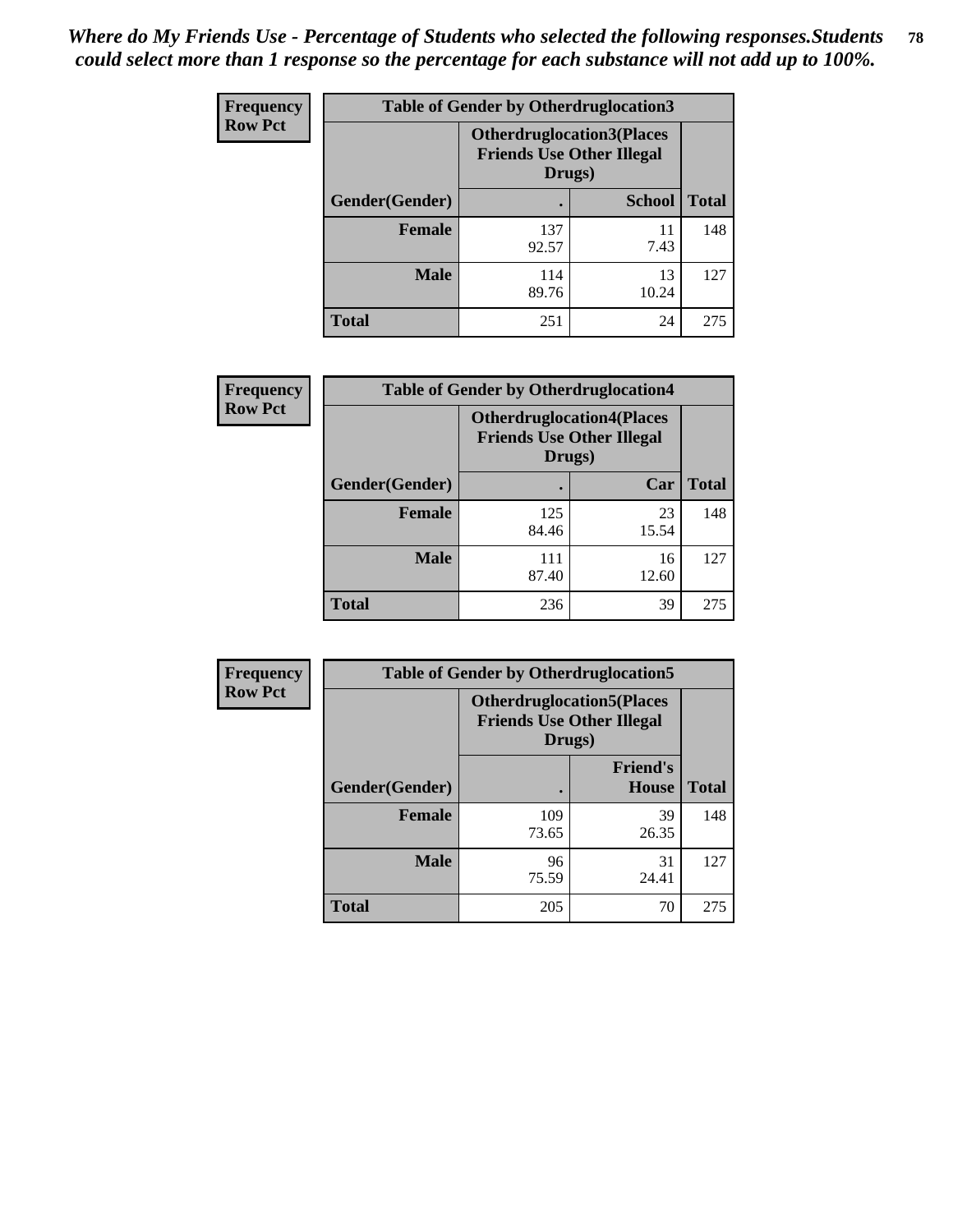| Frequency      | <b>Table of Gender by Otherdruglocation6</b> |                                                                                |              |              |
|----------------|----------------------------------------------|--------------------------------------------------------------------------------|--------------|--------------|
| <b>Row Pct</b> |                                              | <b>Otherdruglocation6(Places</b><br><b>Friends Use Other Illegal</b><br>Drugs) |              |              |
|                | Gender(Gender)                               |                                                                                | <b>Other</b> | <b>Total</b> |
|                | <b>Female</b>                                | 120<br>81.08                                                                   | 28<br>18.92  | 148          |
|                | <b>Male</b>                                  | 101<br>79.53                                                                   | 26<br>20.47  | 127          |
|                | <b>Total</b>                                 | 221                                                                            | 54           | 275          |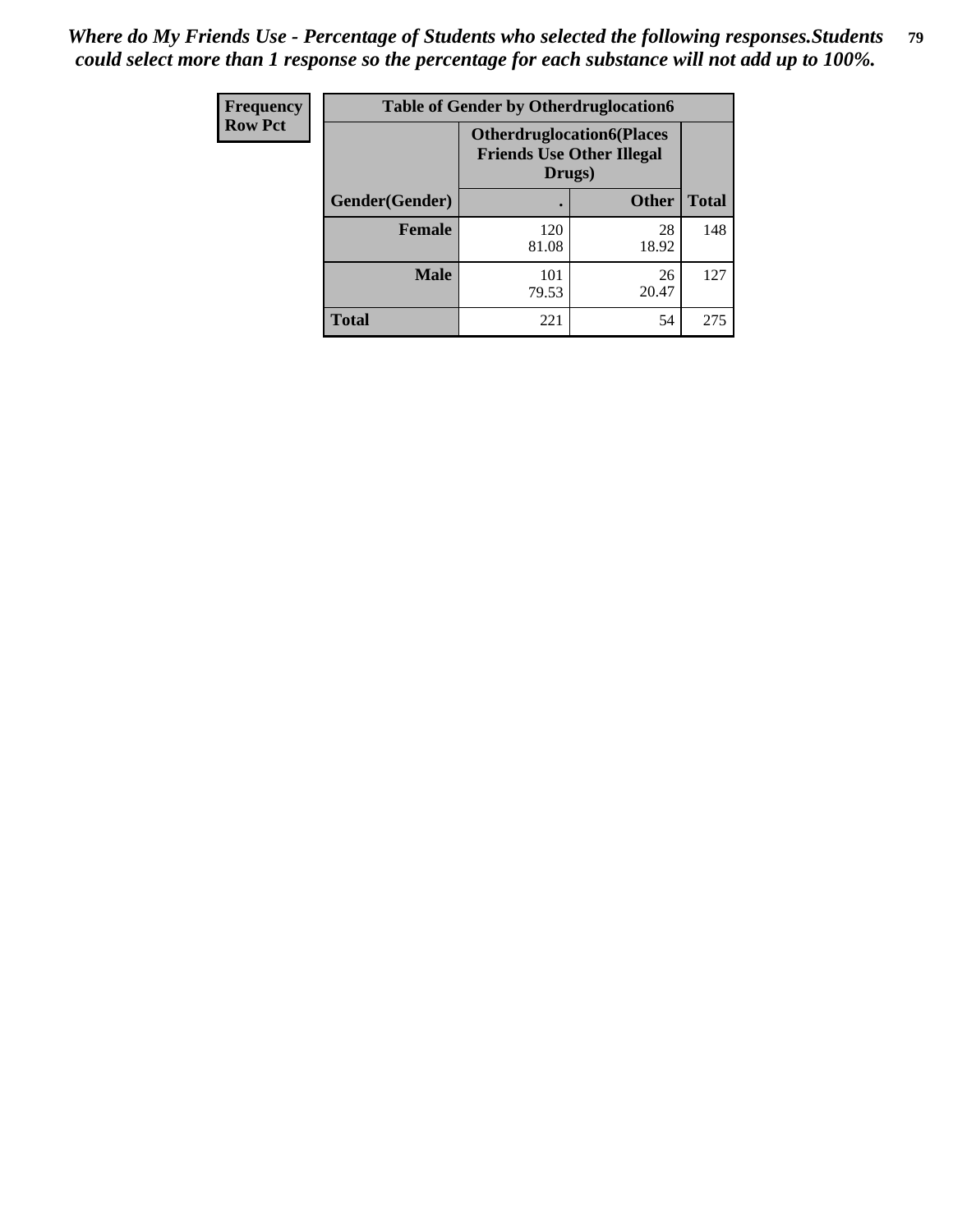| <b>Frequency</b> | <b>Table of Gender by Alcoholtime1</b> |                                                          |                      |              |
|------------------|----------------------------------------|----------------------------------------------------------|----------------------|--------------|
| <b>Row Pct</b>   |                                        | <b>Alcoholtime1(Times</b><br><b>Friends Use Alcohol)</b> |                      |              |
|                  | Gender(Gender)                         | $\bullet$                                                | Do Not<br><b>Use</b> | <b>Total</b> |
|                  | <b>Female</b>                          | 94<br>63.51                                              | 54<br>36.49          | 148          |
|                  | <b>Male</b>                            | 72<br>56.69                                              | 55<br>43.31          | 127          |
|                  | <b>Total</b>                           | 166                                                      | 109                  | 275          |

| <b>Frequency</b> | <b>Table of Gender by Alcoholtime2</b> |                                                          |                            |              |
|------------------|----------------------------------------|----------------------------------------------------------|----------------------------|--------------|
| <b>Row Pct</b>   |                                        | <b>Alcoholtime2(Times</b><br><b>Friends Use Alcohol)</b> |                            |              |
|                  | Gender(Gender)                         |                                                          | <b>On Way</b><br>to School | <b>Total</b> |
|                  | <b>Female</b>                          | 143<br>96.62                                             | 5<br>3.38                  | 148          |
|                  | <b>Male</b>                            | 109<br>85.83                                             | 18<br>14.17                | 127          |
|                  | <b>Total</b>                           | 252                                                      | 23                         | 275          |

| <b>Frequency</b> | <b>Table of Gender by Alcoholtime3</b> |                                                   |                                |              |
|------------------|----------------------------------------|---------------------------------------------------|--------------------------------|--------------|
| <b>Row Pct</b>   |                                        | Alcoholtime3(Times<br><b>Friends Use Alcohol)</b> |                                |              |
|                  | Gender(Gender)                         |                                                   | <b>During</b><br><b>School</b> | <b>Total</b> |
|                  | Female                                 | 144<br>97.30                                      | 4<br>2.70                      | 148          |
|                  | <b>Male</b>                            | 111<br>87.40                                      | 16<br>12.60                    | 127          |
|                  | <b>Total</b>                           | 255                                               | 20                             | 275          |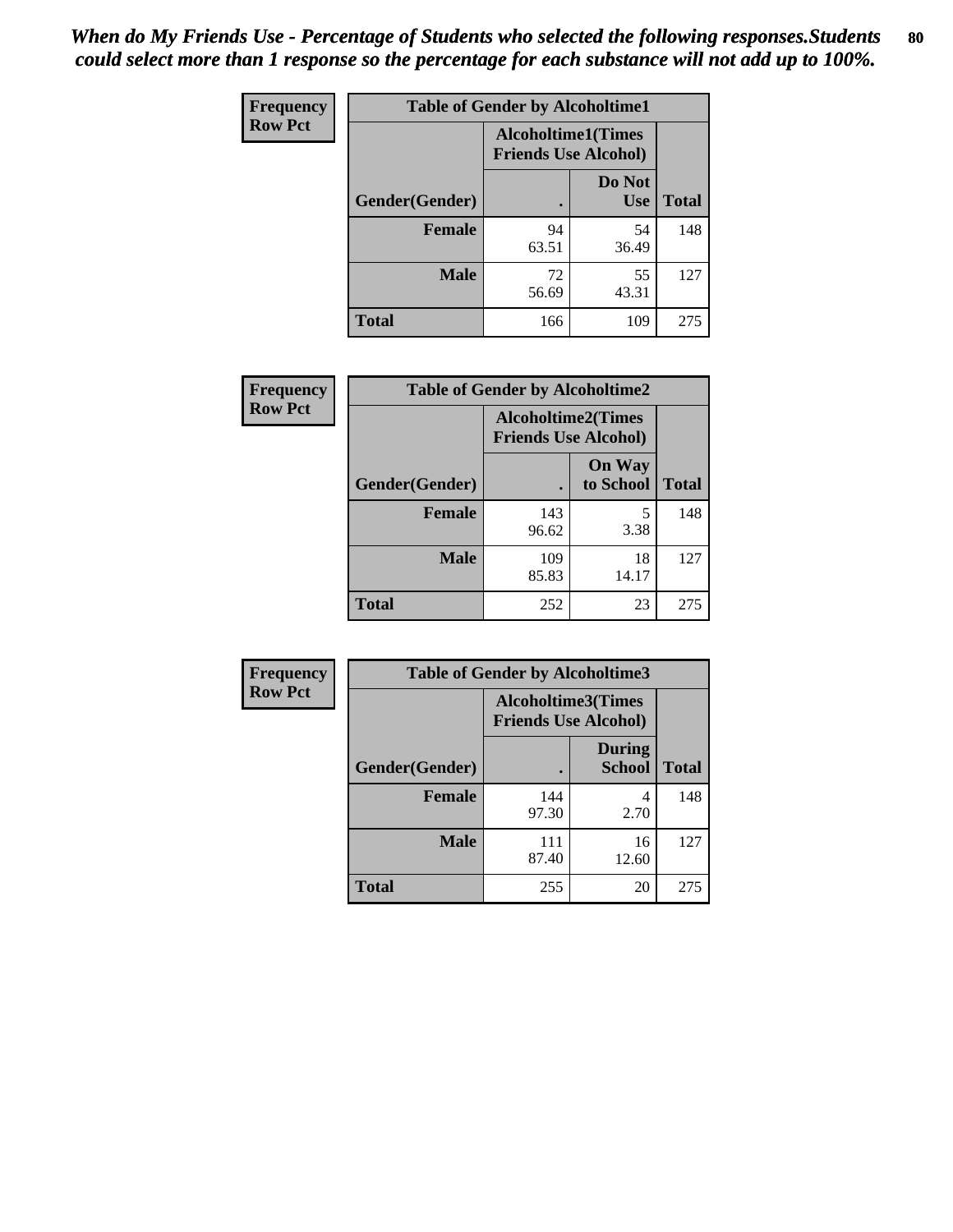*When do My Friends Use - Percentage of Students who selected the following responses.Students could select more than 1 response so the percentage for each substance will not add up to 100%.* **81**

| <b>Frequency</b> | <b>Table of Gender by Alcoholtime4</b> |                                                          |                                                |              |
|------------------|----------------------------------------|----------------------------------------------------------|------------------------------------------------|--------------|
| <b>Row Pct</b>   |                                        | <b>Alcoholtime4(Times</b><br><b>Friends Use Alcohol)</b> |                                                |              |
|                  | Gender(Gender)                         |                                                          | <b>On Way</b><br>Home<br>From<br><b>School</b> | <b>Total</b> |
|                  | <b>Female</b>                          | 141<br>95.27                                             | 7<br>4.73                                      | 148          |
|                  | <b>Male</b>                            | 107<br>84.25                                             | 20<br>15.75                                    | 127          |
|                  | <b>Total</b>                           | 248                                                      | 27                                             | 275          |

| <b>Frequency</b> | <b>Table of Gender by Alcoholtime5</b> |                                                           |             |              |
|------------------|----------------------------------------|-----------------------------------------------------------|-------------|--------------|
| <b>Row Pct</b>   |                                        | <b>Alcoholtime5</b> (Times<br><b>Friends Use Alcohol)</b> |             |              |
|                  | Gender(Gender)                         |                                                           | Weeknights  | <b>Total</b> |
|                  | <b>Female</b>                          | 121<br>81.76                                              | 27<br>18.24 | 148          |
|                  | <b>Male</b>                            | 97<br>76.38                                               | 30<br>23.62 | 127          |
|                  | <b>Total</b>                           | 218                                                       | 57          | 275          |

| <b>Frequency</b> | <b>Table of Gender by Alcoholtime6</b> |             |                                                          |              |
|------------------|----------------------------------------|-------------|----------------------------------------------------------|--------------|
| <b>Row Pct</b>   |                                        |             | <b>Alcoholtime6(Times</b><br><b>Friends Use Alcohol)</b> |              |
|                  | Gender(Gender)                         |             | <b>Weekends</b>                                          | <b>Total</b> |
|                  | Female                                 | 46<br>31.08 | 102<br>68.92                                             | 148          |
|                  | <b>Male</b>                            | 49<br>38.58 | 78<br>61.42                                              | 127          |
|                  | <b>Total</b>                           | 95          | 180                                                      | 275          |

| Frequency      | <b>Table of Gender by Tobaccotime1</b> |                                                          |                      |              |
|----------------|----------------------------------------|----------------------------------------------------------|----------------------|--------------|
| <b>Row Pct</b> |                                        | <b>Tobaccotime1(Times</b><br><b>Friends Use Tobacco)</b> |                      |              |
|                | Gender(Gender)                         |                                                          | Do Not<br><b>Use</b> | <b>Total</b> |
|                | <b>Female</b>                          | 62<br>41.89                                              | 86<br>58.11          | 148          |
|                | <b>Male</b>                            | 54<br>42.52                                              | 73<br>57.48          | 127          |
|                | <b>Total</b>                           | 116                                                      | 159                  | 275          |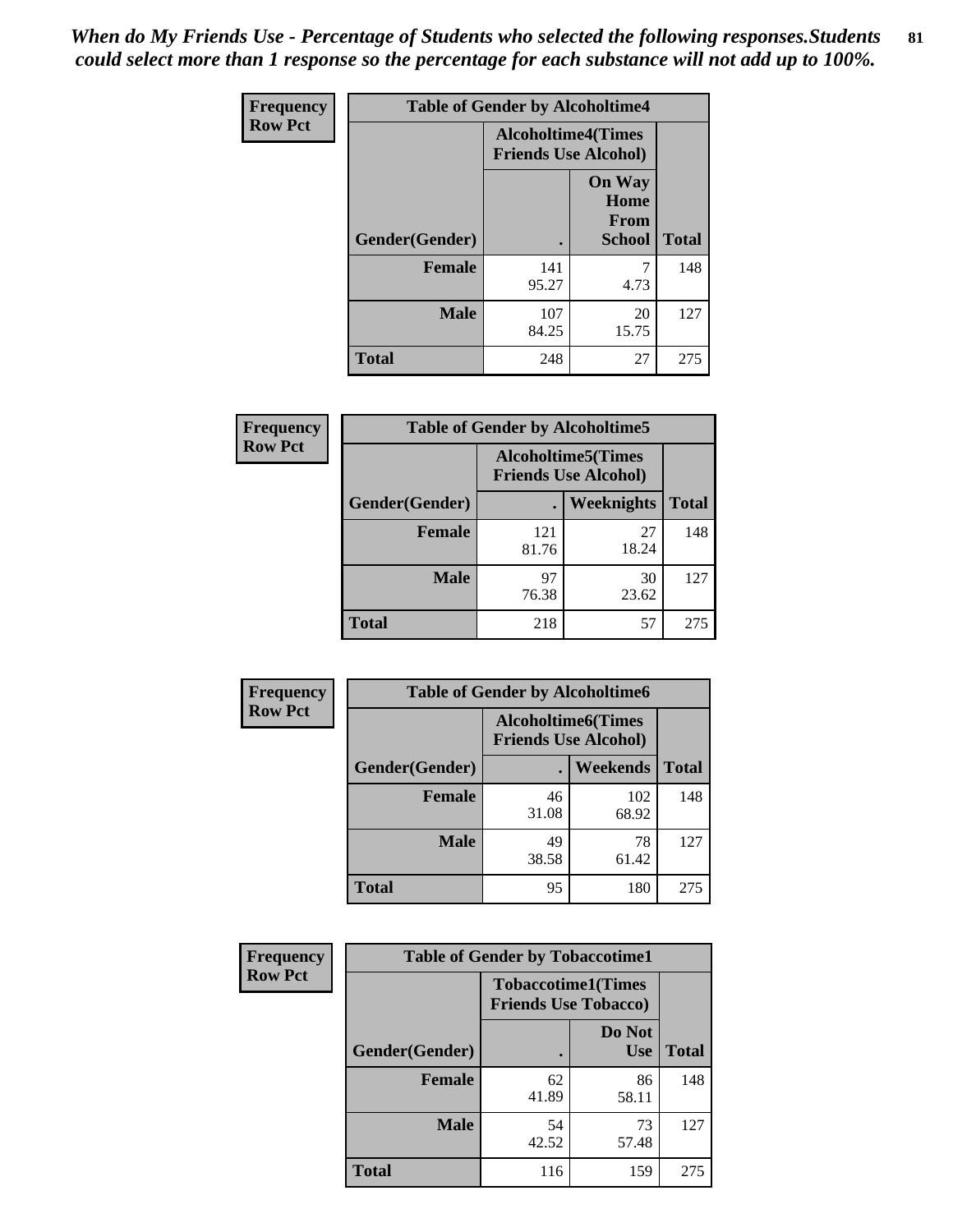| <b>Frequency</b> | <b>Table of Gender by Tobaccotime2</b> |                                                          |                            |              |
|------------------|----------------------------------------|----------------------------------------------------------|----------------------------|--------------|
| <b>Row Pct</b>   |                                        | <b>Tobaccotime2(Times</b><br><b>Friends Use Tobacco)</b> |                            |              |
|                  | Gender(Gender)                         |                                                          | <b>On Way</b><br>to School | <b>Total</b> |
|                  | <b>Female</b>                          | 119<br>80.41                                             | 29<br>19.59                | 148          |
|                  | <b>Male</b>                            | 99<br>77.95                                              | 28<br>22.05                | 127          |
|                  | <b>Total</b>                           | 218                                                      | 57                         | 275          |

| <b>Frequency</b> | <b>Table of Gender by Tobaccotime3</b> |                                                          |                                |              |
|------------------|----------------------------------------|----------------------------------------------------------|--------------------------------|--------------|
| <b>Row Pct</b>   |                                        | <b>Tobaccotime3(Times</b><br><b>Friends Use Tobacco)</b> |                                |              |
|                  | Gender(Gender)                         |                                                          | <b>During</b><br><b>School</b> | <b>Total</b> |
|                  | <b>Female</b>                          | 138<br>93.24                                             | 10<br>6.76                     | 148          |
|                  | <b>Male</b>                            | 106<br>83.46                                             | 21<br>16.54                    | 127          |
|                  | <b>Total</b>                           | 244                                                      | 31                             | 275          |

| Frequency      | <b>Table of Gender by Tobaccotime4</b> |                                                          |                                                       |              |
|----------------|----------------------------------------|----------------------------------------------------------|-------------------------------------------------------|--------------|
| <b>Row Pct</b> |                                        | <b>Tobaccotime4(Times</b><br><b>Friends Use Tobacco)</b> |                                                       |              |
|                | Gender(Gender)                         |                                                          | <b>On Way</b><br>Home<br><b>From</b><br><b>School</b> | <b>Total</b> |
|                | <b>Female</b>                          | 141<br>95.27                                             | 4.73                                                  | 148          |
|                | <b>Male</b>                            | 107<br>84.25                                             | 20<br>15.75                                           | 127          |
|                | <b>Total</b>                           | 248                                                      | 27                                                    | 275          |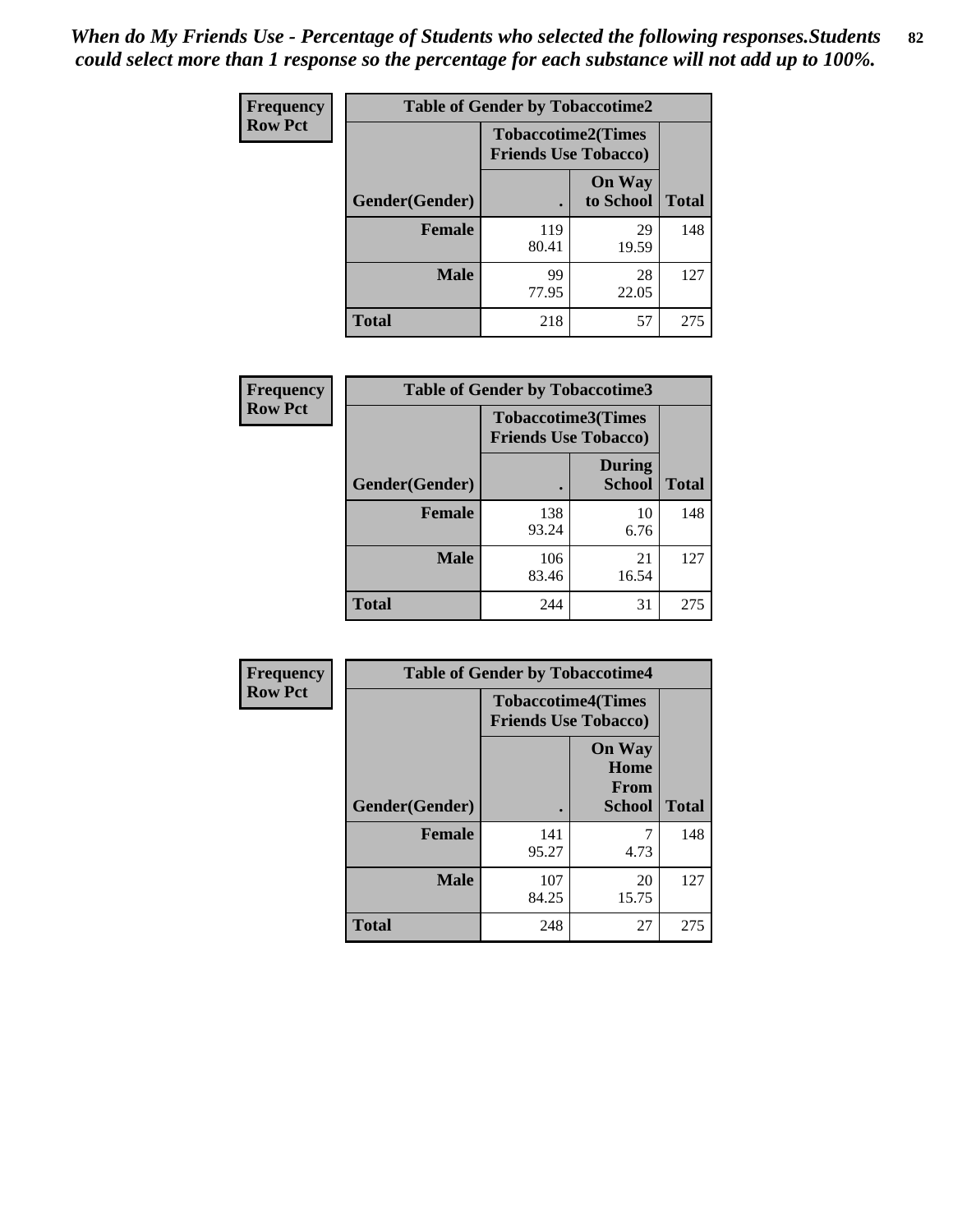| Frequency      | <b>Table of Gender by Tobaccotime5</b> |              |                                                          |              |  |
|----------------|----------------------------------------|--------------|----------------------------------------------------------|--------------|--|
| <b>Row Pct</b> |                                        |              | <b>Tobaccotime5(Times</b><br><b>Friends Use Tobacco)</b> |              |  |
|                | <b>Gender</b> (Gender)                 |              | Weeknights                                               | <b>Total</b> |  |
|                | <b>Female</b>                          | 100<br>67.57 | 48<br>32.43                                              | 148          |  |
|                | <b>Male</b>                            | 88<br>69.29  | 39<br>30.71                                              | 127          |  |
|                | <b>Total</b>                           | 188          | 87                                                       | 275          |  |

| Frequency      | <b>Table of Gender by Tobaccotime6</b> |                                                          |             |              |
|----------------|----------------------------------------|----------------------------------------------------------|-------------|--------------|
| <b>Row Pct</b> |                                        | <b>Tobaccotime6(Times</b><br><b>Friends Use Tobacco)</b> |             |              |
|                | Gender(Gender)                         |                                                          | Weekends    | <b>Total</b> |
|                | Female                                 | 89<br>60.14                                              | 59<br>39.86 | 148          |
|                | <b>Male</b>                            | 78<br>61.42                                              | 49<br>38.58 | 127          |
|                | <b>Total</b>                           | 167                                                      | 108         | 275          |

| <b>Frequency</b> | <b>Table of Gender by Marijuanatime1</b> |                                                               |             |              |
|------------------|------------------------------------------|---------------------------------------------------------------|-------------|--------------|
| <b>Row Pct</b>   |                                          | <b>Marijuanatime1(Times</b><br><b>Friends Use Marijuana</b> ) |             |              |
|                  | Gender(Gender)                           |                                                               | Do Not Use  | <b>Total</b> |
|                  | <b>Female</b>                            | 69<br>46.62                                                   | 79<br>53.38 | 148          |
|                  | <b>Male</b>                              | 63<br>49.61                                                   | 64<br>50.39 | 127          |
|                  | <b>Total</b>                             | 132                                                           | 143         | 275          |

| <b>Frequency</b> | <b>Table of Gender by Marijuanatime2</b> |                                                               |                            |              |
|------------------|------------------------------------------|---------------------------------------------------------------|----------------------------|--------------|
| <b>Row Pct</b>   |                                          | <b>Marijuanatime2(Times</b><br><b>Friends Use Marijuana</b> ) |                            |              |
|                  | Gender(Gender)                           |                                                               | On Way to<br><b>School</b> | <b>Total</b> |
|                  | Female                                   | 113<br>76.35                                                  | 35<br>23.65                | 148          |
|                  | <b>Male</b>                              | 94<br>74.02                                                   | 33<br>25.98                | 127          |
|                  | <b>Total</b>                             | 207                                                           | 68                         | 275          |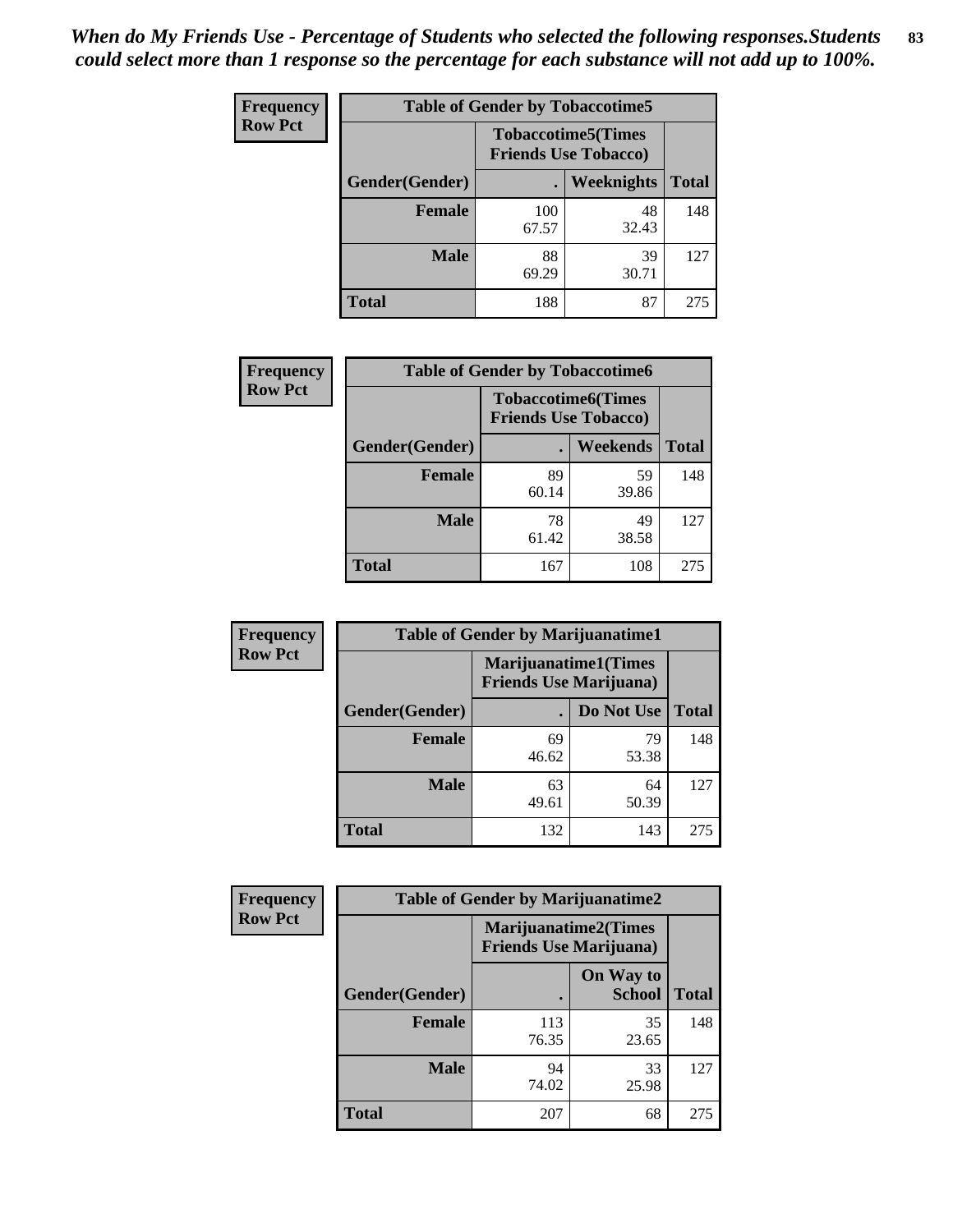| Frequency      | <b>Table of Gender by Marijuanatime3</b> |                                                        |                                |              |
|----------------|------------------------------------------|--------------------------------------------------------|--------------------------------|--------------|
| <b>Row Pct</b> |                                          | Marijuanatime3(Times<br><b>Friends Use Marijuana</b> ) |                                |              |
|                | Gender(Gender)                           |                                                        | <b>During</b><br><b>School</b> | <b>Total</b> |
|                | <b>Female</b>                            | 134<br>90.54                                           | 14<br>9.46                     | 148          |
|                | <b>Male</b>                              | 105<br>82.68                                           | 22<br>17.32                    | 127          |
|                | <b>Total</b>                             | 239                                                    | 36                             | 275          |

| Frequency      | <b>Table of Gender by Marijuanatime4</b> |                                                               |                                                |              |
|----------------|------------------------------------------|---------------------------------------------------------------|------------------------------------------------|--------------|
| <b>Row Pct</b> |                                          | <b>Marijuanatime4(Times</b><br><b>Friends Use Marijuana</b> ) |                                                |              |
|                | Gender(Gender)                           |                                                               | <b>On Way</b><br>Home<br>From<br><b>School</b> | <b>Total</b> |
|                | <b>Female</b>                            | 117<br>79.05                                                  | 31<br>20.95                                    | 148          |
|                | <b>Male</b>                              | 90<br>70.87                                                   | 37<br>29.13                                    | 127          |
|                | <b>Total</b>                             | 207                                                           | 68                                             | 275          |

| Frequency      | <b>Table of Gender by Marijuanatime5</b> |             |                                                                |              |
|----------------|------------------------------------------|-------------|----------------------------------------------------------------|--------------|
| <b>Row Pct</b> |                                          |             | <b>Marijuanatime5</b> (Times<br><b>Friends Use Marijuana</b> ) |              |
|                | Gender(Gender)                           | ٠           | Weeknights                                                     | <b>Total</b> |
|                | <b>Female</b>                            | 96<br>64.86 | 52<br>35.14                                                    | 148          |
|                | <b>Male</b>                              | 83<br>65.35 | 44<br>34.65                                                    | 127          |
|                | <b>Total</b>                             | 179         | 96                                                             | 275          |

| Frequency      | <b>Table of Gender by Marijuanatime6</b> |                                                               |                 |              |  |
|----------------|------------------------------------------|---------------------------------------------------------------|-----------------|--------------|--|
| <b>Row Pct</b> |                                          | <b>Marijuanatime6(Times</b><br><b>Friends Use Marijuana</b> ) |                 |              |  |
|                | Gender(Gender)                           |                                                               | <b>Weekends</b> | <b>Total</b> |  |
|                | <b>Female</b>                            | 75<br>50.68                                                   | 73<br>49.32     | 148          |  |
|                | <b>Male</b>                              | 65<br>51.18                                                   | 62<br>48.82     | 127          |  |
|                | <b>Total</b>                             | 140                                                           | 135             | 275          |  |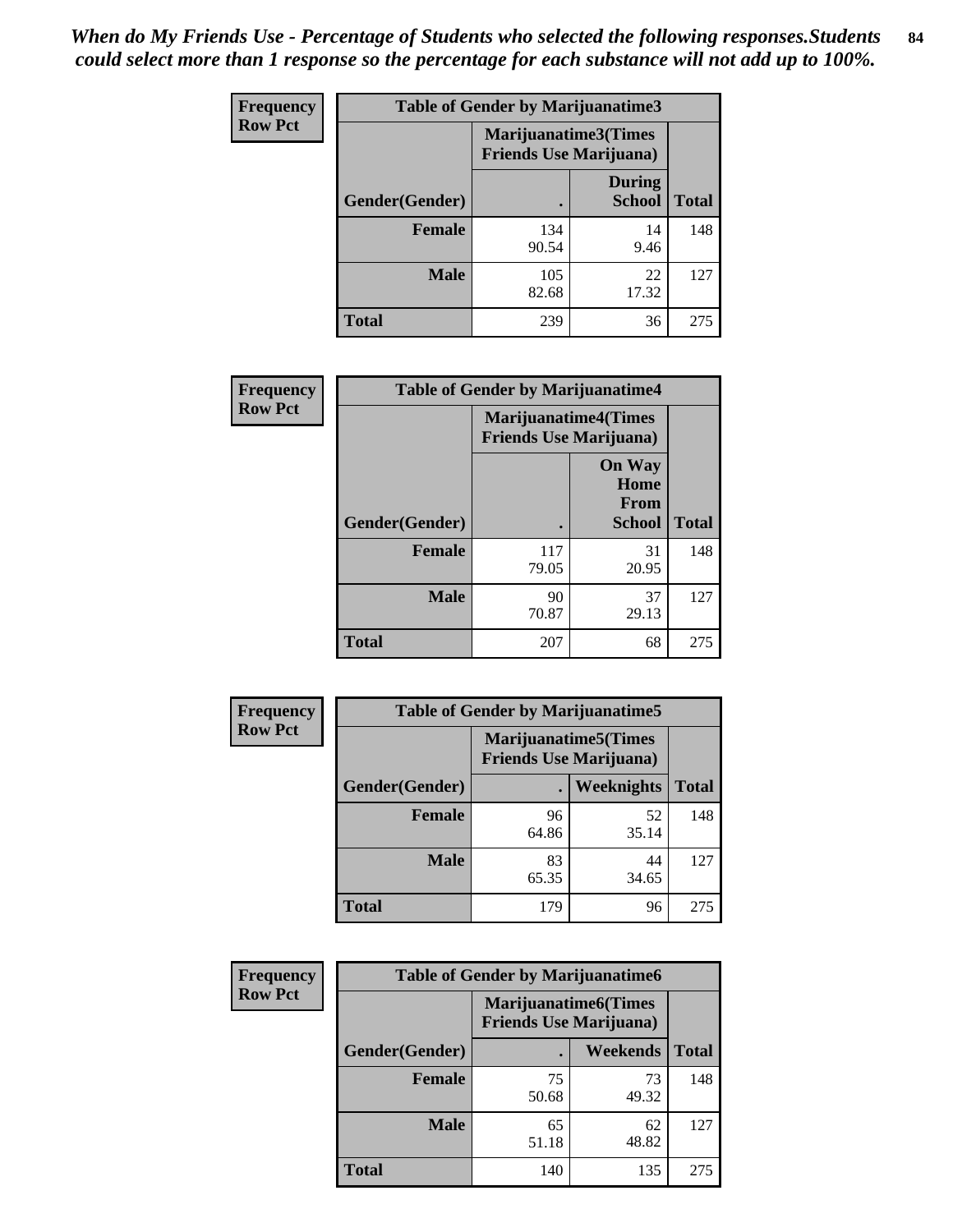| <b>Frequency</b> | <b>Table of Gender by Otherdrugtime1</b> |                                                                                    |              |              |
|------------------|------------------------------------------|------------------------------------------------------------------------------------|--------------|--------------|
| <b>Row Pct</b>   |                                          | <b>Otherdrugtime1</b> (Times<br><b>Friends Use Other</b><br><b>Illegal Drugs</b> ) |              |              |
|                  | Gender(Gender)                           |                                                                                    | Do Not Use   | <b>Total</b> |
|                  | <b>Female</b>                            | 42<br>28.38                                                                        | 106<br>71.62 | 148          |
|                  | <b>Male</b>                              | 39<br>30.71                                                                        | 88<br>69.29  | 127          |
|                  | <b>Total</b>                             | 81                                                                                 | 194          | 275          |

| Frequency      | <b>Table of Gender by Otherdrugtime2</b> |                                                                                   |                            |              |
|----------------|------------------------------------------|-----------------------------------------------------------------------------------|----------------------------|--------------|
| <b>Row Pct</b> |                                          | <b>Otherdrugtime2(Times</b><br><b>Friends Use Other</b><br><b>Illegal Drugs</b> ) |                            |              |
|                | Gender(Gender)                           |                                                                                   | On Way to<br><b>School</b> | <b>Total</b> |
|                | <b>Female</b>                            | 138<br>93.24                                                                      | 10<br>6.76                 | 148          |
|                | <b>Male</b>                              | 114<br>89.76                                                                      | 13<br>10.24                | 127          |
|                | <b>Total</b>                             | 252                                                                               | 23                         | 275          |

| Frequency      |                | <b>Table of Gender by Otherdrugtime3</b> |                                                         |              |
|----------------|----------------|------------------------------------------|---------------------------------------------------------|--------------|
| <b>Row Pct</b> |                | <b>Illegal Drugs</b> )                   | <b>Otherdrugtime3(Times</b><br><b>Friends Use Other</b> |              |
|                | Gender(Gender) |                                          | <b>During</b><br><b>School</b>                          | <b>Total</b> |
|                | <b>Female</b>  | 140<br>94.59                             | 8<br>5.41                                               | 148          |
|                | <b>Male</b>    | 113<br>88.98                             | 14<br>11.02                                             | 127          |
|                | <b>Total</b>   | 253                                      | 22                                                      | 275          |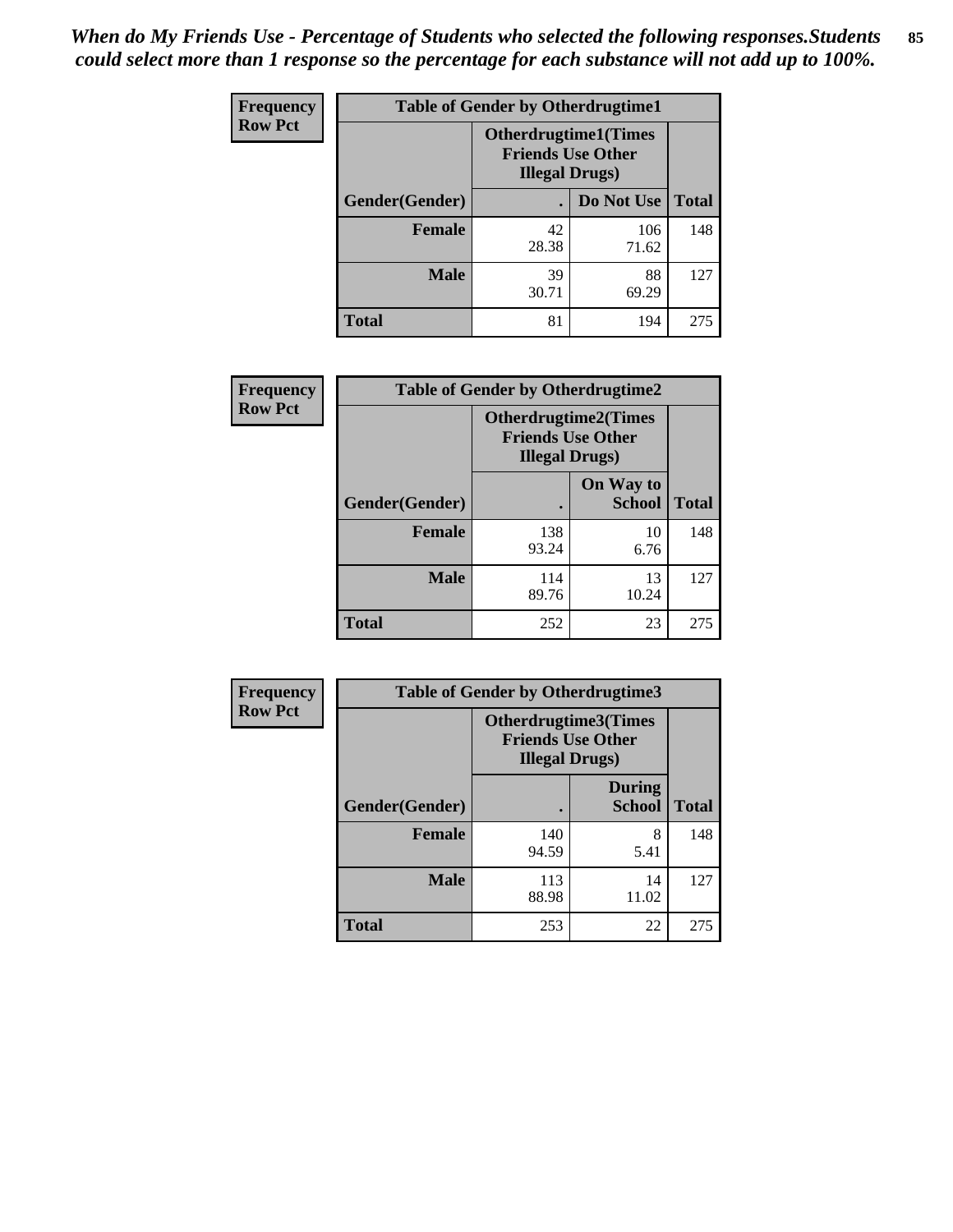*When do My Friends Use - Percentage of Students who selected the following responses.Students could select more than 1 response so the percentage for each substance will not add up to 100%.* **86**

| <b>Frequency</b> | <b>Table of Gender by Otherdrugtime4</b> |                                                       |                                                       |              |
|------------------|------------------------------------------|-------------------------------------------------------|-------------------------------------------------------|--------------|
| <b>Row Pct</b>   |                                          | <b>Otherdrugtime4(Times</b><br><b>Illegal Drugs</b> ) | <b>Friends Use Other</b>                              |              |
|                  | Gender(Gender)                           | ٠                                                     | <b>On Way</b><br>Home<br><b>From</b><br><b>School</b> | <b>Total</b> |
|                  | <b>Female</b>                            | 137<br>92.57                                          | 11<br>7.43                                            | 148          |
|                  | <b>Male</b>                              | 110<br>86.61                                          | 17<br>13.39                                           | 127          |
|                  | <b>Total</b>                             | 247                                                   | 28                                                    | 275          |

| Frequency      | <b>Table of Gender by Otherdrugtime5</b> |                                                                                    |             |              |
|----------------|------------------------------------------|------------------------------------------------------------------------------------|-------------|--------------|
| <b>Row Pct</b> |                                          | <b>Otherdrugtime5</b> (Times<br><b>Friends Use Other</b><br><b>Illegal Drugs</b> ) |             |              |
|                | Gender(Gender)                           |                                                                                    | Weeknights  | <b>Total</b> |
|                | <b>Female</b>                            | 126<br>85.14                                                                       | 22<br>14.86 | 148          |
|                | <b>Male</b>                              | 102<br>80.31                                                                       | 25<br>19.69 | 127          |
|                | <b>Total</b>                             | 228                                                                                | 47          | 275          |

| <b>Frequency</b> | <b>Table of Gender by Otherdrugtime6</b> |                                                                                   |             |              |  |
|------------------|------------------------------------------|-----------------------------------------------------------------------------------|-------------|--------------|--|
| <b>Row Pct</b>   |                                          | <b>Otherdrugtime6(Times</b><br><b>Friends Use Other</b><br><b>Illegal Drugs</b> ) |             |              |  |
|                  | Gender(Gender)                           |                                                                                   | Weekends    | <b>Total</b> |  |
|                  | <b>Female</b>                            | 101<br>68.24                                                                      | 47<br>31.76 | 148          |  |
|                  | <b>Male</b>                              | 88<br>69.29                                                                       | 39<br>30.71 | 127          |  |
|                  | <b>Total</b>                             | 189                                                                               | 86          | 275          |  |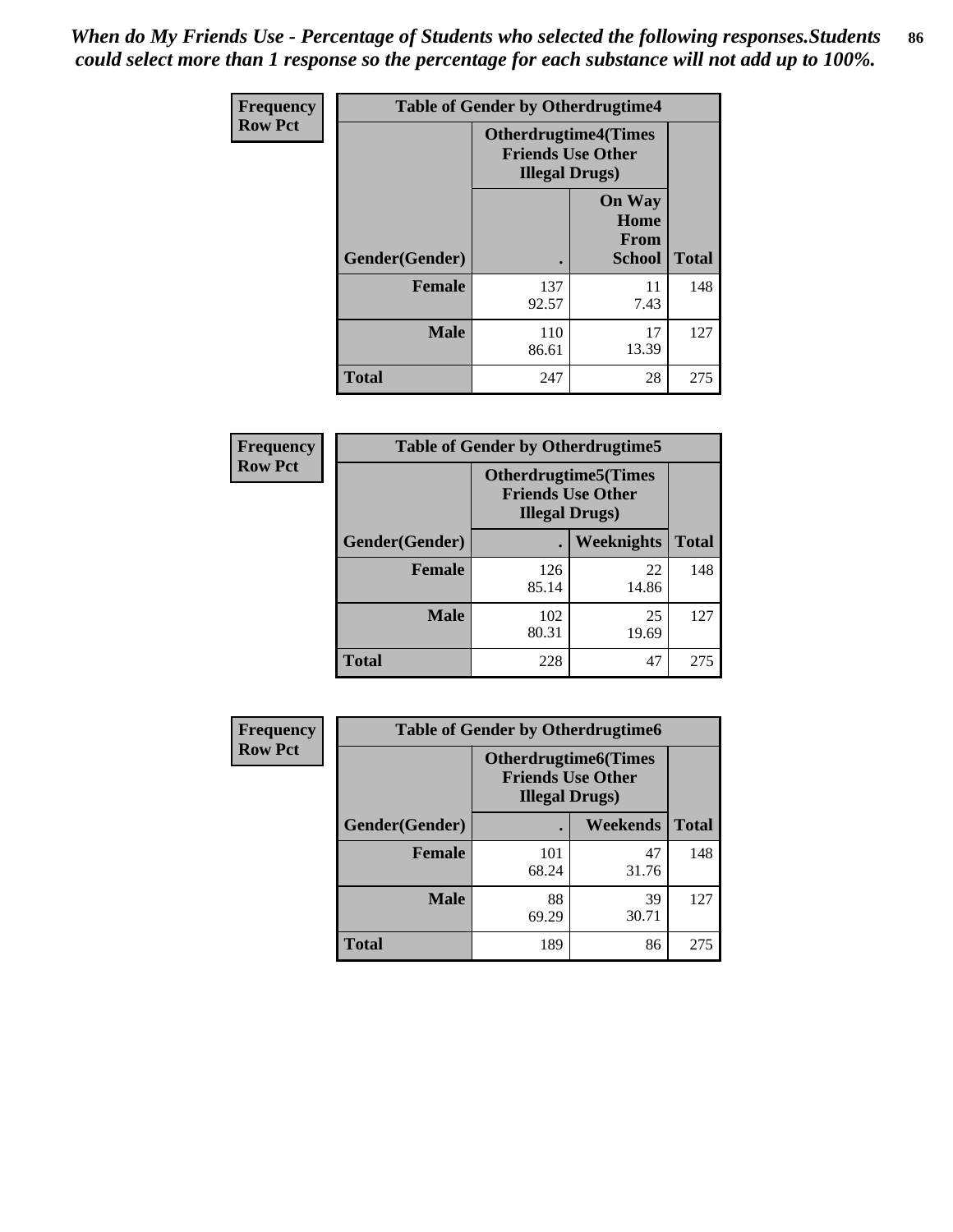# *Other Questions* **87**

| <b>Frequency</b> | <b>Table of Gender by Educationalcohol</b> |                                                                                                                                       |                |              |
|------------------|--------------------------------------------|---------------------------------------------------------------------------------------------------------------------------------------|----------------|--------------|
| <b>Row Pct</b>   |                                            | <b>Educationalcohol</b> (I<br>have been taught<br>about alcohol,<br>tobacco,<br>and other drugs<br>within the last year<br>at school) |                |              |
|                  | Gender(Gender)                             | <b>Yes</b>                                                                                                                            | N <sub>0</sub> | <b>Total</b> |
|                  | <b>Female</b>                              | 107<br>72.30                                                                                                                          | 41<br>27.70    | 148          |
|                  | <b>Male</b>                                | 80<br>62.99                                                                                                                           | 47<br>37.01    | 127          |
|                  | <b>Total</b>                               | 187                                                                                                                                   | 88             | 275          |

| Frequency      | <b>Table of Gender by Rodedrinking</b> |                                                                                                                     |                |              |  |
|----------------|----------------------------------------|---------------------------------------------------------------------------------------------------------------------|----------------|--------------|--|
| <b>Row Pct</b> |                                        | Rodedrinking(In<br>the past 30 days I<br>have ridden in a<br>car with a driver<br>who had been<br>drinking alcohol) |                |              |  |
|                | Gender(Gender)                         | Yes                                                                                                                 | N <sub>0</sub> | <b>Total</b> |  |
|                | <b>Female</b>                          | 16<br>10.81                                                                                                         | 132<br>89.19   | 148          |  |
|                | <b>Male</b>                            | 16<br>12.60                                                                                                         | 111<br>87.40   | 127          |  |
|                | <b>Total</b>                           | 32                                                                                                                  | 243            | 275          |  |

| Frequency      | <b>Table of Gender by Drugsschool</b> |                                                                                                                                     |                |              |  |
|----------------|---------------------------------------|-------------------------------------------------------------------------------------------------------------------------------------|----------------|--------------|--|
| <b>Row Pct</b> |                                       | <b>Drugsschool</b> (During<br>the past 12 months,<br>I have been offered,<br>sold,<br>or given illegal drugs<br>on school property) |                |              |  |
|                | Gender(Gender)                        | <b>Yes</b>                                                                                                                          | N <sub>0</sub> | <b>Total</b> |  |
|                | <b>Female</b>                         | 25<br>16.89                                                                                                                         | 123<br>83.11   | 148          |  |
|                | <b>Male</b>                           | 33<br>25.98                                                                                                                         | 94<br>74.02    | 127          |  |
|                | <b>Total</b>                          | 58                                                                                                                                  | 217            | 275          |  |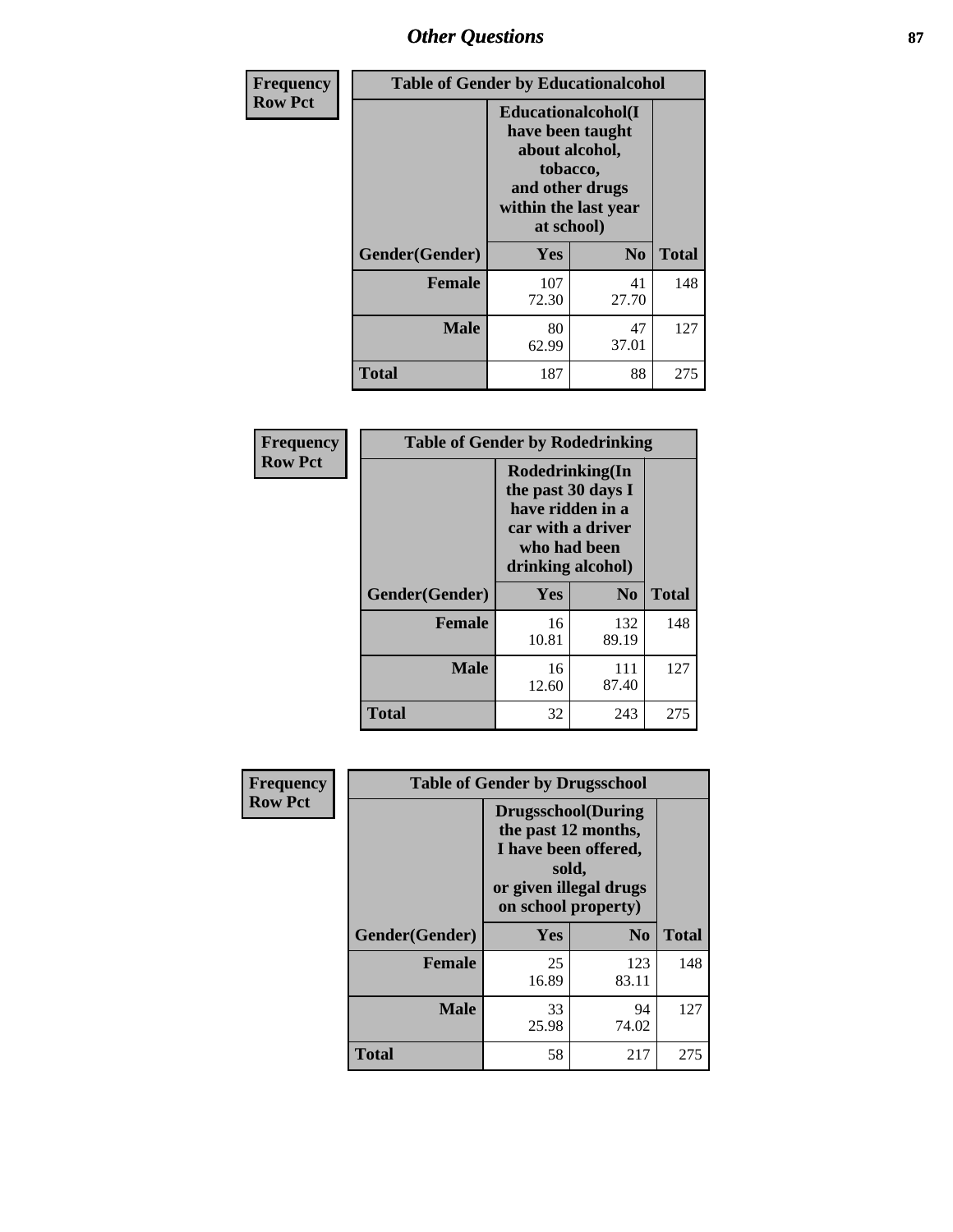*Other Questions* **88**

**Frequency Row Pct**

| <b>Table of Gender by Bingedrinking</b> |              |                                                                                                         |                          |                        |                        |                        |     |
|-----------------------------------------|--------------|---------------------------------------------------------------------------------------------------------|--------------------------|------------------------|------------------------|------------------------|-----|
|                                         |              | Bingedrinking(I have drunk five or<br>more drinks of alcohol at one sitting<br>during the last 30 days) |                          |                        |                        |                        |     |
| <b>Gender</b> (Gender)                  | 1 or<br>days | 3 to<br>5<br>days                                                                                       | <b>6 to</b><br>9<br>days | 10<br>to<br>19<br>days | 20<br>to<br>29<br>days | <b>Total</b>           |     |
|                                         | <b>Days</b>  |                                                                                                         |                          |                        |                        |                        |     |
| Female                                  | 129<br>87.16 | 8<br>5.41                                                                                               | 4<br>2.70                | 3<br>2.03              | 4<br>2.70              | 0<br>0.00              | 148 |
| <b>Male</b>                             | 101<br>79.53 | 10<br>7.87                                                                                              | 7<br>5.51                | 5<br>3.94              | $\mathfrak{D}$<br>1.57 | $\overline{2}$<br>1.57 | 127 |

| Frequency      | <b>Table of Gender by Educationaids</b> |                                                                                                 |             |              |  |
|----------------|-----------------------------------------|-------------------------------------------------------------------------------------------------|-------------|--------------|--|
| <b>Row Pct</b> |                                         | <b>Educationaids</b> (I<br>have been taught<br>about HIV/AIDS<br>at school in the<br>past year) |             |              |  |
|                | Gender(Gender)                          | Yes                                                                                             | $\bf N_0$   | <b>Total</b> |  |
|                | <b>Female</b>                           | 105<br>70.95                                                                                    | 43<br>29.05 | 148          |  |
|                | <b>Male</b>                             | 78<br>61.42                                                                                     | 49<br>38.58 | 127          |  |
|                | <b>Total</b>                            | 183                                                                                             | 92          | 275          |  |

| <b>Frequency</b> | <b>Table of Gender by Suicideconsider</b> |                 |                |              |  |
|------------------|-------------------------------------------|-----------------|----------------|--------------|--|
| <b>Row Pct</b>   |                                           | Suicideconsider |                |              |  |
|                  | Gender(Gender)                            | Yes             | N <sub>0</sub> | <b>Total</b> |  |
|                  | <b>Female</b>                             | 19<br>12.84     | 129<br>87.16   | 148          |  |
|                  | <b>Male</b>                               | 12<br>9.45      | 115<br>90.55   | 127          |  |
|                  | <b>Total</b>                              | 31              | 244            | 275          |  |